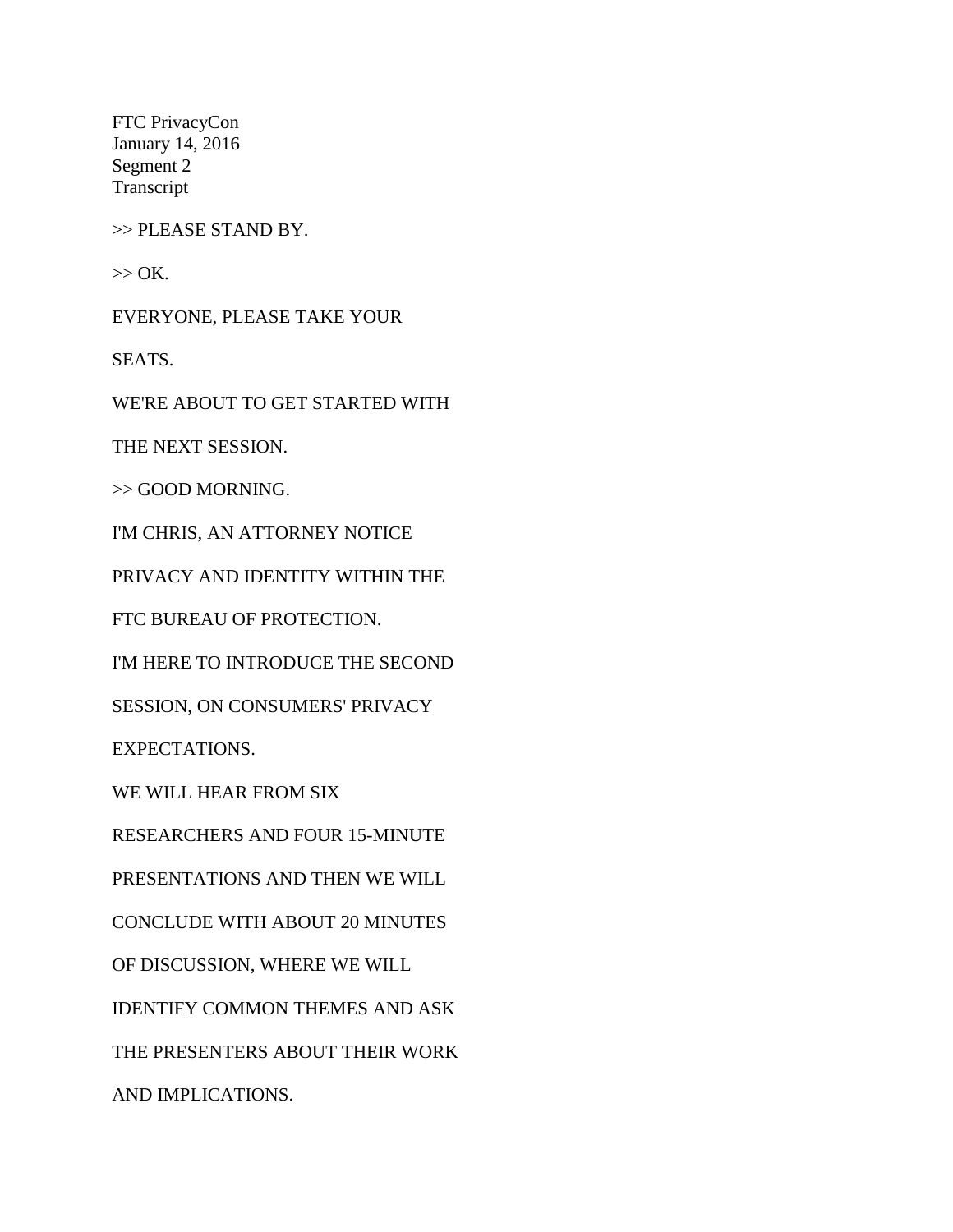WOULD YOU LET FURTHER ADO I WILL INTRODUCE SERGE ELELMAN OF THE SCIENCE INSTITUTE AT THE UNIVERSITY OF CALIFORNIA AT BERKELEY. SERGE ELELMAN WILL START US OFF WITH HIS PRESENCE ON ANDROID PERMISSIONS. >> THANK YOU FOR THIS INTRODUCTION. THIS IS WORK I HAVE BEEN DOING WITH SEVERAL STUDENTS RECENTLY WHERE WE HAVE BEEN LOOK AT PRIVACY AND HOW PRIVATE INFORMATION IS REGULATED ON MOBILE PLATFORMS. SO TO GIVE YOU, I GUESS, A BRIEF OVERVIEW. MOST OF THIS WORK IS ON ANDROID AND THAT'S ONLY BECAUSE ANDROID HAS A PRETTY INTRICATE PERMISSION SYSTEM TO IMPLEMENT NOTICE AND CHOICE.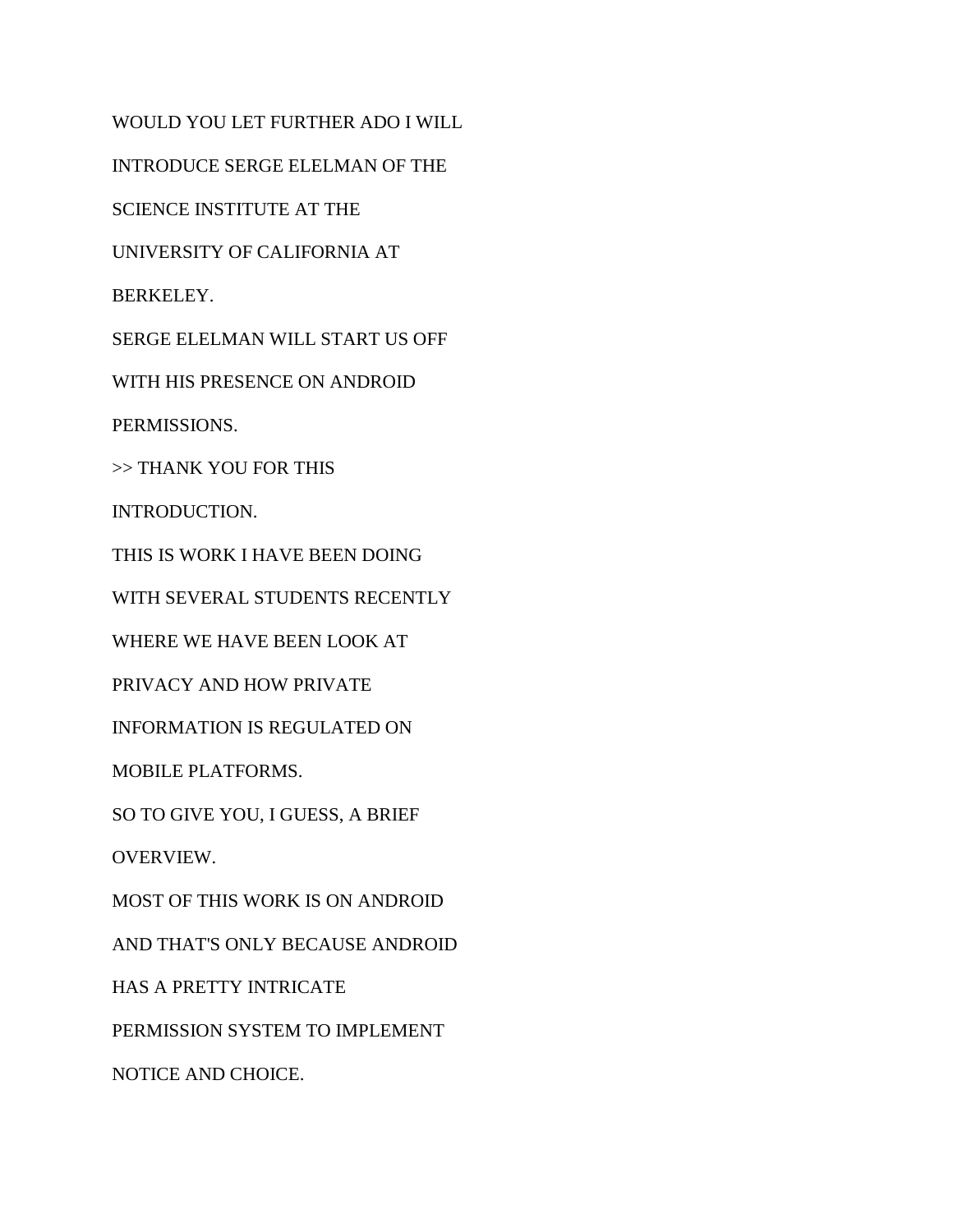SO WHENEVER AN APPLICATION REQUESTS ACCESS TO CERTAIN SENSITIVE DATA, IT'S REGULATED BY THIS PERMISSION SYSTEM, SO WHEN USERS INSTALL AN APPLICATION THEY SEE A SCREEN THAT INFORMS THEM OF ALL OF THE POSSIBLE TYPES OF SENSITIVE DATA THAT THAT APPLICATION MIGHT BE REQUESTING IN THE FUTURE. SO THE QUESTION WAS, DOES THIS ACTUALLY IMPLEMENT EFFECTIVE NOTICE AND CHOICE? SO DO USERS UNDERSTAND THESE MESSAGES ABOUT HOW APPLICATIONS COULD BE USING THEIR DATA IN THE FUTURE? SO WE STARTED THIS PROJECT A COUPLE OF YEARS AGO BY DOING AN ONLINE SURVEY. WE HAD OVER 300 ANDROID USERS, AND WE JUST SHOWED THEM SCREENSHOTS OF THESE PERMISSION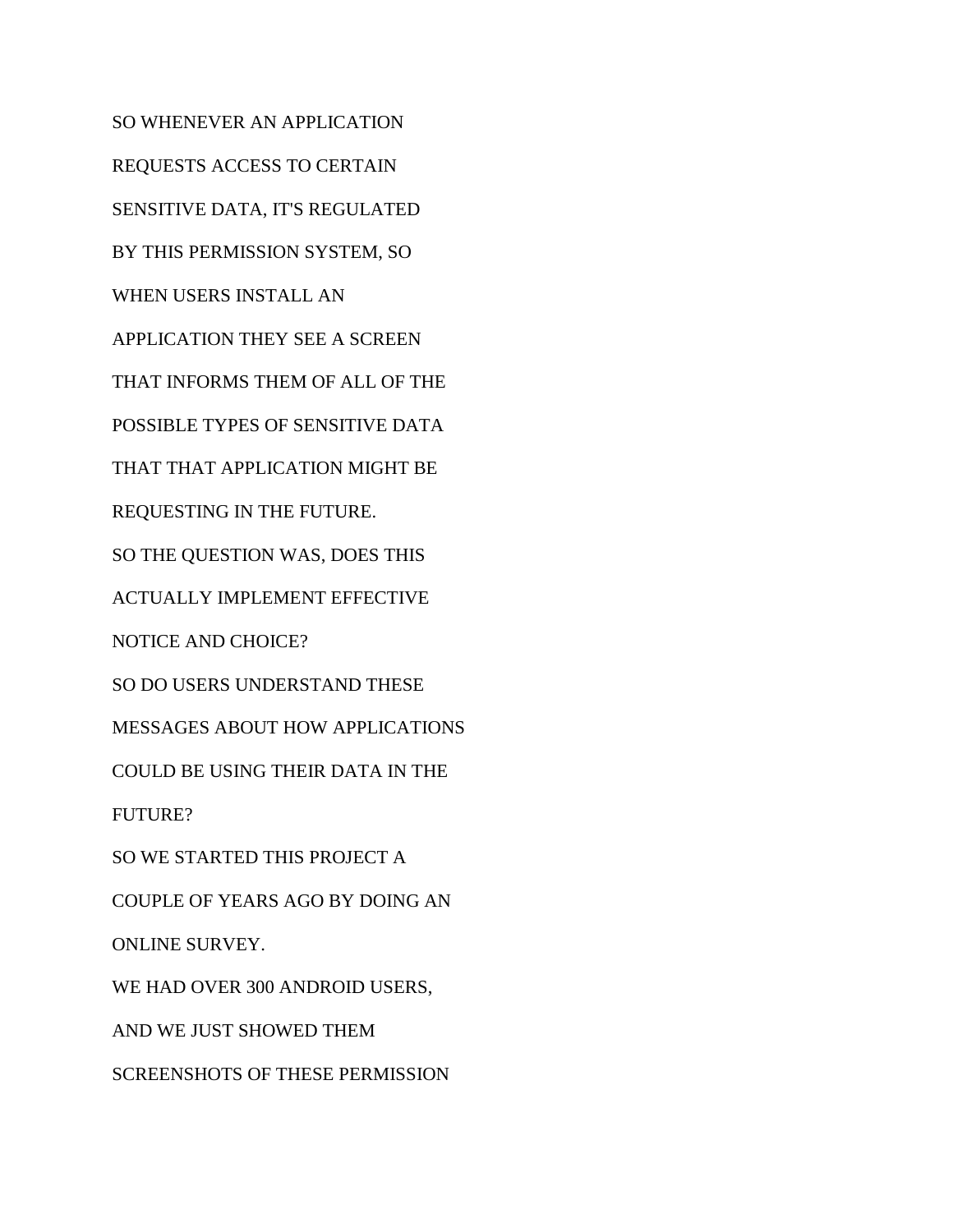SCREENS AND SIMPLY ASKED THEM IF AN APPLICATION, YOU KNOW, WERE GRANTED, WAS GRANTED THESE ABILITIES WHAT MIGHT THAT ALLOW THE APPLICATION TO DO? WE THEN FOLLOWED THAT UP WITH A QUALITATIVE STUDY WHERE WE HAD 24 PEOPLE COME TO OUR LABORATORY AND WE INTERVIEWED THEM ABOUT SIMILAR CONCEPTS. AND WHAT WE CONCLUDED FROM THIS WAS THAT MANY PEOPLE WERE SIMPLY HABITUATED SINCE THESE APPEAR AFTER TIME PEOPLE INSTALL APPLICATIONS NOT ONLY DOES IT LIST WHAT ABILITIES AND TYPES OF SENSITIVE DATA THAT APPLICATION IS REQUESTING IN THE FUTURE, BUT ALL OF THE POSSIBLE TYPES THAT IT COULD REQUEST, EVEN IF THE APPLICATION NEVER TAKES ADVANTAGE OF THAT, AND SO PEOPLE BECOME HABITUATED.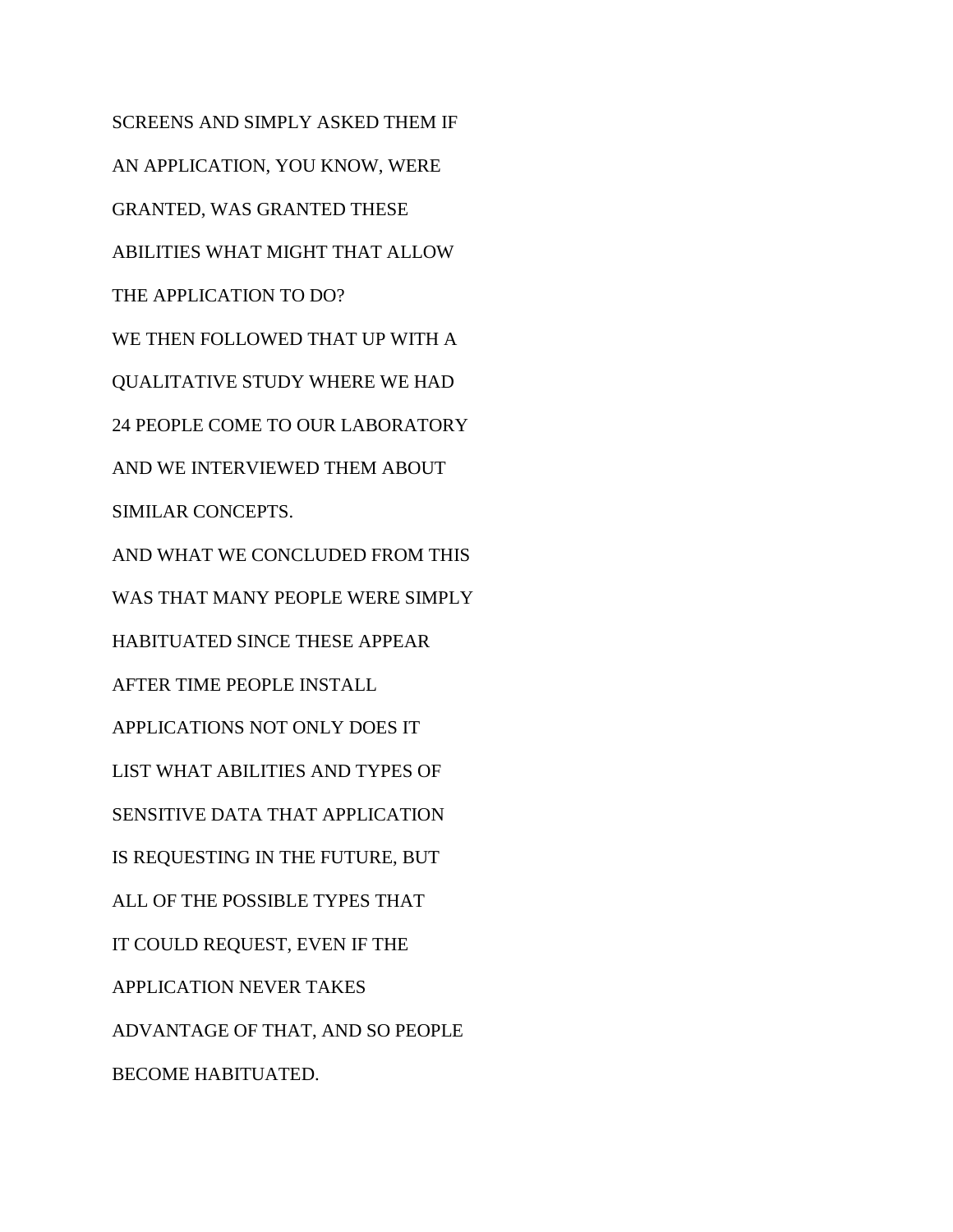THEY SEE LOTS OF THESE REQUESTS THAT HAVE LOTS OF DIFFERENT DATA TYPES, SOME OF WHICH THEY DON'T UNDERSTAND, AND THEREFORE, THEY LEARN TO IGNORE THESE BECAUSE THERE'S JUST SO MUCH INFORMATION THERE. ANOTHER PROBLEM WAS THAT PEOPLE WERE SIMPLY UNAWARE SINCE THIS OCCURRERS WHENEVER YOU INSTALL AN APPLICATION, A LOT OF PEOPLE SAID OH, THIS IS JUST PART OF THE LICENSE AGREEMENT, AND WE KNOW THAT WE NEED TO CLICK THROUGH THAT IN ORDER HAD TO CONTINUE INSTALLING THE APPLICATION. SO MAYBE THIS OCCURS AT THE WRONG TIME IN THE PROCESS. AND SINCE IT HAPPENS YOU KNOW AFTER THE USER CLICKS INSTALL IT COULD BE THEY'RE ALREADY COMMITTED TO INSTALLING THE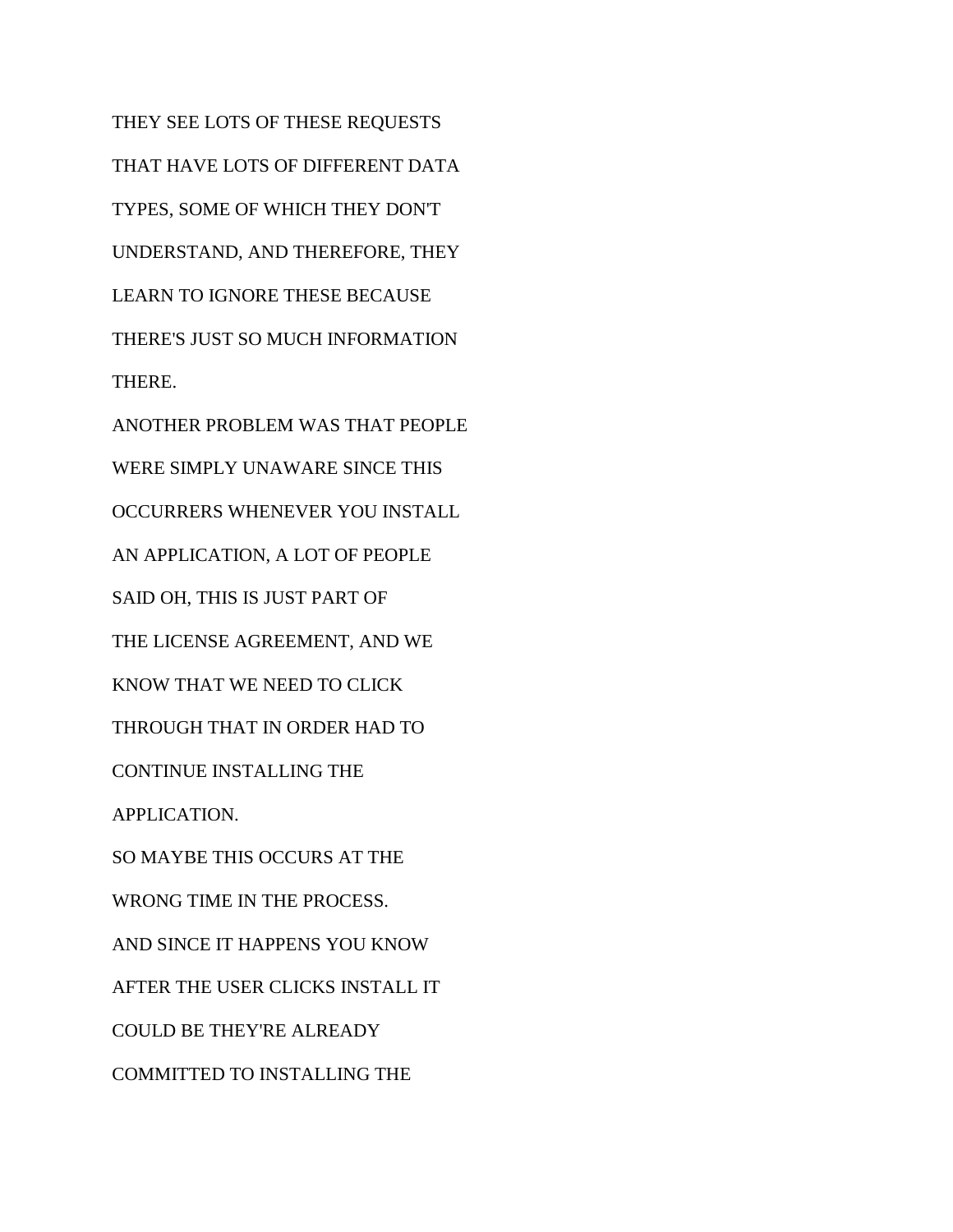APPLICATION, THERE ARE VARIOUS COGNITIVE BIASES RELATED TO THIS, AND SO THEREFORE IT'S UNLIKELY THEY'RE ACTUALLY COMPARISON SHOPPING BASED ON PRIVACY EVEN IF THEY WANTED TO. AND ANOTHER ISSUE IS THAT UNDERSTANDING WHETHER A PARTICULAR APPLICATION IS GOING TO ACCESS A PARTICULAR TYPE OF DATA REALLY REQUIRES A GOOD UNDERSTANDING OF THIS WHOLE PERMISSION SYSTEM AND WHAT ARE THE DIFFERENT TYPES OF DEAFT THAT ARE REGULATED BY THE PERMISSION SYSTEMS. SO YOU KNOW, UNDERSTANDING WHETHER AN APPLICATION IS REQUESTING A DATA TYPE REQUIRES UNDERSTANDING THE WHOLE UNIVERSE OF DATA TYPES THAT ARE GOVERNED HERE.

AND SO WE MADE THESE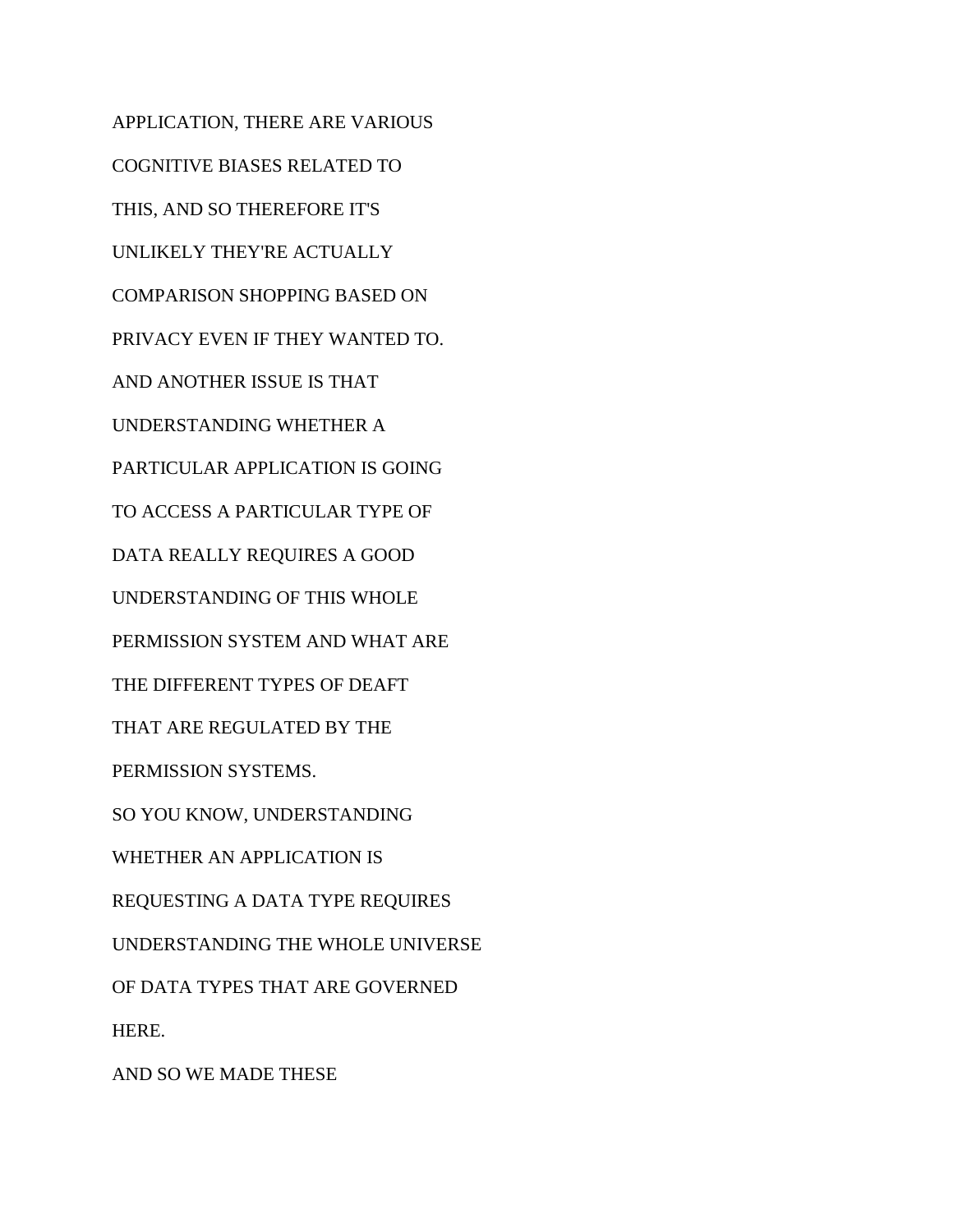RECOMMENDATIONS AND, YOU KNOW, WHAT WE CONCLUDED WAS A LOT OF THIS COULD BE TAKEN AWAY. SO TRANSPARENCY IS GREAT AND NOTICE AND CHOICE IS GOOD BUT THE PROBLEM IS THAT WHEN PEOPLE WILL OVERWHELMED BY THE NOTICE WHICH IS WHAT WE SEE WITH PRIVACY POLICIES ON WEB SITES, THEY EVENTUALLY JUST IGNORE IT ALL BECAUSE THERE'S SO MUCH INFORMATION. SO YOU KNOW, WHAT WE FOUND WAS THAT A MAJORITY OF THESE PERMISSIONS COULD PROBABLY JUST BE GRANTED AUTOMATICALLY WITHOUT SHOWING THE USER LOTS OF INFORMATION BECAUSE EITHER THE DANGERS ARE VERY LOW RISK, FOR INSTANCE, YOU KNOW, CHANGING THE TIME FOR INSTANCE OR, YOU KNOW, CAUSING THE DEVICE TO CAUSING THE DEVICE TO VIBRATE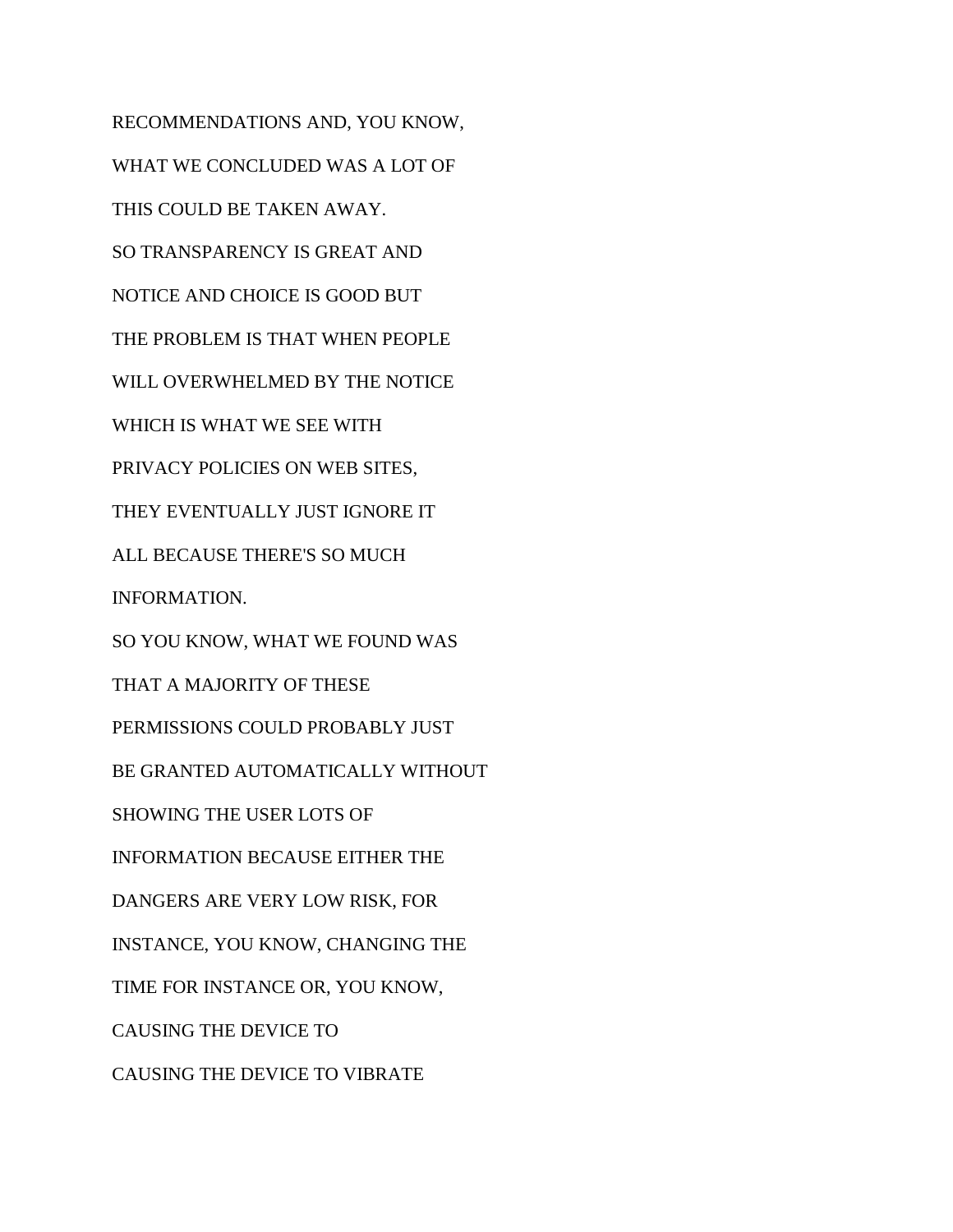ARE IRREVERSIBLE.

CHANCES ARE, THE USER CAN FIND OUT ABOUT IT AND UNDO IT. YOU KNOW, THERE'S NO LASTING HARM THEN. AT THE SAME TIME, THERE'S A FEW VERY SENSITIVE THINGS, WHICH BECAUSE OF DOING THIS INSTALL TIME, THAT'S PROBABLY THE WRONG TIME DURING THE PROCESS. THE USER HAS NO CONTEXT ABOUT HOW THE DATA MIGHT BE USED IN THE FUTURE, THESE COULD PROBABLY BE PLACED WITH RUN-TIME DIALOGUES. ANOTHER OPEN QUESTION IS, THIS IS JUST LOOKING AT THE DIFFERENT ABILITIES AND DATA TYPES THAT COULD BE REQUESTED BY AN APPLICATION, WE DIDN'T LOOK AT HOW FREQUENTLY THESE DATA TYPES AND ABILITIES ARE USED IN REALITY.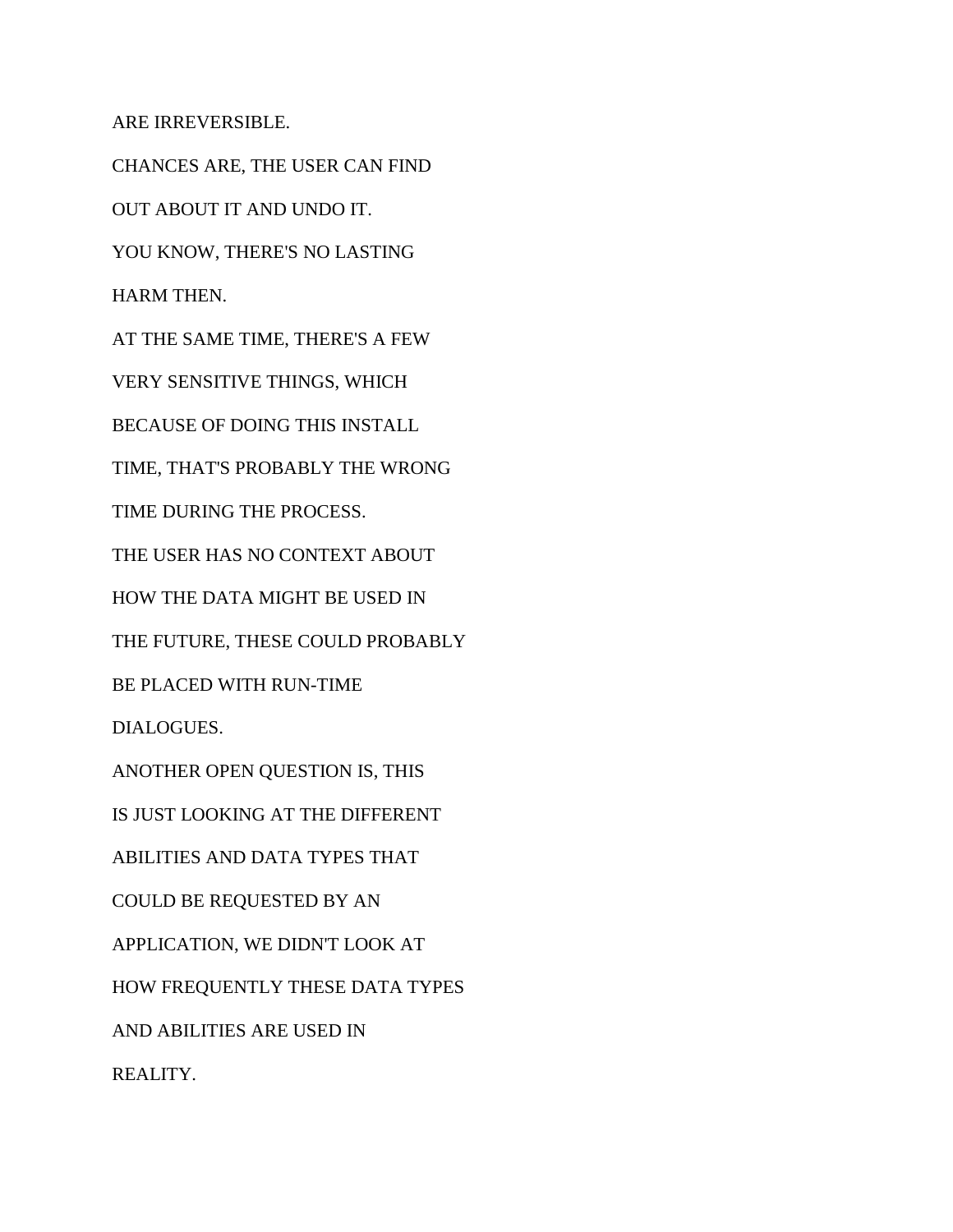SO THINGS IMPROVED.

WE DID THIS STUDY TWO, THREE YEARS AGO IN THE MOST RECENT VERSIONS OF ANDROID AND IOS. THEY NOW HAVE A FEW RUN-TIME DIALOGUES THAT PROMPT THE USER AT THE TIME THAT AN APPLICATION WILL FIRST REQUEST ACCESS TO CERTAIN DATA TYPES. THE PROBLEM WITH THIS IS -- SO IT ADDS SOME CONTEXTUAL INFORMATION. THE USER IS DOING SOMETHING. THIS DIALOGUE APPEARS. YOU KNOW, THEY COULD PROBABLY USE INFORMATION ABOUT WHAT THEY WERE DOING TO MAKE A DECISION ABOUT WHETHER THE REQUEST IS REASONABLE OR NOT. SO MAYBE CLICKING A BUTTON TO FIND THINGS NEAR YOU, IT THEN WOULD BE EXPECTED AN APPLICATION WOULD REQUEST ACCESS TO GPS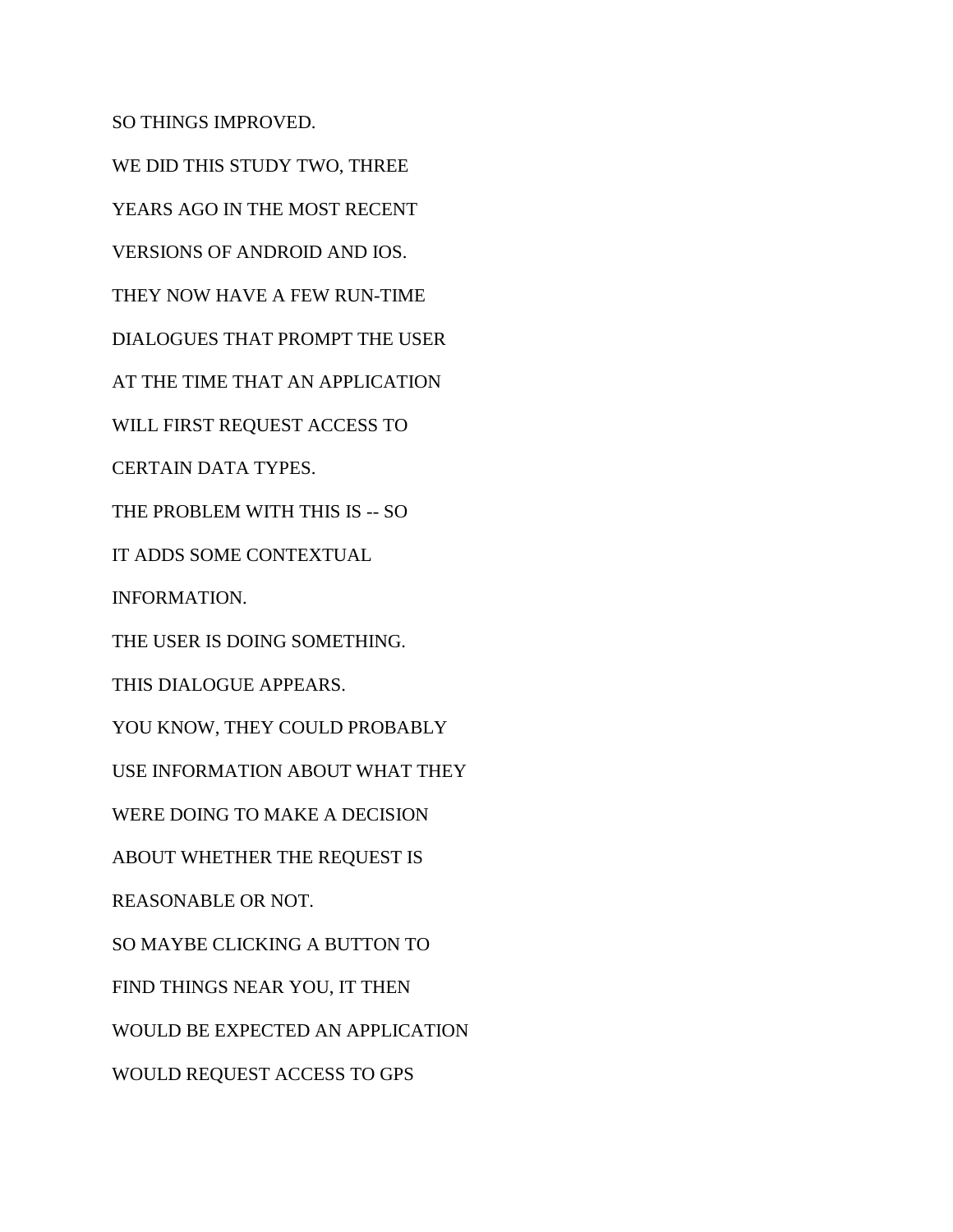DATA.

THE PROBLEM WITH THIS IS, IT ONLY APPEARS THE FIRST TIME THAT DATA TYPE IS REQUESTED. ONCE THIS IS GRANTED, THE USER NEVER SEES THE DIALOGUES AGAIN. FUTURE ACCESS MIGHT BE UNDER COMPLETELY DIFFERENT CIRCUMSTANCES THAT MIGHT SURPRISE THE USER OR BE REALLY CONCERNING. SO ANOTHER QUESTION WE HAD IS HOW OFTEN ARE THESE TYPES OF DATA ON MOBILE PLATFORMS REALLY ACCESSED IN PRACTICE? SO WE PERFORMED ANOTHER STUDY WHERE WE LOOKED AT REAL APPLICATIONS IN THE WILD. WE INSTRUMENTED THE ANDROID OPERATING SYSTEM SO THAT EVERY TIME ONE OF THESE DATA TYPES IS REQUESTED BY A THIRD PARTY APPLICATION, WE MADE A LOG OF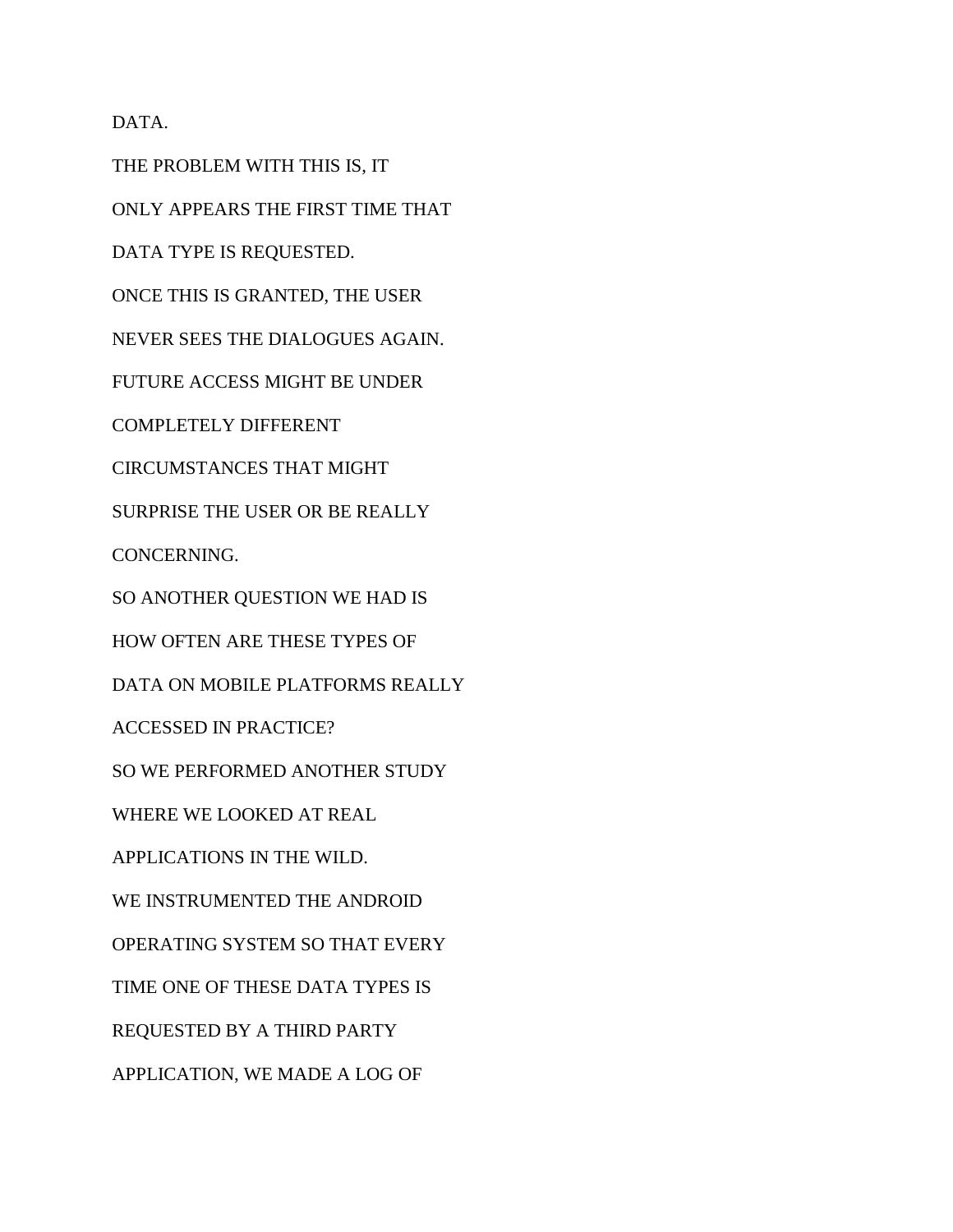IT.

THEN WE GAVE THESE INSTRUMENTED PHONES TO 40 PEOPLE, 36 OF THEM RETURNED SAID PHONES, AND WE ENDED UP WITH A PRETTY ROBUST DATA SET. EACH TIME ONE OF THESE SENSITIVE

DATA TYPES WAS REQUESTED -- I'M

TALKING ABOUT THINGS LIKE ACCESS

TO THE CONTACT LIST, GPS DATA,

THINGS LIKE THAT.

WE ALSO COLLECTED THINGS ABOUT

WHAT THE USER WAS DOING ON THE

PHONE.

WHETHER THE APPLICATION THAT WAS

REQUESTED THIS DATA WAS VISIBLE

TO THE USER, WHETHER THE

APPLICATION WAS RUNNING IN THE

BACKGROUND.

MAYBE THE SCREEN WAS OFF.

MOST PEOPLE DON'T REALIZE

APPLICATIONS MIGHT NOT BE

VISIBLE TO THE USER AND STILL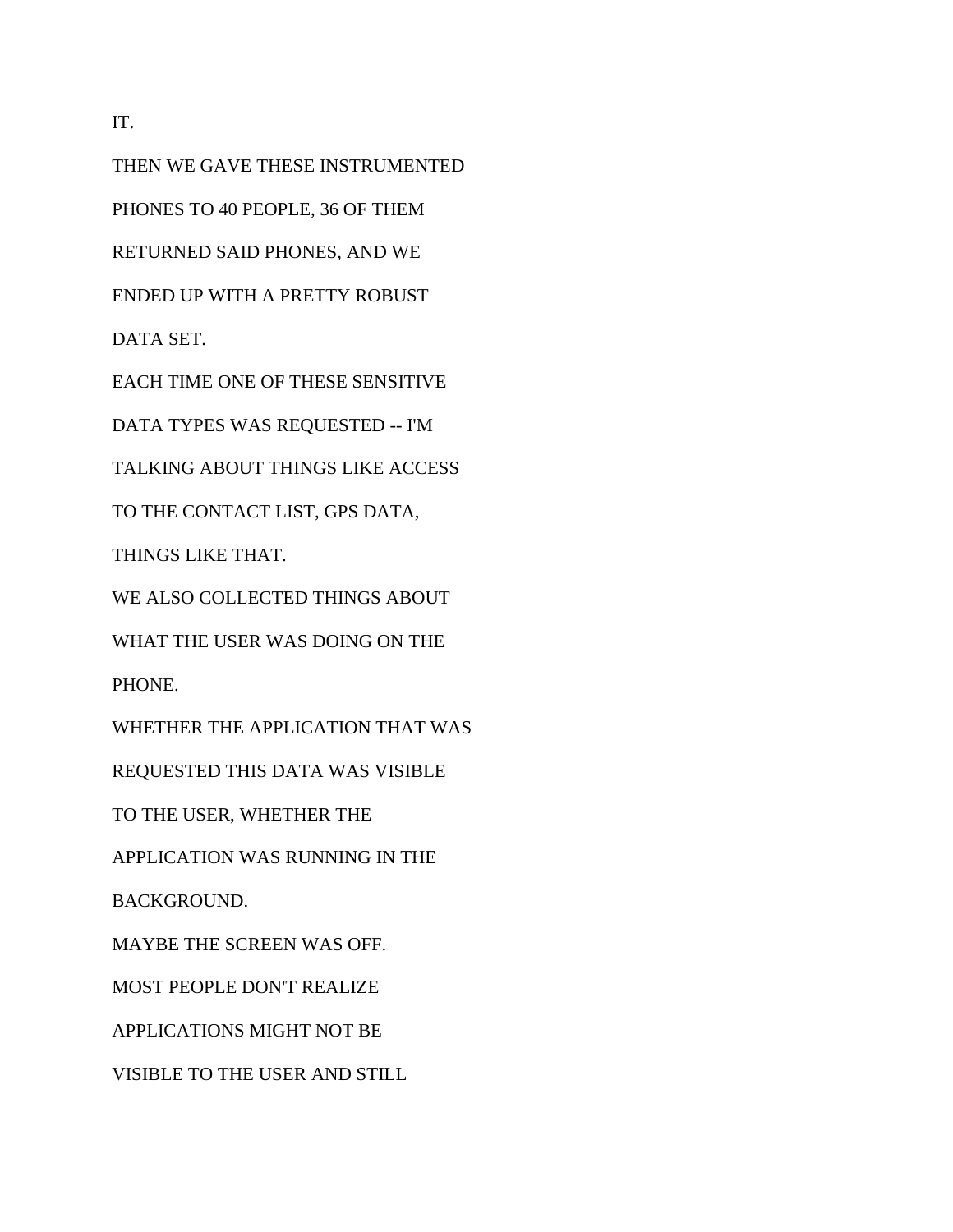ACCESSING DATA ON THE PHONE.

YOU KNOW, CONNECTIVITY,

LOCATION.

WHAT PART OF THE APPLICATION

THEY'RE CURRENTLY VIEWING, SO

WHAT EYE ELEMENTS WERE EXPOSED

MIGHT YIELD INFORMATION WHETHER

THIS ACCESS TO DATA WAS EXPECTED

OR NOT AND HISTORY TO OTHER

APPLICATIONS.

WE LET PEOPLE USE THE PHONES

ABOUT A WEEK.

WE TRANSFERRED ACTUAL REAL DATA

ON THEM.

THEY'RE USING THEM AS THEY WOULD

THEIR NORMAL PHONES.

THEY POPPED THEIR SIM CARDS INTO

THEM.

AT THE END OF THE WEEK, THEY

CAME BACK TO OUR LAB AND WE GAVE

THEM QUESTIONNAIRES.

WE SHOWED THEM SCREEN SHOTS THAT

OCCURRED DURING THE COURSE OF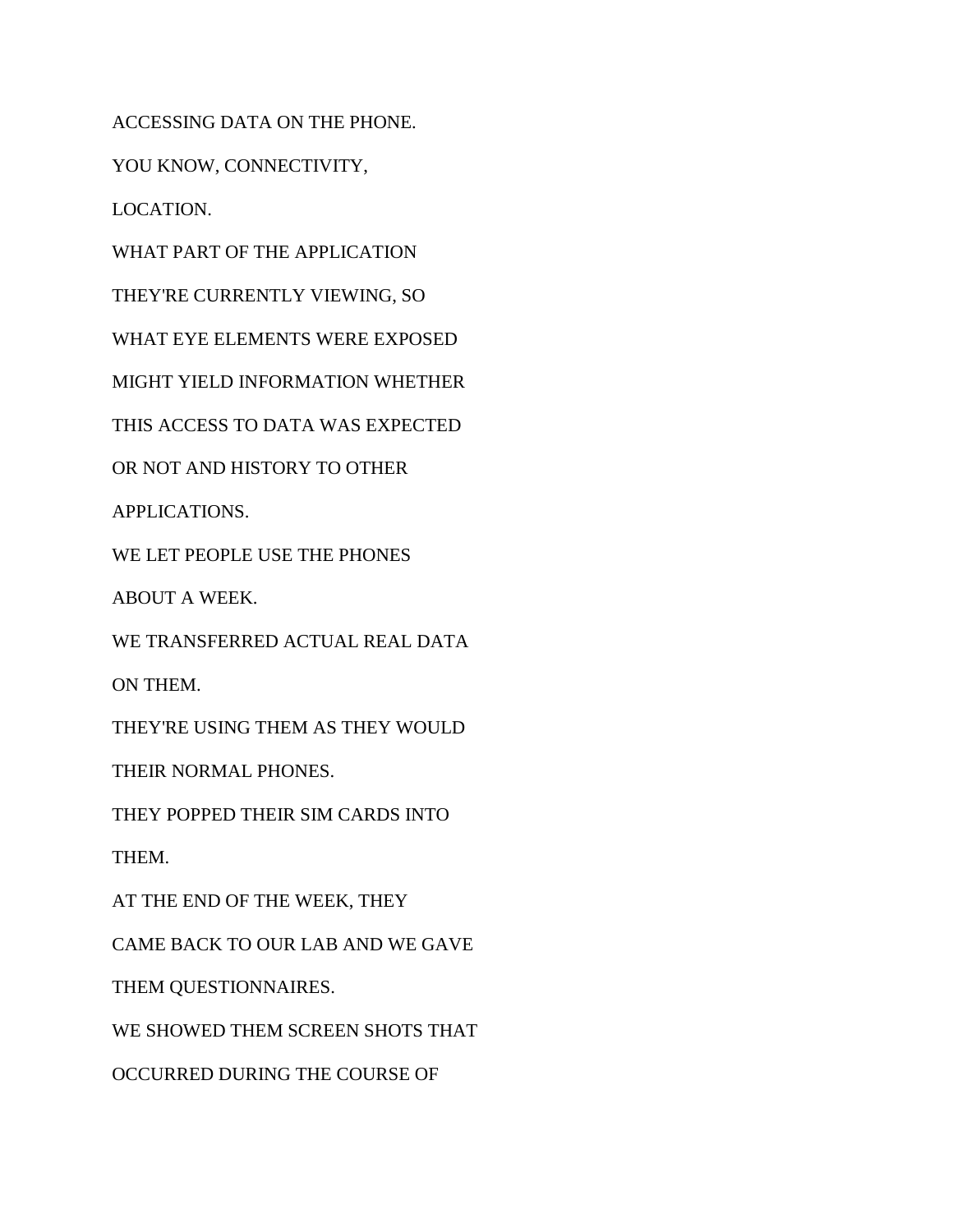THE WEEK AND THEN ASKED THEM QUESTIONS. SO THE SCREEN SHOTS WERE TAKEN RANDOMLY WHENEVER ONE OF THESE SENSITIVE DATA TYPES WAS ACCESSED SO WE CAN ASK THEM, YOU KNOW, AS A PROMPT, YOU WERE DOING SOMETHING, THIS IS WHAT YOU WERE DOING ON THE SCREEN OF YOUR PHONE. IT WAS REQUESTING THIS PARTICULAR TYPE OF DATA. IS THAT -- WAS THAT EXPECTED? DID YOU EXPECT THAT APPLICATION TO BE REQUESTING THAT PARTICULAR DATA TYPE AT THIS MOMENT IN TIME, AND ALSO IF YOU WERE GIVEN THE ABLE TIP TO, WOULD YOU HAVE PRESENTED THAT FROM HAPPENING. SO THEN WE USE THAT AS GROUND TRUTH TO SEE WHETHER WE COULD PREDICT WHETHER A USER WOULD HAVE WANTED THAT DATA TO BE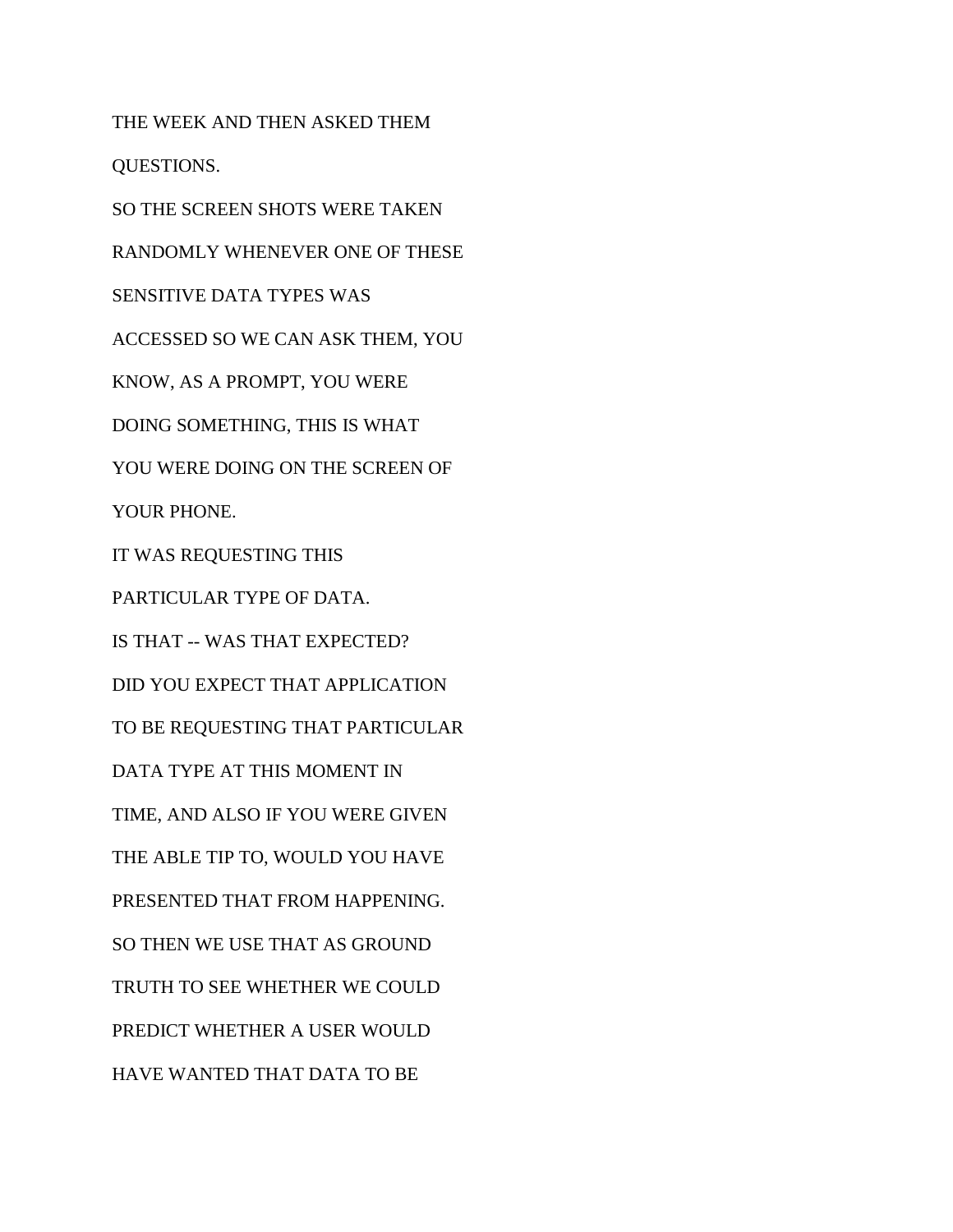ACCESSED BY THE APPLICATION OR

NOT.

SO THIS RESULTED IN -- WE HAD 36

PEOPLE PARTICIPATE.

WE HAD OVER 6,000 HOURS OF

REAL-TIME USAGE.

DURING THAT ONE WEEK PERIOD WITH

36 PEOPLE, WE FOUND 27 MILLION

REQUESTS FOR SENSITIVE DATA THAT

WAS PROTECTED BY THIS PERMISSION

SYSTEM.

SO SOME OF THE PROBLEMS THAT WE

FOUND WERE DUE TO INCORRECT

MENTAL MODELS.

SO AGAIN, THE GOAL OF THIS IS

TRANSPARENCY.

SHOW THE USER, YOU KNOW, ALL THE

POSSIBLE WAYS THAT AN

APPLICATION MIGHT BE ACCESSING

SENITIVE DATA.

IS IT WORKING.

IN 75% OF THE CASES, ONE OF THE

APPLICATIONS REQUESTING THE DATA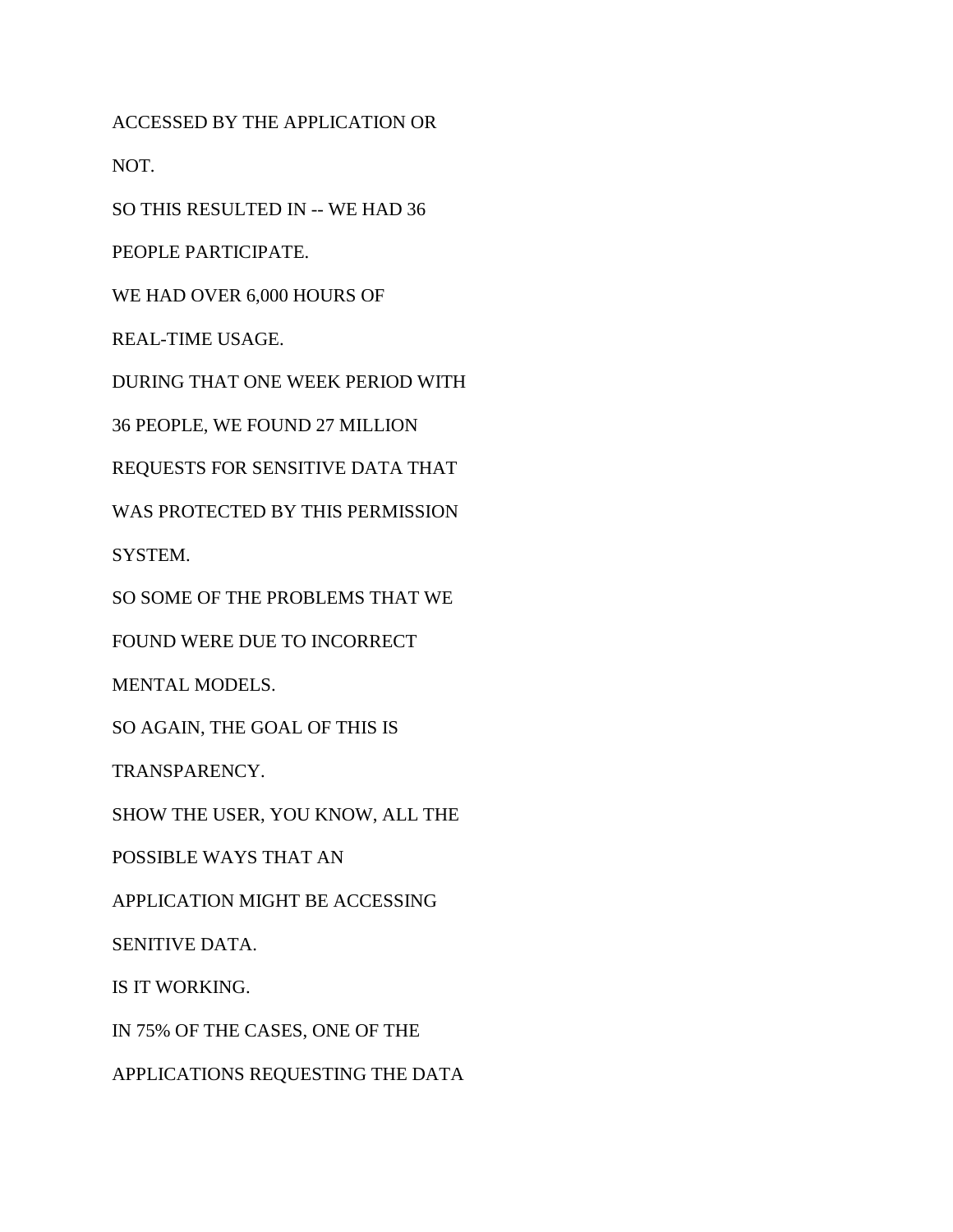TYPES IS INVISIBLE TO THE USER. THIS WAS DUE TO THE SCREEN BEING OFF IN 60% OF THE CASES. SO APPLICATIONS RUNNING, THE USER WASN'T USING THEIR PHONE, OR YOU KNOW, BACKGROUND SERVICES. ANOTHER THING THAT WE FOUND WAS, YOU KNOW, DESPITE THE FACT THERE'S SOME PRIVACY INDICATORS BUILT INTO THE OPERATING SYSTEM. SO BOTH ANDROID AND IOS HAVE INDICATORS FOR WHEN GPS IS ACCESSED. THIS IS AN EXAMPLE OF ONE OF THOSE INDICATORS. IT APPEARS IN THE TOP STATUS BAR. MOST PEOPLE ASSUME THAT THE ONLY TIME THAT GPS INFORMATION IS COLLECTED, THIS I CON WILL APPEAR.

IT TURNS OUT, THAT'S NOT TRUE AT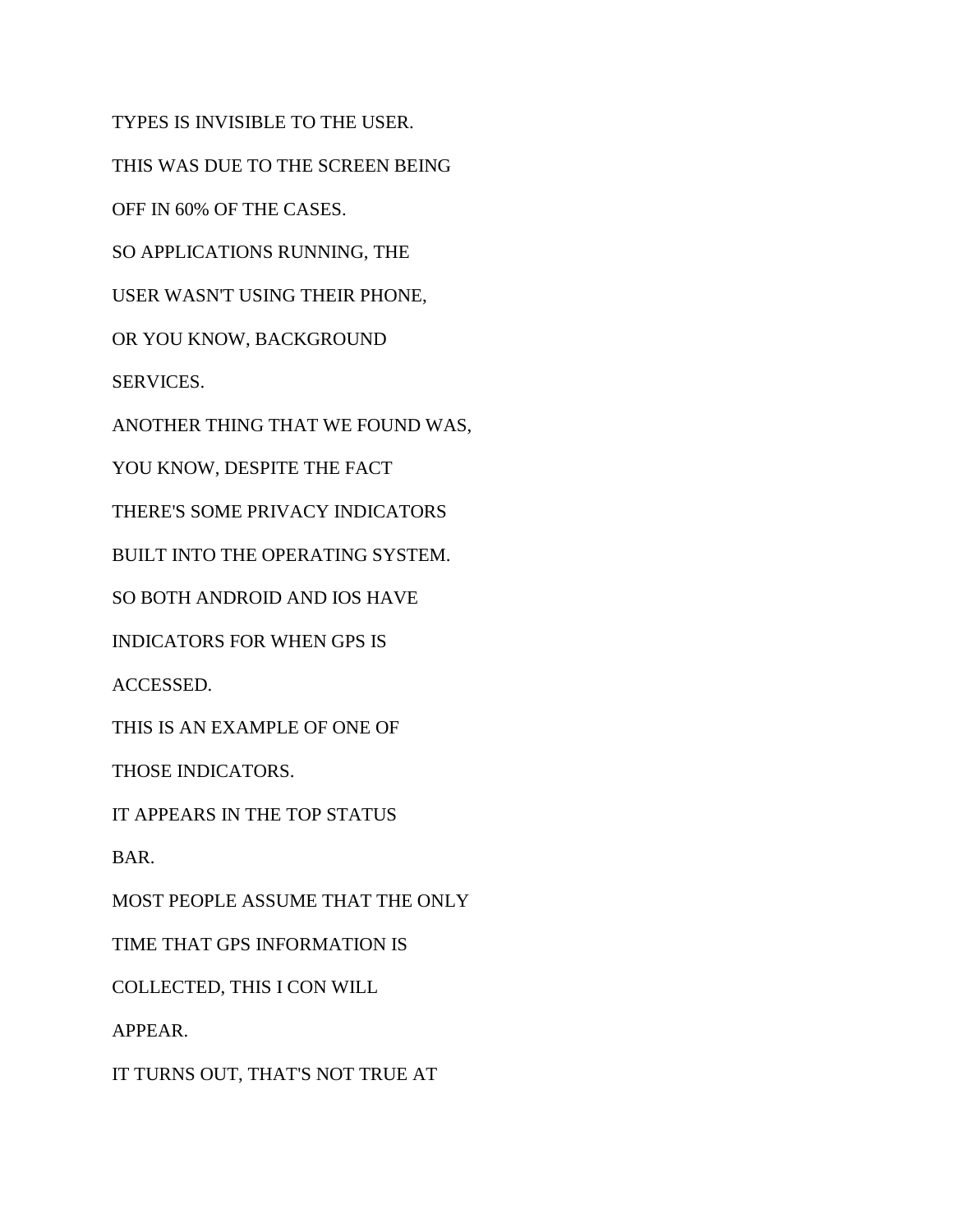ALL.

THE ICON APPEARS IN .04% OF THE CASES WHERE LOCATION DATA WAS ACCESSED. THAT'S BECAUSE EVERY TIME AN APPLICATION REQUESTS LOCATION DATA, THE OPERATING SYSTEM CACHES THAT FOR PERFORMANCE REASONS AND TO PRESERVE BATTERY LIFE. WHEN ANOTHER APPLICATIONS ACCESSES THE CACHE LOCATION AS OPPOSED TO QUERYING THE GPS HARDWARE, THIS NEVER APPEARS. APPLICATIONS CAN INFER LOCATION BASED ON CELLULAR NETWORK DATA, WI FI HOT SPOTS. SO MOST OF THE TIME WHEN LOCATION DATA IS COLLECTED, PEOPLE HAVE NO INDICATION THAT THAT'S OCCURRING. SO, YOU KNOW, WHAT IF -- SO HAVING TO NOTICE AND CHOICE AT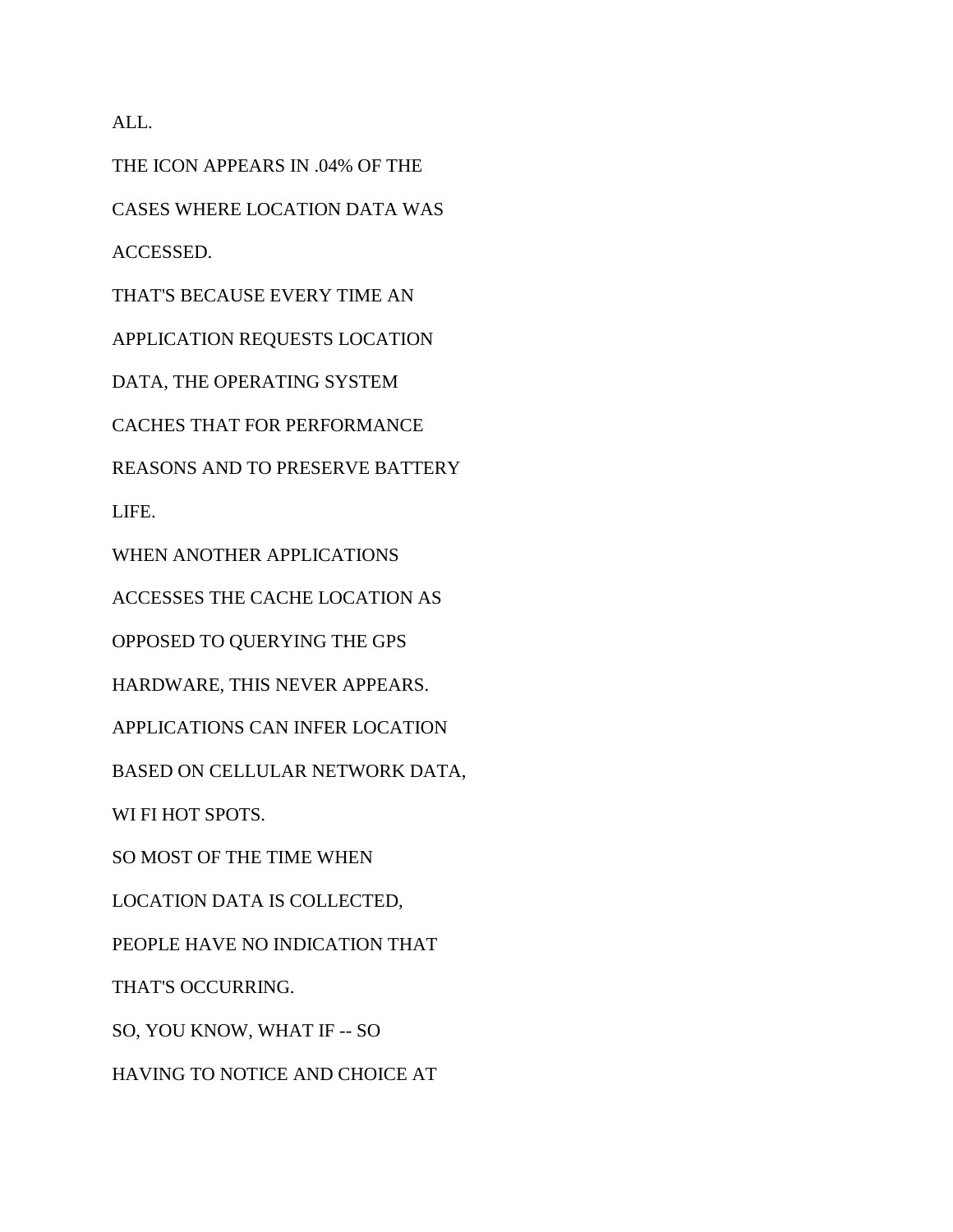THE BEGINNING WHEN USERS INSTALL THE APPLICATION OBVIOUSLY DOESN'T WORK. WE'VE TESTED THAT. THE ASK ON FIRST USE THAT IS CURRENTLY HAPPENING ISN'T REALLY WORKING BECAUSE OF THE DIFFERENT CONTEXTS IN WHICH USERS MIGHT BE INTERACTING WITH APPLICATIONS. MAYBE WE CAN HAVE RUN-TIME REQUESTS ALL THE TIME. SO APPLICATIONS REQUEST DATA. WE CAN HAVE A NOTICE APPEAR. THAT'S IMPRACTICAL, TOO. SO THE 27 MILLION DATA POINTS THAT WE COLLECTED, THAT WILL RESULT IN PER PERSON ABOUT 200 POP-UPS PER HOUR. MOST OF WHICH IS DUE TO REQUEST FOR LOCATION DATA. BUT YOU CAN SEE THERE'S OTHER DATA TYPES THAT WERE FREQUENTLY REQUESTED.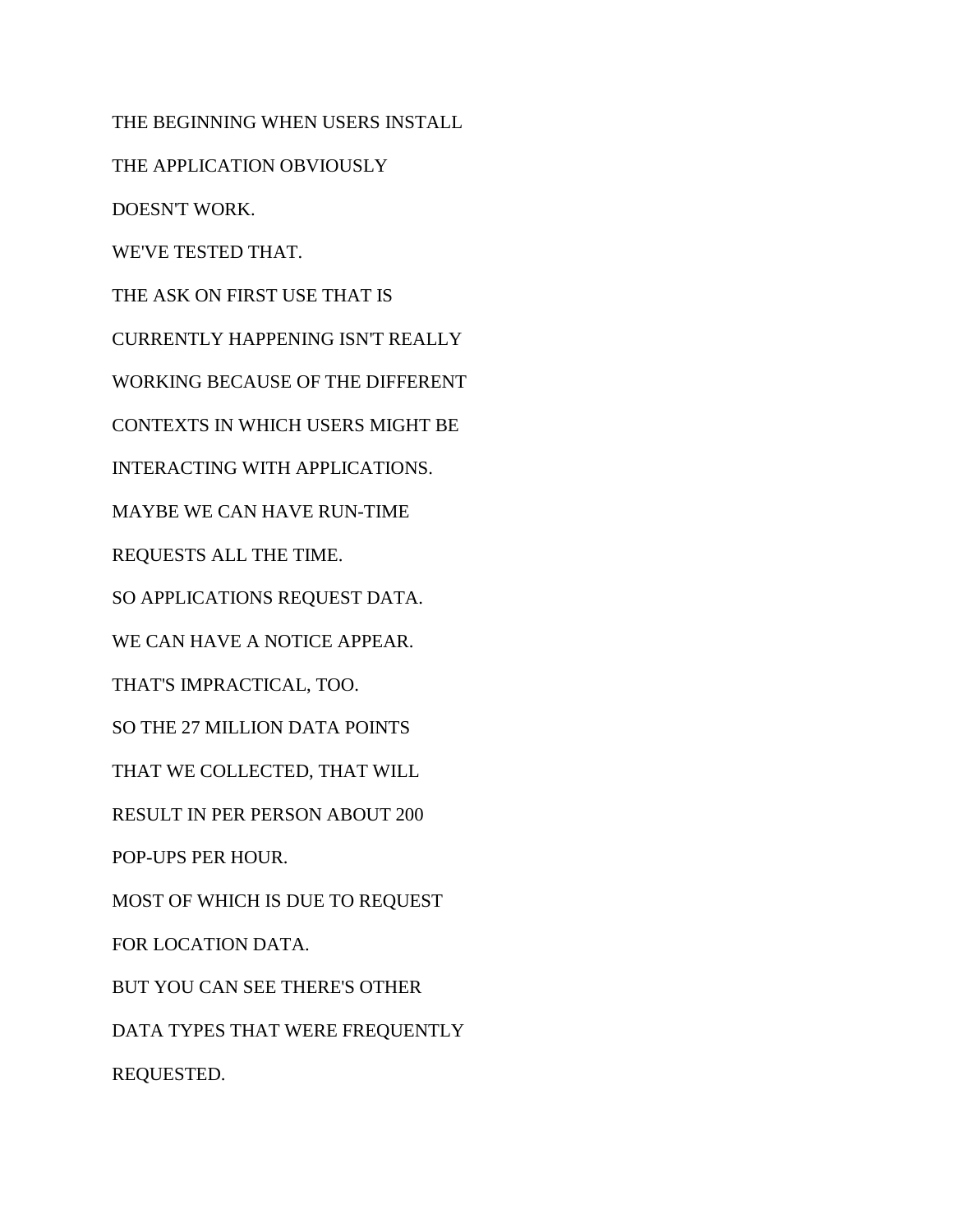SO HAVING LOTS OF POP-UPS APPEAR ON THE PHONE IS NOT REALLY A GOOD WAY OF GOING FORWARD EITHER THAT WILL LEAD TO HABITUATION. THE VAST MAJORITY OF PARTICIPANTS SAID THEY WOULD DENY AT LEAST ONE OF THESE

REQUESTS.

ON AVERAGE, THEY WOULD DENY A THIRD OF THE REQUESTS. HOW DO WE GIVE USERS CONTROL OVER THE THINGS THEY CARE ABOUT WITHOUT OVERWHELMING THEM? WE'RE DOING WORK TO TRY TO PREDICT THE CASES WHERE APPLICATIONS ACCESS DATA WHERE PEOPLE WOULD WANT TO KNOW THIS IS OCCURRING WHEREAS THE OTHER ONES WHERE APPLICATIONS ACCESS DATA THAT MIGHT BE EXPECTED, WELL, WE SHOULDN'T PROMPT THE USER IN THOSE CASES.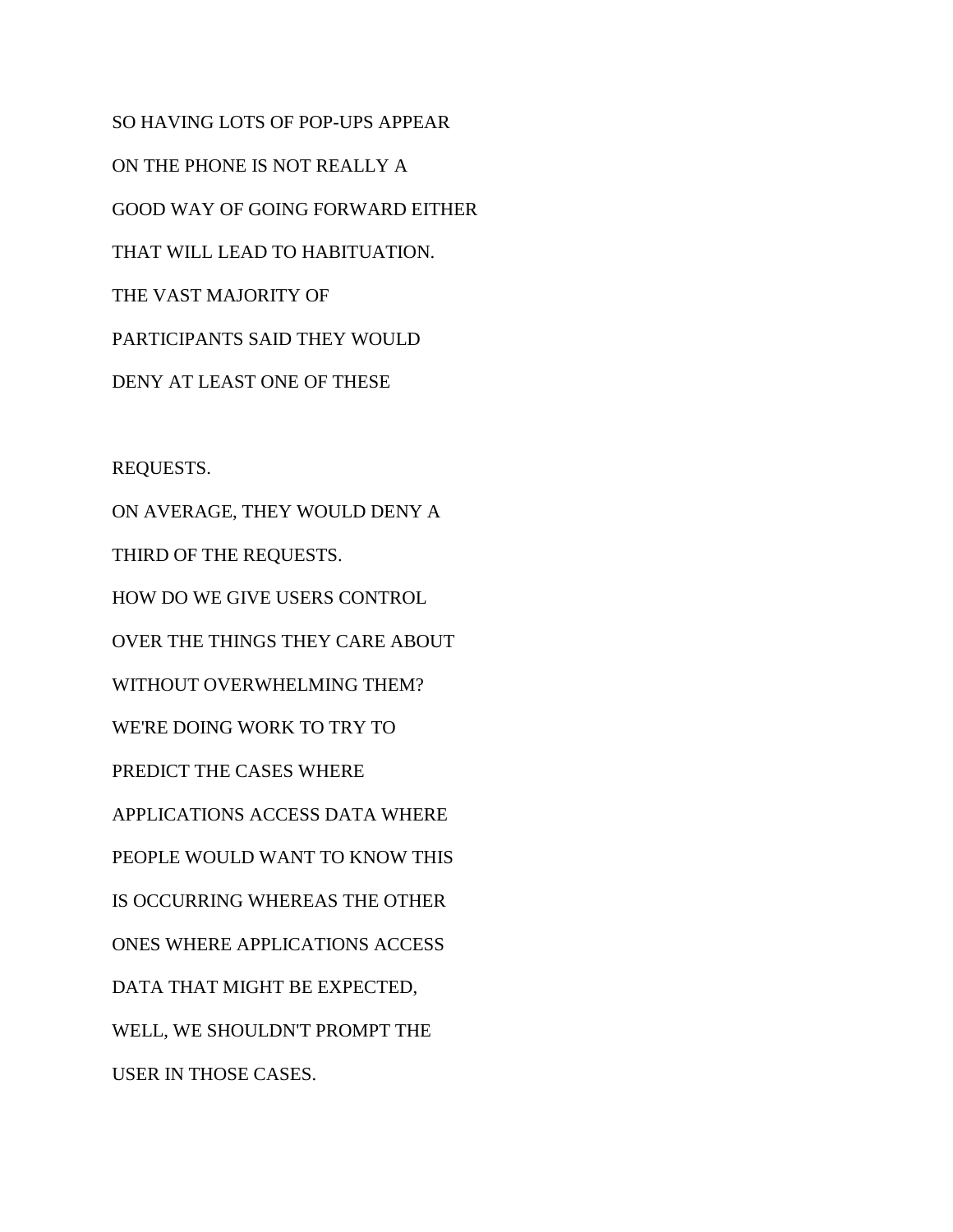SO WHAT WE FOUND IS THAT

EXPECTATIONS REALLY DID PREDICT

BEHAVIOR IN THIS CASE.

WE ASKED PEOPLE IF THIS ACCESS

TO PERSONAL DATA WAS EXPECTED OR

NOT.

AND THEN WHETHER THEY WOULD HAVE

BLOCKED IT.

THERE WAS A STRONG CORRELATION

THERE.

WE ALSO FOUND THAT IF USING THE

CURRENT MODEL ON ASK ON FIRST

USE.

SO IF YOU LOOK AT FOR EACH

UNIQUE APPLICATION, IN EACH

UNIQUE DATA TYPE, IF YOU ASK

USERS THE FIRST TIME THE

APPLICATION REQUESTS THE DATA,

WE'RE GOING TO GET IT RIGHT

ABOUT 50% OF THE TIME, WHICH IS

WHAT IS HAPPENING.

THAT'S A COIN FLIP.

WE FOUND THAT LOOKING AT THE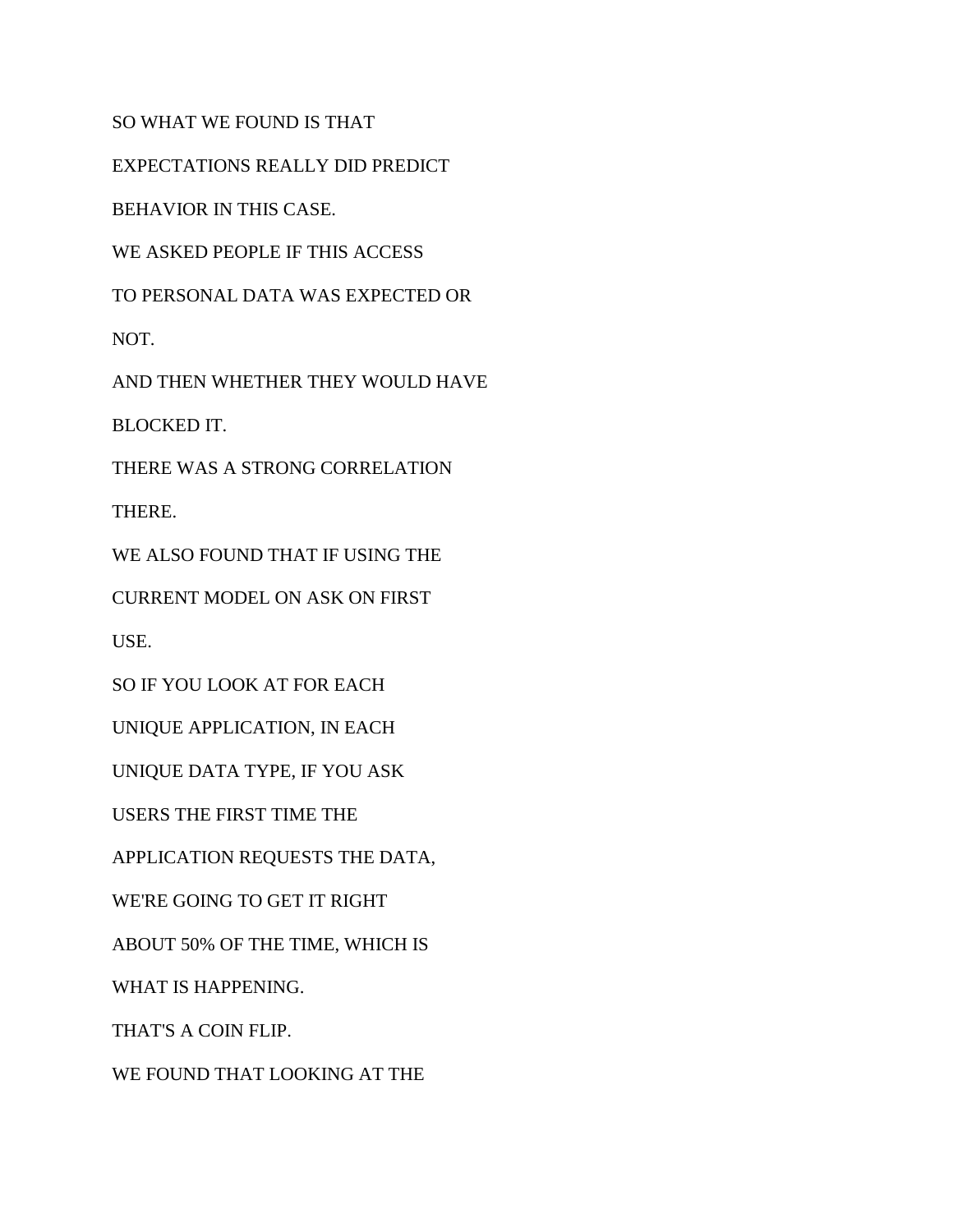VISIBILITY OF THE APPLICATION WAS A STRONG PREDICTOR OF USER EXPECTATIONS. SO APPLICATIONS RUNNING IN THE BACKGROUND ASKING DATA WERE -- OFTEN THOSE WERE UNEXPECTED. IF WE ADD THAT TO THE EQUATION, WE CAN GET THIS RIGHT ABOUT 80% OF THE TIME. SO INSTEAD OF ASKING ON THE FIRST USE, WE COULD ASK THE FIRST TIME THAT THE APPLICATION REQUESTS THE DATA IN THE FOREGROUND AND ASK THE FIRST TIME ASKS THE APPLICATION REQUESTS THE INFORMATION IN THE BACKGROUND AND THEN WE GET IT RIGHT 80% OF THE TIME. THE DATA WAS NUANCED. LOOKING AT ONE USER'S PREFERENCES COMPARED TO ANOTHER DIDN'T WORK AMONG OUR 36 PARTICIPANTS.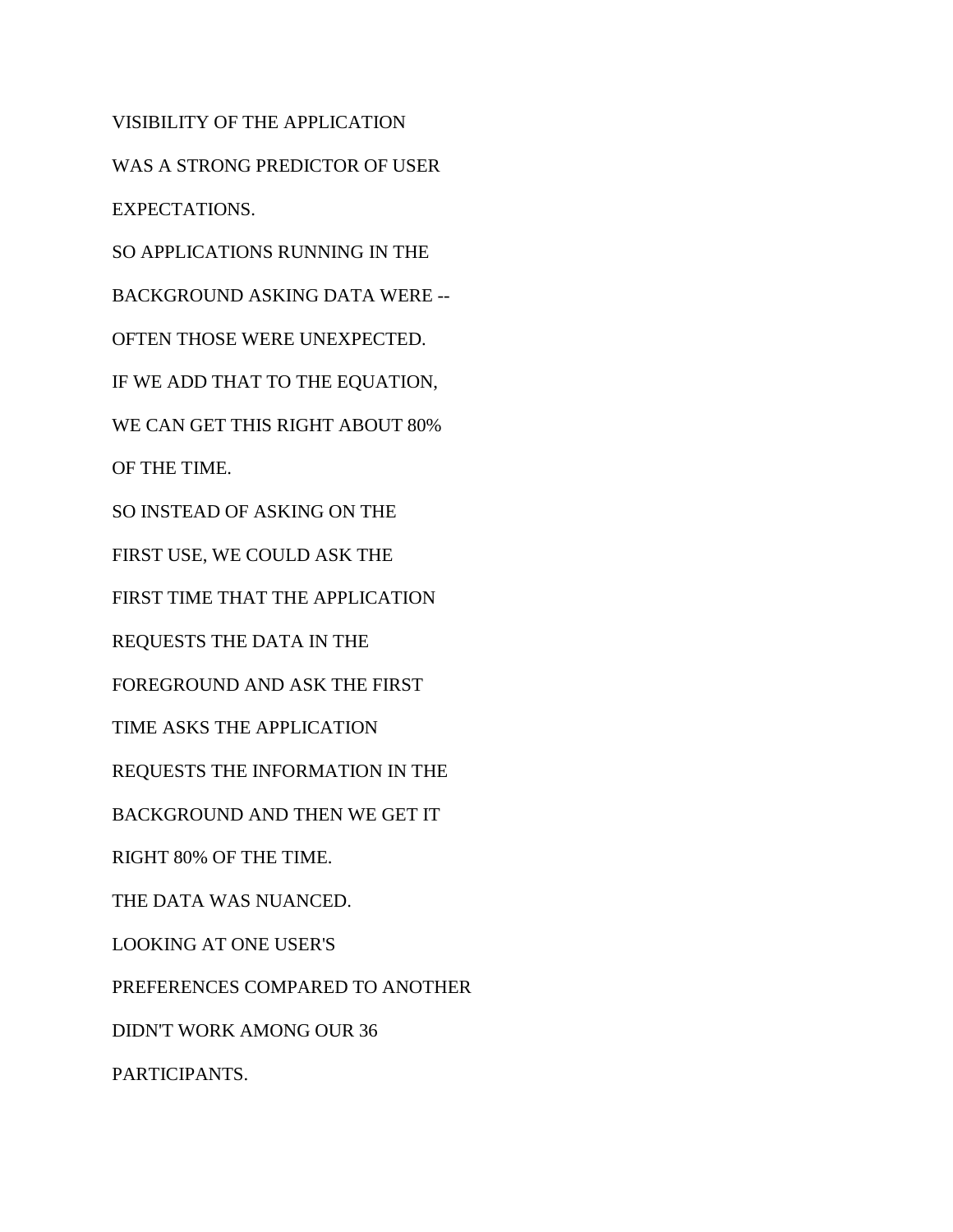THERE'S SO MUCH DATA WITH REGARD TO WHAT PEOPLE WANTED AND WHAT THEIR EXPECTATIONS WERE, WHICH SUGGESTED THAT HAVING A ONE SIZE FITS ALL SOLUTION ABOUT WHAT PEOPLE CARE ABOUT AND WHAT SHOULD THEY BE SHOWN IS UNLIKELY TO WORK EITHER. SO MAYBE WE NEED MORE INTELLIGENCE SYSTEMS THAT CAN PREDICT USER PREFERENCES ON A PER-USER BASIS. SO GOING FORWARD WE'RE TRYING TO IMPLEMENT THE SYSTEMS RIGHT NOW THAT CAN PREDICT A GIVEN USER'S PREFERENCES BASED ON THEIR PREVIOUS BEHAVIORS. AND YOU KNOW, THIS IS PART OF A PRETTY COMPLEX ECOSYSTEM. WE HAVE WHAT WE CALL HARD POLICY, WHICH IS PREFERENCES THAT PEOPLE HAVE EXPLICITLY STATED.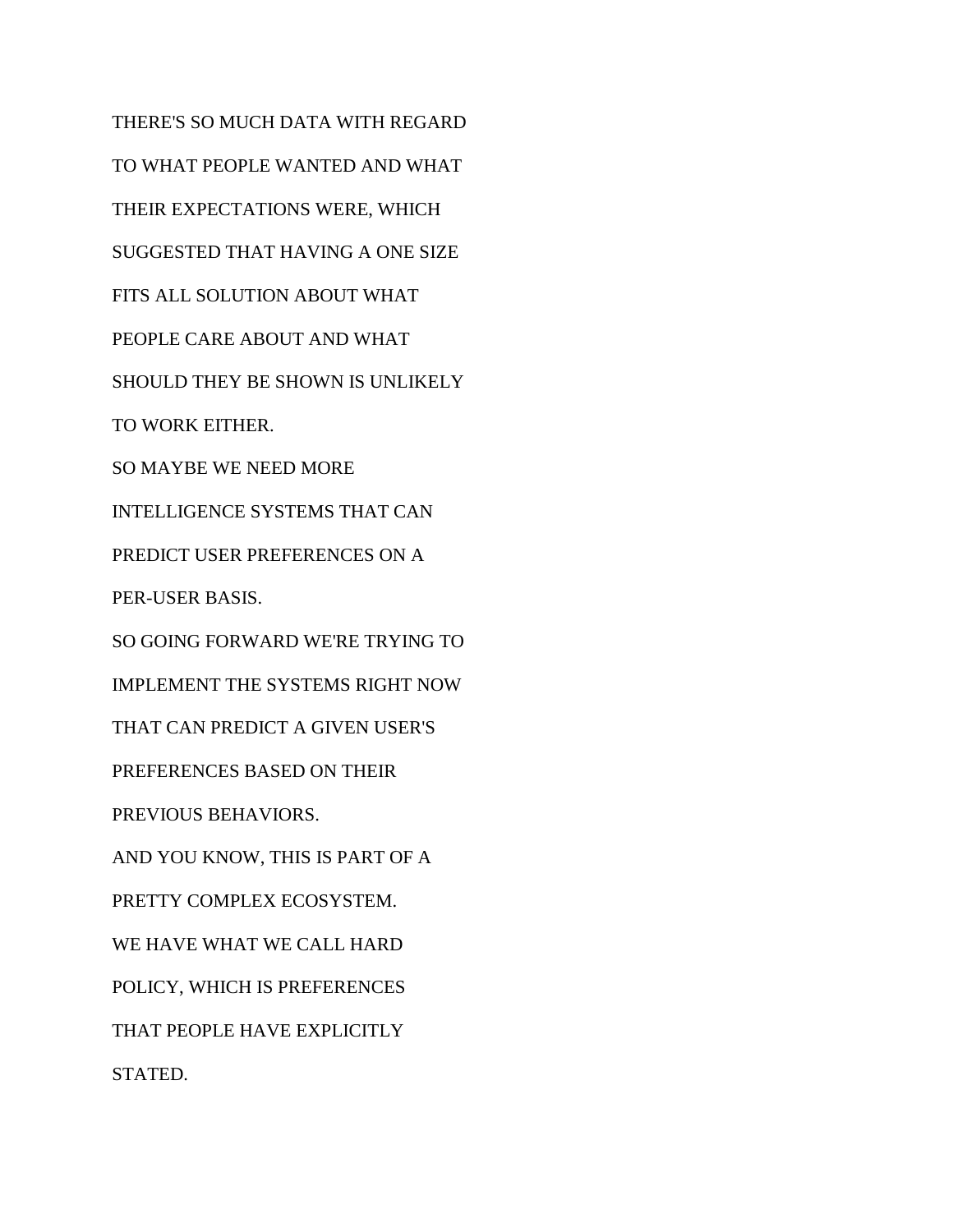I DON'T WANT APPLICATIONS TO BE USING DATA FOR X REASON AND TRYING TO AUGMENT THAT WITH SOFT POLICIES. SO INFERRED PREFERENCES THAT SYSTEMS CAN MAKE UP ABOUT USERS LIKE LOOKING AT, YOU KNOW, HUNDREDS OF THOUSANDS OR MILLIONS OF USERS, WE CAN INFER ONE USER'S PREFERENCES BASED ON OTHER USERS LIKE THEM, LIKE RECOMMENDED SYSTEMS. BASED ON THE FEEDBACK FROM PROMPTS. SO IF WE CAN DESIGN MORE EFFICIENT PROMPTS THAT, YOU KNOW, CATER TO INDIVIDUAL USER EXPECTATIONS, WE CAN USE THE OUTPUT OF THOSE. WHAT DID THE USER DECIDE TO ENSURE THAT THEY SEE FEWER PROMPTS IN THE FUTURE. THAT'S IT.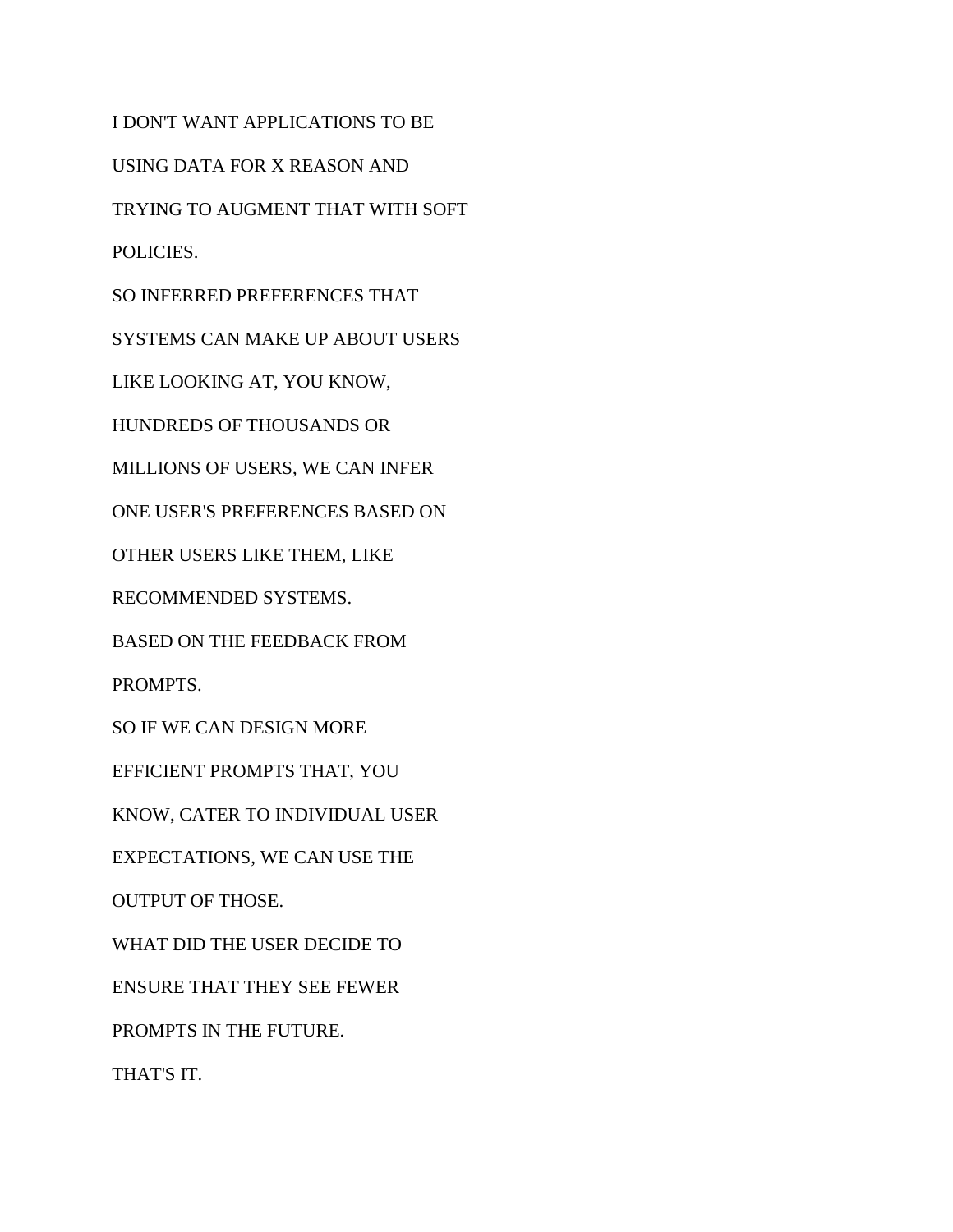I'LL LEAVE IT AT THAT.

SO -- WELL, THE CONCLUSION IS,

YOU KNOW, NOTICE IN CHOICE IS

GREAT.

THE PROBLEM IS FIGURING OUT WHAT

NOTICE TO GIVE PEOPLE SINCE

ATTENTION IS A PLANET RESOURCE.

SO I'LL LEAVE IT AT THAT.

[APPLAUSE]

>> THANK YOU, SERGE.

NOW WE'LL HEAR FROM ASHWINI RAO

ABOUT PRIVY EXPECTATIONS ONLINE.

>> THANK YOU.

SO YEAH, MY TALK IS ABOUT

EXPECTING THE UNEXPECTED,

UNDERSTANDING THE MISMATCHED

PRIVACY EXPECTATIONS ONLINE.

START WITH MOTIVATION.

SO MANY OFFICES ON A DAILY BASIS

INTERACT WITH ONLINE WEBSITES.

AS WE INTERACT WITH ONLINE

WEBSITES, WE MAY HAVE QUESTIONS

LIKE WHAT TYPE OF DATA DOES THIS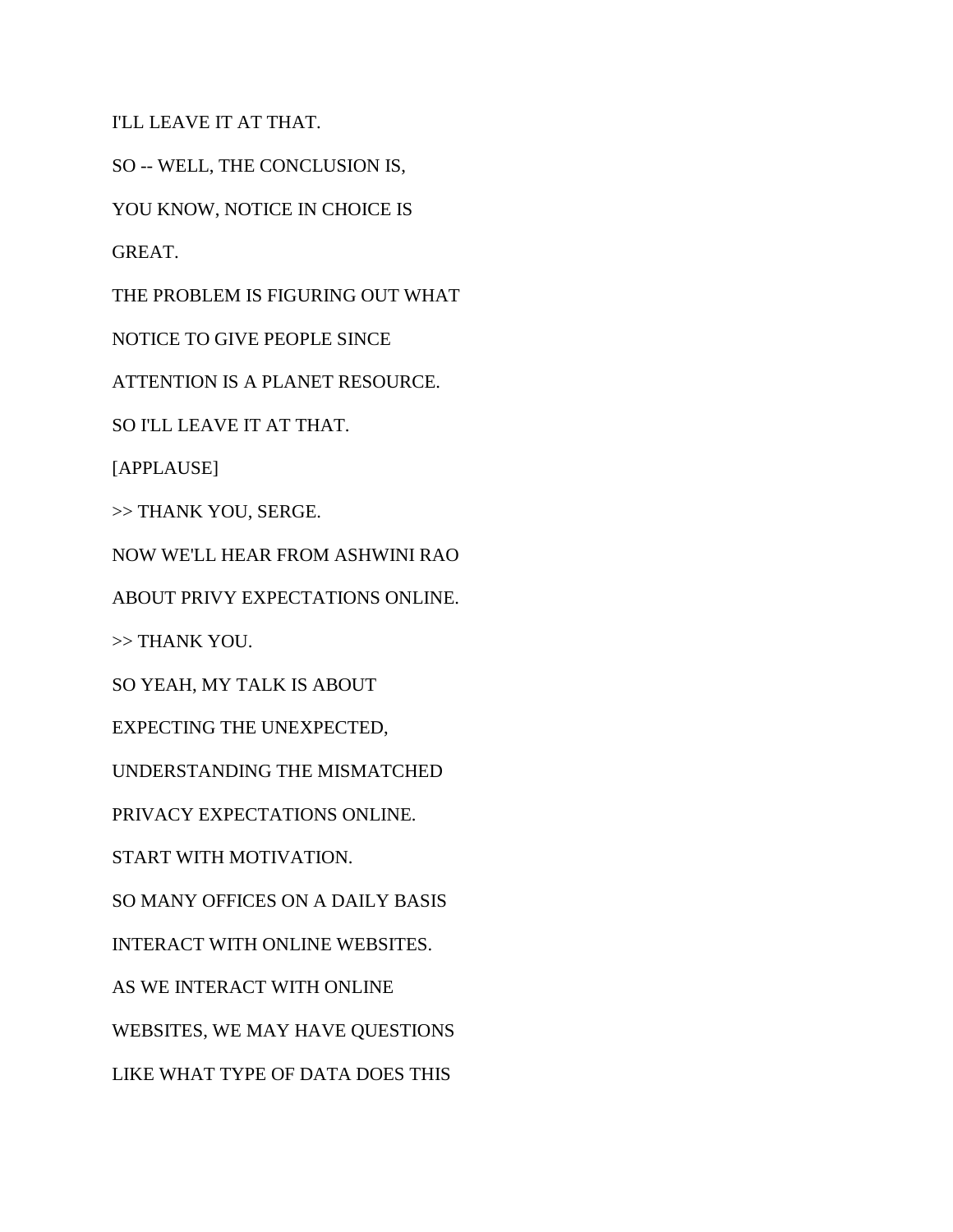WEBSITE COLLECT ABOUT ME, HOW DOES IT SHARE THIS DATA AND DOES IT ALLOW DELETION OF THIS DATA? TO ANSWER THESE QUESTIONS, A USER COULD READ THE WEBSITE'S PRIVACY POLICY, WHICH IS USUALLY A TEXTUAL DOCUMENT IN ENGLISH AND IT DISCLOSES THE DATA PRACTICES OF THE WEBSITE LIKE COLLECTION SHARING AND DELETION. THE POLICIES IN THE CURRENT FORM ARE LONG AND DIFFICULT TO READ. SO USERS IGNORE THEM. SO THE MAIN MOTIVATION IS HOW CAN WE HELP USERS UNDERSTAND ONLINE DATA PRACTICES? AND OUR APPROACH IS TO FOCUS ON USER EXPECTATIONS. SO WE ASSUME HERE THAT USERS EXPECT WEBSITES TO ENGAGE IN CERTAIN DATA PRACTICES. FOR EXAMPLE, USERS MAY EXPECT BANKING WEBSITES TO COLLECT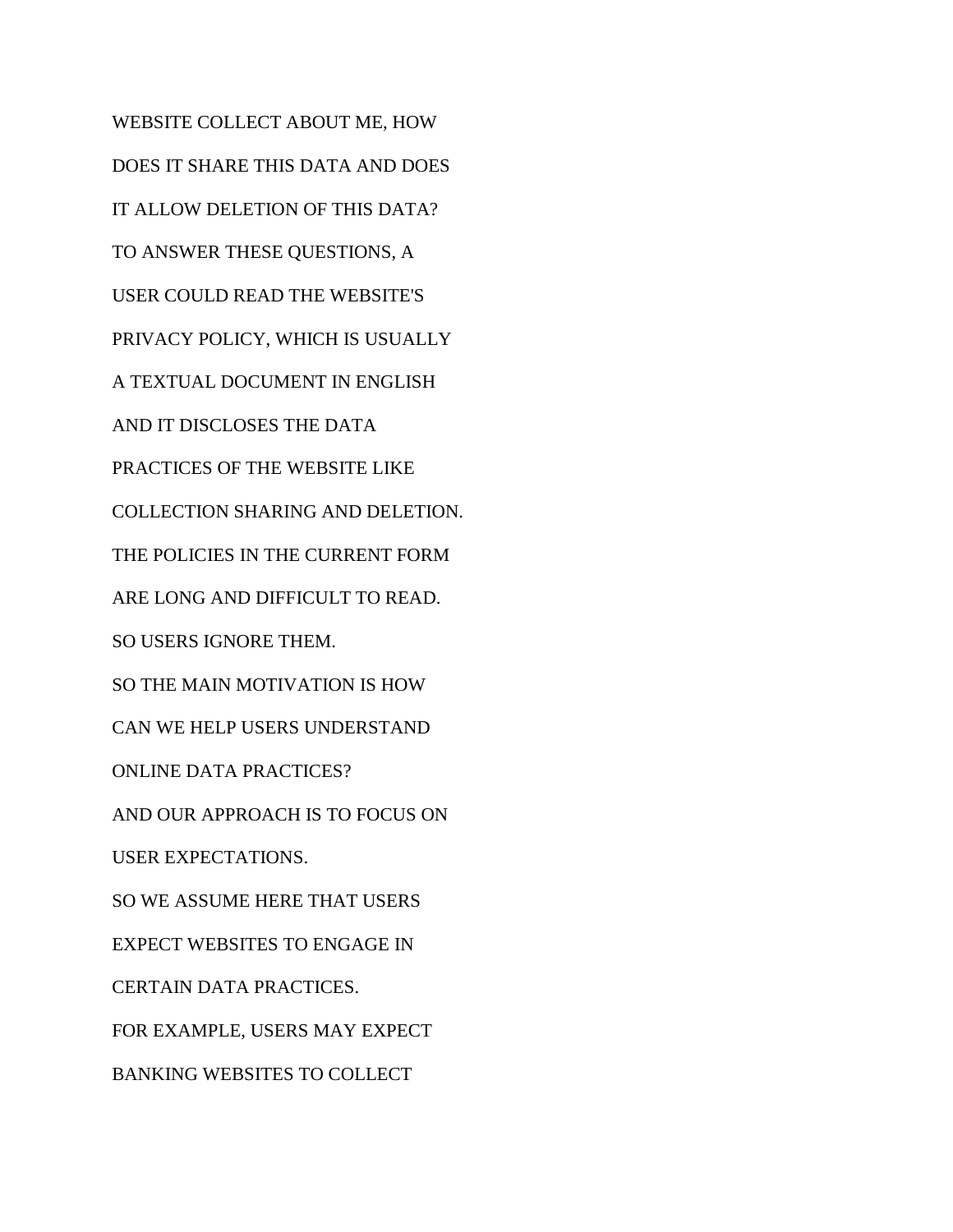FINANCIAL INFORMATION.

AND HEALTH WEBSITES TO COLLECT

HEALTH INFORMATION.

THESE EXPECTATIONS MAY BASED ON

CONTEXT, LIKE THE TYPE OF

WEBSITE, OUR USER

CHARACTERISTICS.

AGE, PRIVACY KNOWLEDGE, PRIVACY

CONCERN.

HOWEVER, USER EXPECTATIONS MAY

NOT MATCH WHAT WEBSITES TO.

EXAMPLES, USERS MAY NOT EXPECT

BANKING WEBSITES TO COLLECT

HEALTH INFORMATION.

NOW, THE QUESTION HERE IS COULD

WE GENERATE EFFECTIVE PRIVACY

NOTICES BY EXTRACTING AND

HIGHLIGHTING THESE DATA

PRACTICES THAT DO NOT MATCH USER

EXPECTATIONS?

SO THE CONCEPT IS SIMPLE.

A PRIVACY NOTICE DOES NOT HAVE

TO INFORM YOU ABOUT THINGS THAT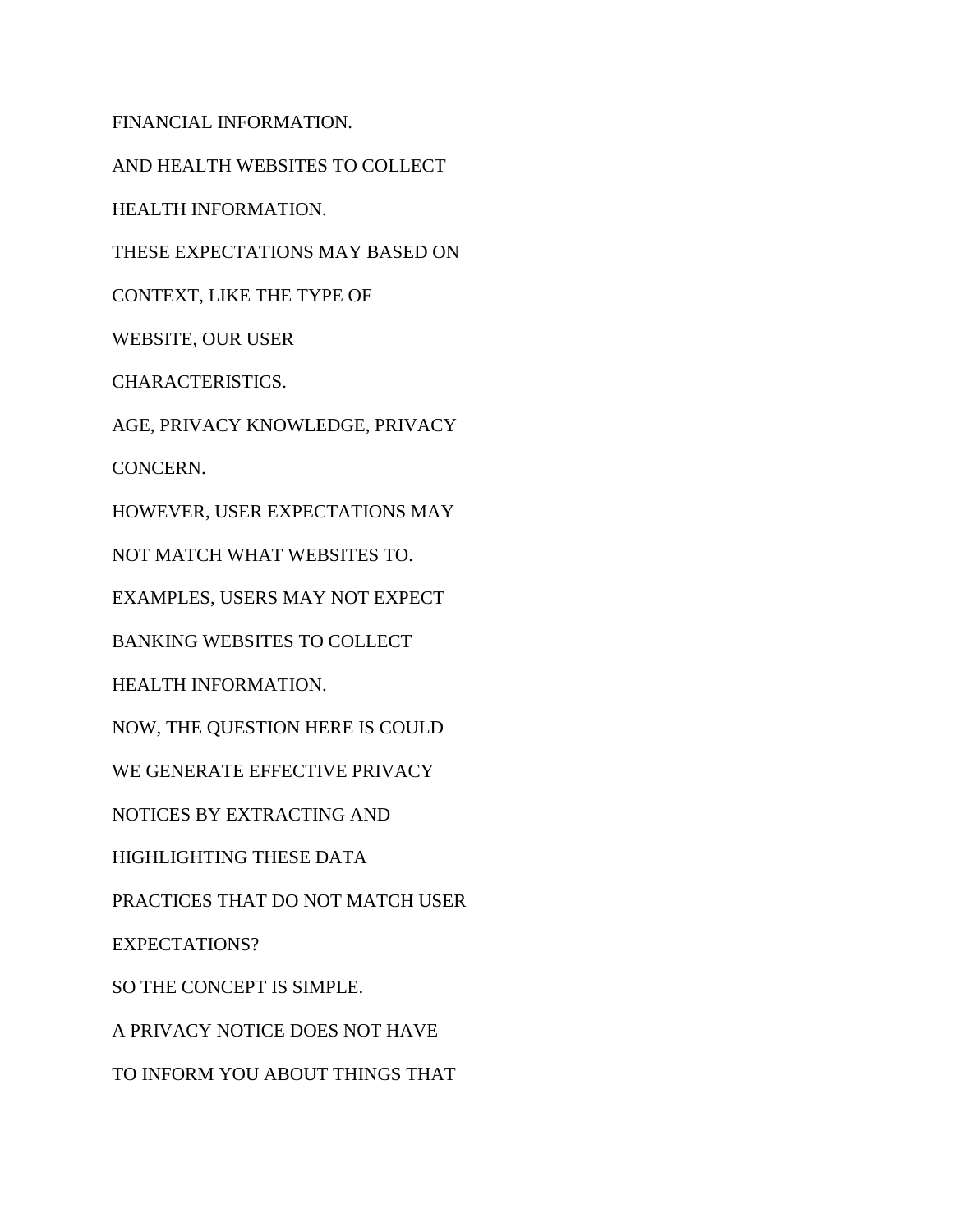YOU ALREADY EXPECT OR KNOW. A PRIVACY NOTICE HAS TO INFORM YOU ABOUT THING THAT YOU DO NOT EXPECT OR YOU DO NOT KNOW. SO I WANT TO MAKE A DISTINCTION BETWEEN POLICY AND NOTICE. A POLICY IS USUALLY A TEXT YOU'LL DOCUMENT. A NOTICE, WHICH IS BASED ON THE POLICY IS USUALLY SHORTER AND MORE USABLE. SO HERE I'M SHOWING YOU THE PRIVACY NUTRITION LABEL WHICH FOCUSED ON VISUAL FORMATS. SO FAR NOTICES THAT MAKE -- THAT ARE MORE EFFECTIVE, OUR RESEARCH HAS FOCUSED ON VISUAL FORMATS. IN OUR APPROACH OF EXTRACTING AND HIGHLIGHTS MISMATCHED EXPECTATIONS IS COMPLEMENTARY TO THIS APPROACH. ONCE WE IDENTIFY AND EXTRACT THESE MISMATCHED EXPECTATIONS,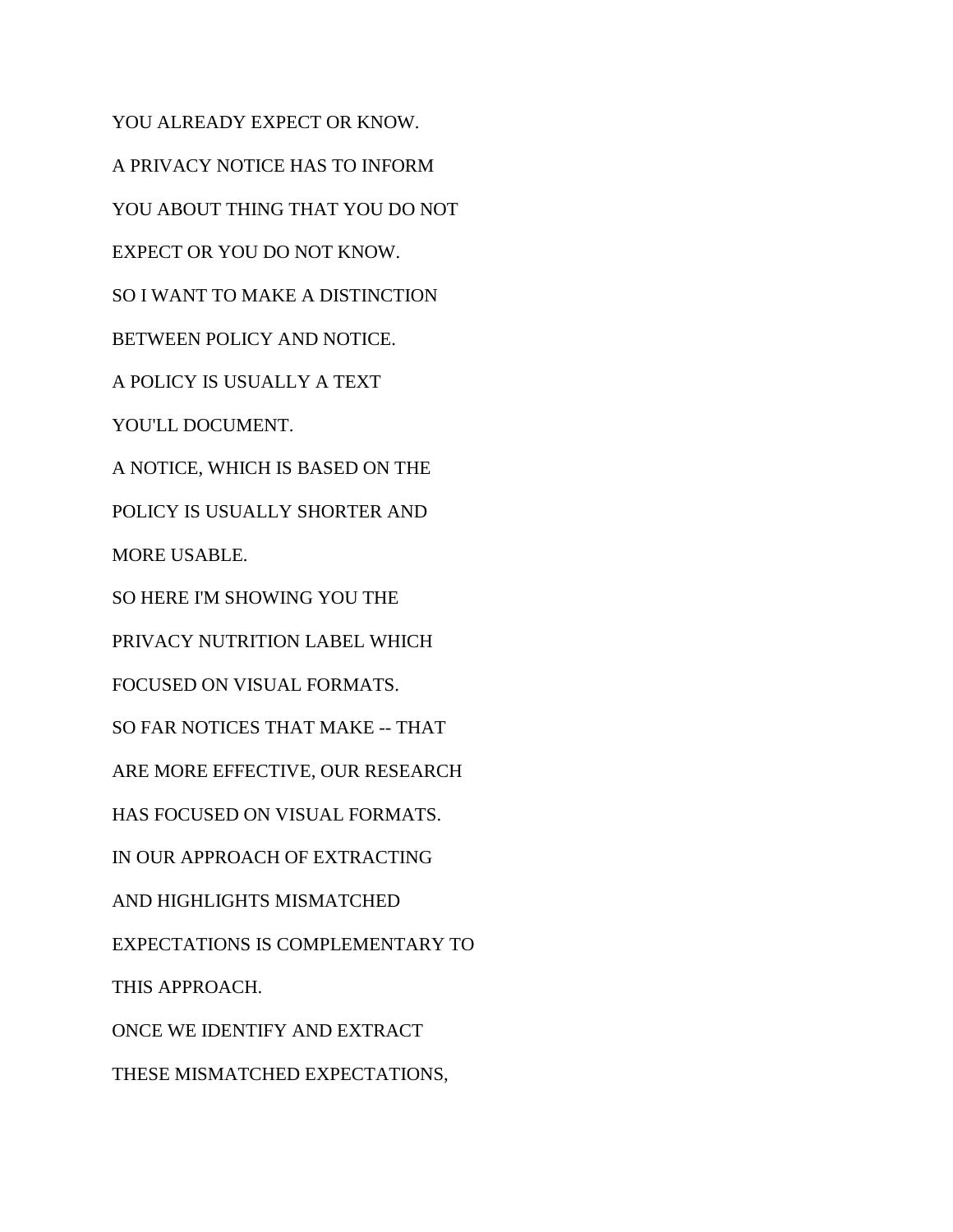WE COULD PRESENT THEM TO THE

USER IN ANY VISUAL FORMAT THAT

IS EFFECTIVE.

I ALSO WANT TO SAY HERE THAT

THIS PRIVACY NOTICES DO NOT HAVE

TO BE GENERATED, PROVIDED BY THE

WEBSITE OPERATORS THEMSELVES.

THESE COULD BE OPERATED BY A

THIRD PARTY.

FOR EXAMPLE, THROUGH A BROWSER

PLUG-IN.

THIS IS IMPORTANT TO NOTE.

SO THE MAIN QUESTIONS ARE HOW DO

WE DEFINE EXPECTATION AND HOW DO

WE MEASURE EXPECTATIONS AND

MEASURE MISMATCHES IN THESE

EXPECTATIONS.

SO RESEARCH AND NONPRIVACY

DOMAINS SHOW THAT USERS CAN HAVE

MULTIPLE TYPES OF EXPECTATIONS.

PRIVACY RESEARCH HAS

PREDOMINANTLY NOT FOCUSED ON

MULTIPLE TYPES OF EXPECTATIONS.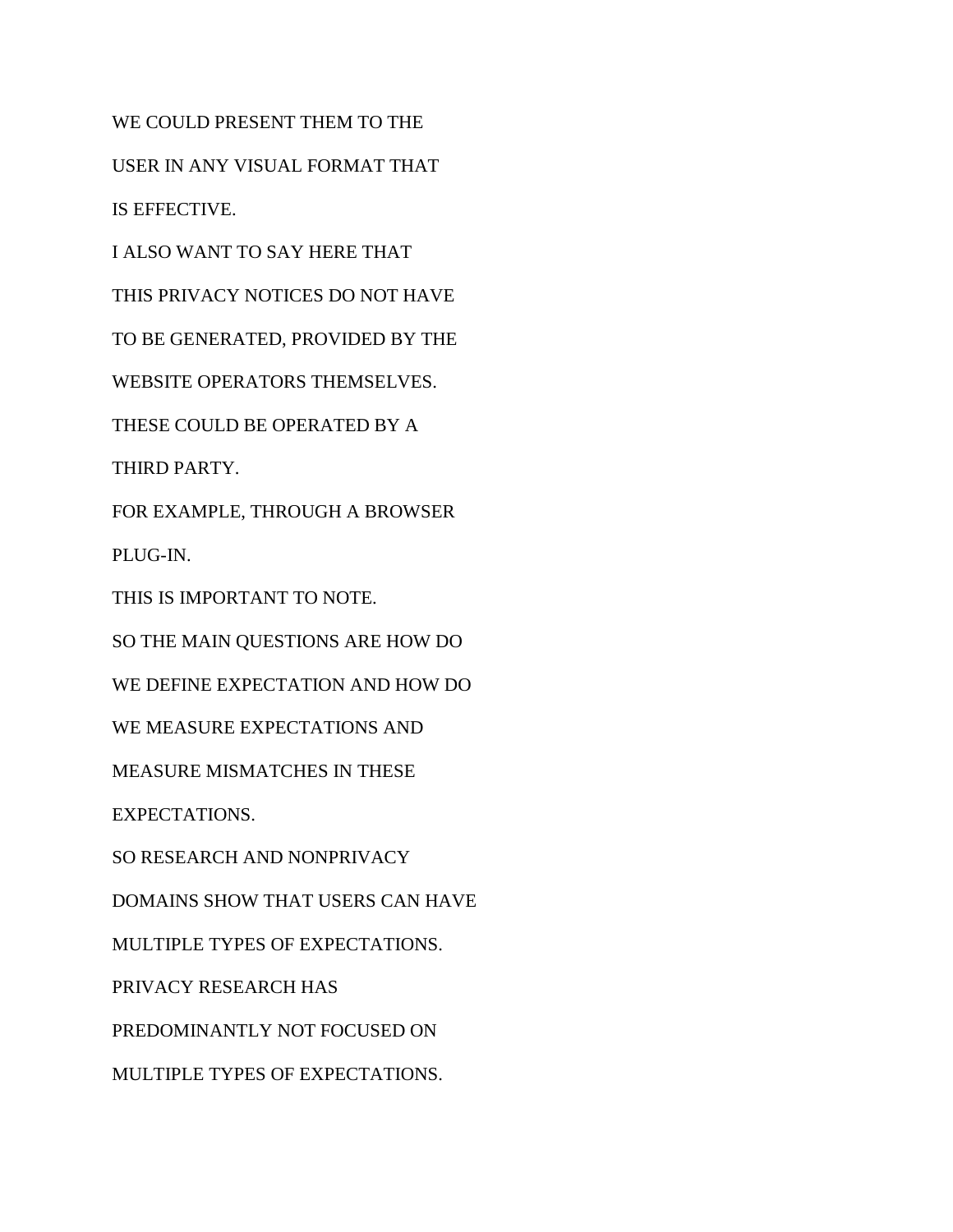SO WE HAVE THE EXPECTATION IN

THE LIKELIHOOD SENSE.

WHAT DOES THE USER EXPECT THAT

THIS WEBSITE WILL DO?

VERSUS WHAT DOES THE USER EXPECT

THE WEBSITE SHOULD DO.

THIS IS IN THE THE DESIRED

SENSE.

WE COMPARE THAT WITH PRACTICES,

DATA PRACTICES OF WEBSITES.

TO MEASURE EXPECTATIONS, WE CAN

CONDUCT USER STUDIES.

SO ONE OF THE USER STUDIES THAT

WE CONDUCTED FOCUSED ON THE

EXPECTATION IN THE LIKELIHOOD

SENSE.

IN FUTURE WE ALSO PLAN TO

MEASURE EXPECTATION IN THE

DESIRED SENSE.

SO WE PRESENT USERS WITH

DIFFERENT TYPES OF WEBSITES

AFTER THE USER HAS INTERACTED

WITH THE WEBSITE, WE ASK WHAT DO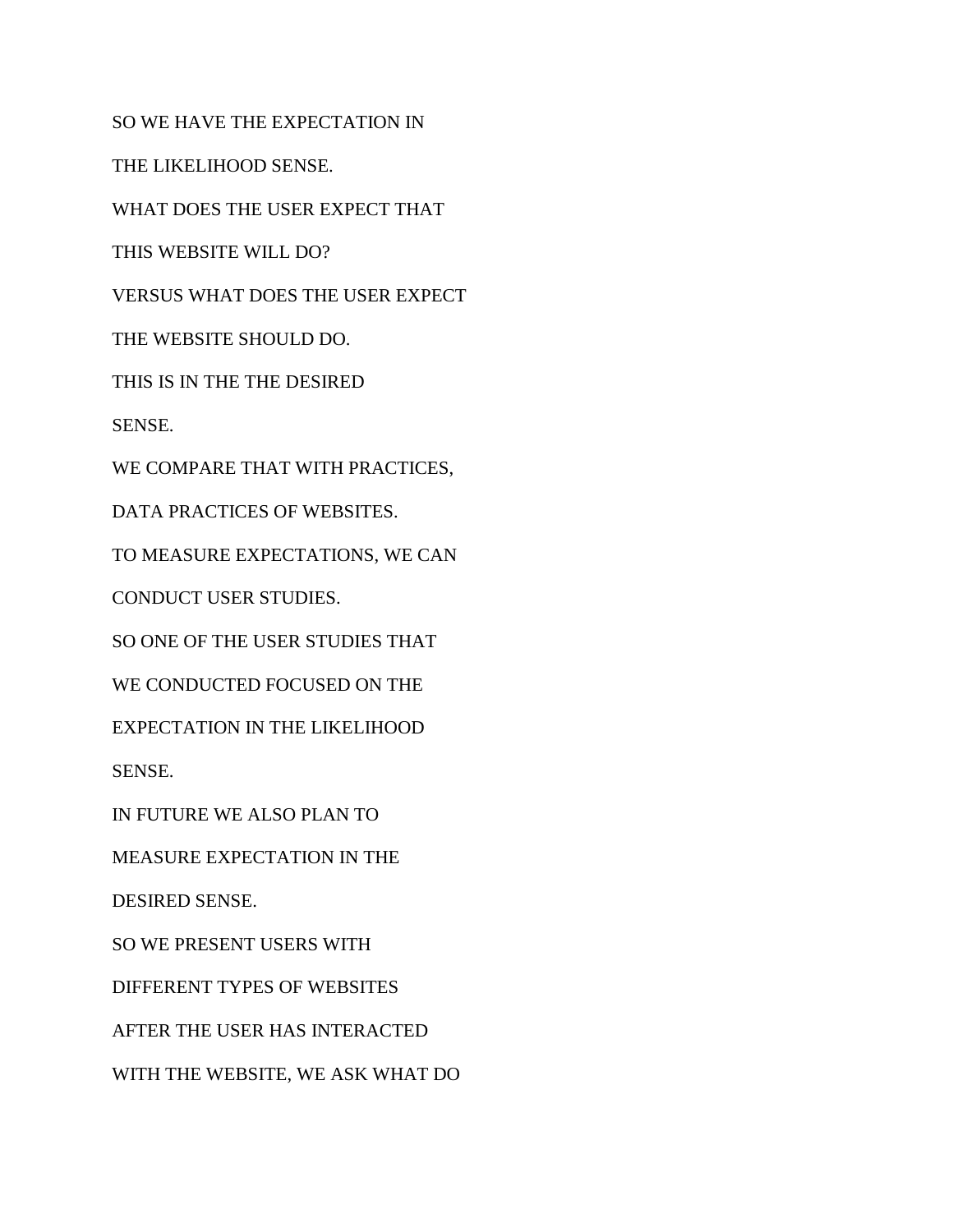YOU ASSUME THE WEBSITE WILL DO? ONCE WE ELICITED USER EXPECTATIONS, WE NEXT EXTRACTED THE DATA PRACTICES FROM PRIVACY POLICIES. THEN WE COMPARE THESE TWO TO IDENTIFY MISMATCHES. SO IN A STUDY, WE USED -- WE VARIED THE WEBSITE CATEGORY STAKES AND USER CHARACTERISTICS. AS I MENTIONED EARLIER, USER EXPECTATIONS CAN VARY BASED ON THESE WEBSITE AND USER CHARACTERISTICS. WE LOOKED AT 17 DIFFERENT DATA PRACTICES, WHICH WAS SPLIT AMONG COLLECTION, SHARING AND DELETION. FOR COLLECTION SHARING, WE LOOKED AT FOUR DIFFERENT TYPES OF DATA.

CONTACT INFORMATION, FINANCIAL,

HEALTH AND CURRENT FINANCIAL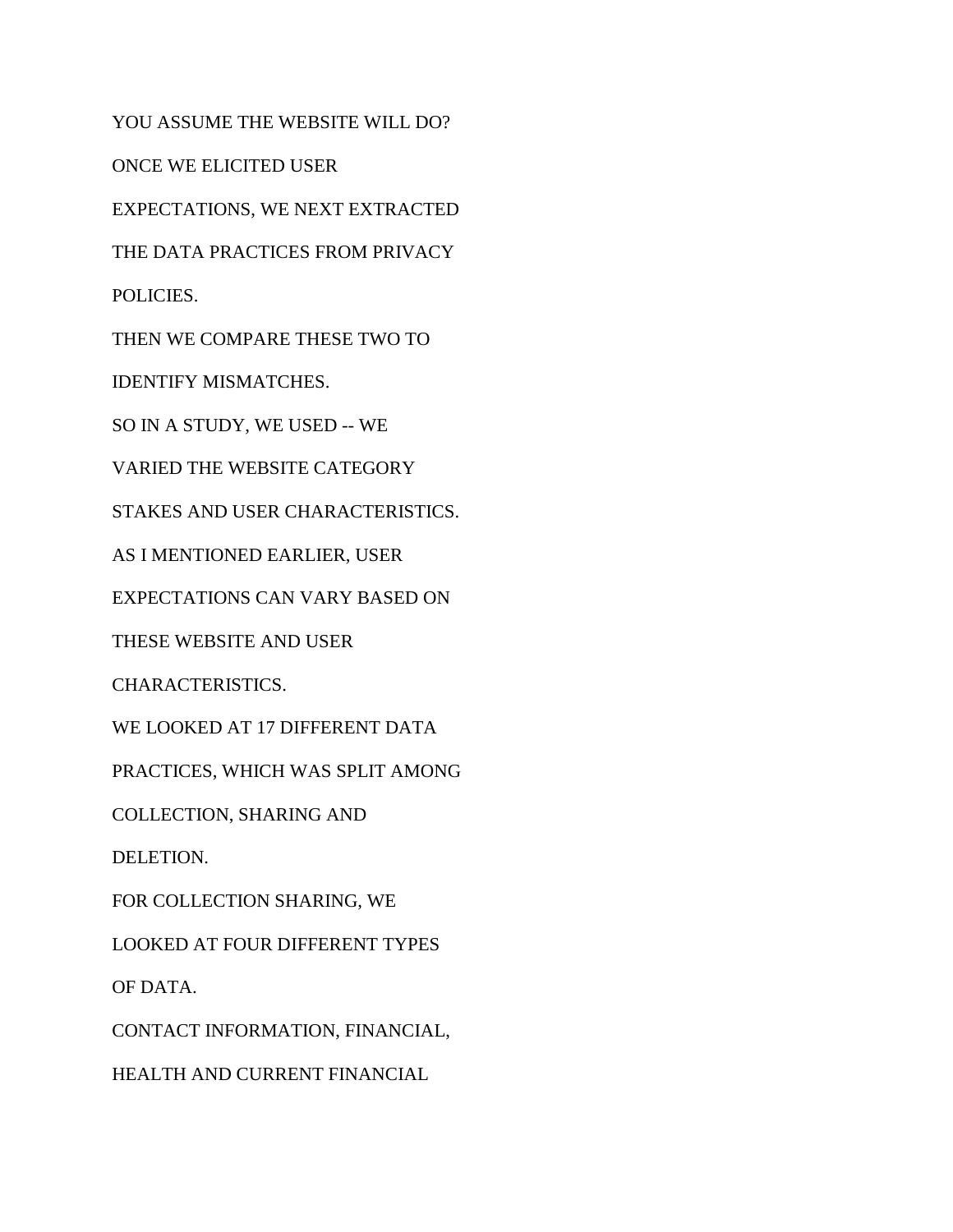INFORMATION. SO HERE'S AN EXAMPLE SCENARIO. SO HERE THE SCENARIO IS DESCRIBING THE COLLECTION OF DIFFERENT TYPES OF DATA WHEN THE USER DOES NOT HAVE AN ACCOUNT ON THE WEBSITE. SO YOU CAN SEE WE'RE ASKING THE USER, WHAT IS THE LIKELIHOOD THAT THIS WEBSITE WILL COLLECT YOUR CONTACT INFORMATION. SO IN FUTURE, IF WE WANTED TO MEASURE DESIRED EXPECTATIONS, WE COULD ASK THEM, DO YOU THINK THE WEBSITE SHOULD BE OR SHOULD NOT ALLOWED TO COLLECT THIS INFORMATION IN ADDITION TO DO YOU THINK IT'S LIKELY THAT THE WEBSITE WOULD COLLECT YOUR INFORMATION. SO WE DEPLOYED THIS STUDY AS AN ONLINE SURVEY. WE STUDIED TOTAL 16 WEBSITES,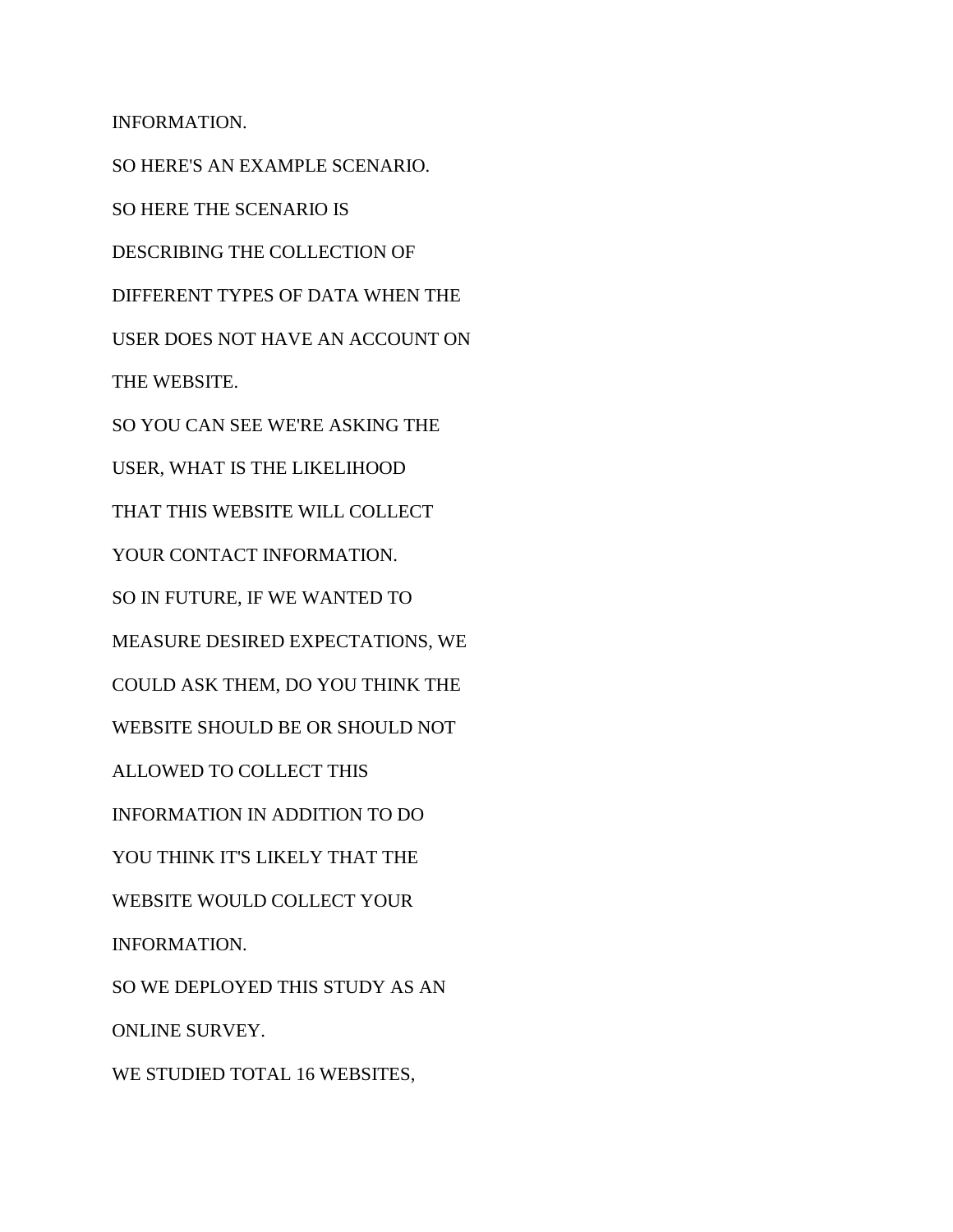HAD 240 PARTICIPANTS.

SO THIS WAS THE ELICIT USER

EXPECTATIONS.

THE OTHER PART IS TO EXTRACT

DATA PRACTICES FROM PRIVACY

POLICIES.

TO TO THIS, WE USE TWO

ANNOTATORS.

WE HAD THEM ANSWER QUESTIONS

LIKE DOES THIS POLICY DISCLOSE

THAT THE WEBSITE COLLECTS HEALTH

INFORMATION.

NOW, TO SCALE UP, WE ARE ALSO

DEVELOPING TECHNIQUES THAT ARE

SEMI AUTOMATED AND USE NATURAL

LANGUAGE PROCESSING AND MACHINE

LEARNING THAT CAN GO AND EXTRACT

ANSWERS TO THESE QUESTIONS.

SO THE ANNOTATIONS SAY THE

WEBSITE IS CLEAR, WHETHER IT

ENGAGES IN A CERTAIN PRACTICE,

WHETHER IT'S UNCLEAR, THE POLICY

DOES NOT ENGAGE IN A CERTAIN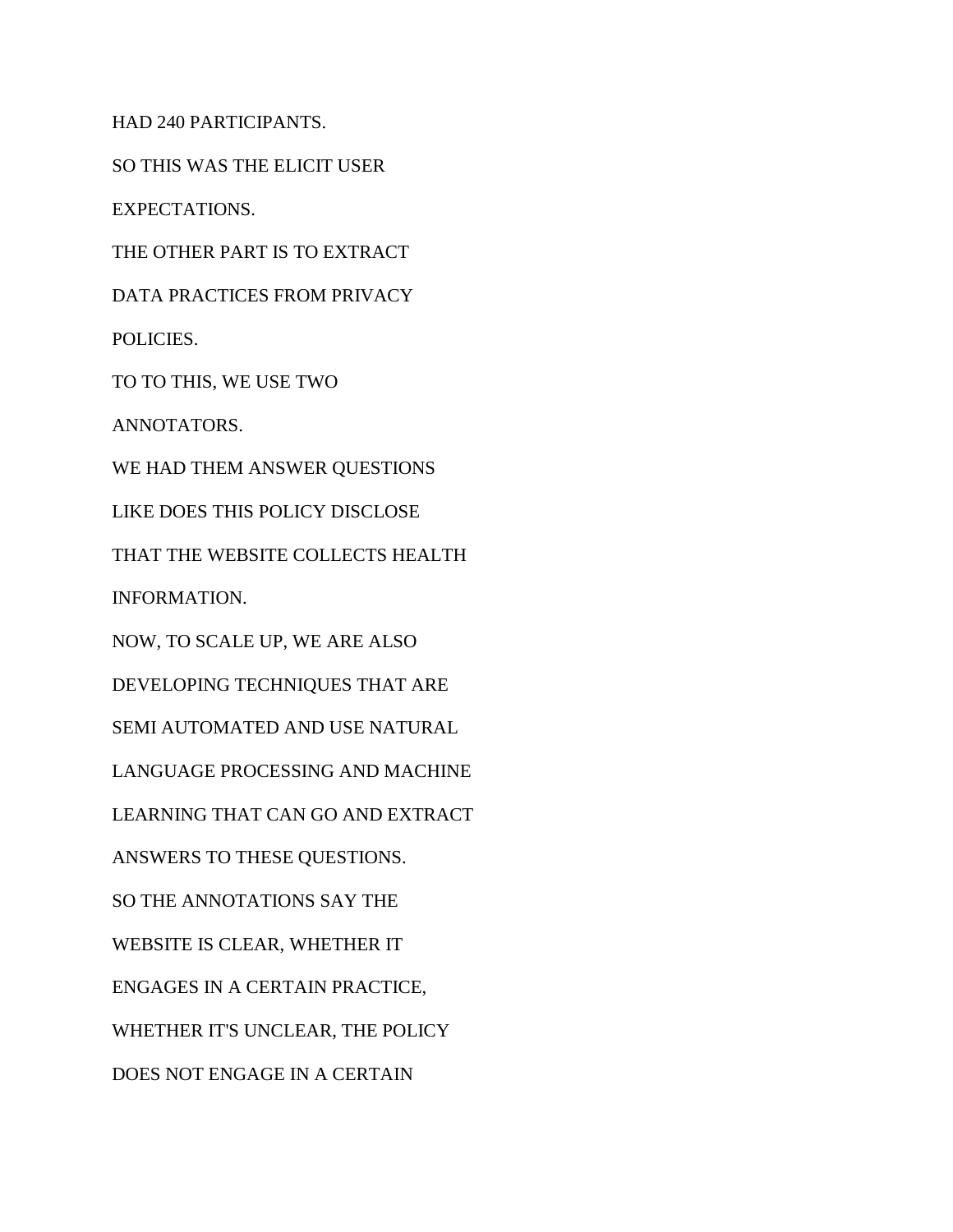PRACTICE.

NOW, IT'S IMPORTANT TO NOTE THAT THERE CAN BE DIFFERENT TYPES OF MISMATCHES. I'M SHOWING YOU TWO. THE YES-NO MISMATCH. THE WEBSITE SESSION THAT YES, WE COLLECT YOUR INFORMATION, BUT THE USER THINKS NO, THE WEBSITE IS NOT COLLECTING MY INFORMATION. SO IN THIS CASE, THE USER MAY GO AHEAD AND ACTUALLY USE THE WEBSITE AND UNKNOWINGLY GIVE UP DATA. LOSE PRIVACY. AS IN THE NO-YES MISMATCH, THE WEBSITE SAYS NO, WE DON'T COLLECT YOUR INFORMATION BUT THE USER THINKS INDEED, THE WEBSITE IS COLLECTING MY INFORMATION. IN THIS CASE, THE USER MAY

DECIDE NOT TO USE THE WEBSITE.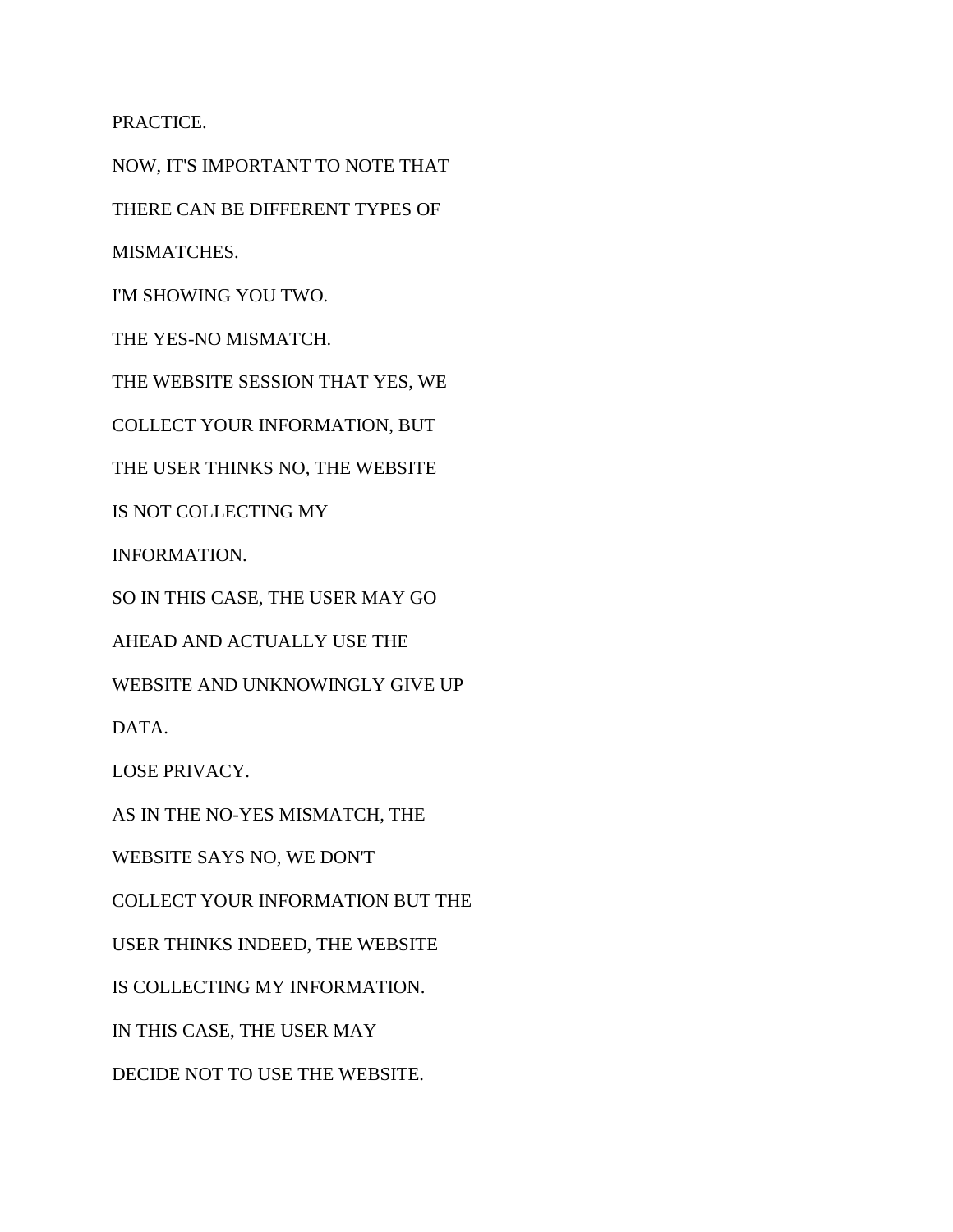IN WHICH CASE, THE USER MAY USE UTILITY BUT NOT PRIVACY. SO SOME RESULTS -- SO WE LOOKED AT DIFFERENT WEBSITE CHARACTERISTICS. THE TYPE THAT IMPACTED USER EXPECTATIONS ONLY FOR FINANCIAL AND HEALTH INFORMATION BUT NOT FOR CONTACT INFORMATION AND LOCATION. SEVERAL USER CHARACTERISTICS HAD A SIGNIFICANT IMPACT ON WHAT USERS EXPECTED. SO FOR EXAMPLE, USER'S AGE IMPACTED WHETHER THEY EXPECT WEBSITES TO ALLOW DELETION OF DATA. SO NOW HERE I PRESENT TWO EXAMPLES OF MISMATCHES THAT WE FOUND. THIS IS A MISMATCH IN COLLECTION DATA PRACTICE AND THIS IS AN EXAMPLE OF A YES-NO MISMATCH.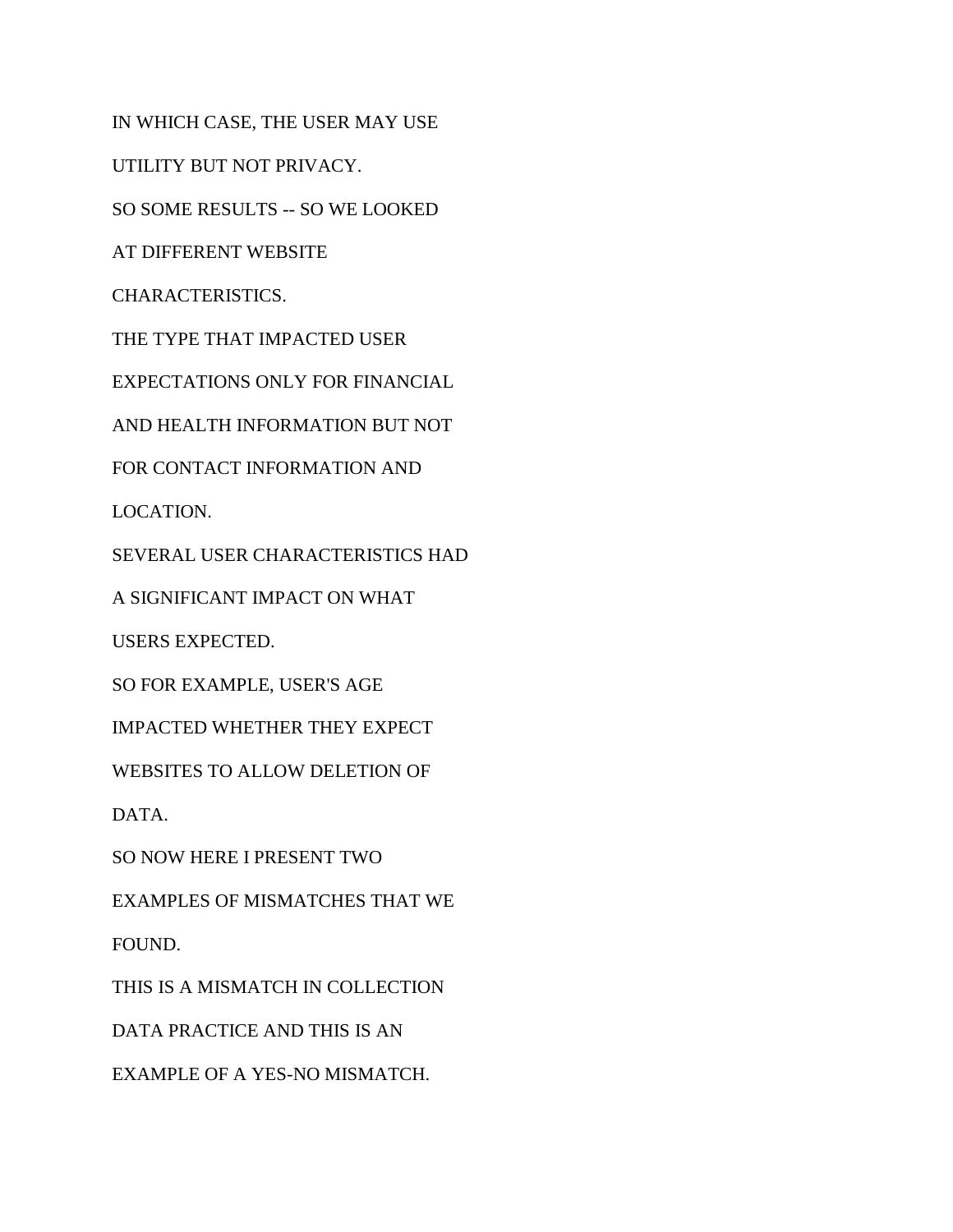SO WEBSITES CAN COLLECT USERS' INFORMATION OBVIOUS WHEN THEY DON'T HAVE AN ACCOUNT. HOWEVER, USERS DON'T THINK THAT THAT HAPPENS. OR THEY DO NOT EXPECT THE DATA PRACTICE. SO COMPARE THIS WITH NO-YES MISMATCH. THIS IS A MISMATCH IN SHARING DATA PRACTICE. USERS EXPECT THAT WEBSITES WILL SHARE THEIR CONTACT INFORMATION FOR ANY PURPOSE. HOWEVER, WEBSITES DO NOT DO SO. THEY ONLY SHARE CONTACT INFORMATION FOR A SPECIFIED AND VERY NARROW PURPOSE. SO AS WE GO THROUGH DELETION, USERS PREDOMINANTLY EXPECT DELETION OF COLLECTED DATA, BUT WEBSITES GENERALLY DO NOT ALLOW THAT.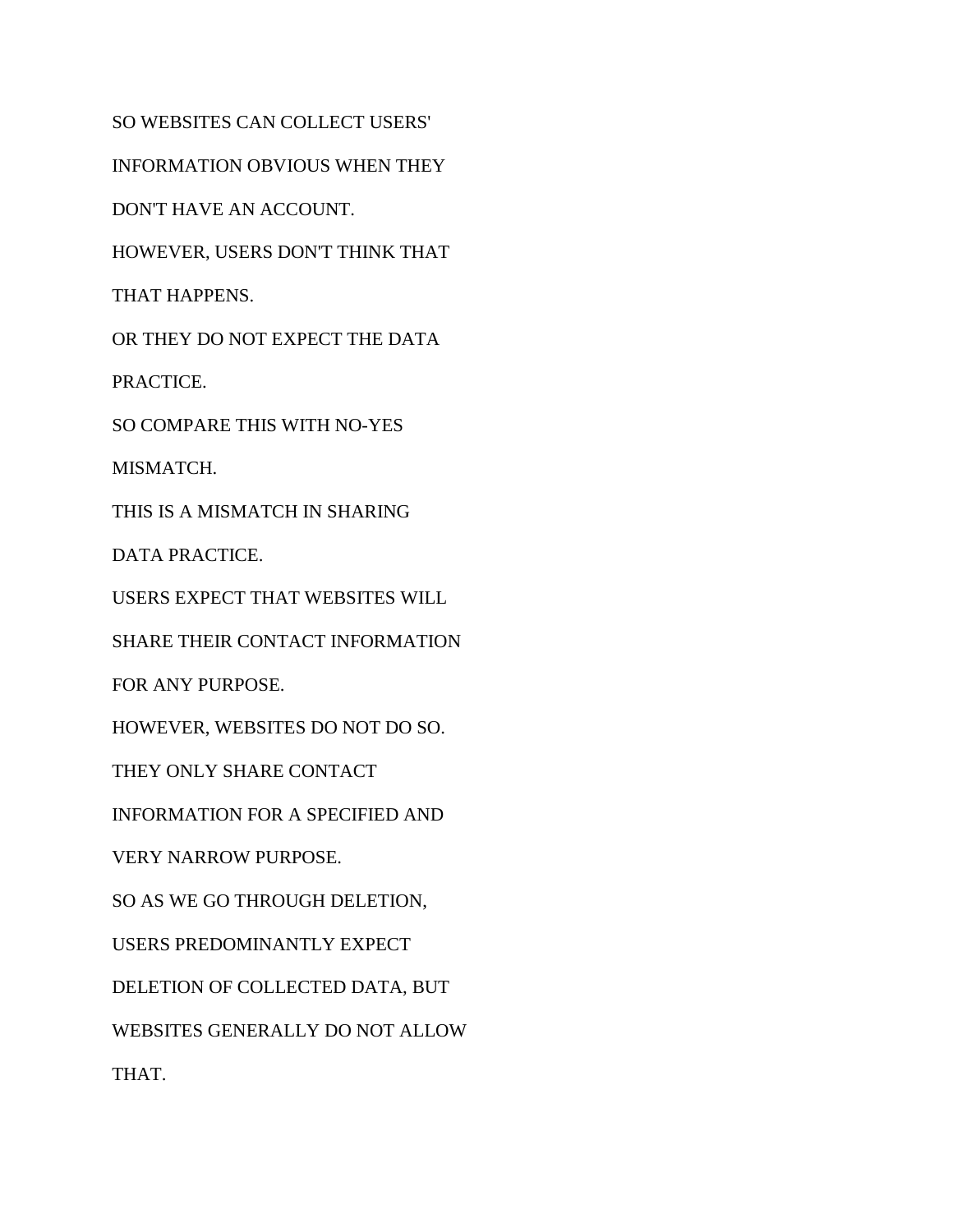SO THERE CAN BE OTHER TYPES OF MISMATCHES AS WELL. ONE EXAMPLE IS A WEBSITE SPECIFIC MISMATCH. FOR EXAMPLE, USERS DO NOT EXPECT BANKING WEBSITES TO COLLECT HEALTH INFORMATION. MOST OF THE BANKING WEBSITES WE LOOKED AT DO NOT DO SO. HOWEVER, THEY CAN BE SPECIFIC WEBSITES, FOR EXAMPLE, BANK OF AMERICA WHICH IS ONE OF THE WEBSITES WE LOOKED AT THAT INDEED COLLECT HEALTH INFORMATION. SO YOU CAN SEE THIS IS A MISMATCH SPECIFIC TO CERTAIN WEBSITES. SO BASED ON THE RESULTS OFF OF THE STUDY, WE COULD COME UP WITH NOTICES THAT HAVE LESS AMOUNT OF INFORMATION THAN A FULL NOTICE. FOR EXAMPLE, WE LOOKED AT 17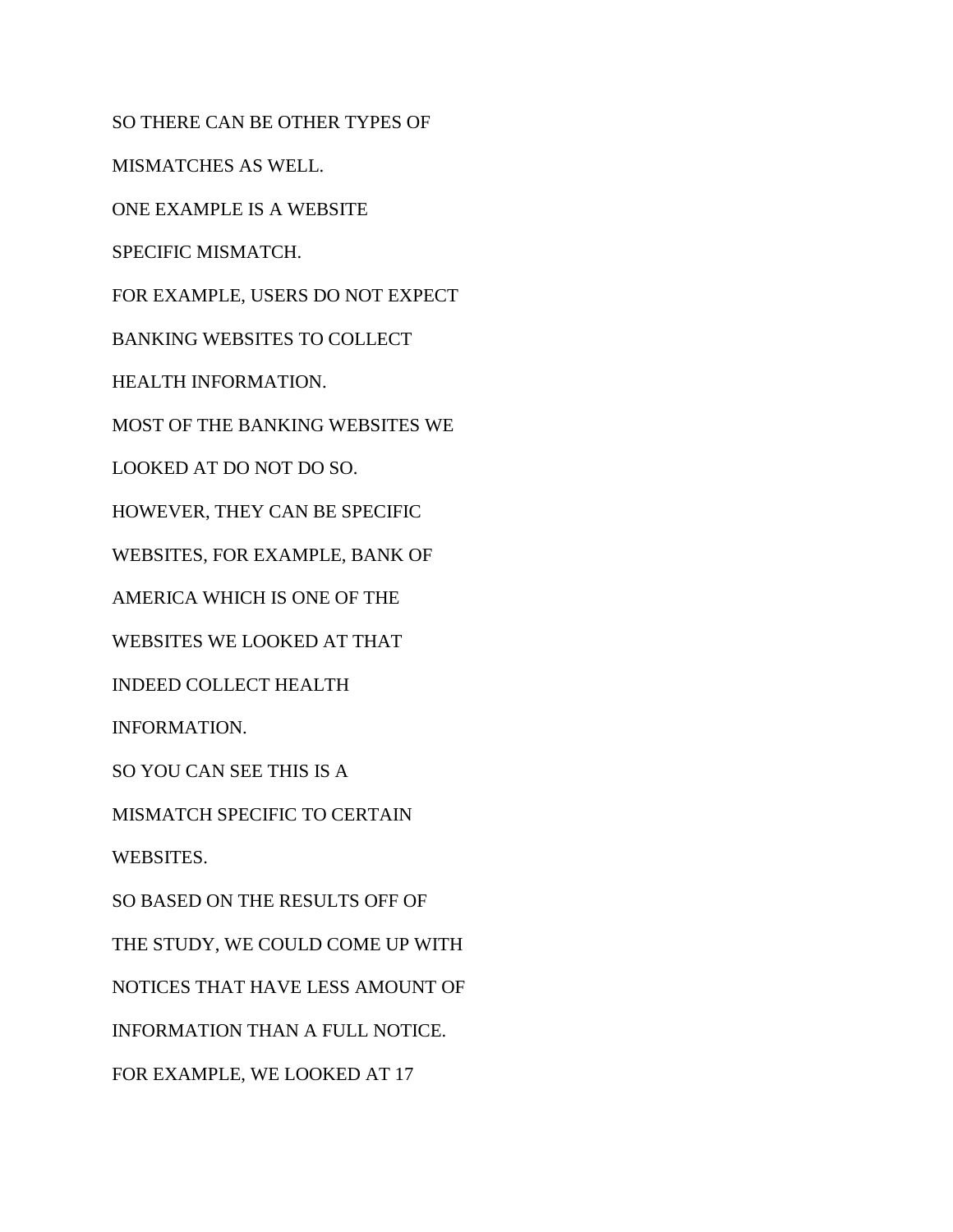DATA PRACTICES.

NOTICE THEY SHOWED INFORMATION ABOUT ALL 17 DATA PRACTICES. OR WE COULD SHOW INFORMATION ABOUT DATA PRACTICES WHERE THERE'S A MISMATCH BETWEEN WHAT USERS EXPECT AND WHAT WEBSITES DO OR ACTUAL DATA PRACTICES OF WEBSITES. THERE WERE MISMATCHES FOR 8 OUT OF THE 17. IF YOU SHOW 11, THAT WOULD BE ABOUT 35% REDUCTION IN THE AMOUNT OF INFORMATION THAT THE USER HAS TO READ AND PROCESS. WE COULD ALSO JUST SHOW INFORMATION ABOUT MISMATCHES THAT MORE PRIVACY INVASIVE FROM A USER STANDPOINT. I TALKED ABOUT THE YES-NO MISMATCH VERSUS THE NO-YES. IN THE CASE OF BANK OF AMERICA, IT'S ONLY FIVE DATA PRACTICES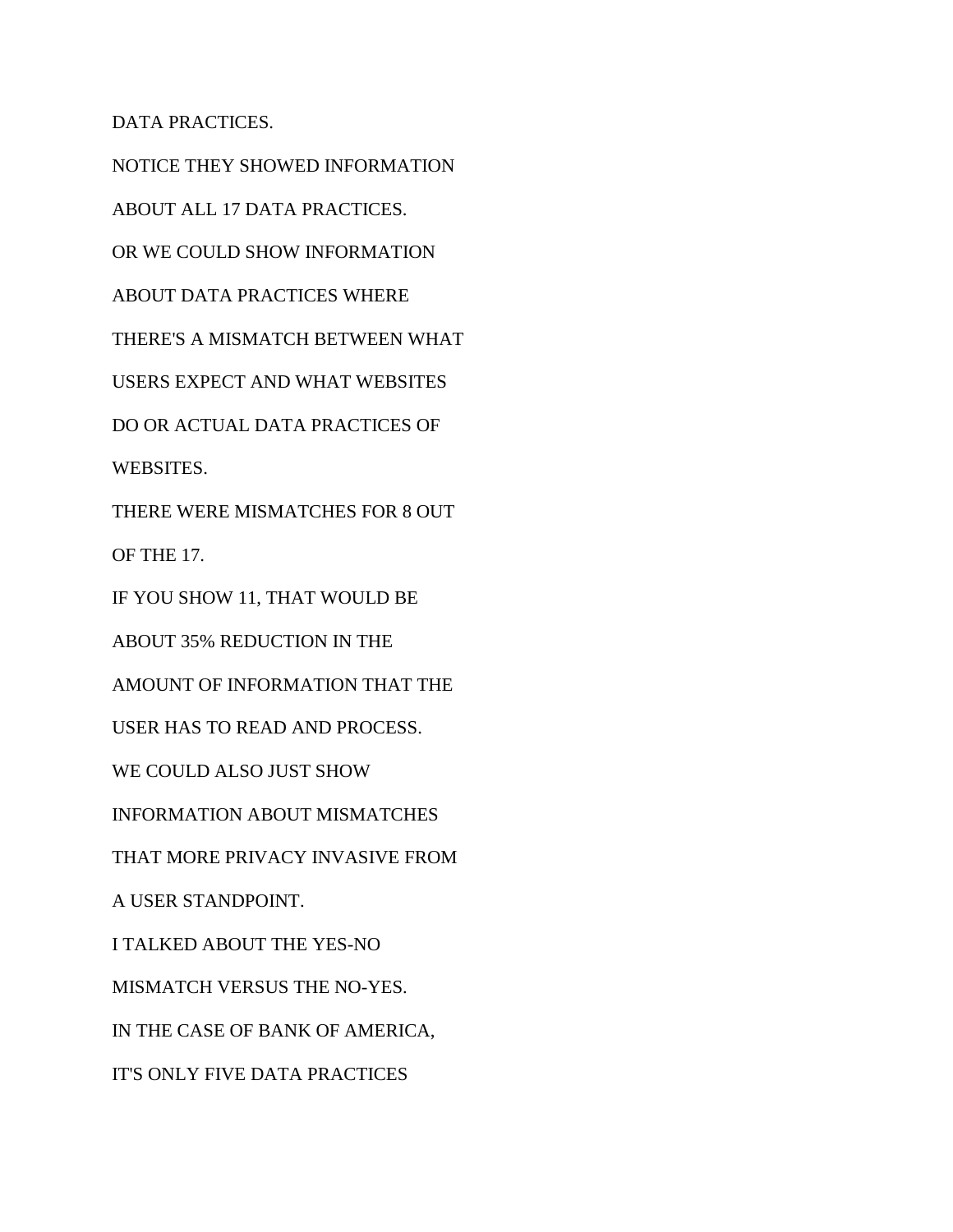FOR WHERE THERE'S A YES-NO MISMATCH. THAT WOULD BE 70% AMOUNT OF REDUCTION FOR THE AMOUNT OF INFORMATION SHOWN IN THE NOTICE. THE CAVEAT HERE IS THAT WE DO HAVE TO GO AHEAD AND TEST WITH USERS HOW EFFECTIVE THE SHORTSER NOTICES WILL BE. YEAH. SO AS PART OF FUTURE WORK, WE'RE PLANNING TO ALSO STUDY EXPECTATIONS IN THE DESIRED SENSE AND COMPARE THAT WITH EXPECTATIONS IN THE LIKELIHOOD SENSE AND MAKE -- ALSO COMPARE BOTH OF THEM TO DATA PRACTICES OF WEBSITES. AS I MENTIONED, WE'RE TESTING EFFECTIVENESS OF NOTICES THAT HIGHLIGHT MISMATCHED EXPECTATIONS AND SEE WHETHER THE USERS CAN MAKE BETTER PRIVACY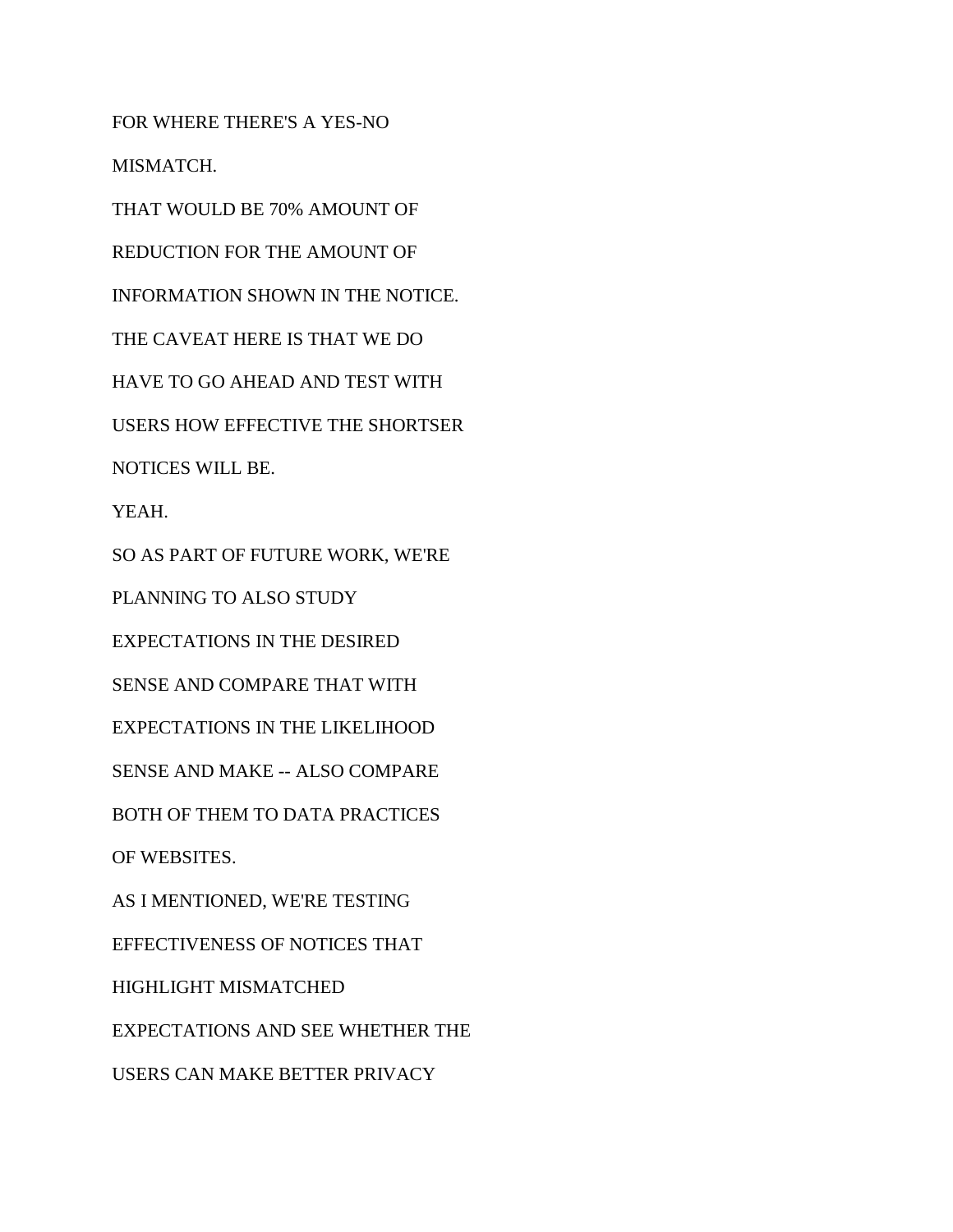DECISIONS.

THAT WAS ALL.

THANK YOU.

[APPLAUSE]

>> THANK YOU, ASHWINI.

NEXT WE'LL HEAR FROM

CO-PRESENTERS HEATHER

SHOENBERGER FROM THE UNIVERSITY

OF OREGON AND JASMINE McNEALY

FROM THE UNIVERSITY OF FLORIDA.

THEY'LL BE PRESENTS ON CONSUMER

STANDARDS IN THE DIGITAL

CONTEXT.

>> SO GOOD MORNING.

THANK YOU FOR HAVING US.

OUR PROJECT IS ONLINE OR OFF

LINE VERSUS ONLINE, REEXAMINING

THE REASONABLE CONSUMER STANDARD

IN THE DIGITAL CONTEXT.

THE IMPETUS FOR THE PROJECT IS

TO GET A DEEPER UNDERSTANDING OF

HOW CONSUMERS ACT ONLINE.

WE KNOW FROM PRIOR LITERATURE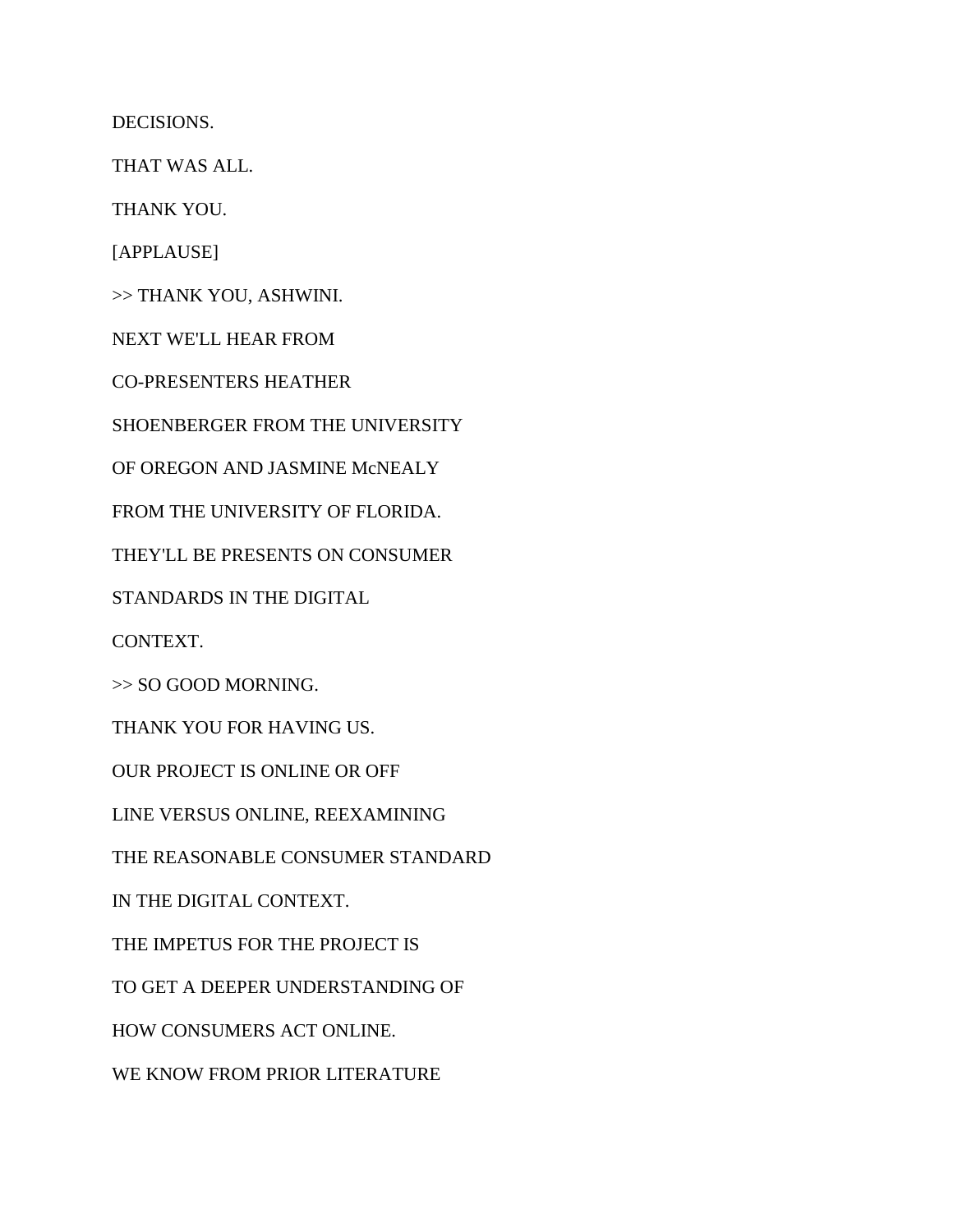THAT PEOPLE, INDIVIDUALS ACT DIFFERENTLY SUPPOSEDLY OFF LINE THAN THEY DO ONLINE. SO WE WANTED TO TAKE THIS INTO A FURTHER EXPLORATION OF CONSUMERS. WE KNOW THE REASONABLENESS STANDARD IS A STANDARD THAT IS USED IN -- FOR REGULATORS, FOR EXAMPLE, IN ASSESSING COMPLAINTS RELATED TO DECEPTION. WE WANTED TO FIND OUT MORE AND EXPLORE THIS A BIT MORE. SO WE CAME UP WITH A UMBRELLA PROJECT THAT USED MIXED METHODS TO EXAMINE THIS QUESTION. ONE OF THE FIRST THINGS WE DID IS START TO INTERVIEW. SO WE DID QUALITATIVE INTERVIEWS. JUST TO SKIP FORWARD A LITTLE, THAT WE ASKED OUR INTERVIEWEES QUESTIONS RELATED TO HOW THEY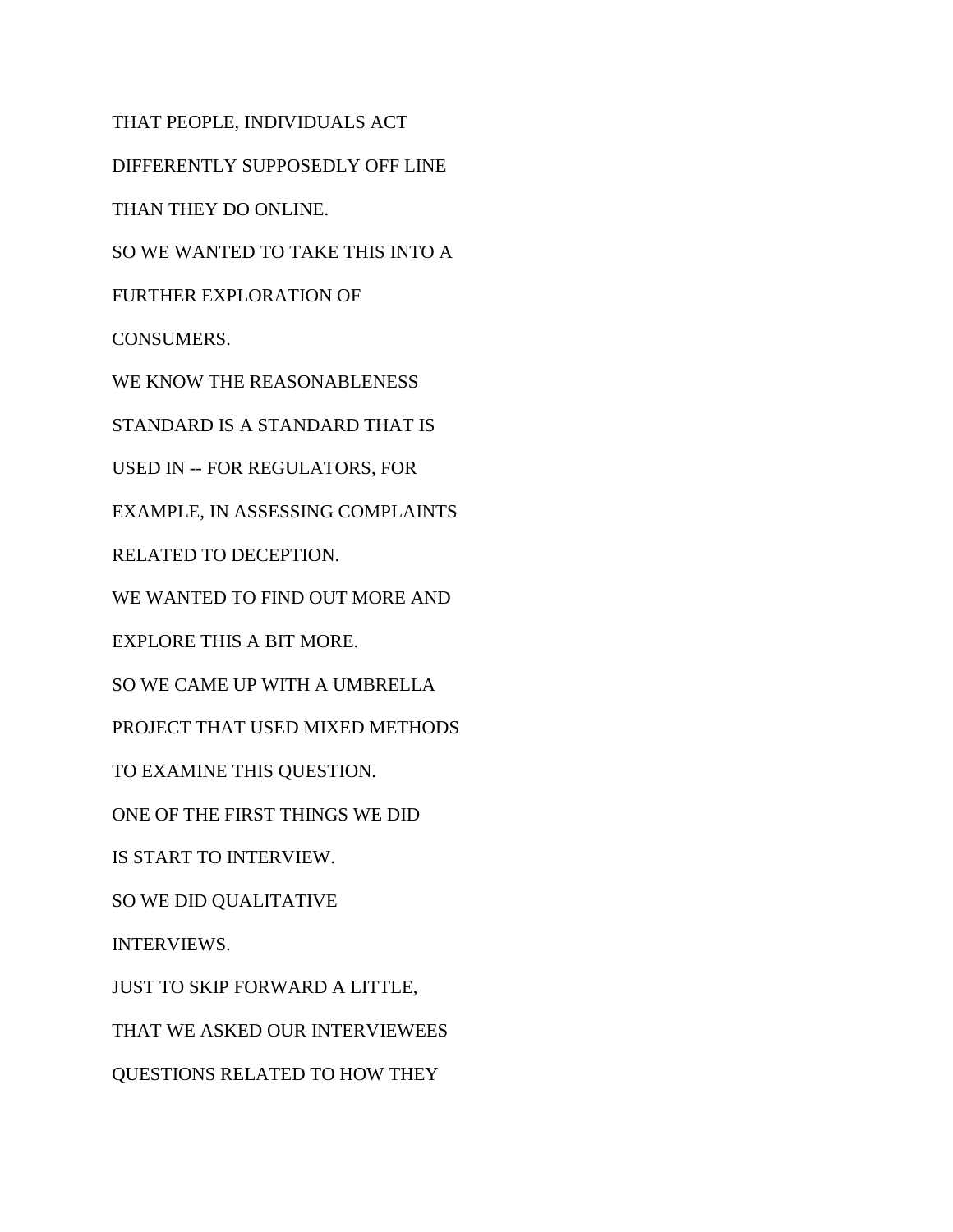BEHAVE BOTH ONLINE AND OFFLINE. WE HAVE THIS QUOTE FROM AN INTERVIEWEE WHERE WE ASKED QUESTIONS RELATED TO THEIR EXPECTATIONS RELATED TO PRIVACY OR HOW THEIR INFORMATION WOULD BE USED AND HOW THEY ATTEMPTED TO CONTROL THEIR INFORMATION. SO WE ASKED ABOUT WHETHER OR NOT THEY SHOWED PHOTOS OFFLINE, IF THEY JUST MET A PERSON. SO IT'S A STRANGER. THEY INVITE THEM INTO THEIR HOME AND THEY BREAK OUT THEIR FAMILY PHOTO ALBUM. WE ASKED ABOUT THAT. THE INTERVIEWEE SAID, YOU KNOW, I'D WAIT FOR A FRIENDSHIP TO DEVELOP OFFLINE BEFORE SHOWING ANY PHOTOS TO SOMEONE IN PERSON. THIS SEEMS ALMOST DIAMETRICALLY OPPOSED TO WHAT THEY DO WHEN THEY PARTICIPATE ON, SAY,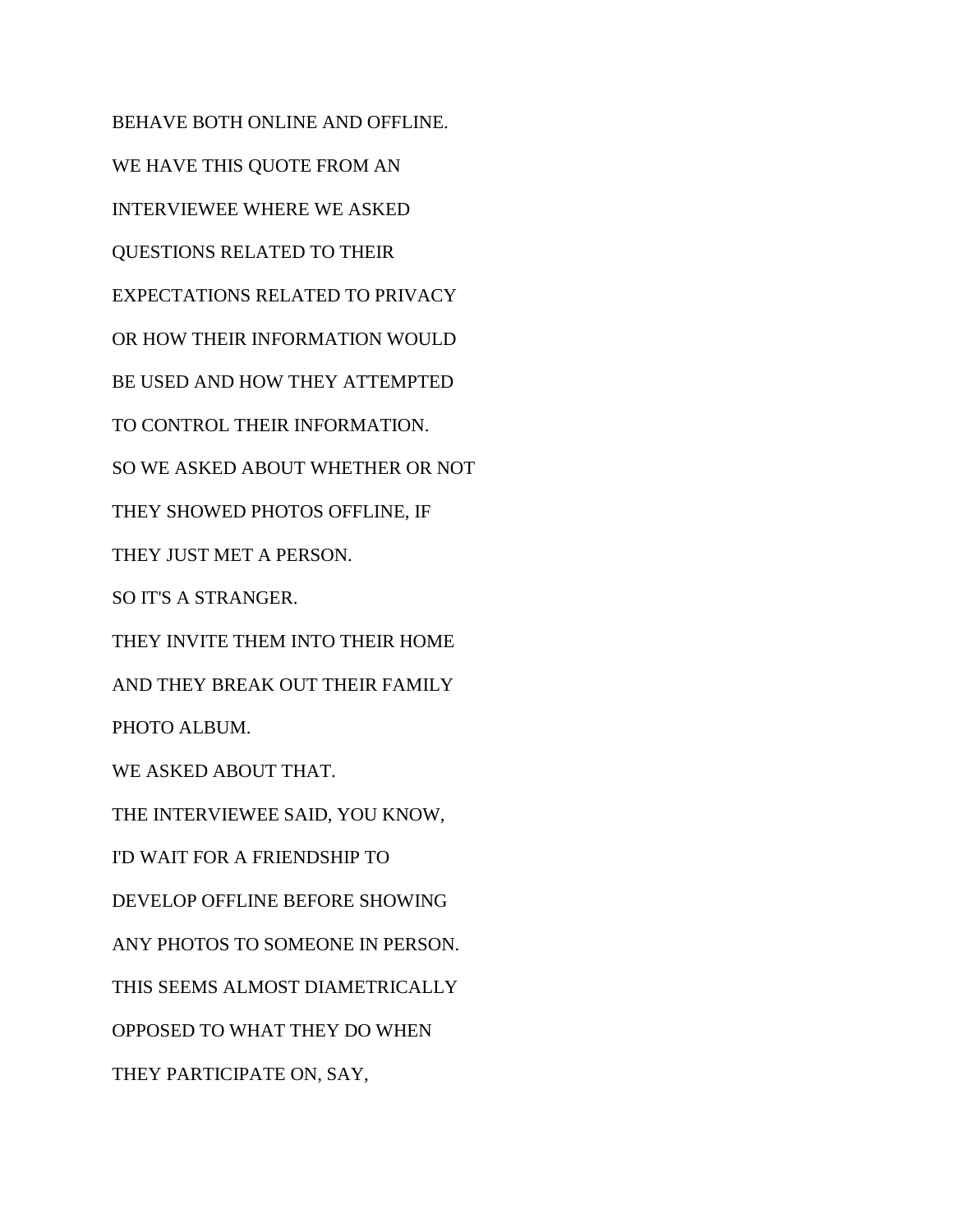FACEBOOK OR INSTAGRAM, RIGHT? MORE IMPORTANTLY JUST -- THAN JUST SHOWING PHOTOS, WE ASKED SOME QUESTION ABOUT WHETHER OR NOT THEY WOULD SIGN A PRINTED CONTRACT WITHOUT ACTUALLY READING THE TERMS OF THE CONTRACT VERSUS WHETHER OR NOT THEY CLICK -- ALWAYS CHECK YES OR NO TO THE TERMS AND CONDITIONS OF USING VARIOUS WEBSITES, WHETHER IT'S SOCIAL MEDIA OR SHOPPING OR WHOEVER THE CASE MAY BE. SO WE WANTED TO FIND OUT. WE NOTED THAT THERE WAS SOME SIGNIFICANT DIFFERENCES INDICATED WITH RESPECT TO THEIR SHARING BEHAVIORS BOTH ONLINE AND OFFLINE. SO TO DO BACK A LITTLE MORE ABOUT OUR METHODS. JUST SOME BREAK DOWNS FOR OUR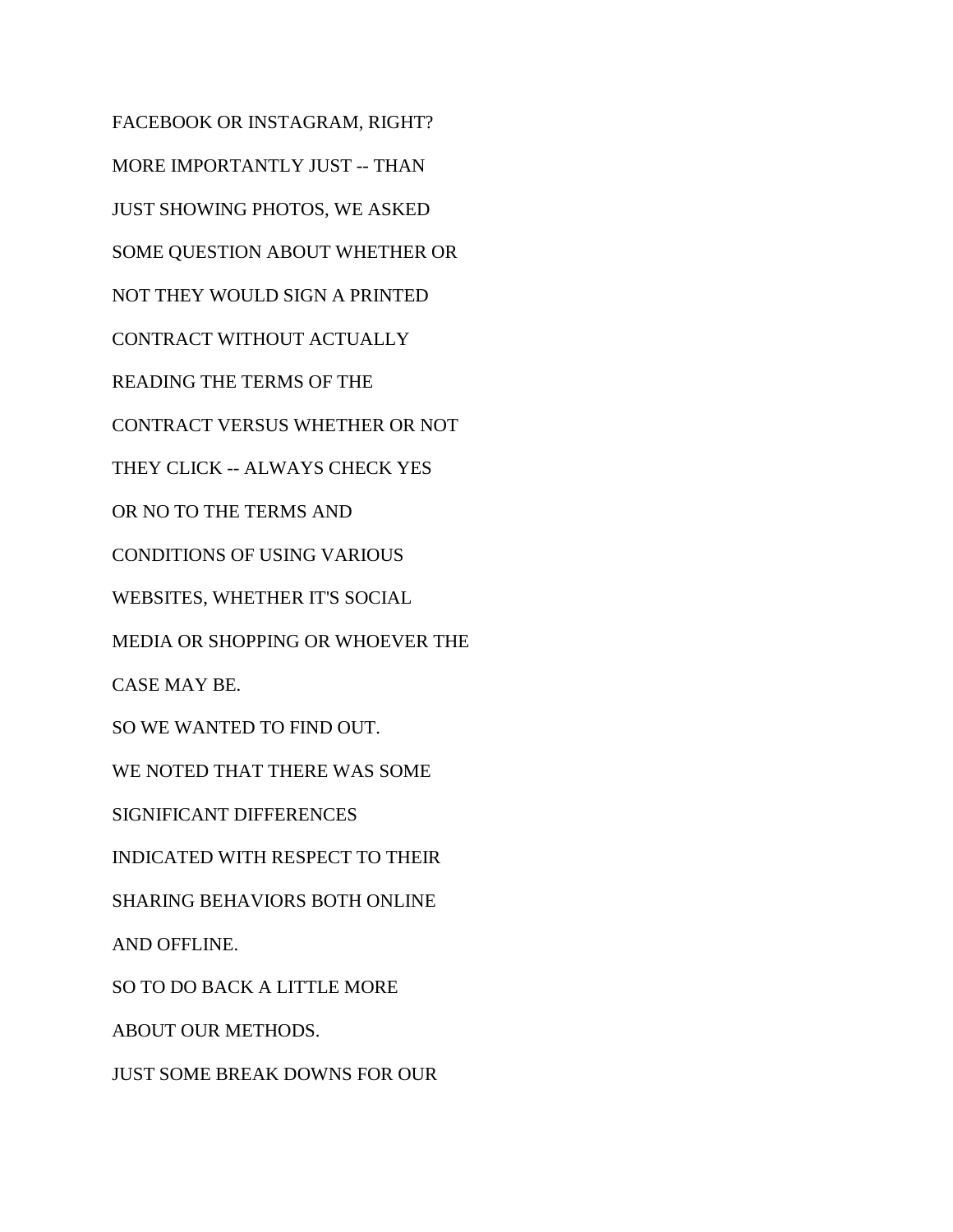INTERVIEWS.

WE HAD 30 PARTICIPANTS.

WE DID THESE LONG FORM

QUALIFIEDTATIVE INTERVIEWS.

WE HAD 20 WOMEN TO MEN.

THE AVERAGE AGE WAS 26.

WE HAVE SOME RACIAL DEMOGRAPHIC

DATA BROKEN DOWN AS WELL.

FOR OUR QUANTITATIVE SIDE, WE

DID A SURVEY.

WE'LL TALK MORE ABOUT THE

RESULTS OF THE SURVEY TODAY.

THERE WERE 871 PARTICIPANTS.

ALMOST EQUAL BREAKDOWN BETWEEN

MEN AND WOMAN.

BUT NOTE THE AGE.

WE HAD AN AGE OF 35.9.

SO ALMOST A TEN-YEAR AGE

DIFFERENCE ON THE SURVEY.

THE QUALITATIVE SIDE.

AGAIN, THE BREAKDOWN OF RACIAL

DEMOGRAPHICS.

ALSO IMPORTANT ARE SOME OF THE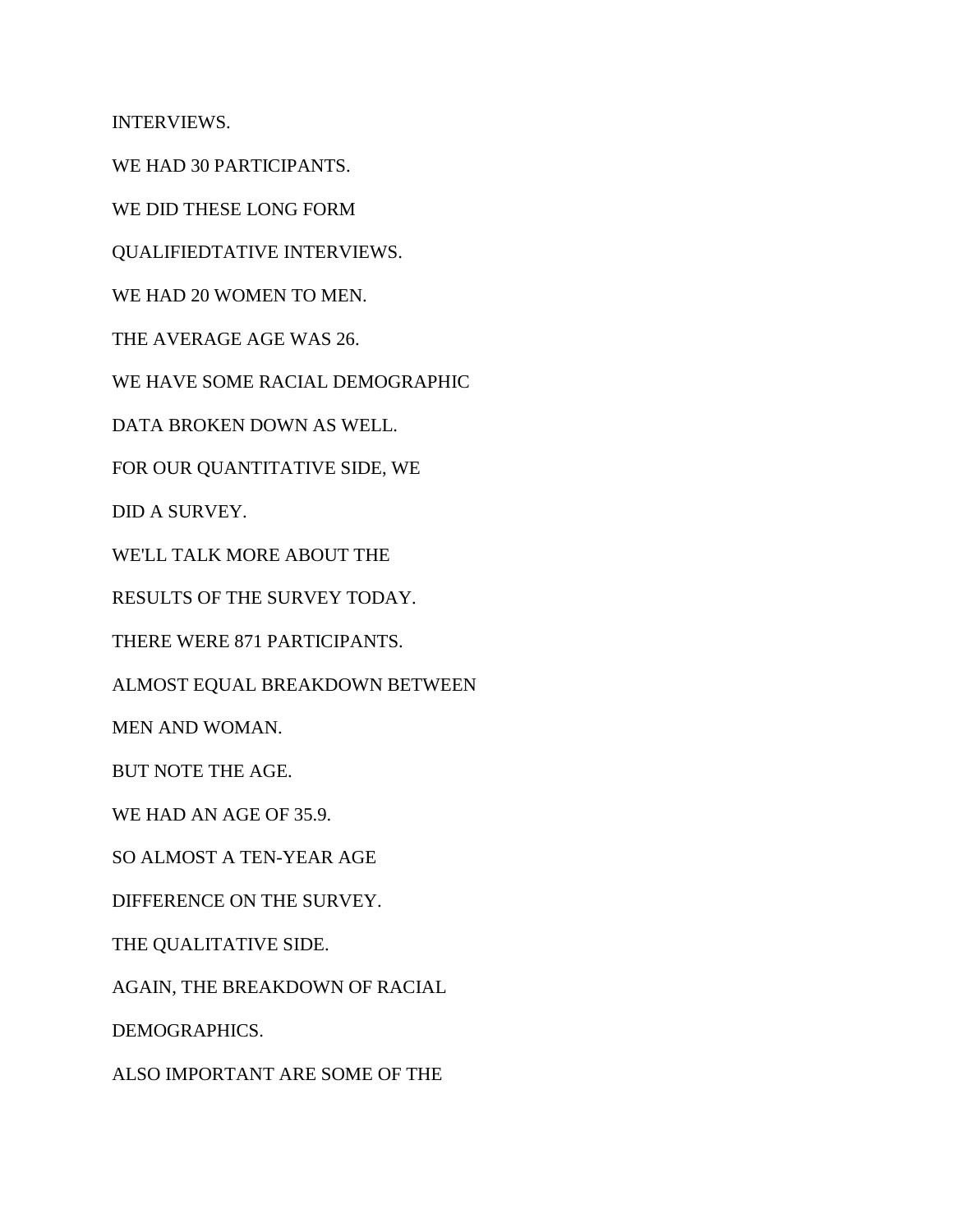VARIABLES THAT WE USED.

SO WE ATTEMPTED TO MEASURE IN

OUR SURVEY.

THE VARIABLES WE GOT FROM PRIOR

LITERATURE.

THEY ALSO EMERGED AGAIN WHEN WE

WERE DOING OUR QUALITATIVE

INTERVIEWS.

ONE OF THOSE IMPORTANT ONES IS

SOCIAL TRUST.

IT WAS MEASURED ON A SIX-ITEM

SCALE.

SOCIAL TRUST IS ASKING THE

PARTICIPANTS, YOU KNOW, HOW THEY

FELT ABOUT WHETHER OR NOT THEY

TRUSTED THAT THE INSTITUTIONS,

THE ENTITIES, BRANDS OR

ADVERTISERS, THE GOVERNMENT,

NEWS MEDIA ALSO, HOW THEY FELT

THAT THEY WOULD -- WHETHER OR

NOT THE ENTITIES WOULD FULFILL

THEIR RESPONSIBILITIES RELATED

TO THE CONSUMERS' PRIVATE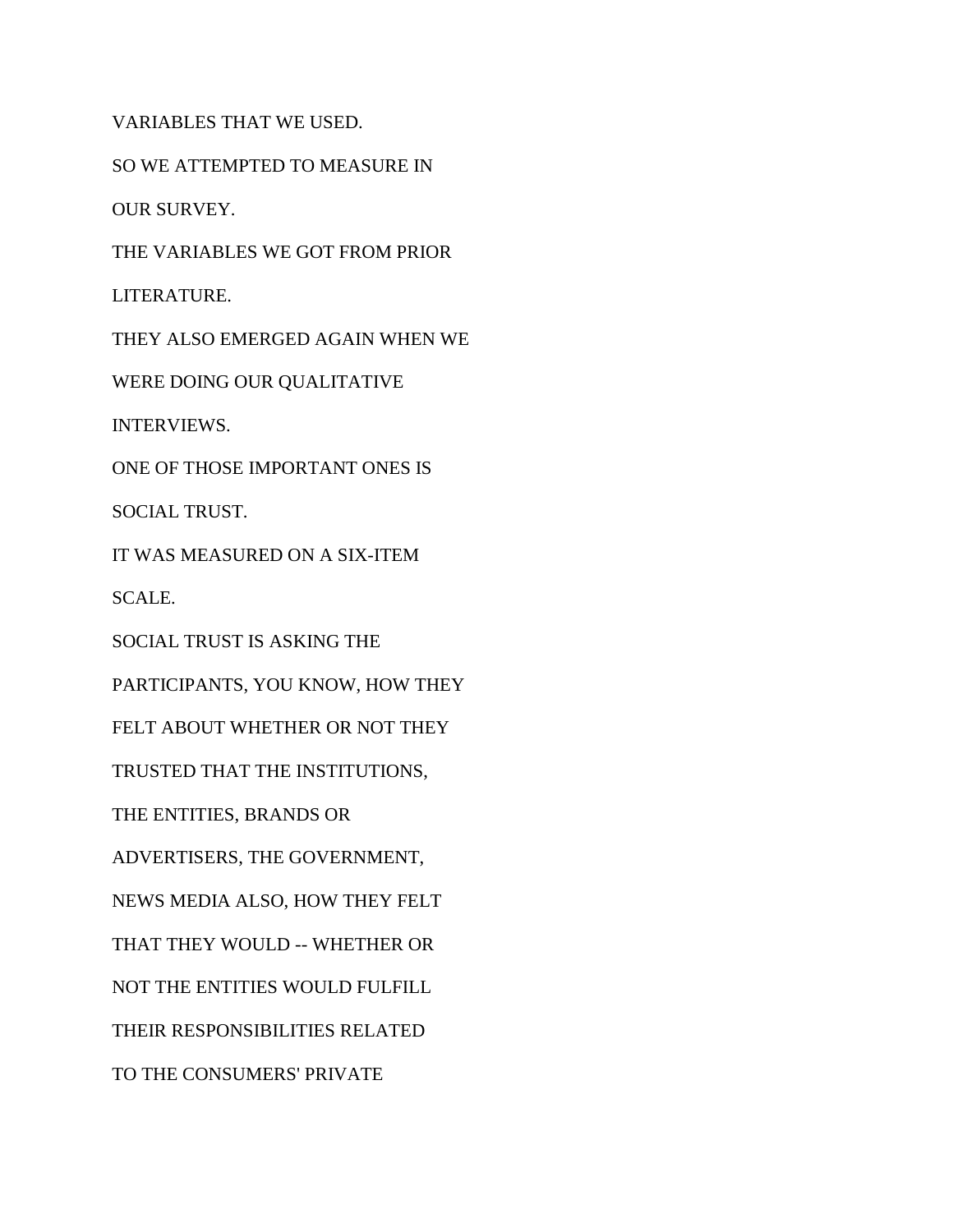INFORMATION.

SO THOSE ARE EXAMPLE QUESTIONS ON HERE AS WELL.

AND THEN THE SECOND IMPORTANT

VARIABLE THAT WE ATTEMPTED TO

MEASURE ON A FOUR-ITEM SCALE IS

CONTROL.

OR HOW PARTICIPANTS PERCEIVED

THEY HAD CONTROL OVER THEIR

INFORMATION.

SO EXAMPLE QUESTION WAS I CAN

USE ONLINE PRIVACY TOOLS TO

REMAIN ANONYMOUS ONLINE.

PERHAPS MORE IMPORTANTLY, THE

MAIN DEPENDENT VARIABLES.

SO WE HAD TO ALWAYS CLICK YES.

SO AGAIN, WE'RE ASSESSING

BEHAVIOR.

WHETHER OR NOT THE PARTICIPANT ALWAYS CHOSE TO CLICK YES RELATED TO PRIVACY POLICIES OR TERMS AND CONDITIONS ONLINE.

THE SECOND ONE WAS PRIVACY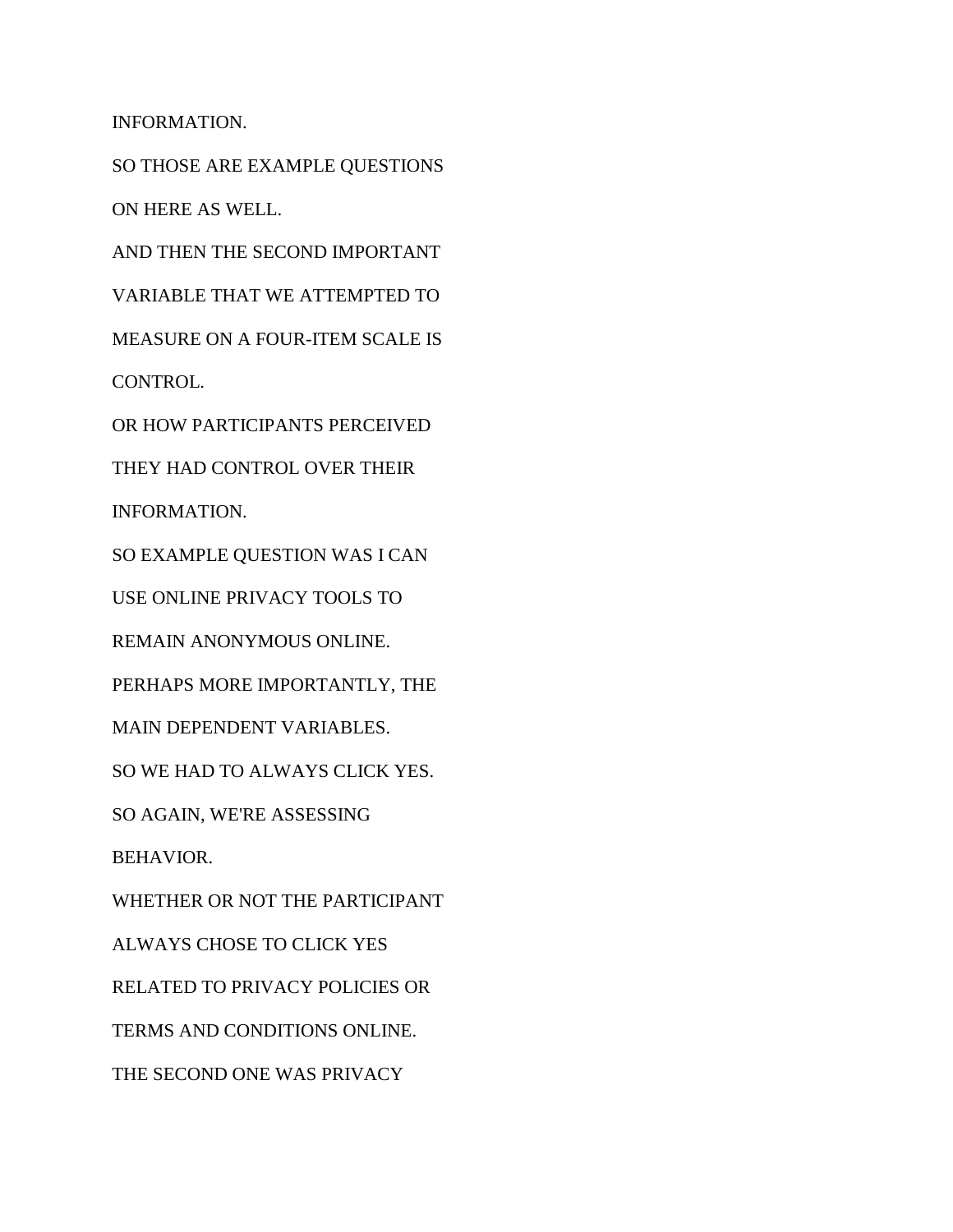CONCERN.

WE MEASURED ON A THREE-ITEM SCALE ABOUT WHETHER DATA COMPANIES, WHETHER THEY THOUGHT THE DATA COMPANIES WOULD COLLECT INFORMATION THAT WOULD MAKE THEM UNCOMFORTABLE. HEATHER WILL TALK ABOUT SOME OF THE RELATIONSHIPS WE FOUND.  $\gg$  RIGHT. SO WE DIVERGE HERE WHERE WE'RE POSITIVE ABOUT OUR FINDINGS, AND ALSO I WANTED TO NOTE -- I'LL GET TO THAT IN A SECOND. ALWAYS CLICKING YES VARIABLE WAS OUR INDICATION OF BEHAVIOR. THIS MADE IT VERY SIMPLIFIED FOR THIS BECAUSE WE'RE UNDER A TIME LIMIT. THE FIRST BLOCK WAS DEMOGRAPHICS. THE ONLY DEMOGRAPHIC IN THIS PARTICULAR EQUATION THAT WAS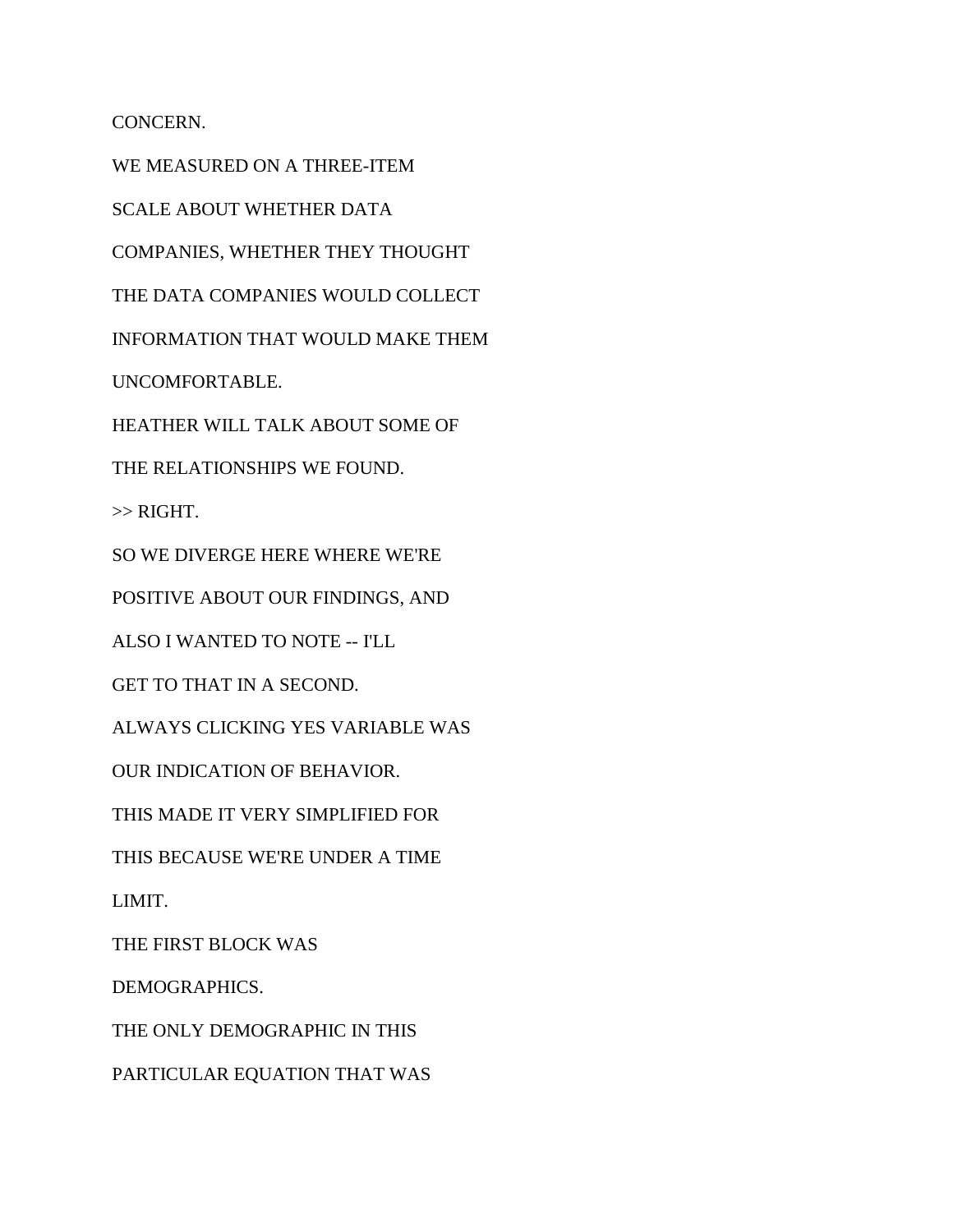SIGNIFICANT WAS AGE.

THAT'S NO SURPRISE THAT IT'S

YOUNGER PEOPLE THAT PREDICTED

ALWAYS CLICKING YES.

WE'VE SEEN THIS IN NUMEROUS

REPORTS WHERE YOUNGER PEOPLE ARE

MORE CARELESS ONLINE, MAYBE MORE

APATHETIC.

AND WE HAD TWO SURVEYS THAT CAME

UP THAT HAVE ALSO BEEN USED IN

STUDIES BEFORE OURS AND SOCIAL

TRUST IN THIS CASE WAS NOT A

PREDICTOR BUT CONTROL EFFICACY

WAS.

THE BELIEF THAT THEY CONTROLLED

THEIR DATA PREDICTED ALWAYS

CLICKING YES.

WE BELIEVE THIS IS THE RESULTS

OF THE CONFIDENCE THAT PEOPLE

HAVE IF THEY BELIEVE THEY HAVE

CONTROL.

AS A RESULT THEY SAY, SURE

ENOUGH, I'M GOING TO GO AHEAD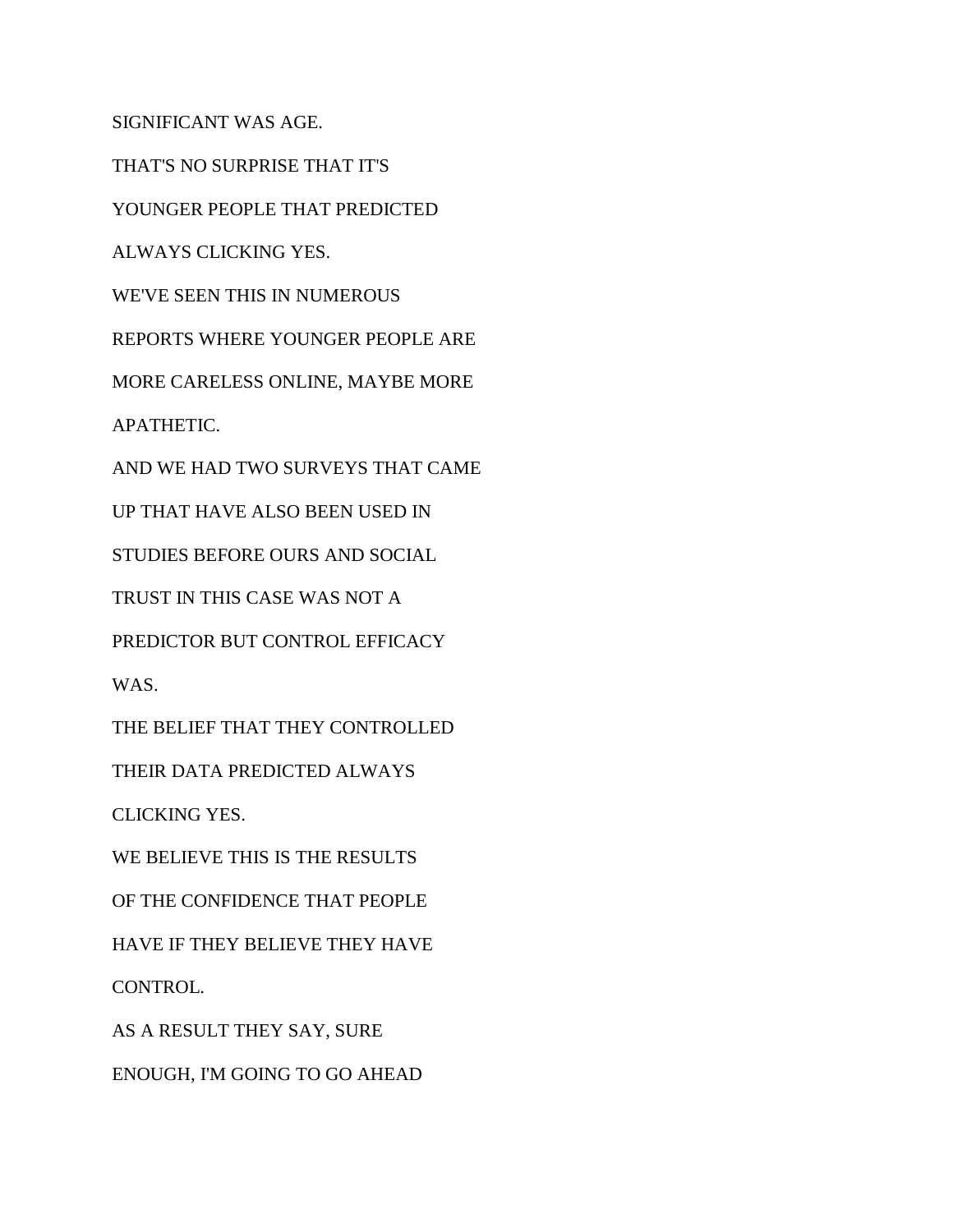AND CLICK YES BECAUSE I'M

CONFIDENT AND TRUST THIS IS

GOING TO WORK OUT FOR ME.

THOSE -- SO THE NEXT BLOCK WERE

ALL ITEMS THAT WERE DERIVED FROM

OUR INTERVIEWS.

OF COURSE, SOME OF THEM YOU'VE

SEEN IN PREVIOUS STUDIES AS

WELL.

ALL OF THEM WERE DERIVED FROM

INTERVIEWS.

NEGATIVE EXPERIENCES.

SELF-EXPLANATORY WERE MORE

LIKELY TO CLICK YES WITHOUT

READING ANY TERMS OF THE

AGREEMENT.

NO FURTHER INVESTIGATION.

PEER RECOMMENDATIONS.

WE WERE HOPEFUL A PURE

RECOMMENDATION WOULD BE AND

IF-THEN RULE.

THAT WAS NOT THE CASE IN OUR

REGRESSION ANALYSIS.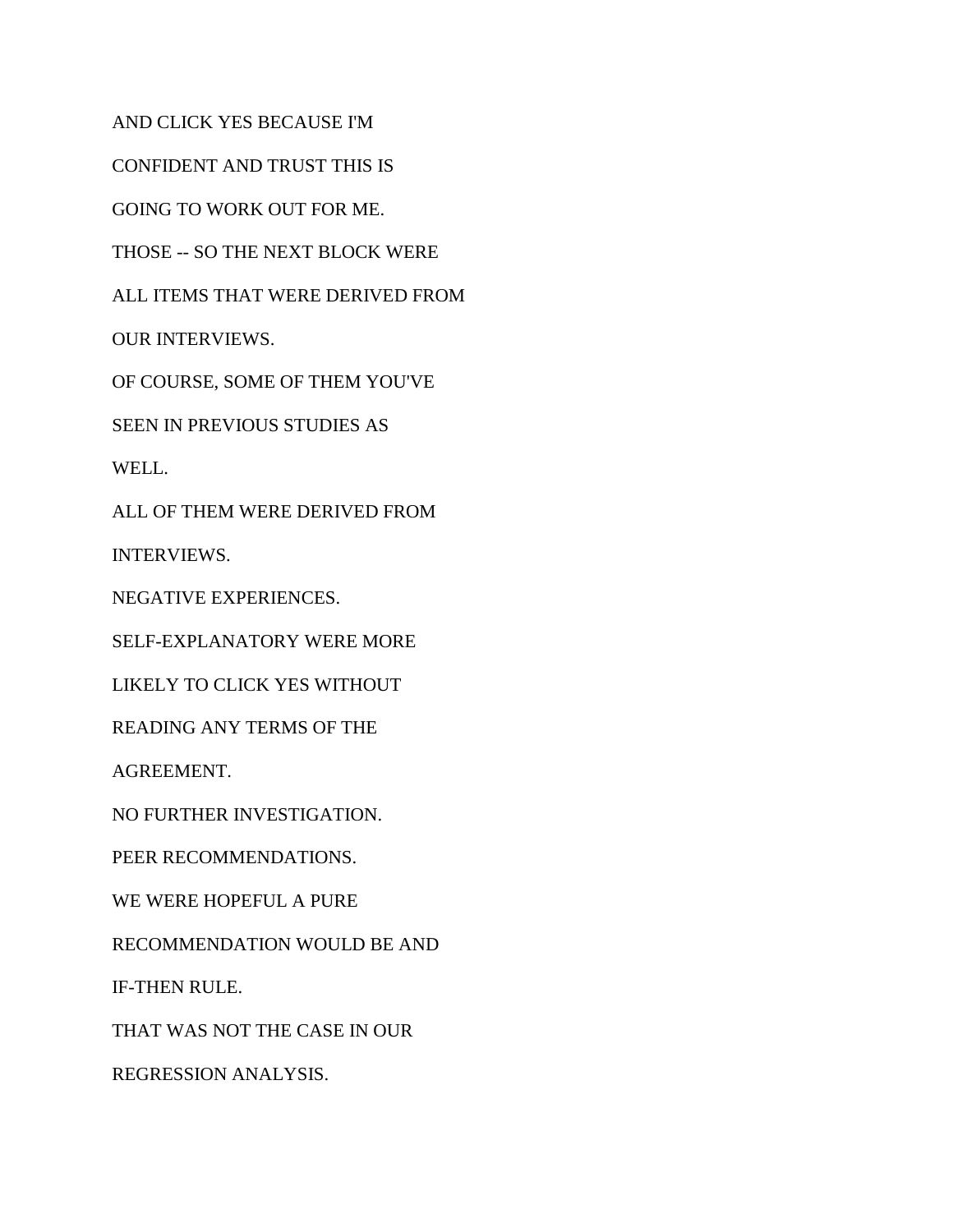IT WASN'T SIGNIFICANT. CONVENIENCE WAS A BIG VARIABLE OF ITEMS MADE UP LIKE THE POLICIES WERE TOO LONG. IT'S FASTER TO JUST SKIP THEM. THEY'RE FULL OF LEGALESE. SOME OF THE INFORMATION WE HEARD LAST NIGHT ABOUT HOW THE POLICIES ARE LADEN WITH TOO MUCH MATERIAL FOR CONSUMERS TO INGEST, ESPECIALLY IN THE OVER SATURATED ENVIRONMENTS WITH JOBS, ET CETERA. AND THE TWO IMPORTANT VARIABLES WERE CUES. ONE WAS SLIGHT APPEARANCE. IF THE SITE APPEARED TO BE SAFE AND NOT WEIRD, DIDN'T RAISE ANY SKEPTICISM. AGAIN, WE HAVE SEEN THIS IN PREVIOUS STUDIES. OUR PARTICIPANTS NOTED THIS IN THE INTERVIEWS AS WELL.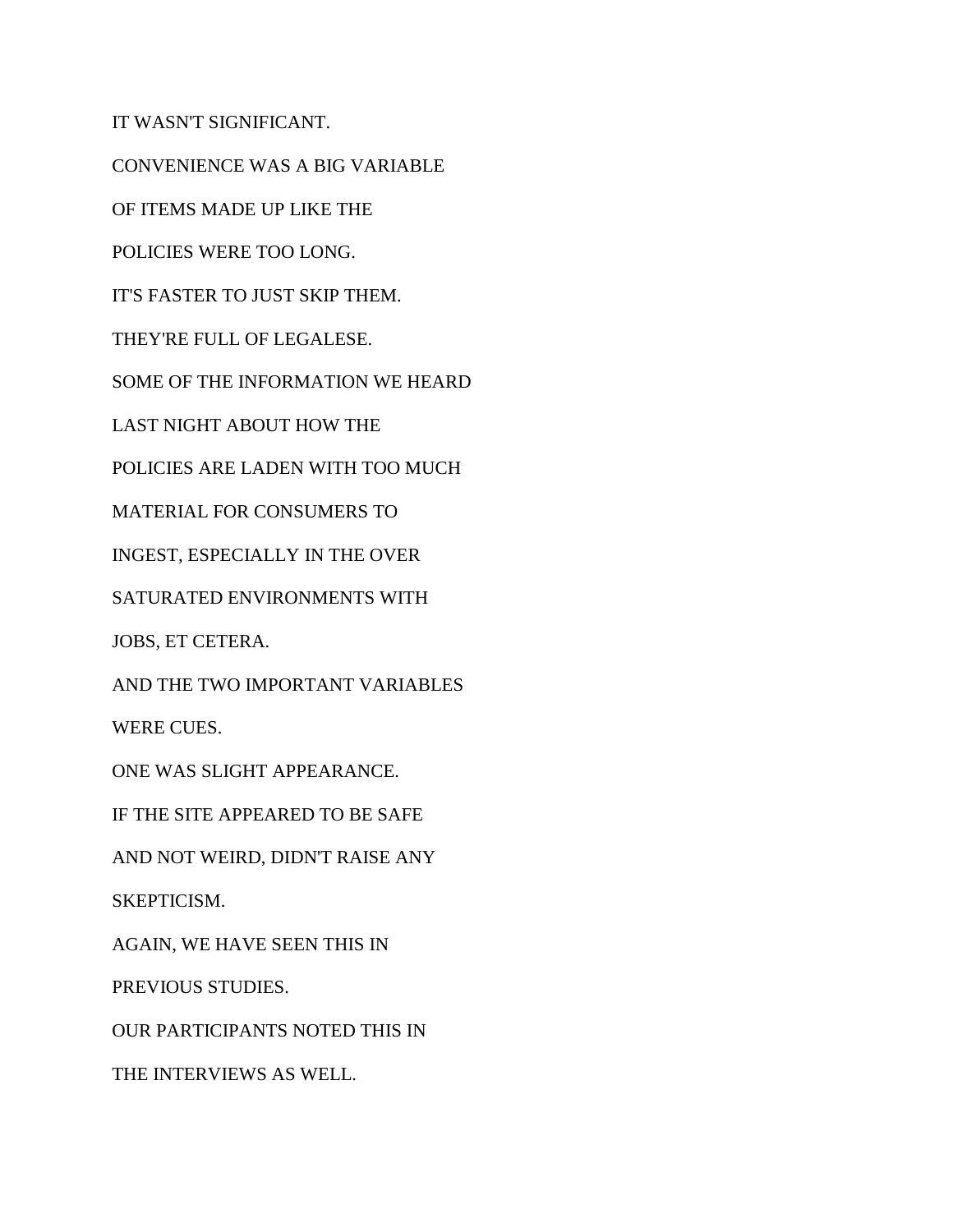PREDICTED CLICKING YES IF THE

SITE LOOKED SAFE AND ALSO WAS

FAMILIAR.

AND THEN JUST SIMPLE PRESENCE OF

A PRIVACY POLICY OR AN ICON LIKE

TRUSTEE ALSO PREDICTED CLICKING

YES.

SO THIS WAS OUR BEHAVIOR.

AT THE CONCLUSION OF THIS, WE

THOUGHT WE'RE ON THE RIGHT TRACK

HERE.

THESE CUES ARE WHAT IS DRIVING

THE MOTIVATORS OF ACTUAL

BEHAVIOR ONLINE AND WE'RE REALLY

EXCITED.

THEN WE GOT EVEN MORE EXCITED

FOR OUR PRIVACY CONCERN

VARIABLE.

A VARIABLE HEAVILY RESEARCHED IN

THIS AREA.

MANY RESEARCHERS HAVE NOTED

THE -- THIS PANEL -- THE PANEL

BEFORE US NOTED THERE'S A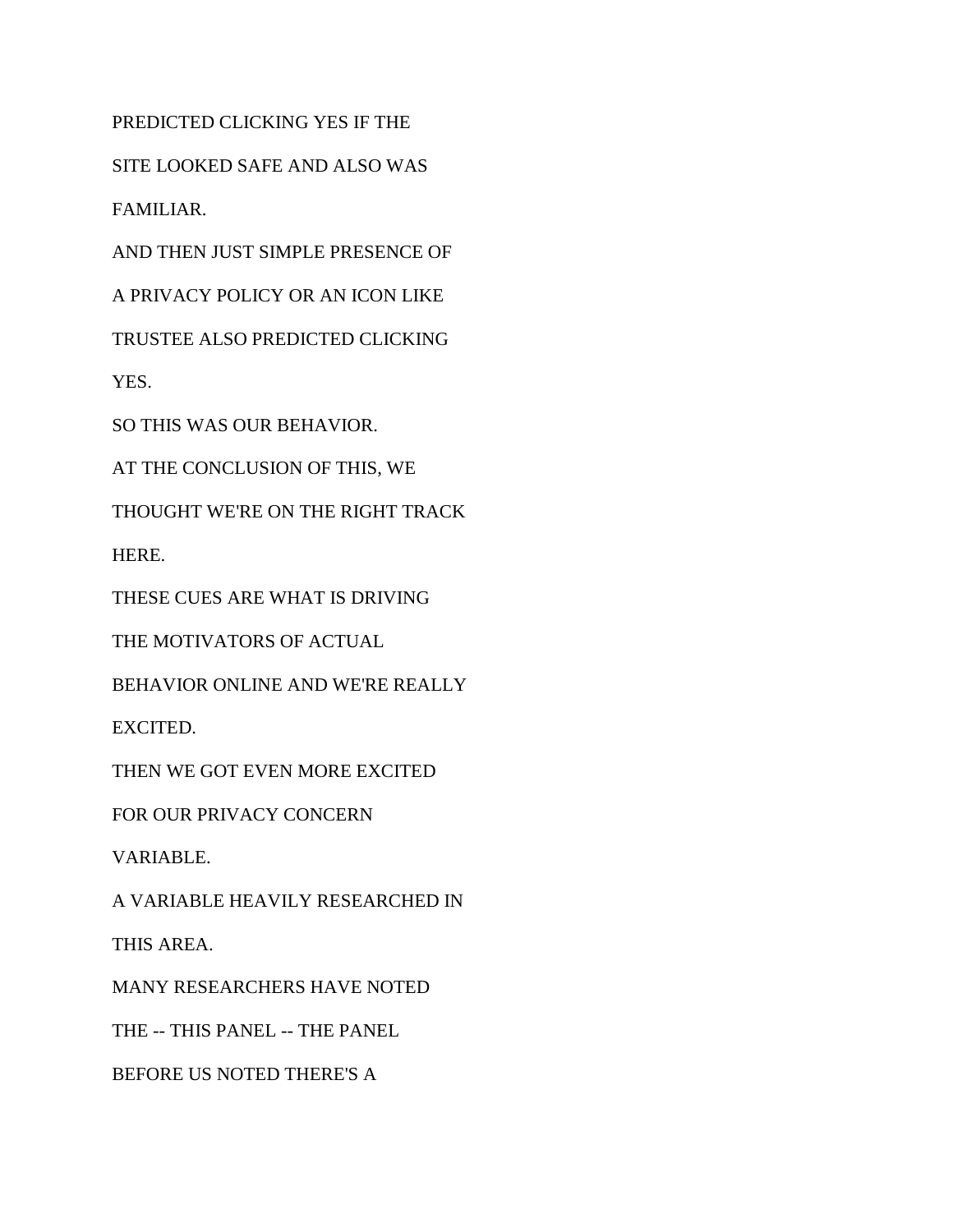DISCONNECT BETWEEN PRIVACY CONCERN AND ACTUAL BEHAVIOR. WE MAY HAVE A POTENTIAL TO BRIDGE THAT WITH THIS RESEARCH. SO IN THE REGRESSION IS IN THE SAME FORMAT. HIGHER AGES AND HIGHER EDUCATION. NO SURPRISE. PREDICTED PRIVACY CONCERN, LOWER SOCIAL TRUSTS. PREDICTED PRIVACY CONCERN, LOWER CONTROL EFFICACY. BOTH IN LINE WITH PREVIOUS RESEARCH. PEOPLE WHO HAD HAD SUFFERED MORE NEGATIVE EXPERIENCES WERE MORE LIKELY TO SAY THAT THEY HAD MORE CONCERN. CONVENIENCE FELL OUT OF THIS MODEL AS A RESULT OF THE TWO CUES AT THE BOTTOM. THERE ARE DEFINITELY -- WITHIN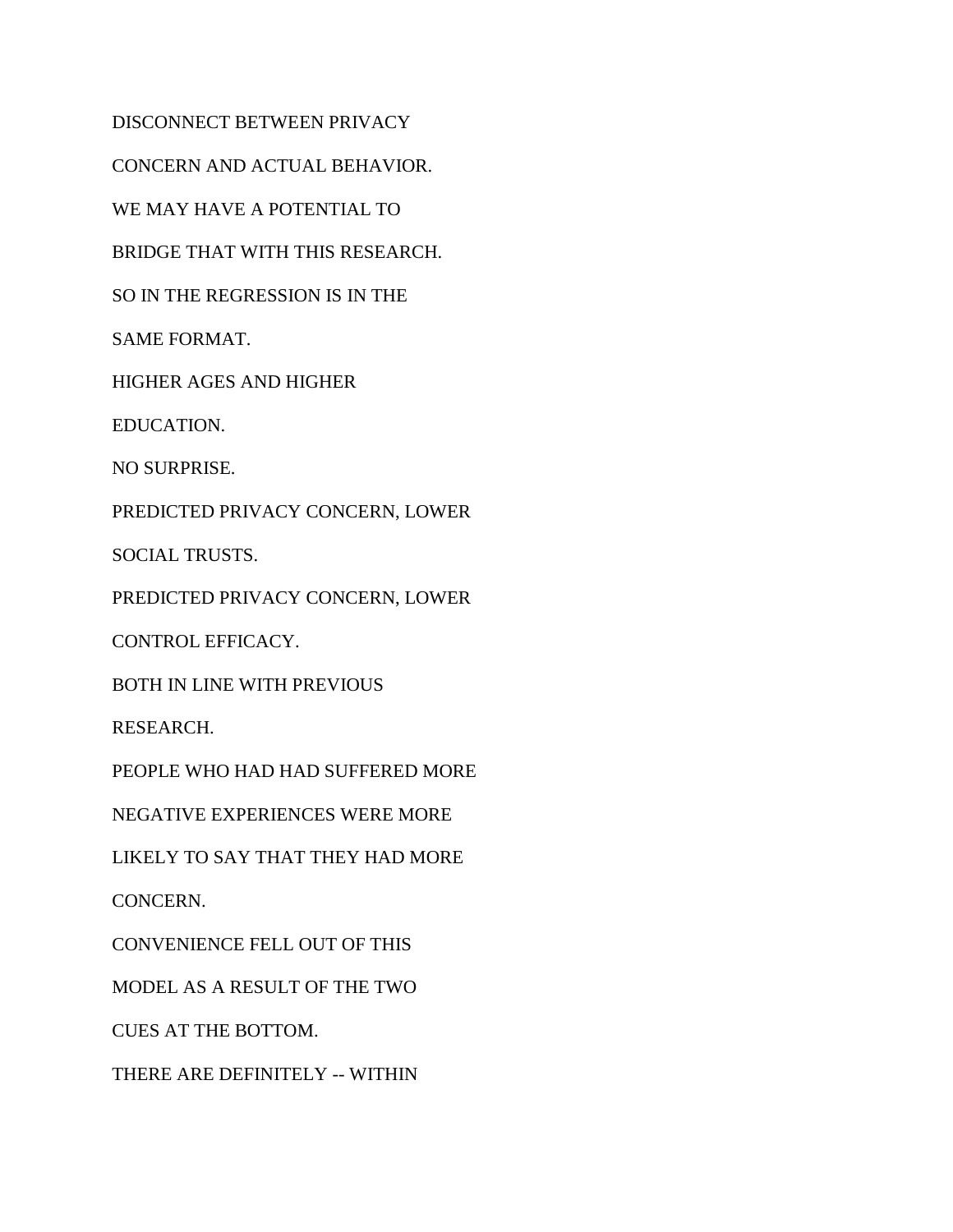THE SAME DIRECTION AS BEFORE. IF THE SITE HAD POOR AESTHETICS AND MADE PEOPLE FEEL MORE SKEPTICAL AND A LACK OF A PRIVACY POLICY OR A LINK OR AN ICON PREDICTED PRIVACY CONCERN. NOTE THAT BOTH OF THOSE TWO CUES PREDICTED POST THE CONCERN AND THE BEHAVIOR. SO IN THIS STUDY, OUR AIM WAS TO BETTER DEFINE THE BEHAVIOR OF THE AVERAGE CONSUMER ONLINE. IT APPEARS THAT WHILE THEY'RE SPECIFICALLY NOT READING POLICIES, ESPECIALLY WHEN THE SAFETY CUES EXIST. SO IT LEAVES US TO HAVE THE SAME CONVERSATION THAT THE REST OF OUR PANELISTS HAD WHERE IF THEY'RE NOT READING THE POLICIES, CAN THERE BE MEANINGFUL NOTICE AND CHOICE. THAT'S A QUESTION FOR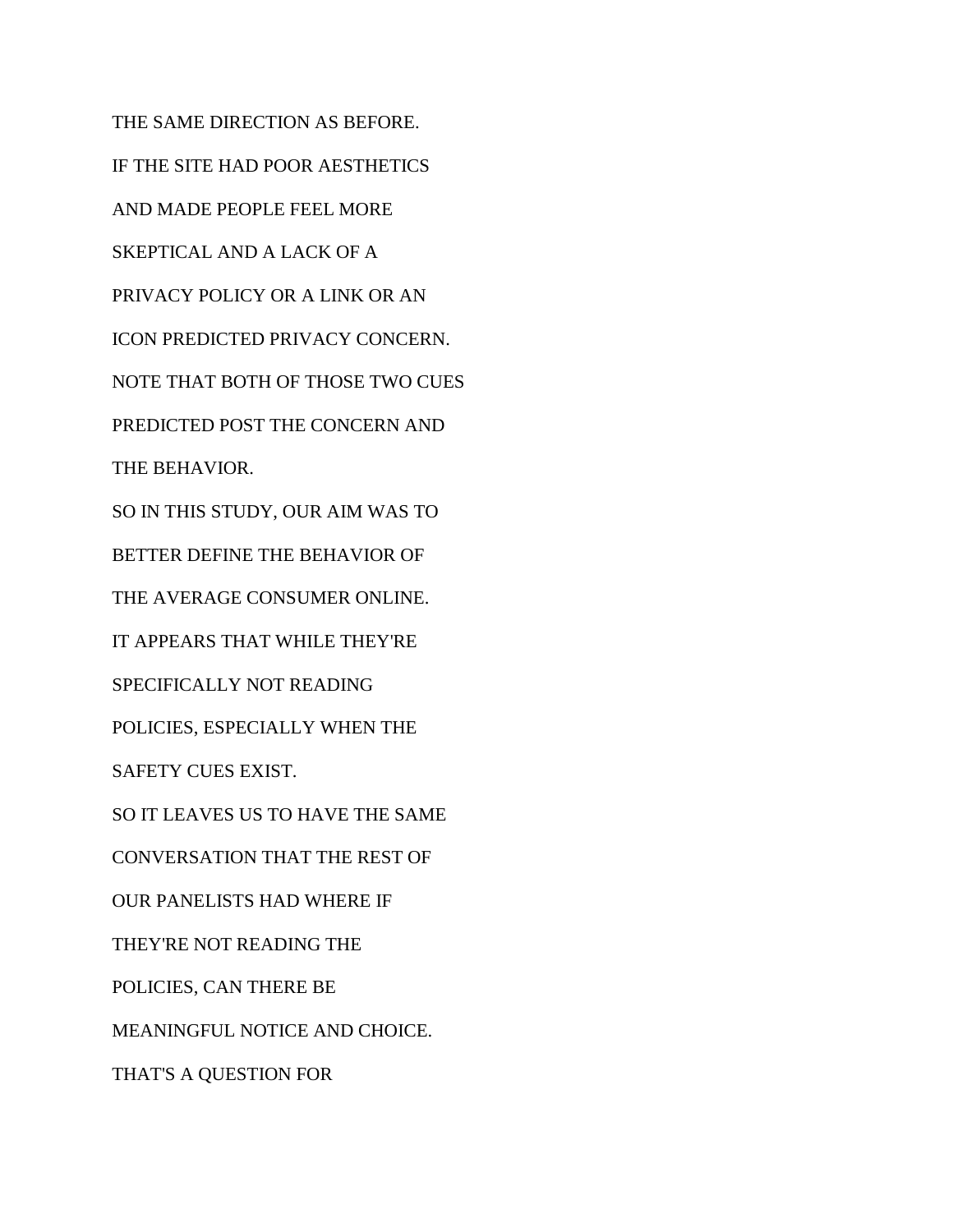POTENTIALLY ANOTHER DAY. IF WE MAKE REALLY CLEVER USE OF THE CUES AND THERE MAY BE MORE THAN THE ONES WE EXPLORED, BOTH ENTITIES THAT COLLECT DATAS, BUSINESSES, ADVERTISERS, THE GOVERNMENT, NEWS MEDIA THAT USE DATA CAN REDUCE PRIVACY CONCERN, WHICH IS SOMETHING THEY WOULD LIKE TO DO, ENCOURAGE THE FREE FLOW OF DATA, ANOTHER SOMETHING THEY WOULD LIKE TO DO AND SOMETHING THAT LAST NIGHT WAS MENTIONED AT THE FEDERAL TRADE COMMISSION POTENTIALLY INTERESTING IN DOING ALSO AND INCREASED TRUST AND ON THE FLIP SIDE CONSUMERS CAN RELY ON CUES MORE MEANINGFUL EVEN IF THEY DON'T READ THE PRIVACY POLICIES THAT UNDERLIE THOSE PARTICULAR CUES. SO WITH THAT, I REALLY HAVE TO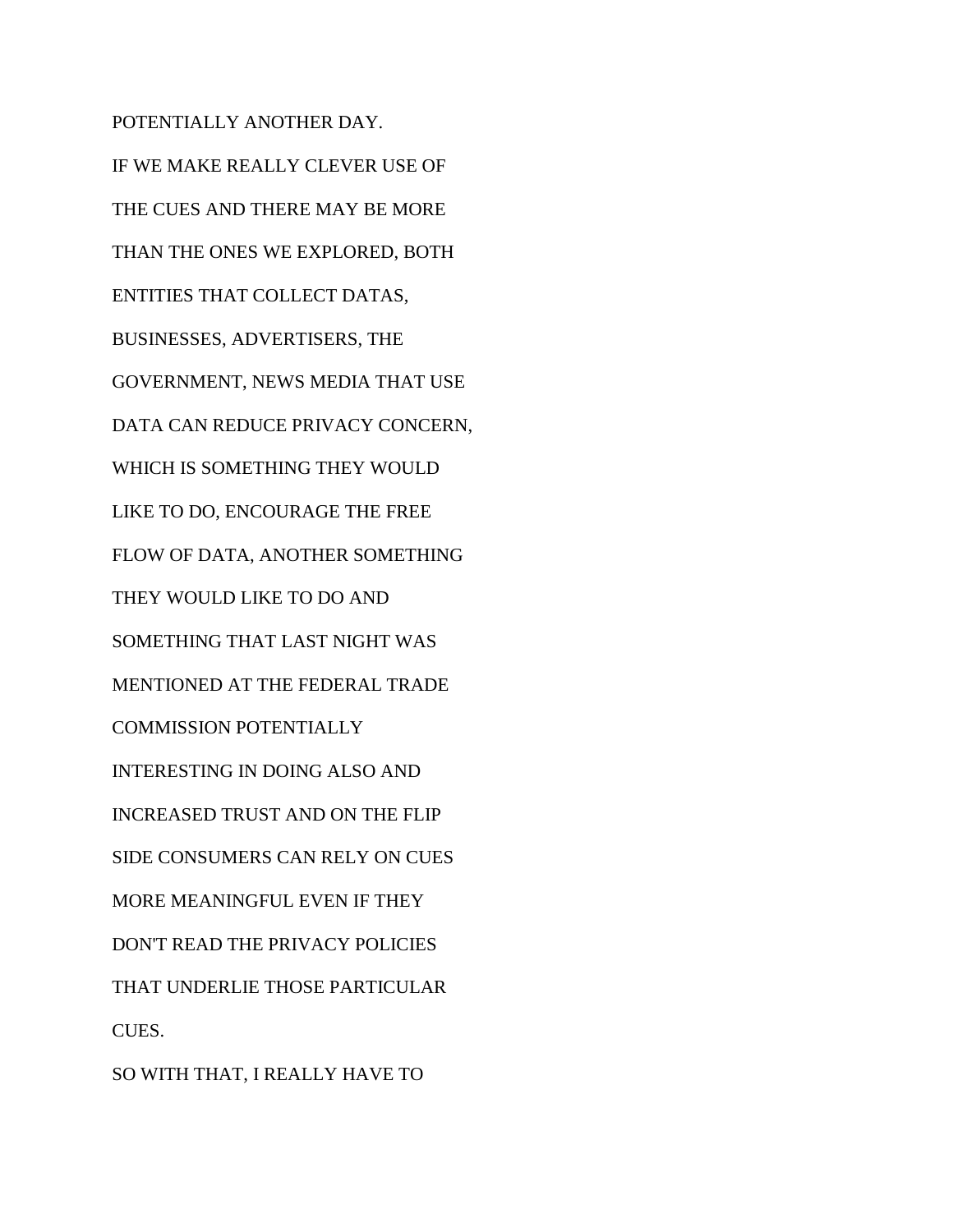MOVE THROUGH THIS QUICKLY. SO THERE'S REALLY A THREE-PRONG APPROACH. WE'VE ALREADY BEGUN THE RESEARCH TO SORT OF DECIDE WHETHER OR NOT THIS IS THE RIGHT APPROACH. WE WOULD LIKE TO SUGGEST GUIDELINES FOR DIFFERENT TYPE OF DATA USE. BASED ON THE AVERAGE CONSUMER'S EXPECTATION OF PRIVACY. SO THERE'S SOME ADDITIONAL RESEARCH TO DO. DELINEATE THOSE TYPES OF DATA COLLECTION AND ASSIGN A CUE TO EACH TYPE OF DATA THAT WOULD BE ENDORSED BY THE FTC. HERE'S THE CATCH FOR PEOPLE WHO ARE IN THE ADVERTISING INDUSTRY WHO ARE IN THE BUSINESS OF COLLECTING AND USING CONSUMER DATA. THEY WOULD HAVE TO ADHERE TO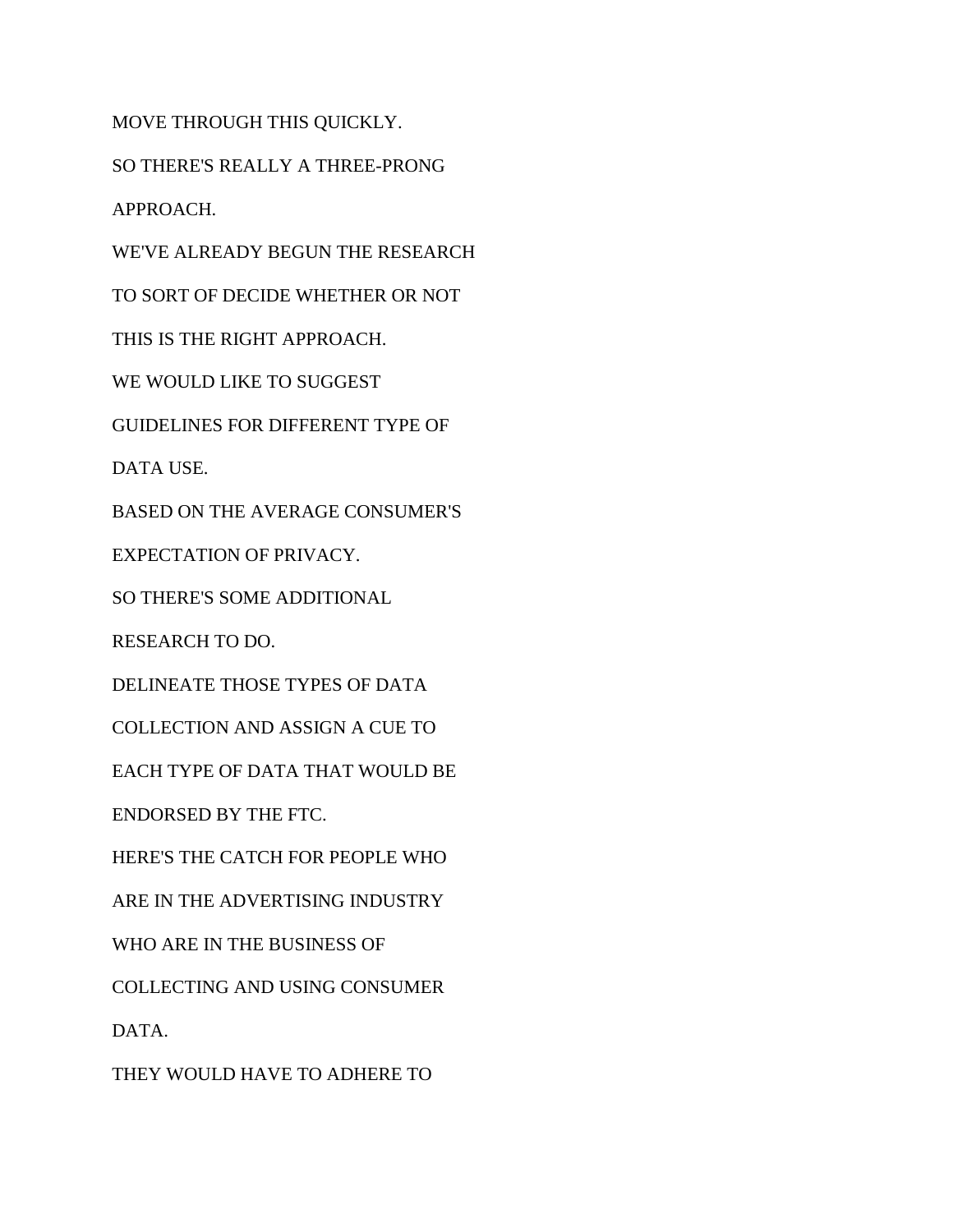THOSE GUIDELINES IN ORDER TO USE

THE CUE ON THEIR SITES.

WHICH WOULD SIGNIFY SAFETY,

ET CETERA.

WE WOULD ALSO DO OUR RESEARCH ON

WHAT ICONS WOULD BE MOST

EFFECTIVE TO CONSUMERS AND ALSO

LINK THOSE ICONS TO READABLE

POLICIES.

ANOTHER THING THAT WE NOTED WAS

THE CONVENIENCE VARIABLE WAS

MADE UP OF ITEMS LIKE IT'S TOO

LONG, IT'S FEEL OF LEGALESE.

WE DON'T UNDERSTAND.

IF WE CAN MAKE THEM READABLE,

APPROACHABLE TO THE CONSUMERS,

WE COULD POTENTIALLY FOR THAT

SMALL SECT OF PEOPLE THAT WILL

READ THE POLICIES, THEY WILL

HAVE AN OPPORTUNITY TO MAKE

MEANINGFUL CHOICES AND IT WILL

BE SHORT, QUICK AND MORE

CONCISE.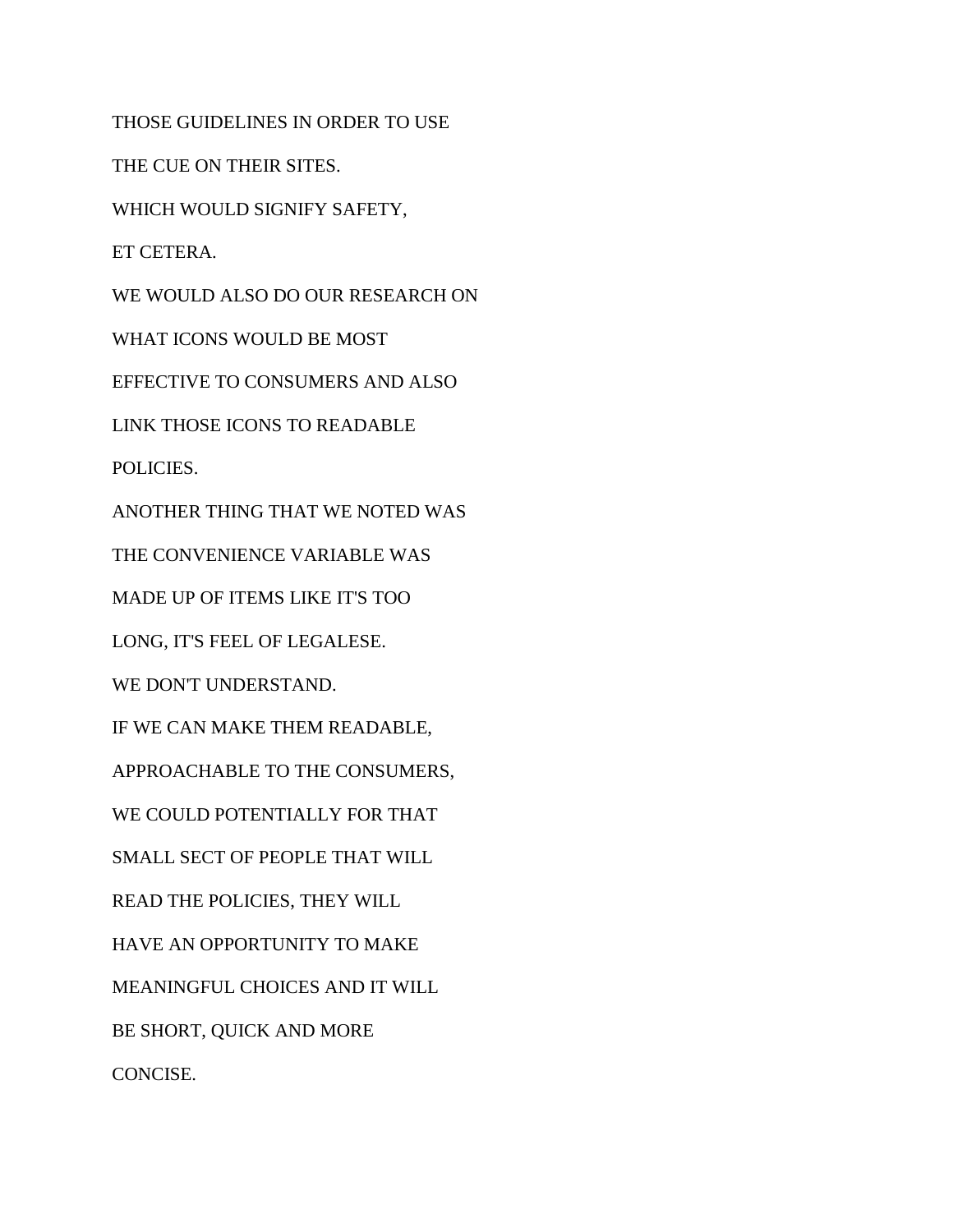SO IN CONCLUSION, WE ARE CONTINUING TO PINPOINT CONSUMER EXPECTATIONS OF PRIVACY IN A WAY TO DEVELOP THE GUIDELINES AND THE RESULTING CUES THAT WOULD RESULT IN THE GUIDELINES. AS JASMINE MENTIONED, WE'RE CONTINUING TO COLLECT THE DATA IN BOTH INTERVIEW PORTIONS OF THE STUDY AND ALSO IN THE SURVEY JUST TO MAKE SURE THAT WE HAVE AS CLOSE TO A CENSUS AS POSSIBLE. WE'RE DEALING WITH THE AVERAGE CONSUMENER THE UNITED STATES AND WE WANT TO MAKE SURE THAT WE GET EVERYBODY. EXAMINE CONTEXTUAL VARIABLES AS THEY ARISE. AS WE MENTIONED, THE CUES ARE GREAT PREDICTORS. DESIGN POLICIES FOR CONSUMERS. SO THEY HAVE THE OPPORTUNITY TO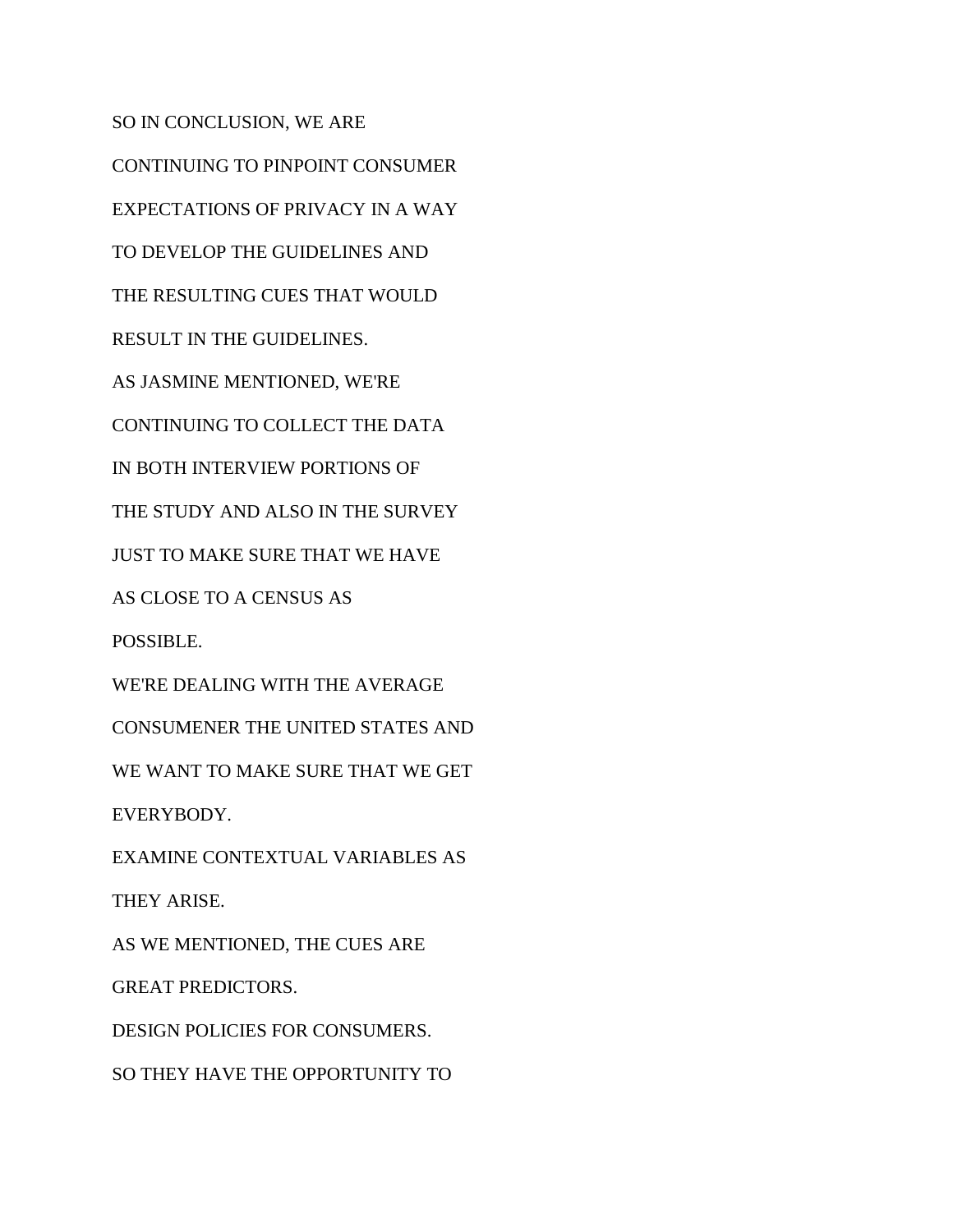MAKE MEANINGFUL CHOICES IF THEY DO IN FACT READ THOSE. FINALLY SOMETHING THAT WE THINK IS REALLY IMPORTANT AND I'LL DIVERGE FOR A SECOND. IN AUSTRALIA, THERE WAS A REALLY GREAT PSA TO HELP PEOPLE AVOID BEING HIT BY TRAINS. IT WAS CALLED "THE DUMBER WAYS TO DIE." IT WENT VIRAL. IT RESULTED IN LOWER TRAIN DEATHS. IT'S REALLY A SILLY VIDEO. YOU CAN LOOK IT UP ON YOUTUBE. THERE'S PEOPLE, ANIMAL-TYPE THINGS DANCING AROUND AND TALKING ABOUT DUMB WAYS TO DIE AND NOT GET HIT BY A TRAIN. WE'RE LOOKING TO DO A PSA LIKE THAT THAT BASED ON RESEARCH IN AMERICA -- THAT WORKED IN AUSTRALIA.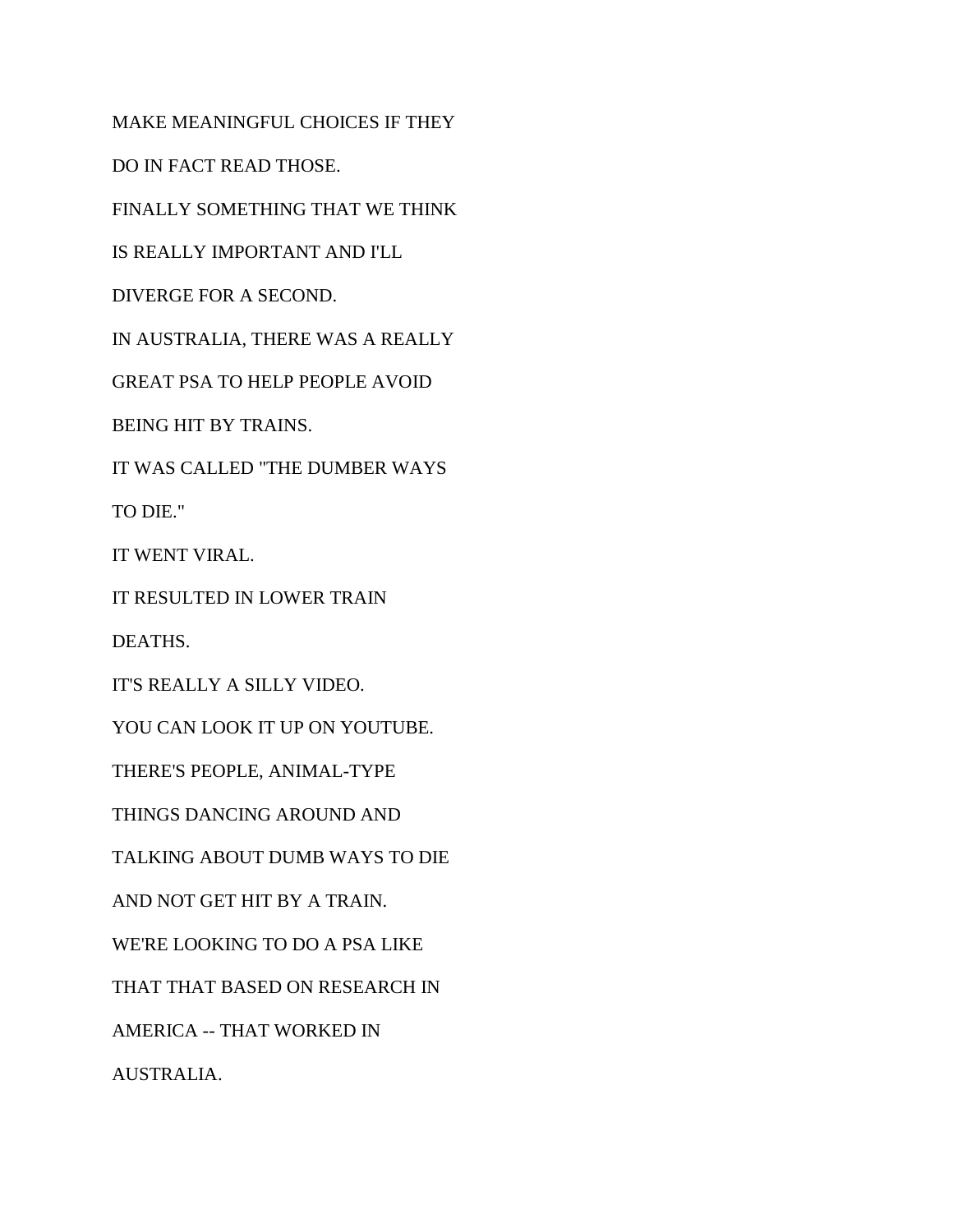MAY NOT WORK HERE -- TO ALLOW BOTH CONSUMERS TO UNDERSTAND WHAT THESE ICONS MEAN, HOW THEY CAN USE THEM AS A WAY OF INCREASING TRUST AND HOW -- AND ALSO TO ENTICE ENTITIES TO OPT IN TO THE SYSTEM AND ADOPT THE GUIDELINES THE FTC HAS PUT FORWARD IN A WAY TO ALIGN WITH CONSUMER EXPECTATIONS. WITH THAT, WE CONCLUDE. [APPLAUSE] >> THANK YOU VERY MUCH, HEATHER AND JASMINE. OUR FINAL PRESENTATION IS BY ANGELICA PHILLIPS FROM THE UNIVERSITY OF OXFORD AND JEN CHARBONNEAU FROM THE UNIVERSITY OF TASMANIA. THEY'LL PRESENTING THEIR WORK ON PRIVACY AND GENETIC TESTING SPACE.

>> I'D LIKE TO THANK THE FTC FOR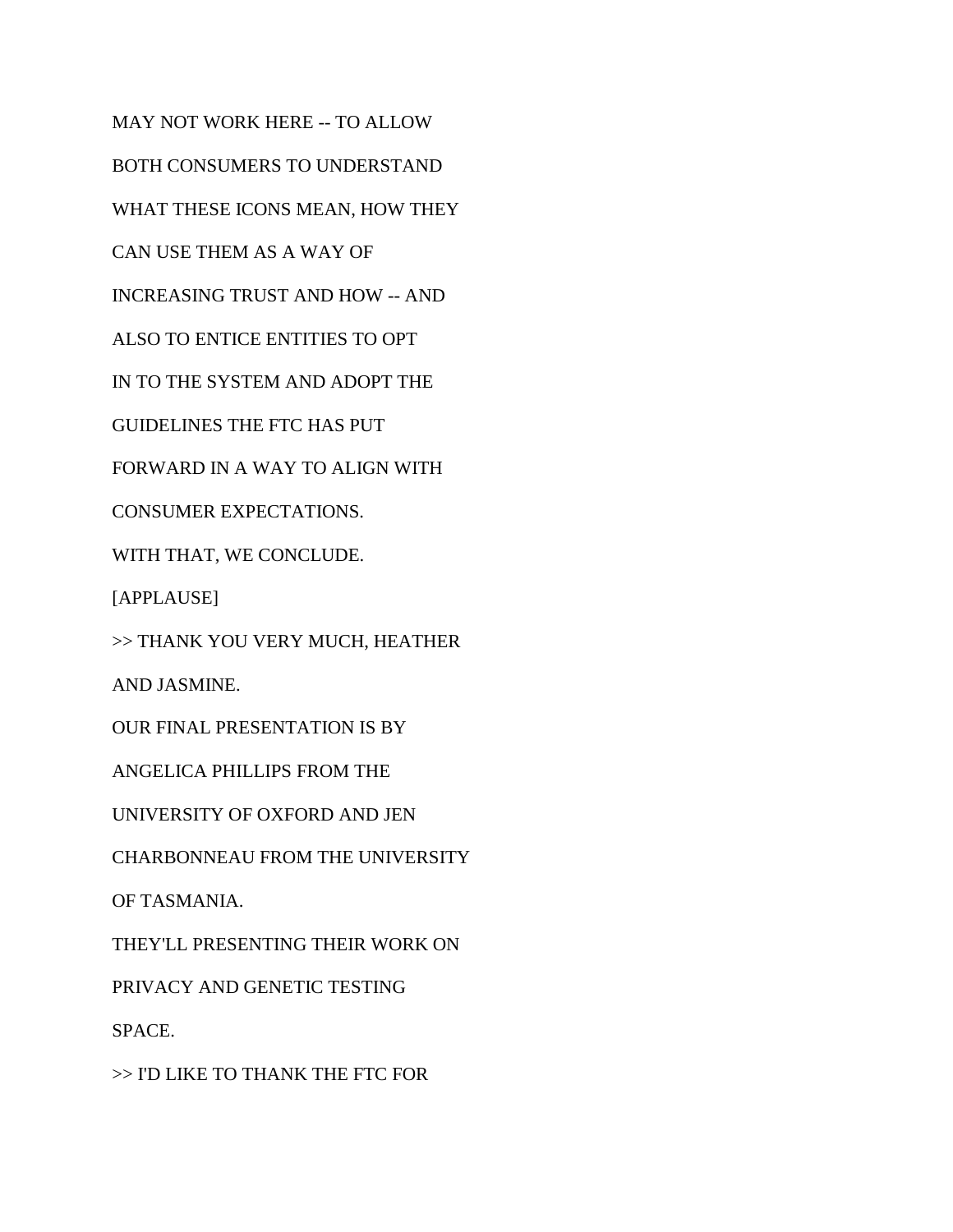OUR OPPORTUNITY TO DISCUSS THE RESEARCH. WE'RE GOING TO TALK ABOUT PRIVACY BEING SPECIFIC DATA, THAT BEING GENETIC DATA. THE DATA THAT COMES FROM GENETIC TESTING. A VERY SPECIFIC TYPE OF DATA. WHAT WE HAVE TO REALIZE IS, GENETIC DATA IS THE MOST PERSONAL DATA OUT THERE. NOT ONLY IS IT A UNIQUE IDENTIFIER OF US INDIVIDUALLY, BUT BECAUSE OF THE FAMILIAR NATURE OF DNA, IT CAN ALSO IDENTIFY OUR FAMILIES. SO WHEN WE'RE TALKING ABOUT PRIVACY IN THIS CONTEXT, WE'RE TALKING ABOUT A MUCH BROADER CONTEXT. NOT JUST PERSONAL, BUT LOOKING AT THE FAMILY. WE ALSO KNOW THAT THIS DATA IS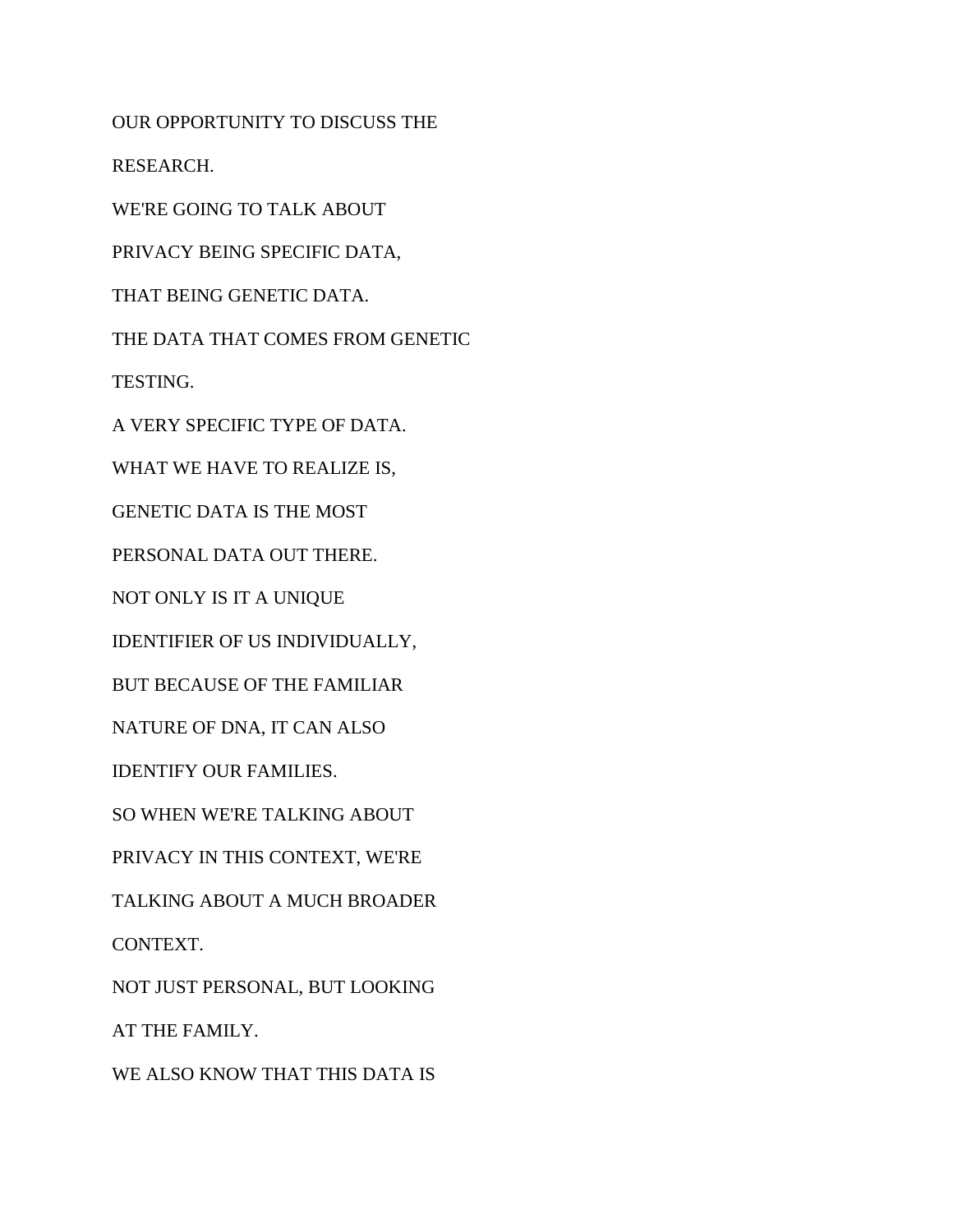INHERENTLY IDENTIFIABLE.

THERE'S GROWING RECOGNITION THAT

IT'S NOT POSSIBLE TO DE-IDENTIFY

THIS DATA IN A WAY.

MAY TAKE A GOOD SKILL SET, BUT

AS WE GET INCREASING NUMBERS OF

GENETIC DATABASES OUT THERE, AS

THERE'S MORE PUBLIC DATABASES,

WE KNOW THAT WE CAN REIDENTIFY

THAT DAY THAT.

THE OTHER THING IS, THIS DATA IS

IRREVOCABLE.

IF THERE'S BEEN A PRIVACY

BREACH, YOU CAN'T CHANGE IT.

IT'S NOT LIKE YOUR iTUNES

PASSWORD.

YOU CAN'T COME UP WITH ANOTHER

ONE.

SO THIS IS A DIFFERENT TYPE OF

DATA.

DOES IT MATTER IF THIS HAPPENS

IN A DIRECT CONSUMER GENETIC

TESTING SITUATION?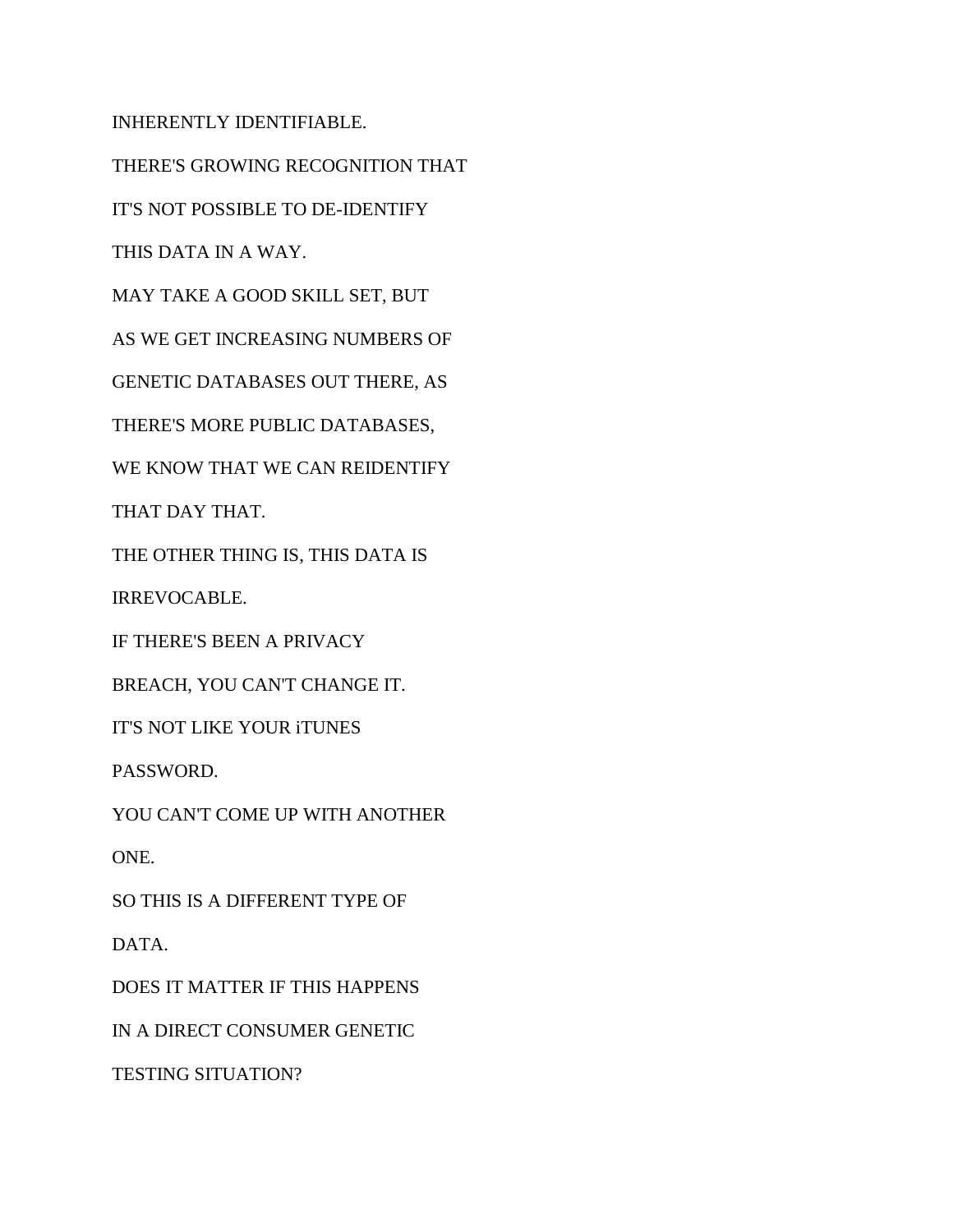WELL, FIRST THING WE HAVE TO REALIZE IS THE DIFFERENCE BETWEEN TRADITIONAL GENETIC TESTING, WHAT HAPPENS WHEN WE HAVE GENETIC TESTING IN A DIRECT CONSUMER SETTING. TRADITIONALLY GENETIC TESTING HAPPENS WITHIN A COUNTRY'S HEALTHCARE SYSTEM. AND THAT'S IMPORTANT BECAUSE WHEN AN INDIVIDUAL GETS THE GENETIC TEST IN THEIR HEALTH CARE SYSTEM, THEY'RE DEEMED A PATIENT. BY BEING CALLED A PATIENT, THAT LIVENS A WHOLE HOST OF PROFESSIONAL AND REGULATORY OVERSIGHTED, EXISTING DUTIES OF CARE AND THINGS LIKE DOCTOR-PATIENT CONFIDENTIALITY. SO ALL THE GOVERNMENT SYSTEMS FOR DATA PROTECTION OF HEALTHCARE KICK IN.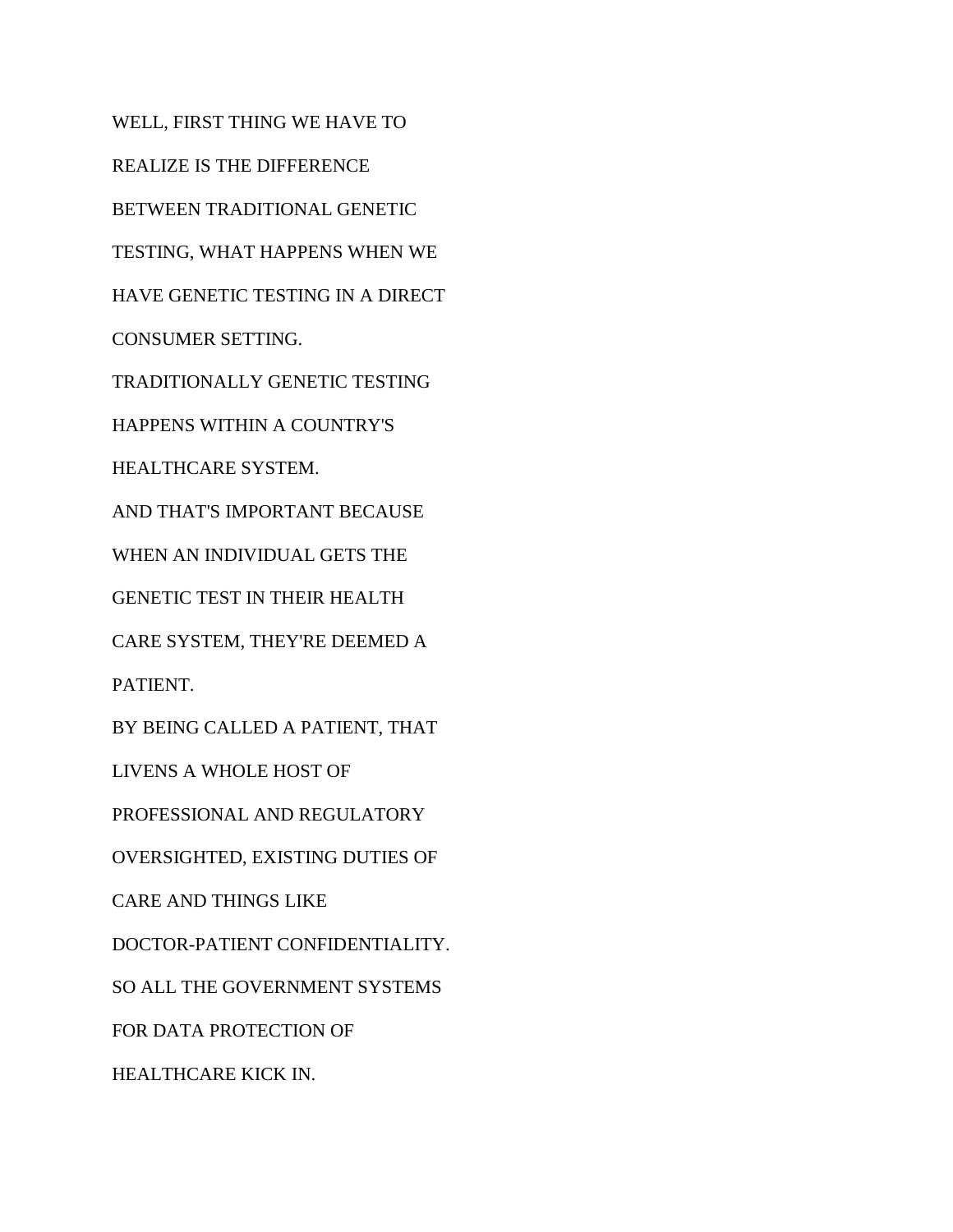BECAUSE THAT'S A PATIENT. WHEN WE LOOK AT DIRECT CONSUMER GENETIC TESTING, WE HAVE TO REALIZE THAT ADD ITS CORE, THIS IS A COMMERCIAL TRANSACTION THAT OCCURS IN EACH COUNTRY'S MARKETPLACE. AND INCREASINGLY IN MARKET SPACE BECAUSE THE MAJORITY OF THE ACTIVITY IS ACTUALLY ONLINE. WHEN AN INDIVIDUAL ENGAGES WITH DTC, THEY ENGAGE AS A CONSUMER. WHAT THAT MEANS IS THAT ENLIVENS EACH COUNTRY'S PROTECTION LEGISLATION. IT ENLIVENS SOME CONTRACT NEGLIGENCE, ET CETERA. A VERY DIFFERENT SITUATION. WHAT DOES THE GENERAL PUBLIC THINK OF WHEN THEY THINK OF PRIVACY? AT THE CENTER FOR LAW AND GENETICS AT THE UNIVERSITY OF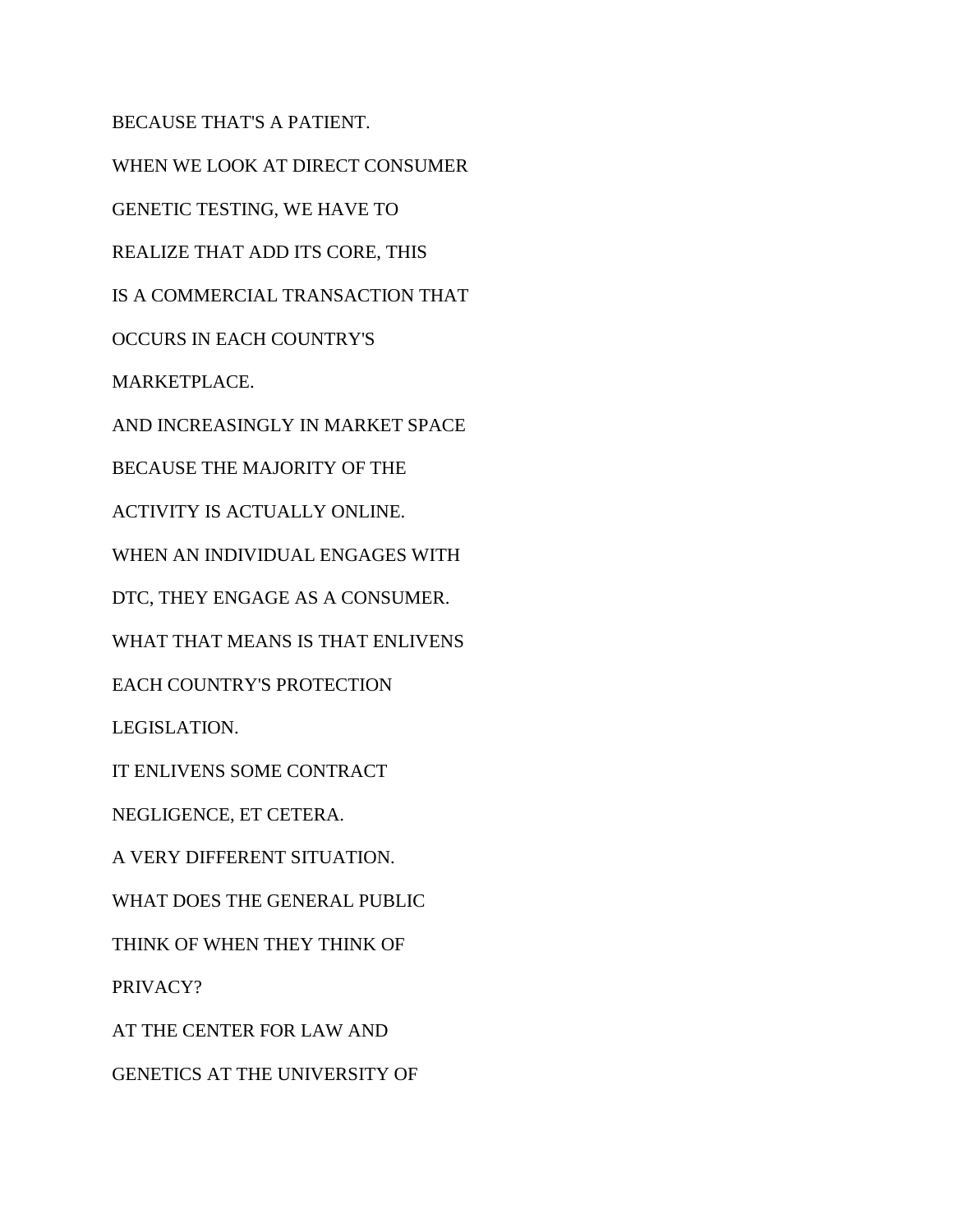TASMANIA, WE'VE BEEN LOOKING AT GENETIC PRIVACY ISSUES THE LAST 20 YEARS. IN THE LAST FEW YEARS, WE'VE MOVED INTO DTC. SOME OF OUR EARLY RESEARCH IN DIRECT CONSUMER GENETIC TESTING SUGGESTED FROM THE AUSTRALIAN GENERAL PUBLIC'S PERSPECTIVE THAT PRIVACY CONCERNS WERE GOING TO BE THE KEY CONSTRAINT ON COMMERCIAL UPTAKE. INTERESTINGLY, THIS PAST YEAR, WE FOUND THE SAME RESULTS WHEN IT COMES TO INTENTION TO BIO BANK. IN OTHER WORDS, GIVING A GENETIC SAMPLE INTO A GENETIC DATABASE FOR NONPROFIT INSTITUTIONAL AND HEALTH-RELATED RESEARCH AS OPPOSED TO COMMERCIAL. WE'VE ALSO MODELLED THE DTC'S PHASE.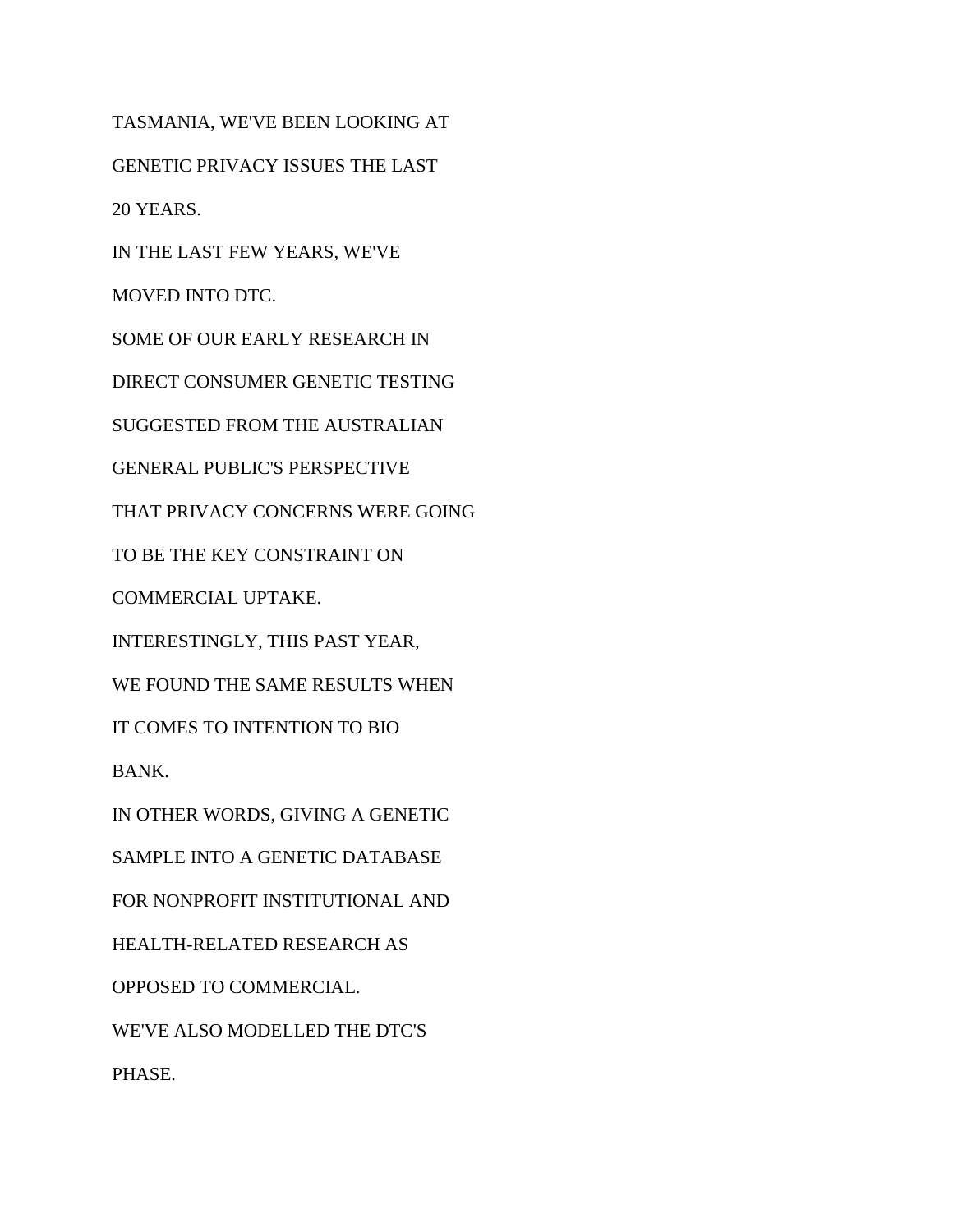THAT WAS AN INTERESTING EXERCISE.

AND FORCED THE THINKING TO GO BROADER THAN JUST THE CONSUMER COMPANY INTERACTION. WHAT WE REALIZED VERY QUICKLY WAS NOT ONLY DOES DNA GO A LOT OF PLACES, THAT SAMPLE TRAVELS FROM LAPS TO COMPANIES AND WHO KNOWS WHERE THROUGH THE POSTAL SYSTEM USUALLY, BUT ALSO THOSE RESULTS CAN GO PLACES. OKAY? THE ACTUAL GENETIC DATA ABOUT THOSE INDIVIDUALS GETS SPREAD AROUND. AND THAT INFORMED THE RESEARCH THAT I'M GOING TO TALK ABOUT TODAY, WHICH IS AN ONLINE PANEL

OF 3,000 RESPONDENTS OF 1,000

AMERICAN, 1,000 AUSTRALIAN AND

1,000 U.K. RESPONDENTS.

WE JUST ADDED IN 1,000 JAPANESE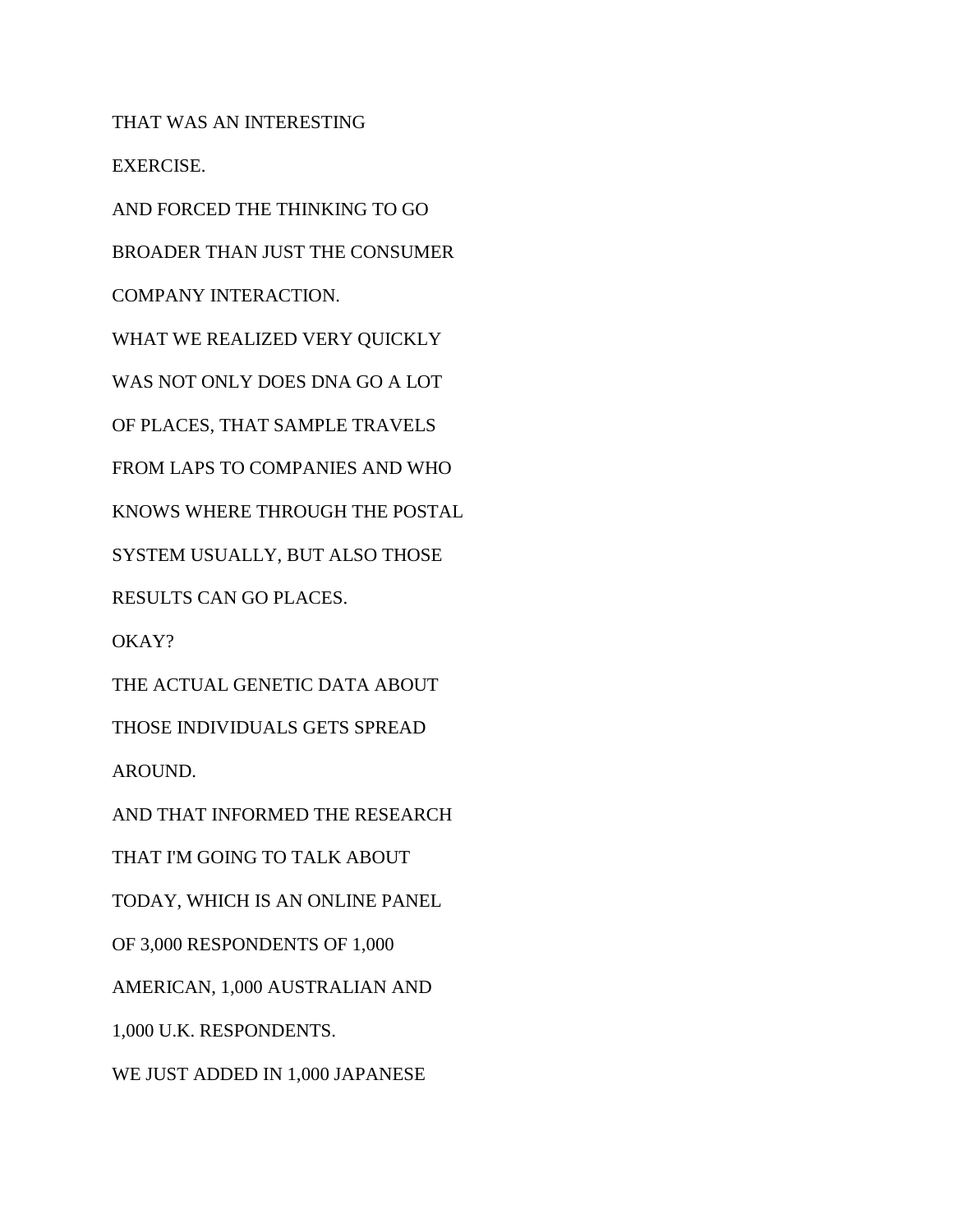RESPONDENTS, WHICH WILL GIVE US

INTERESTING CONTRASTS.

THE WAY THE SAMPLE BROKE DOWN,

ABOUT 10% OF THE PEOPLE ARE

ACTUAL CONSUMERS.

THAT EQUATES TO THE EARLIER

ADOPTER CATEGORIES.

LEAST ABOUT 90% OF MY

RESPONDENTS THAT ARE THE

POTENTIAL CONSUMER.

WE'RE ABLE TO LOOK AT ACTUAL

VERSUS ABLE POTENTIAL CONSUMERS.

IF SOMETHING IS PRIVATE, IT'S

NOT SHARED.

IF IT'S SHARED, IT'S NOT

PRIVATE.

IN A SIMPLY WAY.

THAT'S HOW THE GENERAL PUBLIC

LOOK AT THESE THINGS.

PRIVACY ISSUES ARISE FROM

SHARING.

SO PRIVACY IS ALL ABOUT CONTROL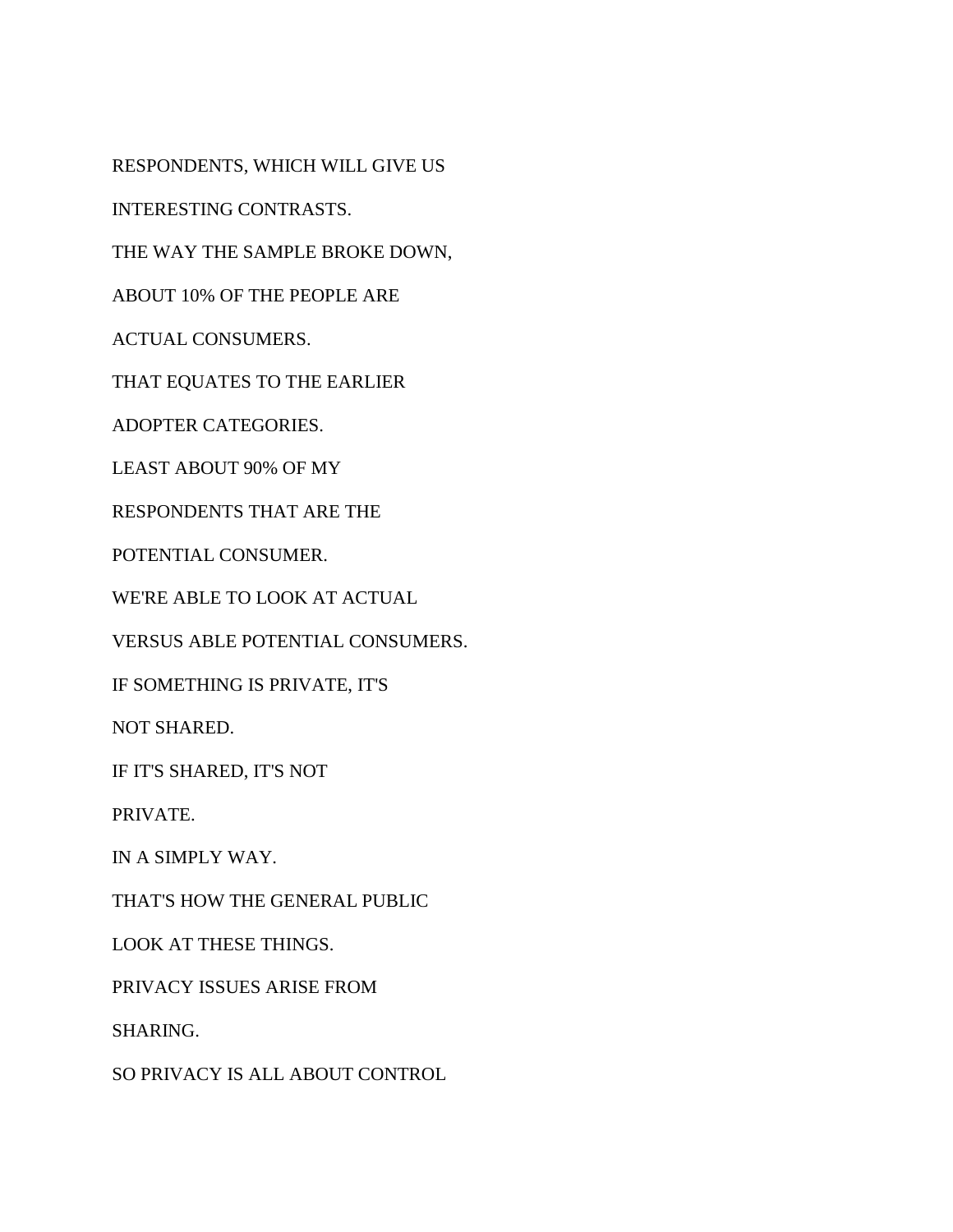OVER SHARING.

PROVIDING YOUR PERMISSION TO SHARE MEANS THAT YOU HAVE CONTROL OVER YOUR PRIVACY. SO THAT'S THE WAY THE GENERAL PUBLIC LOOKS AT IT. IF MY PERMISSION HAVE ASKED, THEN I KNOW WHAT IS BEING ASKED FOR, I HAVE THE OPPORTUNITY TO ASK QUESTIONS, BUT I ALSO HAVE THE OPPORTUNITY TO SAY NO AND THAT MY NO WILL BE RESPECTED. SO I HAVE CONTROL OVER MY PRIVACY IF MY PERMISSION IS SOUGHT. SO WHAT DO CONSUMERS THINK ABOUT WHETHER OR NOT THEIR PERMISSION WILL BE SOUGHT? IN OTHER WORDS, AS THE PREVIOUS PRESENTERS ALLUDED TO, THIS AREA OF PERCEIVED CONTROL. WELL, INTERESTINGLY, THE AMERICAN RESPONDENTS, 47%,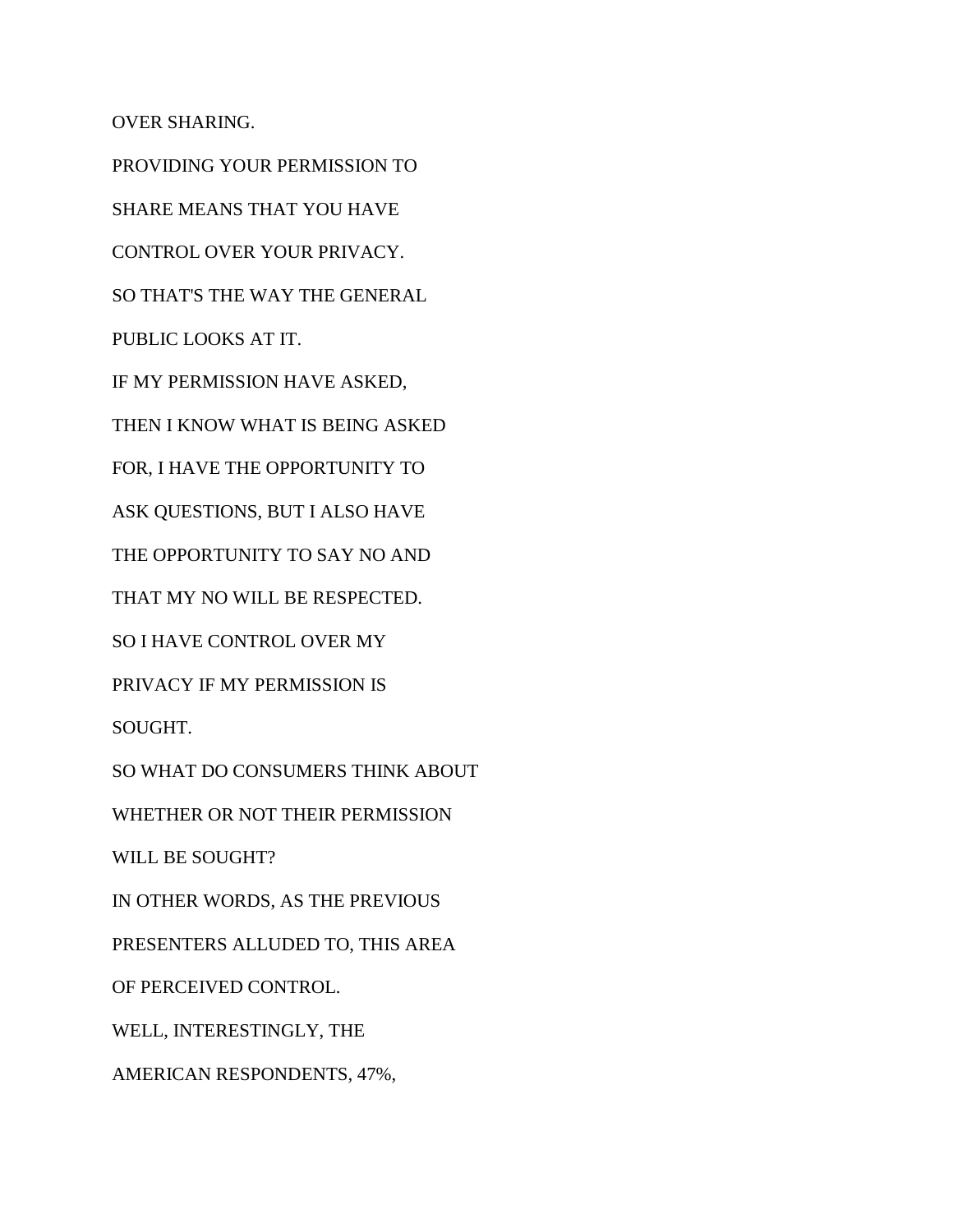THOUGHT THEY HAD PERCEIVED CONTROL.

WHAT IS INTERESTING IS ON ANY

DIMENSION THAT I ANALYZED ON,

AMERICANS ARE STATISTICALLY

DIFFERENT TO THE OTHER CONSUMER

GROUPS.

FOR THE U.K., IT'S 43%.

FOR AUSTRALIAN, IT'S 40%.

FOR JAPANESE, IT'S 36%.

SO THAT'S QUITE A DIFFERENCE IN

TERMS OF WHETHER OR NOT PEOPLE

THINK THEIR PERMISSION WILL BE

ASKED.

ARE THEY IN PERCEIVED CONTROL?

IF THEY ARE IN PERCEIVED

CONTROL, WHAT DOES THAT MEAN?

WELL, THEY'RE MORE LIKELY TO

PURCHASE THE DTC TESTS.

THEY'RE MORE LIKELY TO

PARTICIPATE IN DTC RESEARCH.

AND THAT'S IMPORTANT BECAUSE

THAT IS PERMISSION-BASED.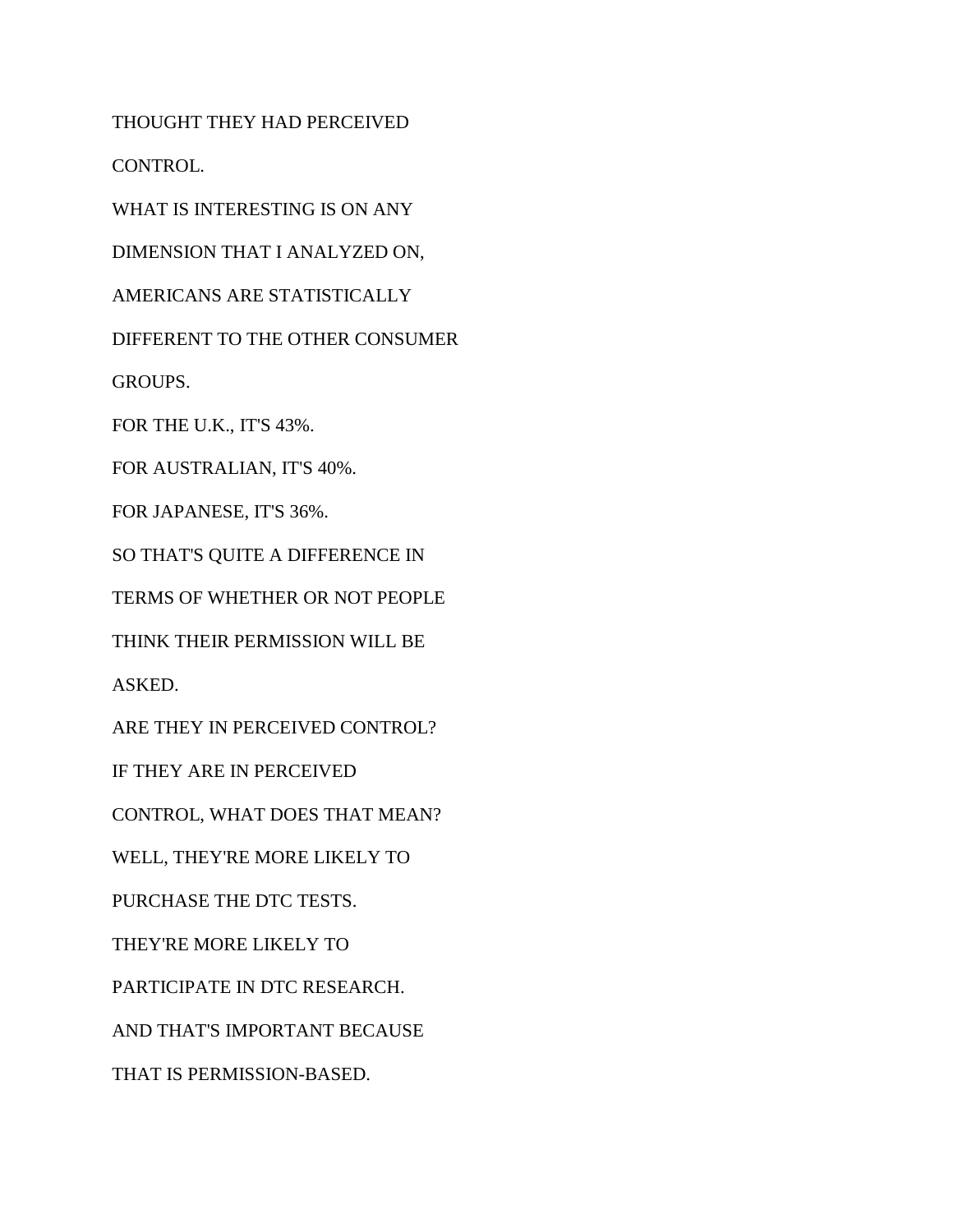RIGHT?

THEY ASK THEIR PERMISSION.

DO THEY REALIZE THAT WHAT

THEY'RE DOING IS GIVING SPECIFIC

ENDURING CONSENT.

THEY'RE MORE LIKELY TO SHARE

BROADLY.

THEY'LL SHARE WITH FAMILY, NOT

FRIENDS.

SO THERE'S SOME CONTROL.

THEY'LL SHARE WITH THEIR

DOCTORS.

THAT'S IMPORTANT BECAUSE DTC

COMPANIES VERY CLEARLY STATE

THEIR RESULTS ARE FOR RECREATION

OR INFORMATION OR EDUCATION

ONLY.

THEY'RE NOT A DIAGNOSIS.

IF THEY GO BACK TO THEIR

DOCTORS, THEY'RE BACK IN THE

TRADITIONAL SYSTEM.

THEY'RE ALSO LIKELY TO ENGAGE

WITH ONLINE SHARING COMMUNITIES.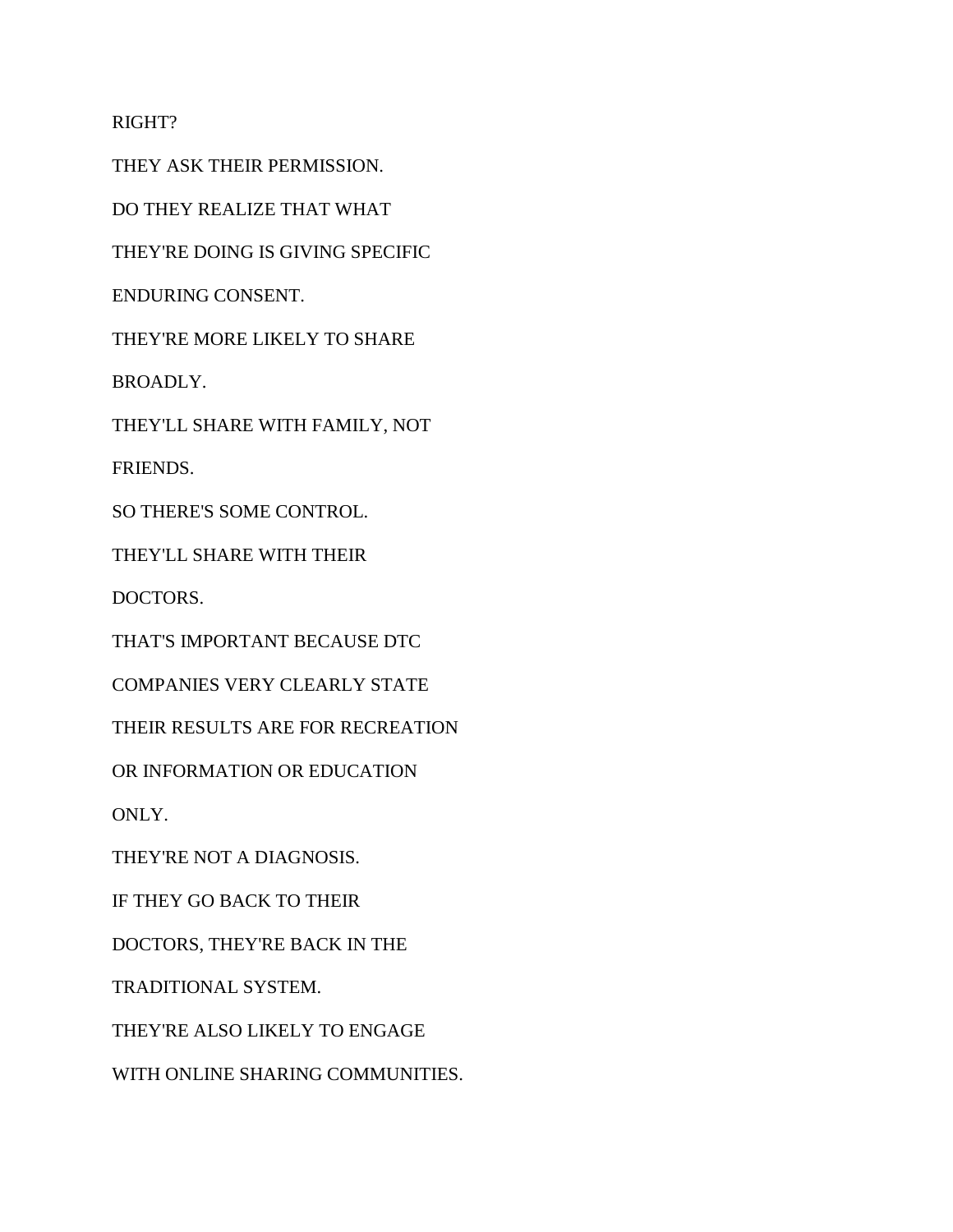DOES PERCEIVED CONTROL EQUATE TO

ACTUAL CONTROL?

THESE ARE COMMERCIAL

TRANSACTIONS GOVERNED BY

CONTRACTS AND PRIVACY POLICIES.

WE DID SOME RESEARCH IN

AUSTRALIA LOOKING AT THE PRIVACY

POLICIES OF THE DTC COMPANIES

OPERATING THERE.

DO THEY COMPLY WITH OUR

LEGISLATION?

THE SHORT ANSWER, NO, THEY DO

NOT.

I'M NOW GOING TO HAND IT OVER TO

ANGELICA TO TALK ABOUT MORE

ABOUT CONTRACT TERMS.

>> WELL, I'VE BEEN LOOKING AT

THE CONTRACTS AND PRIVACY

POLICIES OF DIRECT CONSUMER

TESTS, COMPANIES THAT OFFER

TESTS FOR HEALTH PURPOSES.

NOW, AS HAS BEEN NOTED IN THE

PREVIOUS SESSION AND ALSO IN THE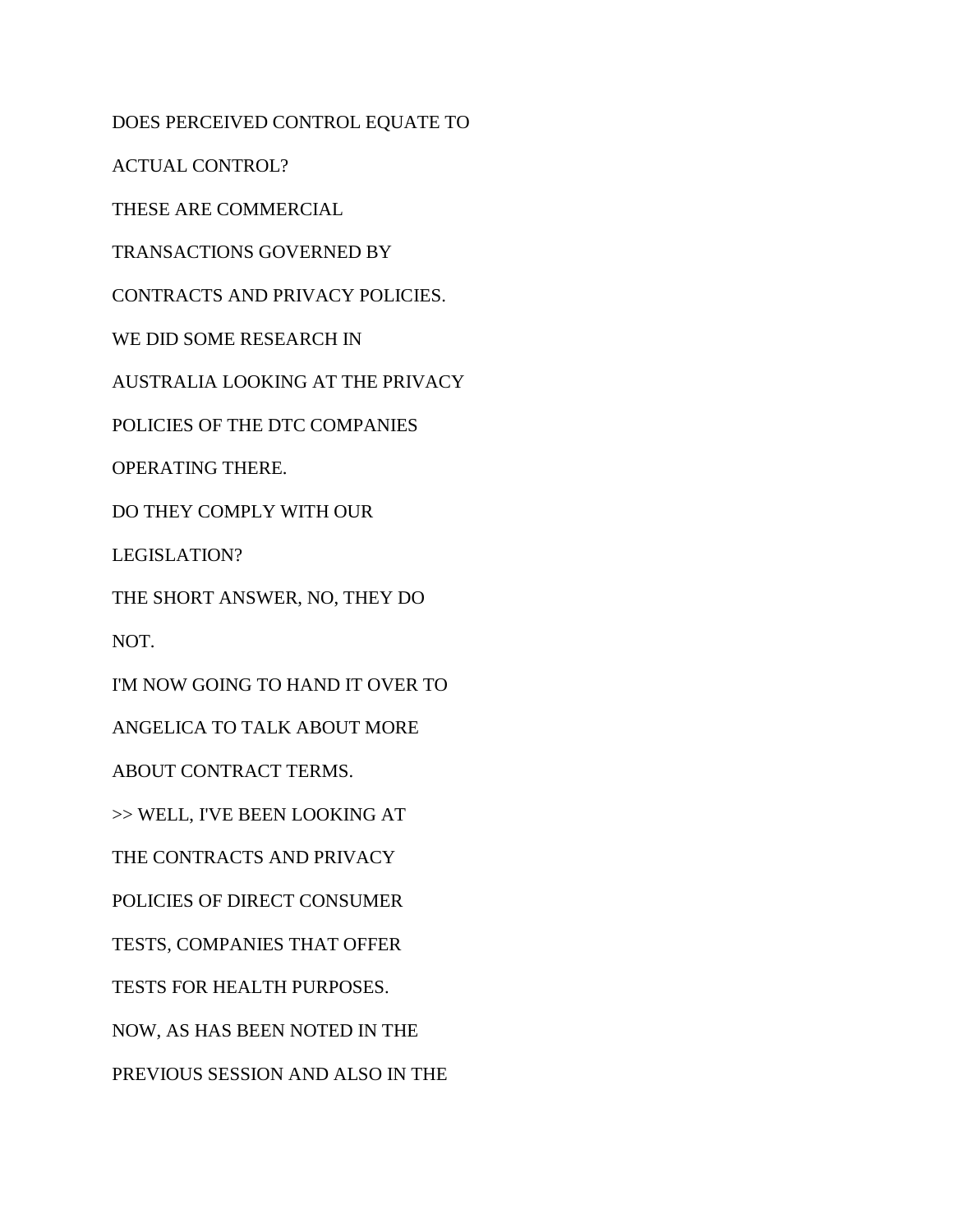PREVIOUS GROUP'S WORK, THESE CONTRACTS AND PRIVACY POLICIES APPEAR EVERYWHERE ONLINE. BASICALLY ANY WEBSITE YOU USE, ANY SOFTWARE UPDATE YOU MAKE WILL BE SUBJECT TO TERMS AND CONDITIONS. THEY'LL WILL BE PRESENTED EITHER AS TERMS AND CONDITIONS, TERMS OF USE, TERMS OF SERVICE, PRIVACY STATEMENTS, PRIVACY POLICIES AND SOMETIMES IN THIS CONTEXT, THEY COMBINED IN ONE DOCUMENT. AT PRESENTLY, THEY'RE USED NOT JUST TO GATHER THE PURCHASE OF DNA TESTS BUT ALSO USING THE WEBSITE AND SOMETIMES PARTICIPATION IN ANY RESEARCH THE COMPANY IS DOING. NOW, AS SEVERAL PEOPLE HAVE PREVIOUSLY NOTED, PEOPLE DON'T TEND TO READ THESE CONTRACTS AND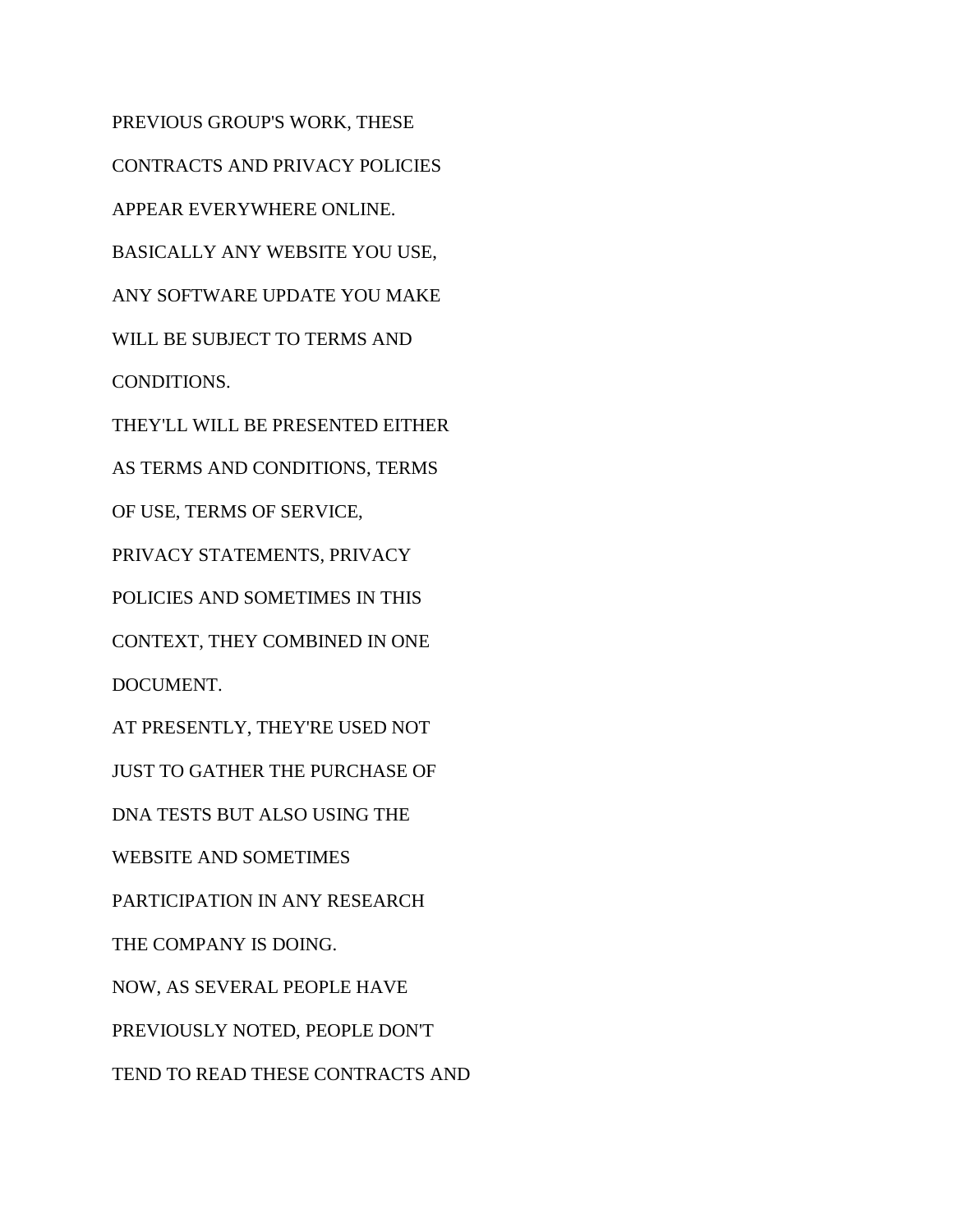PRIVACY POLICIES PARTLY BECAUSE

THERE'S SO MANY AND IT WOULD

TAKE TOO LONG.

THIS INDUSTRY IS NO EXCEPTION TO

THAT.

I WOULD ALSO SAY THAT SIMILARLY

TO MOST E-COMMERCE, THESE

CONTRACTS ARE NOT INDUSTRY

PACIFIC.

THEY DON'T NEEDILY ADDRESS ALL

THE ISSUES RAISED BY THE

INDUSTRY AND WHAT THEY'RE DOING

WITH DATA.

AND BECAUSE OF THE UBIQUITY OF

THESE CONTRACTS, CONSUMERS OFTEN

DISPLAY A POTENTIAL BLINDNESS

ONLINE.

WE MAY NOT READ THEM.

WE JUST CLICK ON AGREE.

THIS IS PROBLEMATIC IN THIS

CONTEXT.

I THINK THERE REALLY NEEDS TO BE

REFORM.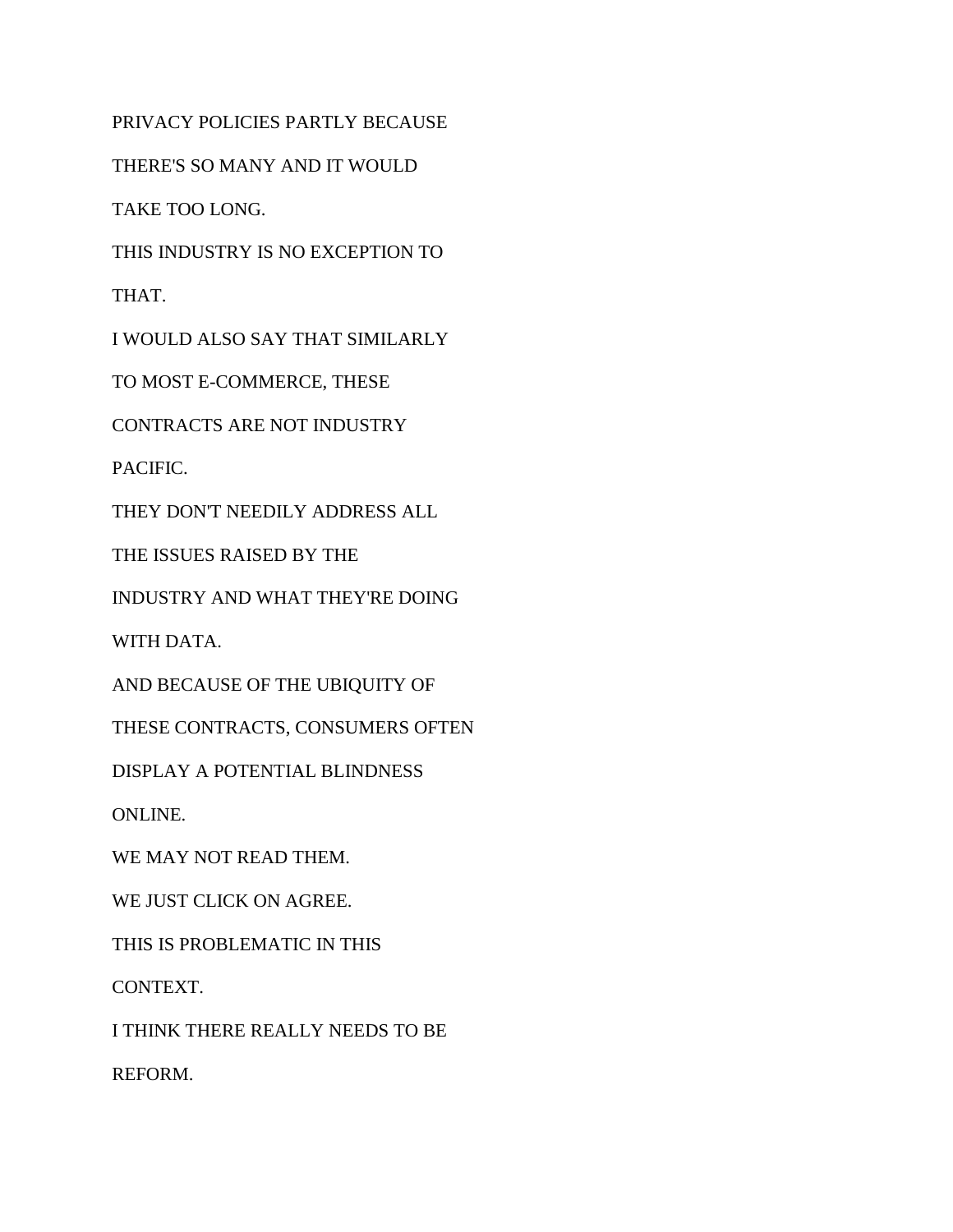UNLIKE SOME OF THE OTHER -- WHAT WE SAID THAT CONSUMERS DON'T READ THESE, I'VE HAD TO READ 71 CONTRACTS. AND I REALLY THINK THERE'S PROBLEMS HERE. SO THE MAJOR PRIVACY RISKS IN THIS CONTEXT ARISE CHIEFLY FROM SHARING OR SALE OF SEQUENCE DNA. BUT ALSO FROM SHARING OR SALE OF OTHER TYPES OF PERSONAL DATA, OTHER DATA THAT COULD BE SENSITIVE. THIS IS BECAUSE COMPANIES ARE OFTEN ENGAGING IN ONGOING HEALTH RESEARCH. SO THEY'RE COLLECTING LARGE AMOUNTS OF PERSONAL DATA FROM CONSUMERS. THERE'S THE RISK OF POSSIBLE DISCRIMINATION BASED ON A PERSON'S GENETIC MAKEUP. AND THEN THERE'S OTHER RISKS.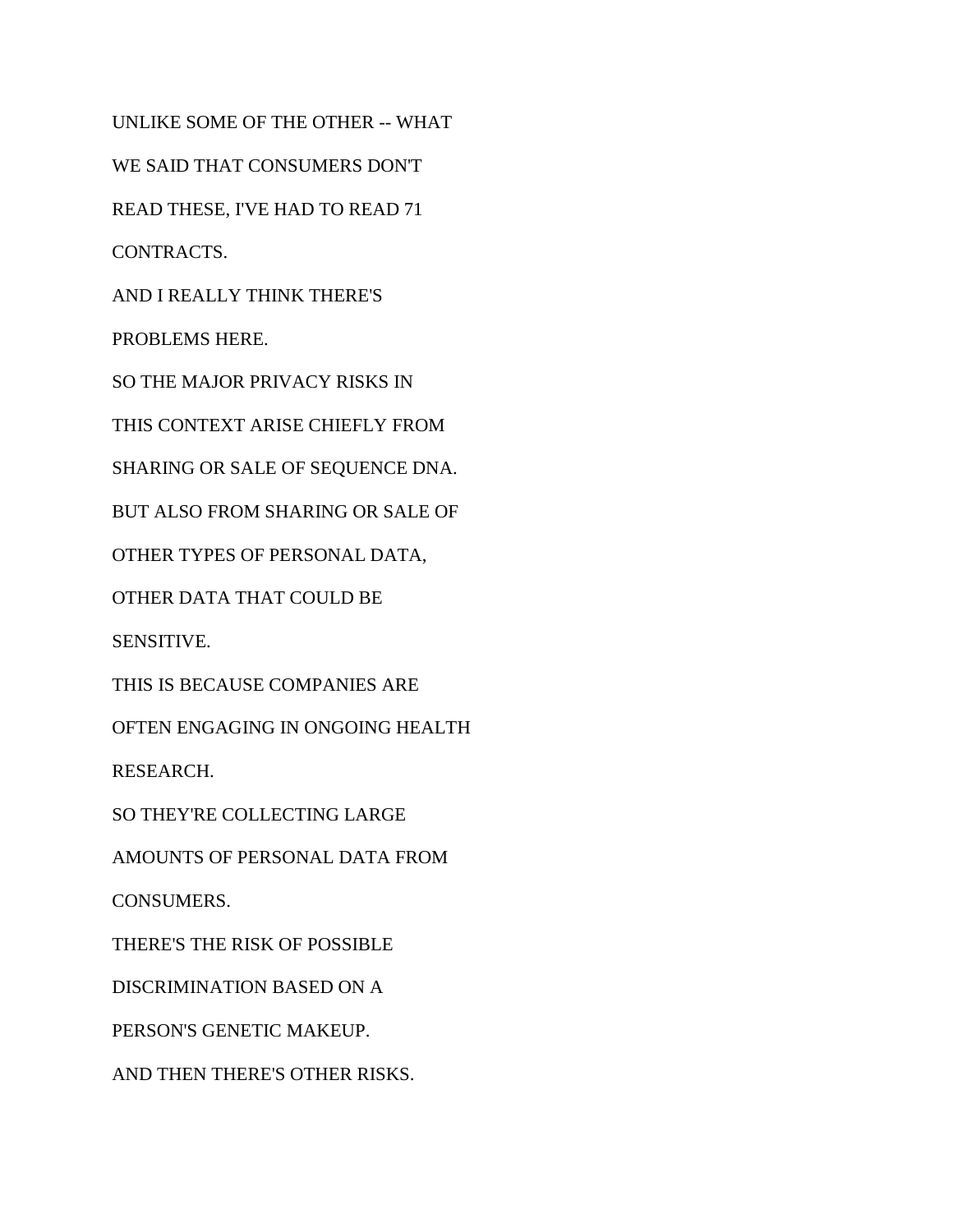SOME OF THESE ARE MORE FUTURE RISKS.

THERE'S A POSSIBILITY WITH THE

INCREASING USE OF BIOMETRICS

THAT IN THE FUTURE, THE GENETIC

DATABASES COULD BE USED FOR

IDENTITY THEFT, TARGETED

MARKETING, MOST OFTEN TARGETED

MARKETS OF DRUGS FOR FAMILY

GROUPS.

ALSO, THERE'S A POTENTIAL FOR

DISCRIMINATION IN EMPLOYMENT OR

INSURANCE IF THIS DATA IS SHARED

INAPPROPRIATELY.

MORE REMOTELY, THE RISK OF

CREATING SOME SYNTHETIC DNA.

NOW, AS I PREVIOUSLY NOTED,

THESE CONTRACTS ARE NOT INDUSTRY

SPECIFIC.

SO OFTEN YOU'LL ENCOUNTER THE

SAME TERMS IN THESE CONTRACTS

THAT YOU WOULD WHEN YOU WERE

PURCHASING A PRODUCT OR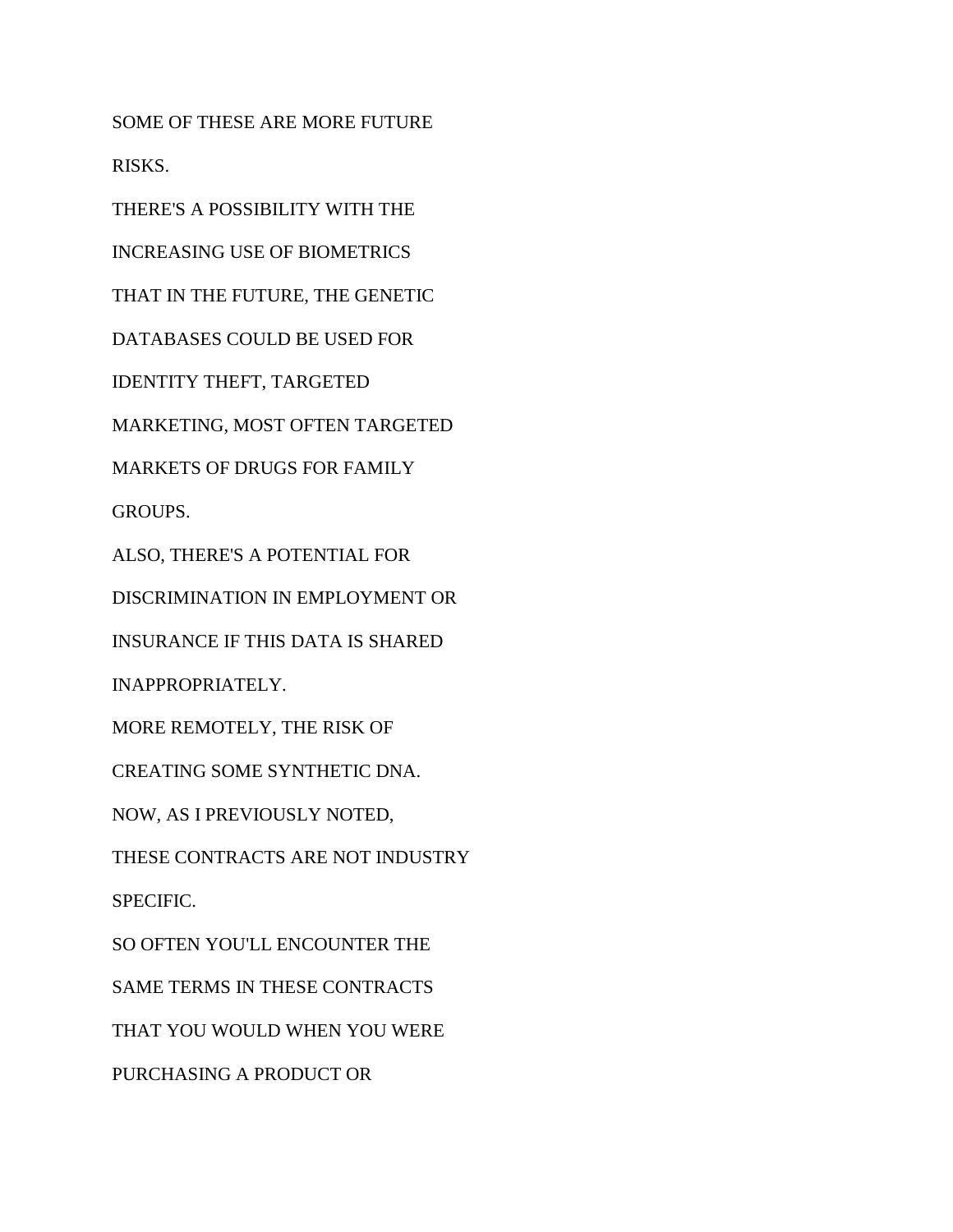DOWNLOADING A SONG ONLINE. AND THEY ALSO USED SIMILAR WORDING. NOW, IN THE UNITED KINGDOM AND THE EUROPEAN UNION, THERE'S STRONG CONSUMER PROTECTION LEGISLATION THAT DEEMS SOME TERMS AND CONSUMER CONTRACTS TO BE UNFAIR AND UNENFORCEABLE. AT PRESENT, SOME OF THESE TERMS WOULD LIKELY BE DEEMED UNFAIR AND UNENFORCEABLE. THIS IS INTERESTING. I KNOW I'M AT THE FTC CONFERENCE. I'VE BEEN LOOKING MAINLY AT AMERICAN COMPANIES, BUT THE INFORMATION IS BEING SOLD INTERNATIONALLY. THERE'S A NEED FOR INTERNATIONAL COLLABORATION TO PROTECT CONSUMERS OF THIS CONTEXT. SO ONE OF THE MOST CONCERNING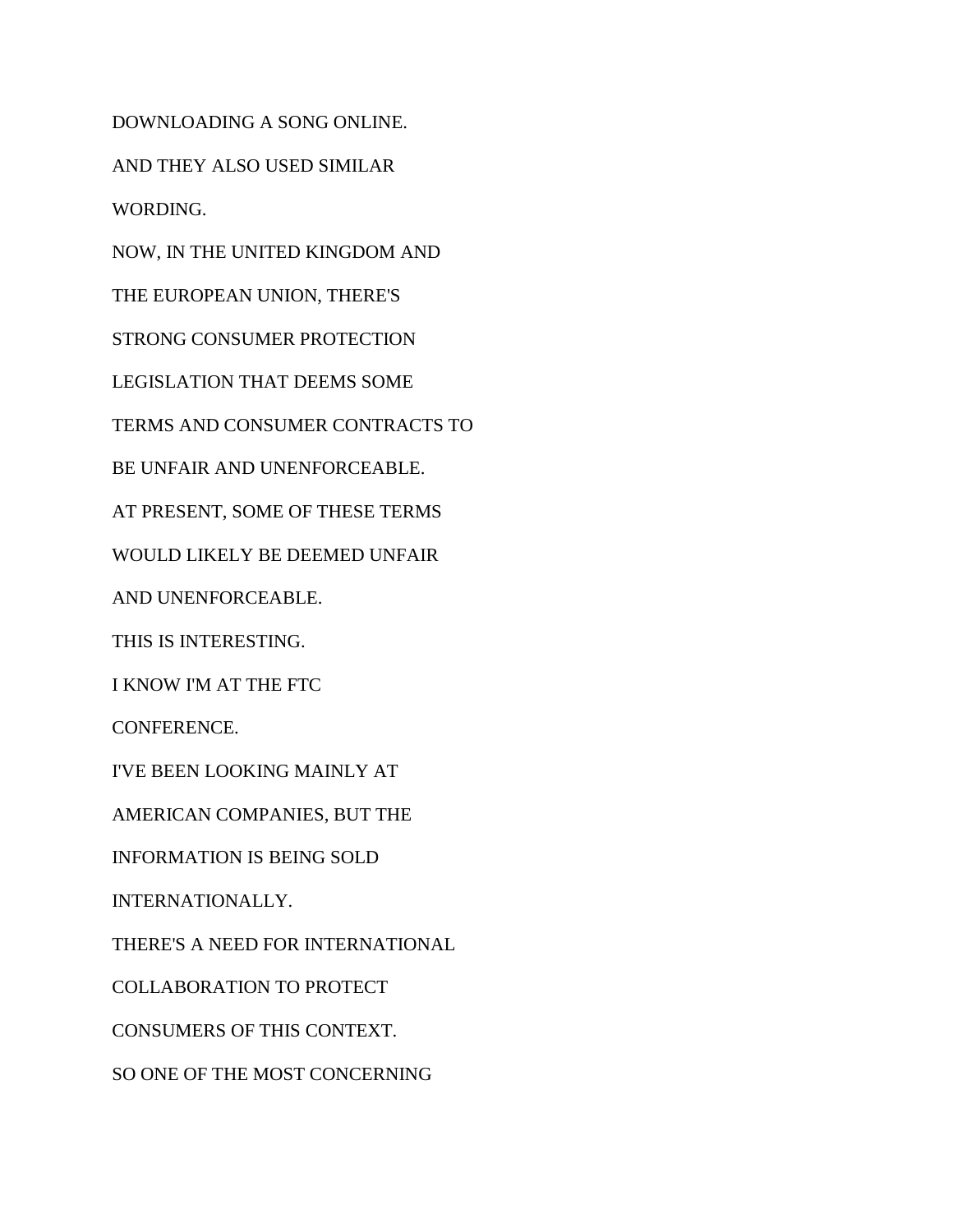THINGS HERE IS THAT CONSENT WILL OFTEN BE DEEMED FOR USE OR VIEWING OF A WEBSITE. OFTEN CONSENT TO ALTER TERMS WILL ALSO BE DEEMED THROUGH CONTINUING TO USE THE WEB SITE. AS MOST OF YOU ARE AWARE, IT'S OFTEN EASY TO USE A WEBSITE WITHOUT LOOKING AT THE TERMS AND CONDITIONS. SO THIS IS QUITE CONCERNING, BECAUSE THIS -- THE OTHER THING THAT IS VERY COMMON AND THE MAJORITY OF COMPANIES WILL INCLUDE THIS AND 39% OF COMPANIES INCLUDE A CLAUSE THAT ALLOWS THEM TO CHANGE THE TERMS AT ANY TIME. A SMALL PERCENTAGE, 6%, WILL ACTUALLY -- YEAH, 6% WILL NOTIFIED A PERSON OF E-MAIL OR CHANGES. MOST OF THE TIME COMPANIES WITH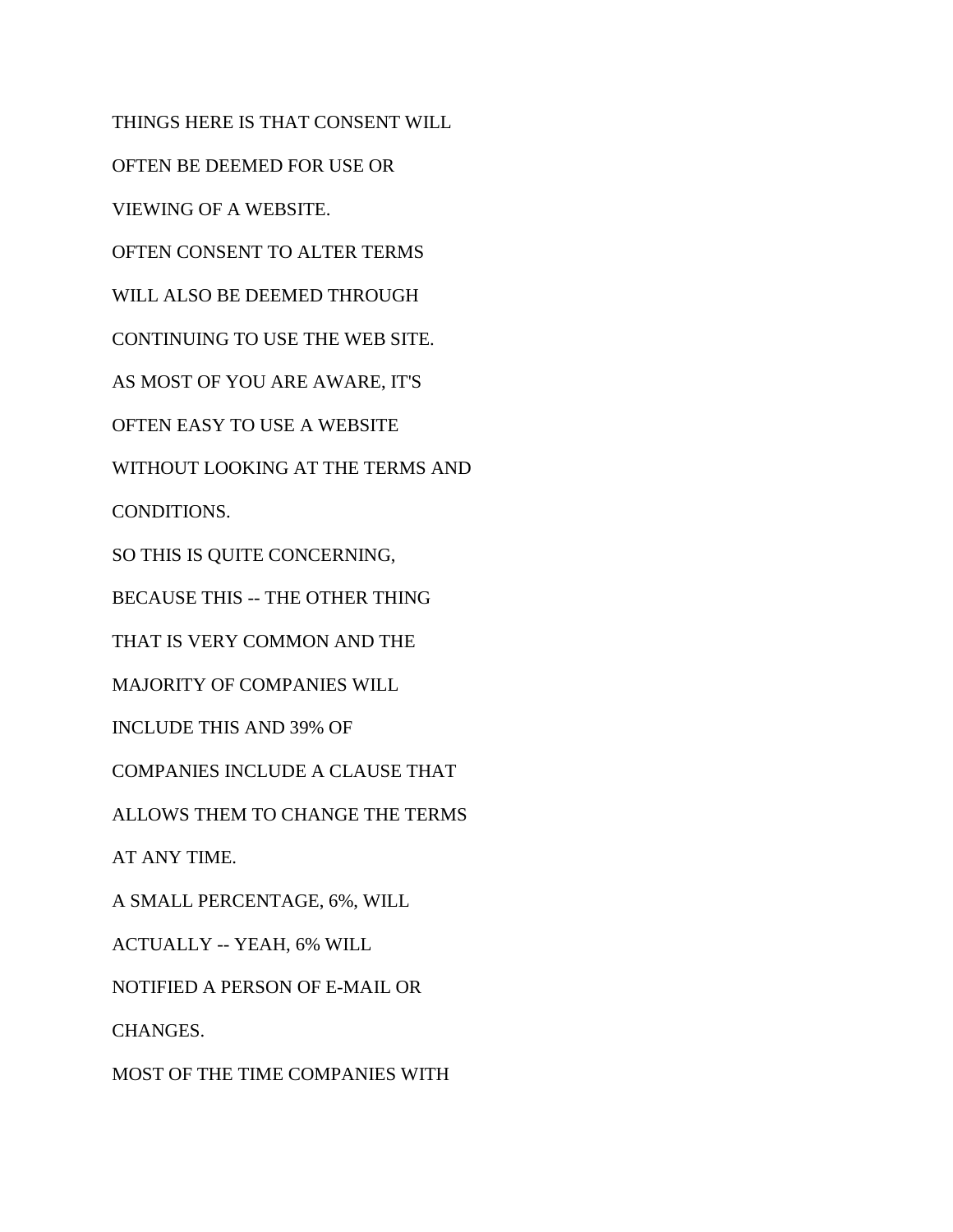CHANGE THE TERMS AT ANY TIME OR TIME TO TIME WITHOUT DIRECT NOTICE TO THE CONSUMER, THIS IS IMPORTANT HERE BECAUSE IT COULD HAVE AN IMPACT ON WHAT COMPANIES DO WITH YOUR DATA. THEY COULD CHANGE THE POLICIES ON SHARING SALE OR STORAGE OF DATA. AND THIS IS -- THIS CAN SIGNIFICANTLY IMPACT CONSUMERS. AS JEN MENTIONED PREVIOUSLY, AS A CONSUMER SERVICE, COMPANIES ARE OFTEN INCLUDING CLAUSES THAT SAY THE SERVICES ARE ONLY FOR RESEARCH, INFORMATIONAL OR SOMETIMES EVEN RECREATIONAL PURPOSES. NOW, IN THE CONTEXT OF HEALTH TESTING, I WOULD QUESTION WHETHER ANYONE ORDERS A BREAST CANCER RISK TEST FOR RECREATIONAL PURPOSES.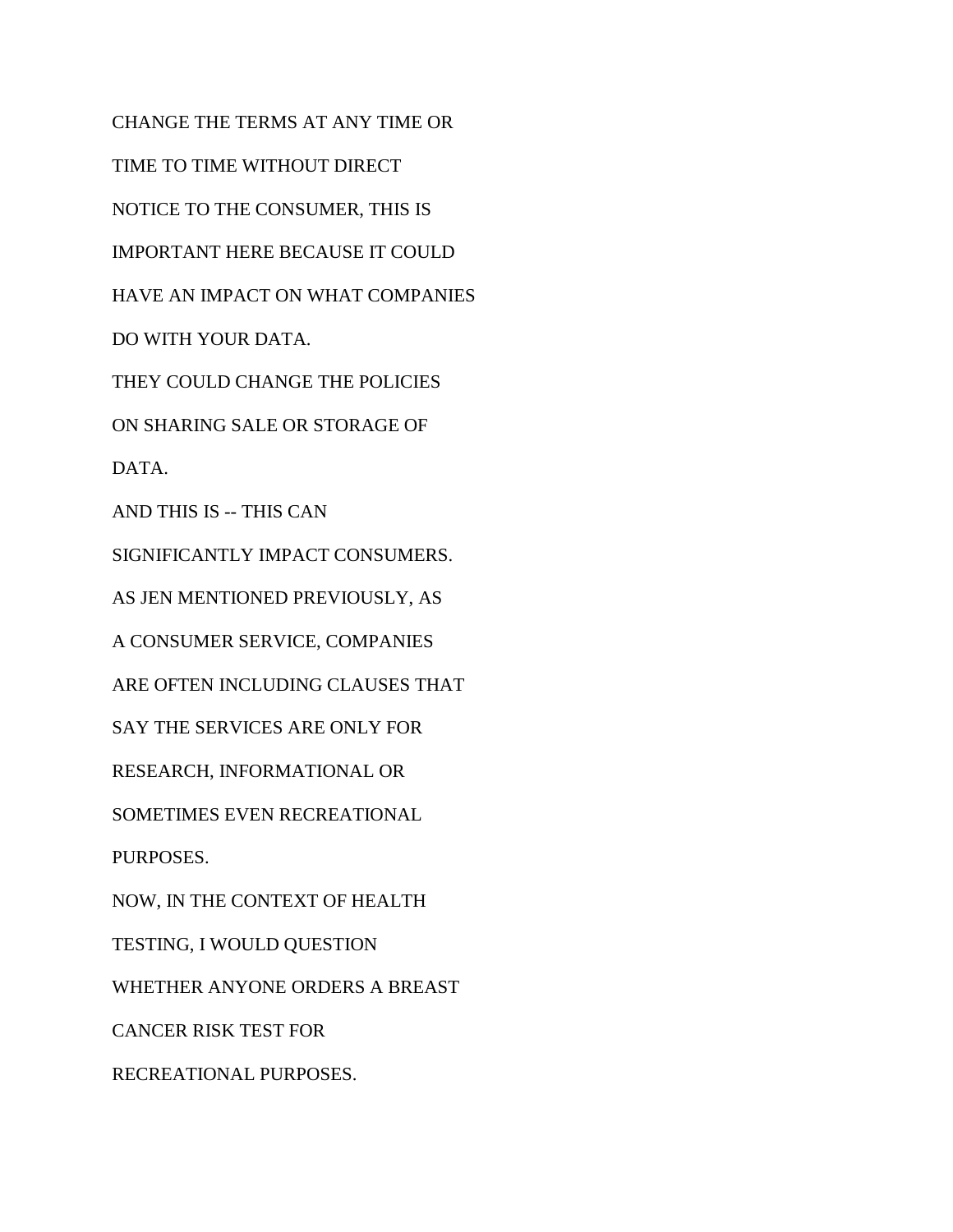AND QUITE A FEW OF THEM WILL SHARE DATA WITH LAW ENFORCEMENT, WHICH CONSUMERS MAY NOT BE AWARE OF. THERE'S BROAD SHARING WITH POTENTIAL THIRD PARTIES THAT MIGHT INCLUDE AFFILIATES. YES, I'M RUNNING OUT OF TIME. BUT I DO THINK THERE'S A NEED TO IMPROVE THESE CONTRACTS. FOLLOWING ON FROM THE PREVIOUS TWO DISCUSSIONS WHERE I THINK THESE CONTRACTS NEED TO BE WRITTEN IN A MORE EASILY UNDERSTOOD WAY THAT WOULD ENABLE

CONSUMERS TO MAKE INFORMED

DECISIONS.

THANK YOU VERY MUCH.

[APPLAUSE]

>> THANK YOU, ANGELICA AND JAN.

OKAY.

NOW IT'S TIME FOR OUR DISCUSSION

SESSION.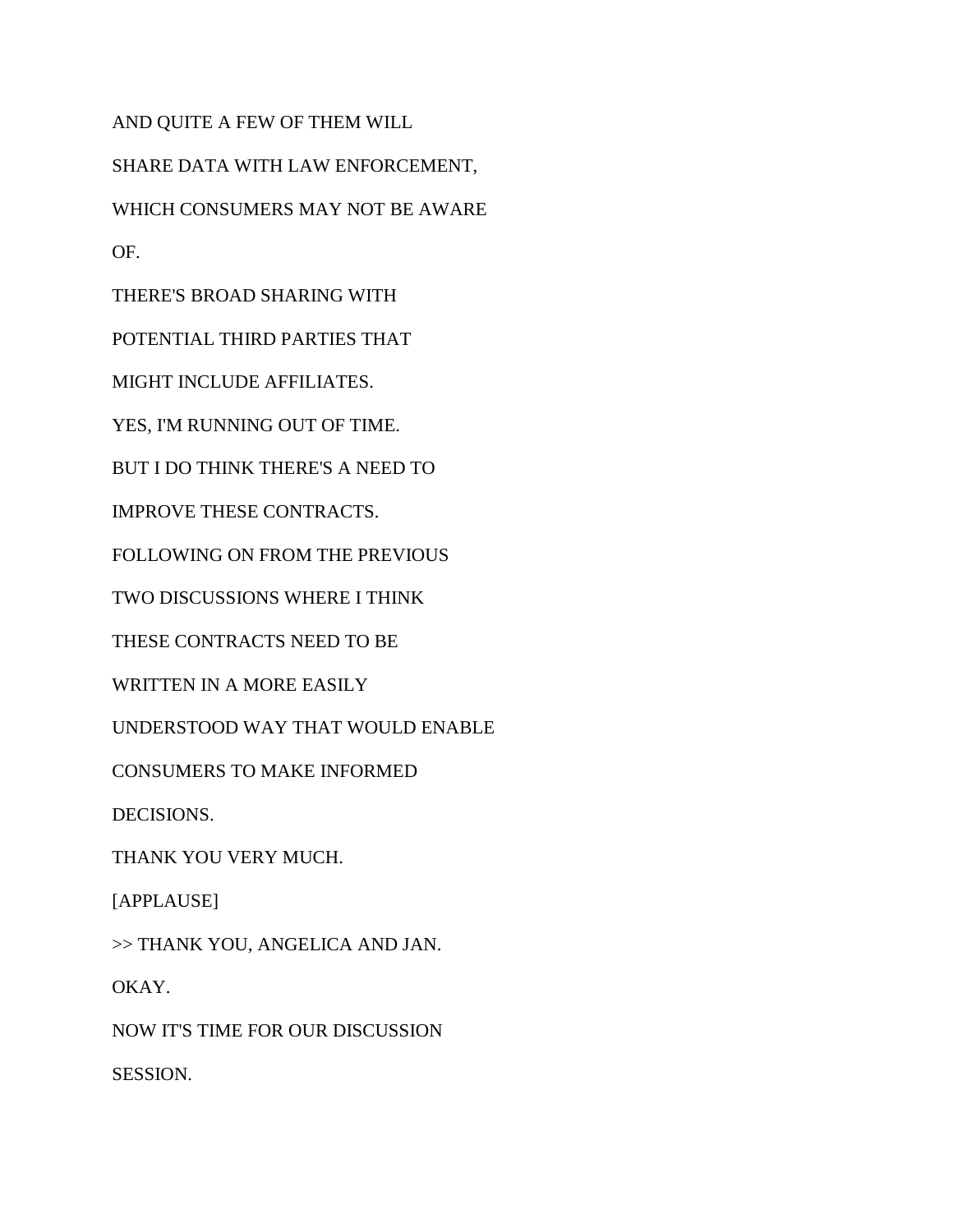WE'LL BE SPENDING ABOUT 20 MINUTES, WHICH I'LL BE LEADING WITH ALAN QUINN FROM THE INNOVATION FOUNDATION AND DARREN STEPHENSON FROM THE UNIVERSITY OF MICHIGAN AN STANFORD LAW SCHOOL. START US OFF. WE'RE EACH GO TO PROVIDE BRIEF COMMENTS ABOUT WHAT WE HEARD ABOUT ASK THE PRESENTERS ABOUT THEIR WORK AND IMPLICATIONS. TO ME, SEEMS LIKE YOU'RE ALL STRIVING TO ANSWER SOME OF THE SAME BASIC QUESTIONS. WHAT DO CONSUMERS THINK ABOUT PRIVACY AND WHY. THOSE ARE THINGS LIKE EXPECTATIONS OF THE DATA, HOW IT WILL BE USED, WHAT EFFECTS THEY'RE UNDERSTANDING. DOES IT VARY BY THE TRUST OF THE FIRM OR ONLINE EFFECTS.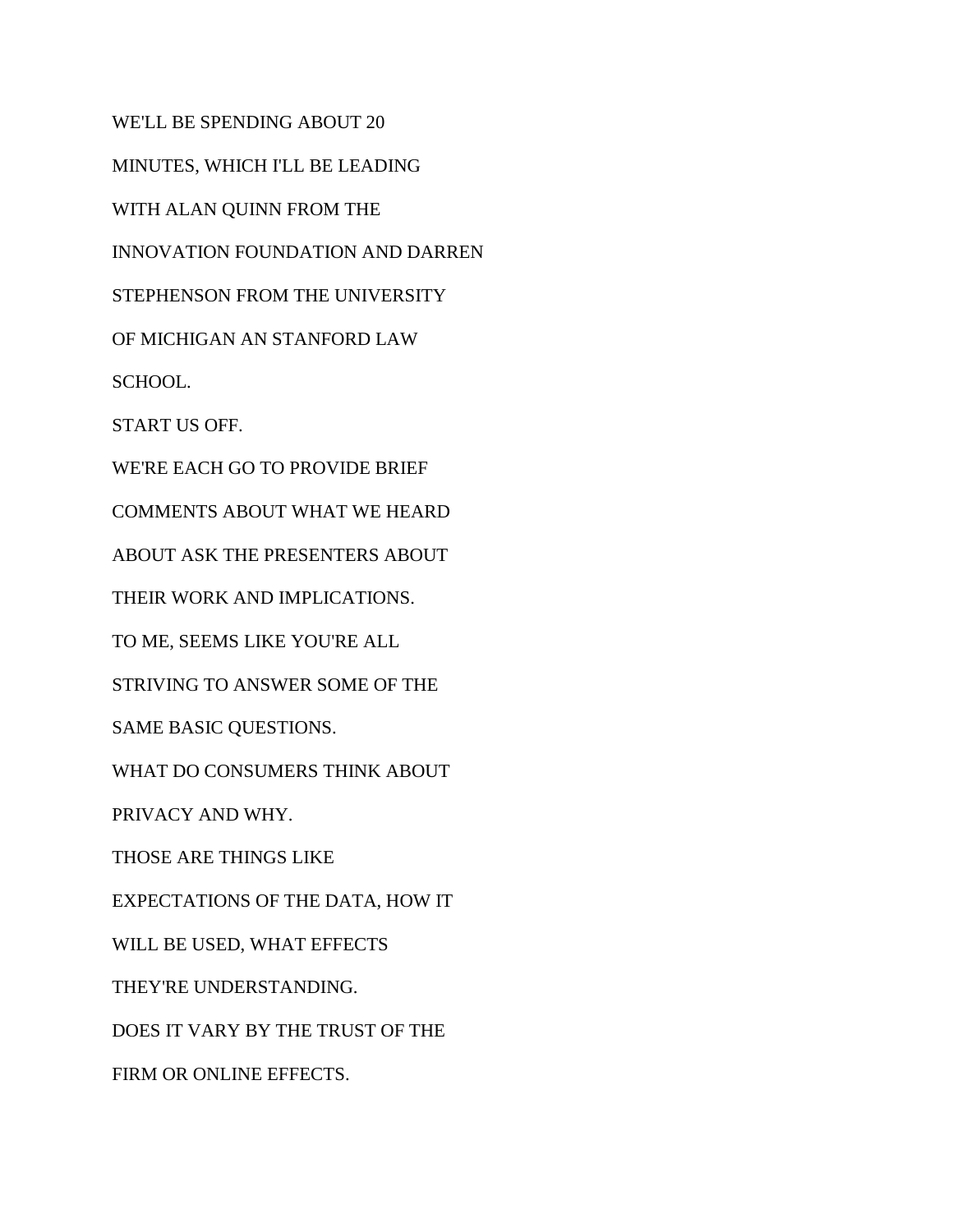AND I NOTICE THREE COMMON THEMES IN YOUR ANSWERS OR YOUR FINDINGS. THE FIRST IS THAT NOTICE SEEMS TO BE FAILING. SO ANGELICA AND JASMINE'S PAPER TALK ABOUT THE UBIQUITY OF FORM CONTRACTS. THEY GIVE THE COMPANY WHOSE POLICY IT IS SOME SORT OF AN ADVANTAGE. SERGE FOUND 75% OF PERMISSIONS WERE BEING REQUESTED INVISIBLY. ASHWINI FOUND 40% WERE UNCLEAR IN THE POLICIES. ASHWINI, HEATHER AND JASMINE FOUND CONSUMERS WERE RELYING ON THINGS OTHER THAN PRIVACY POLICIES. THE SECOND THING IS THAT COMPANIES POLICIES AND PRACTICES AREN'T MATCHING UP WITH CONSUMER EXPECTATIONS.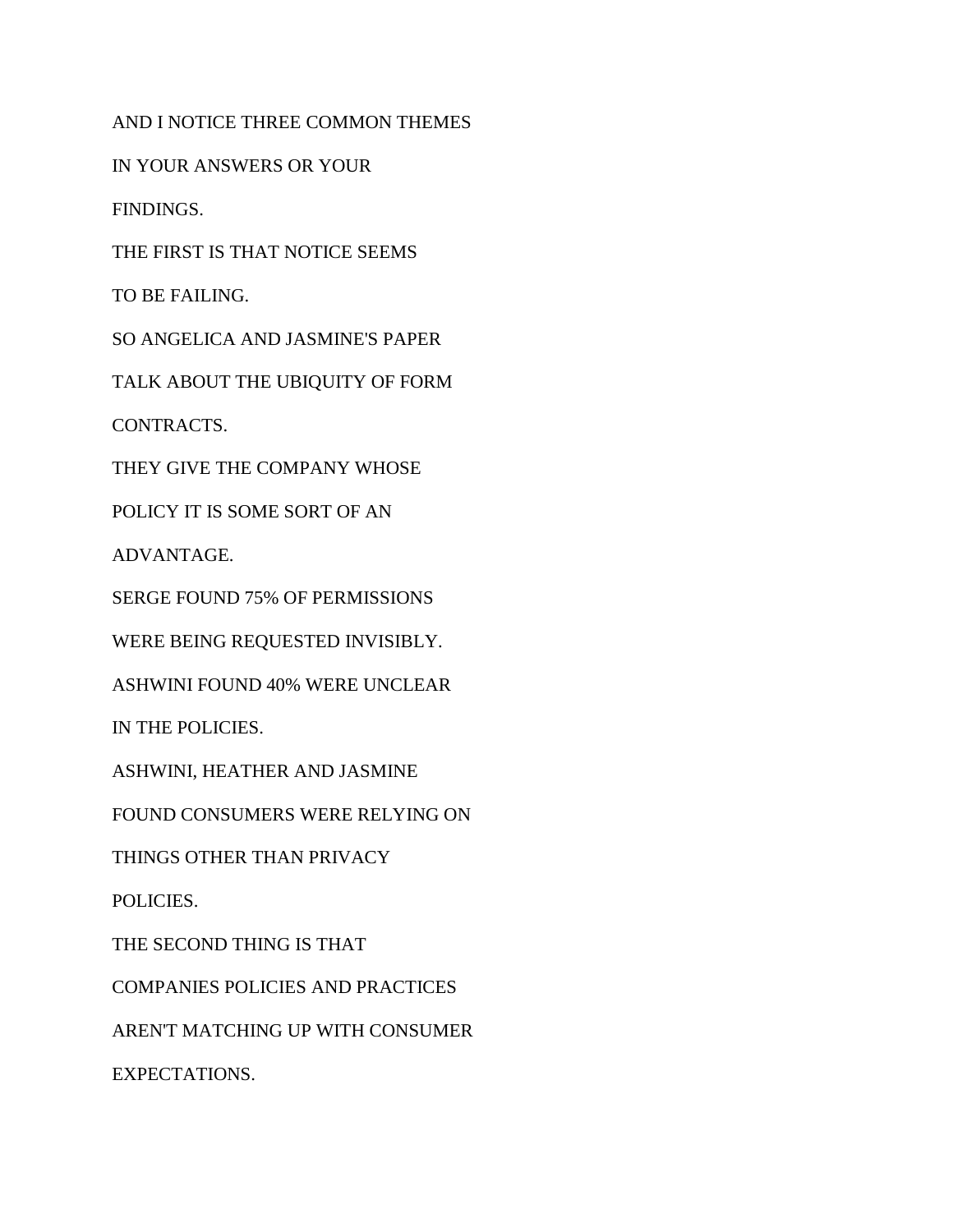ASHWINI FOUND RAMPANT MIX MATCHES OF REALITY. ANGELICA AND JAN FOUND THAT HALF OF THEM WERE SHARING POLICIES. SERGE FOUND CONSUMER WOULDN'T ALLOW SO MUCH ACCESS TO DATA. THE THIRD THEME IS THAT SEVERAL RECOMMENDED COMPANIES HIGHLIGHTED UNEXPECTED DATA COLLECTION AND JUST, ESPECIALLY WHEN IT INVOLVES SENSITIVE INFORMATION. SERGE IS RECOMMENDING RUN TIME PROMPTS WHEN ACCESSING PROTECTED RESOURCES. ASHWINI HIGHLIGHTS UNEXPECTED USES. ANGELICA AND JAN RECOMMENDED HIGHLIGHTS SHORTER CLEARER NOTICES. ONE OF THE BIGGEST BENEFITS THAT I SEE OF PRIVACY IS IT BRINGS YOU TOGETHER.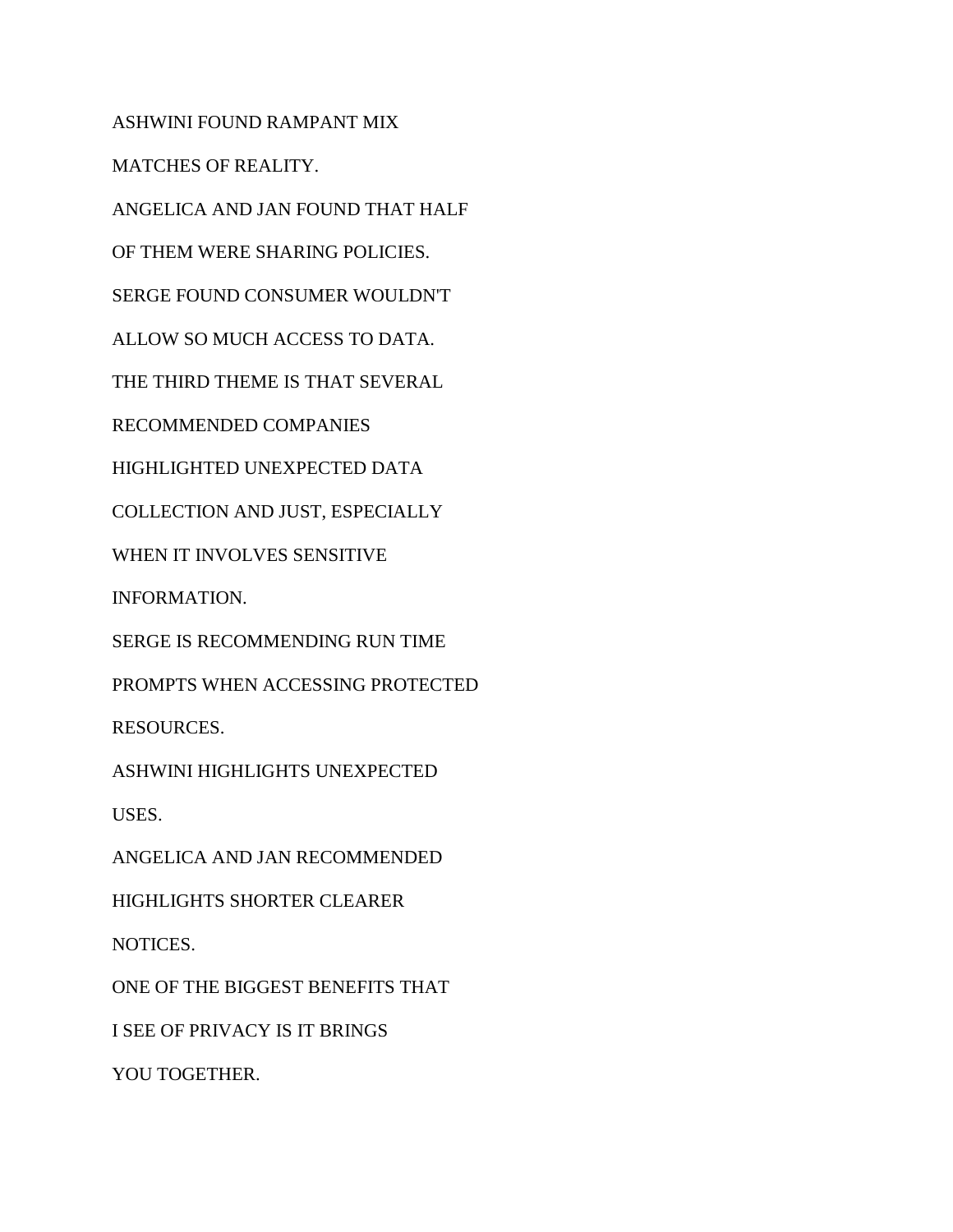THE BEST AND THE BRIGHTEST WORKING TO UNDERSTAND THE ISSUES AND PROVIDING US WITH THE BENEFITS OF YOUR LEARNING. WE'RE HOPING THIS CONFERENCE WILL FACILITATE FROM YOU BUILDING ON EACH OTHER'S WORK. WE HOPE TO BENEFIT FROM THE INSIGHTS YOU'VE GIVEN US ABOUT HOW TO BEST PROTECT PRIVACY AND INDUSTRY CAN HOPEFULLY DO THE SAME. AS CHAIR WOMAN RAMIREZ SAID, WE HAVE TO STAY UP TO DATE WITH THE FINDINGS ON PRIVACY, DATA RESEARCH AND PROTECT CONSUMERS. YOUR EFFORTS DEEPEN OUR URNING AND SPUR OUR OWN RESEARCH IN THAT RESPECT. SO THANK YOU ALL AGAIN FOR COMING AND SHARING YOUR THOUGHTS. WITH THAT, I'M GOING TO TURN IT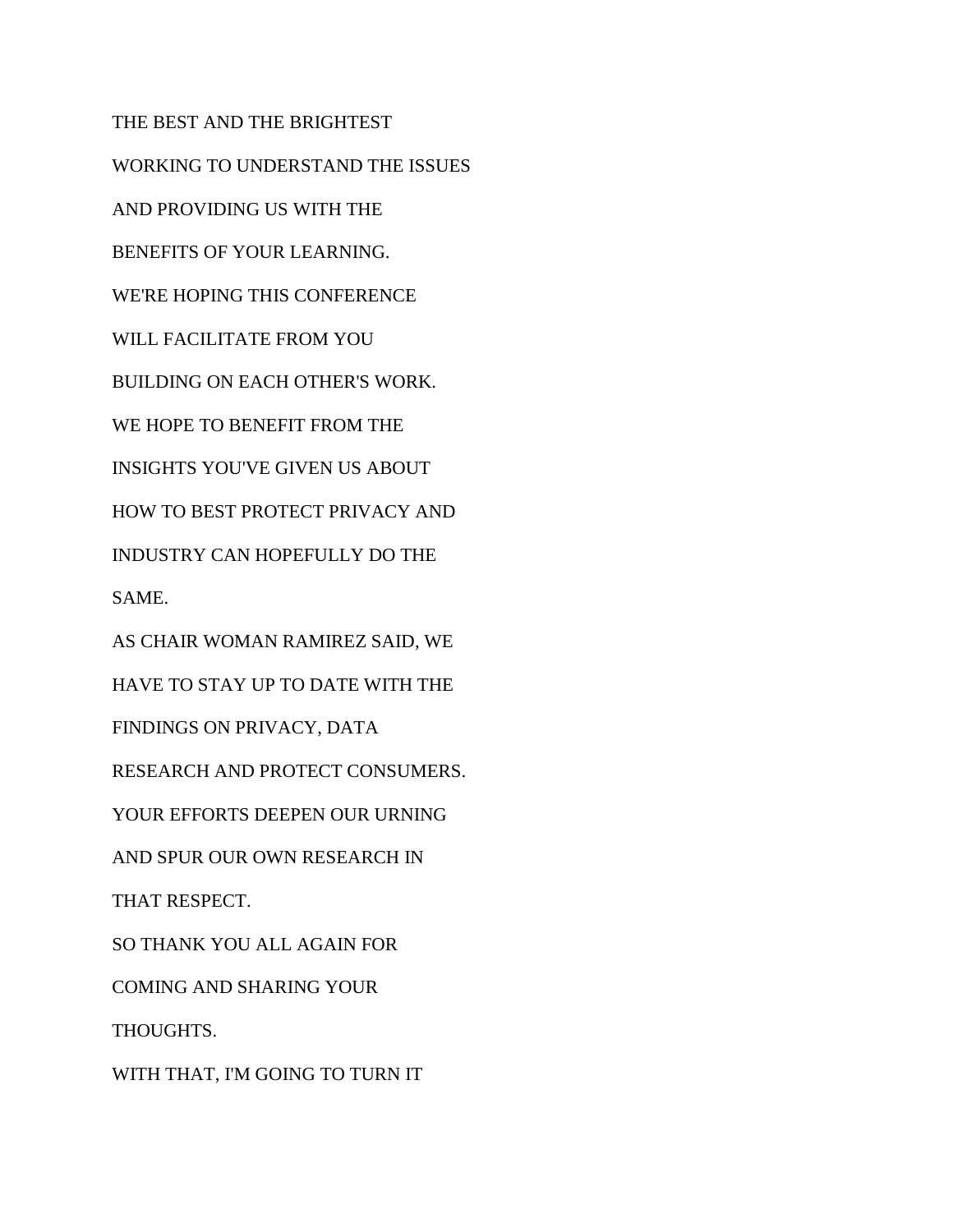OVER TO MY CO-DISCUSSANTS. >> THANK YOU FOR THE FTC FOR LETTING ME COME HERE TODAY. I THOUGHT ALL OF THE DISCUSSIONS WERE THOUGHT-PROVOKING AND COULD HELP BUSINESSES BETTER UNDERSTAND THEIR CONSUMERS. WE'RE HERE TODAY AT THE FTC. WHAT I'M LOOKING FOR IS EVIDENCE OF THE NEED FOR PUBLIC POLICY INTERVENTION. FRANKLY I'M NOT SURE THAT THERE'S MUCH. AS WE WALK INTO THIS, THERE'S DEFINITELY A LOT OF DISCUSSIONS OVER DIFFERENT PUBLIC EXPECTATIONS VERSUS PRIVACY OR PEOPLE NOT UNDERSTANDING THE LEGALESE IN DIRECT CONSUMER GENETIC CONTRACTS. IS THAT A PUBLIC POLICY PROP? I'M NOT SO SURE. LET ME DRAW AN ANALOGY.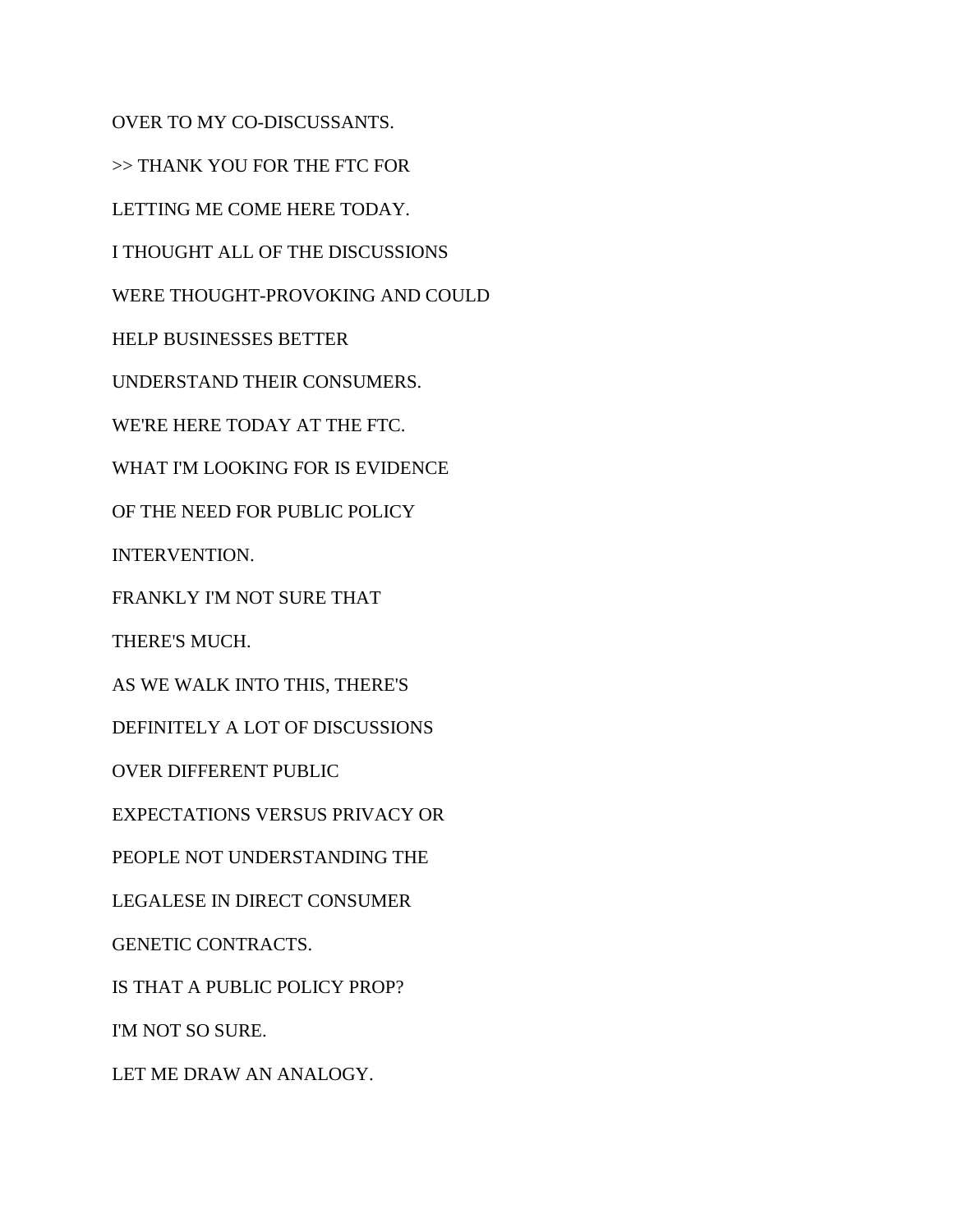SAY I'M NOT NECESSARILY SURE WHAT GOES INTO MY CHIPOTLE BURRITO.

SURE, I CAN PICK DIFFERENT

FILLINGS AND I MAY BE ABLE TO

PICK DIFFERENT FILLINGS, BUT I'M

NOT SURE HOW THEY'RE SOURCED.

SO WHEN YOU ASK ME QUESTIONS

ABOUT WHAT IS IN MY CHIPOTLE

BURRITO, MY EXPECTATIONS MAY

DIFFER FROM THE REALITY OF

WHAT'S IN THERE.

THAT'S NOT NECESSARILY A PUBLIC

POLICY PROBLEM.

RIGHT?

BUT WHAT IS A PUBLIC POLICY

PROBLEM IS WHEN CONSUMERS START

TO GET SICK OR HAVE FOOD

POISONING AS A RESULT OF

CONTAMINATED FOOD FROM THE

CHIPOTLE BURRITO.

WHEN I REASON TO THESE

PRESENTATIONS AND READING THESE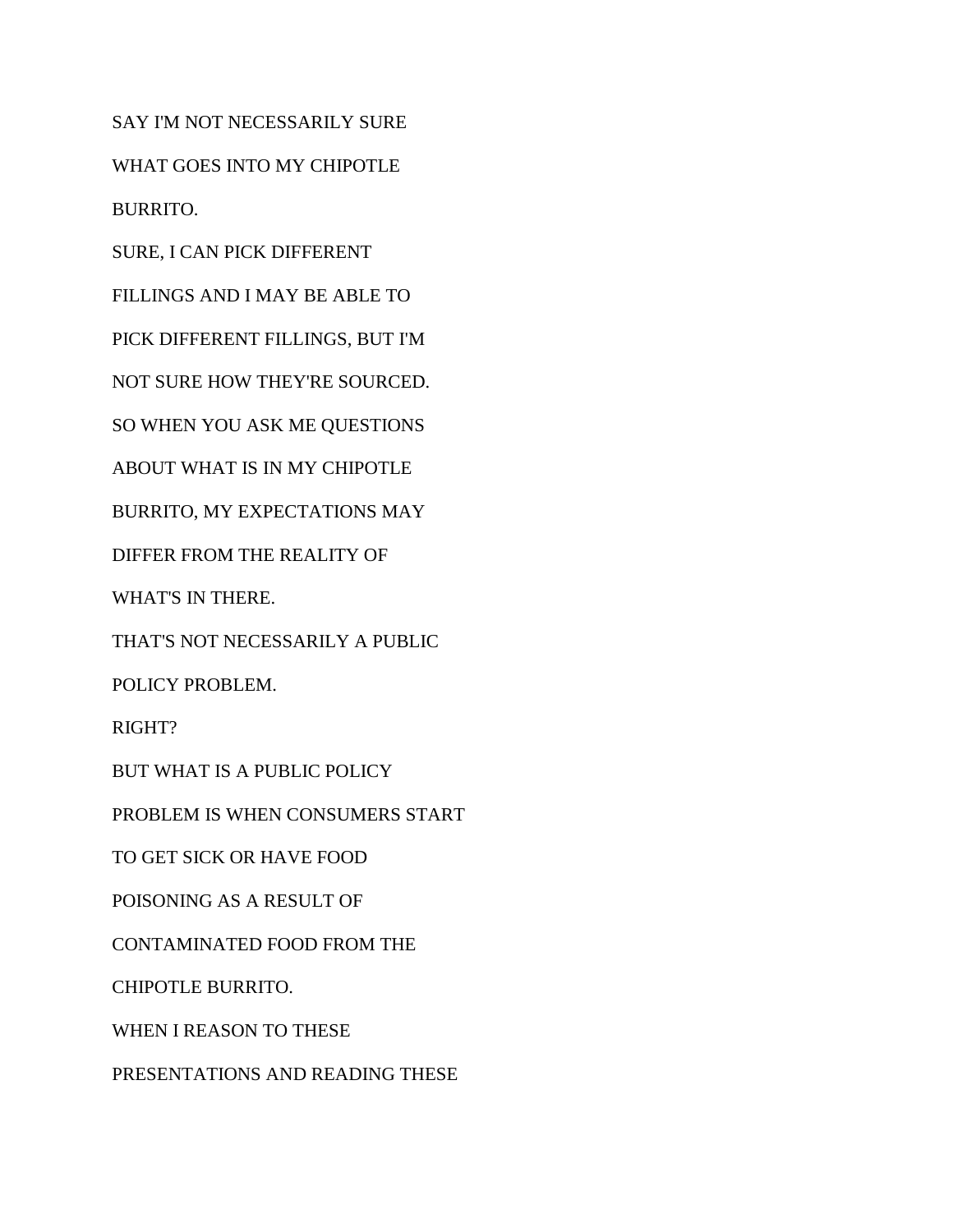REPORTS, I'M NOT NECESSARILY -- I'M SEEING THAT WE'RE TALKING ABOUT WHAT IS IN THE PRIVACY BURRITO RATHER THAN TALK ABOUT THE PRIVACY FOOD POISONING. THAT'S FOOD FOR THOUGHT, I GUESS. I LOOK FORWARD TO A GOOD DISCUSSION. THANK YOU. >> I HAVE NO WAY TO CONNECT TO THE BURRITO. BUT WE WISH CHIPOTLE WELL WITH THEIR ISSUES. AT THE RISK OF STATING THE OBVIOUS, WE HAVE EVIDENCE AND STUDIES THAT SHOW THAT CONSUMERS HAVE EXPECTATIONS. ALL OF YOU IN THIS ROOM, YOU'RE NOT ORDINARY CONSUMERS. YEAR HERE AT PRIVACY CON. BUT WE'RE SEEING THERE'S CONSISTENT MEASURABLE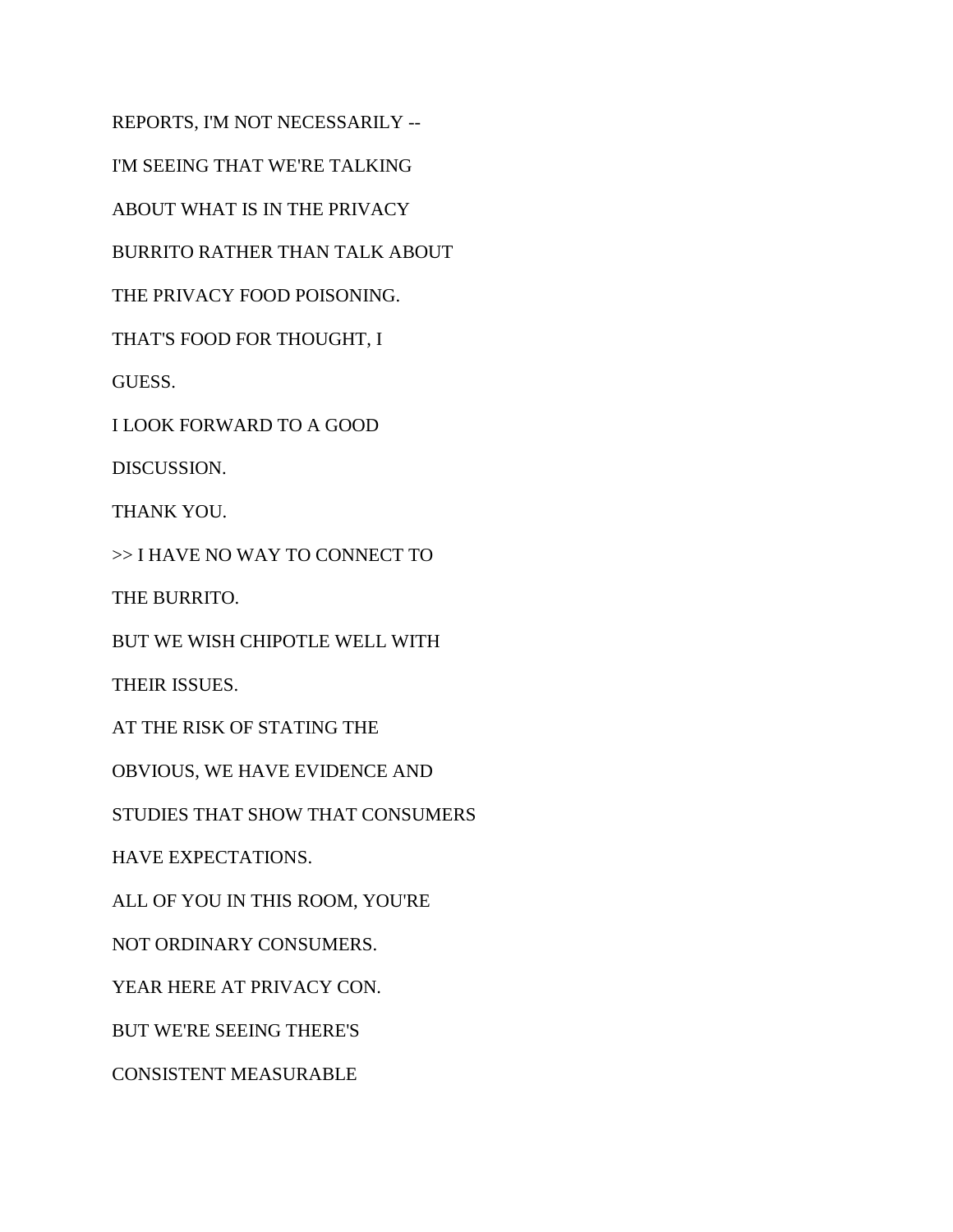EXPECTATIONS.

REALLY ENJOYED THE STUDIES AND I ENCOURAGE YOU TO READ THEM IF YOU'RE NOT READ THE PAPERS. I THINK MOST OF THESE PAPERS HAVE SUPPORTED THIS NOTION OF CONTEXT YOU'LL INTEGRITY. IT'S POPULARIZED BY NISSANBALM AND OTHERS THAT ARE MEASURABLE AND CAN BE DEMONSTRATED. TWO COMPLICATIONS COME TO MIND. THE FIRST IS THE DIFFERENCE BETWEEN EXPECTATIONS AND PREFERENCES. IT WAS CLEAR IN PAPERS THAT THEY'RE CAREFUL TO DEFINE WHAT IS AN EXPECTATION. WHAT ARE WE STUDYING HERE AND TO CONTRAST THAT WITH CONSUMERS' PREFERENCES. EXPECTATIONS BEING DIFFERENT THAN PREFERENCES THAT WE SAW IN OTHER WORK THAT CONSUMERS MIGHT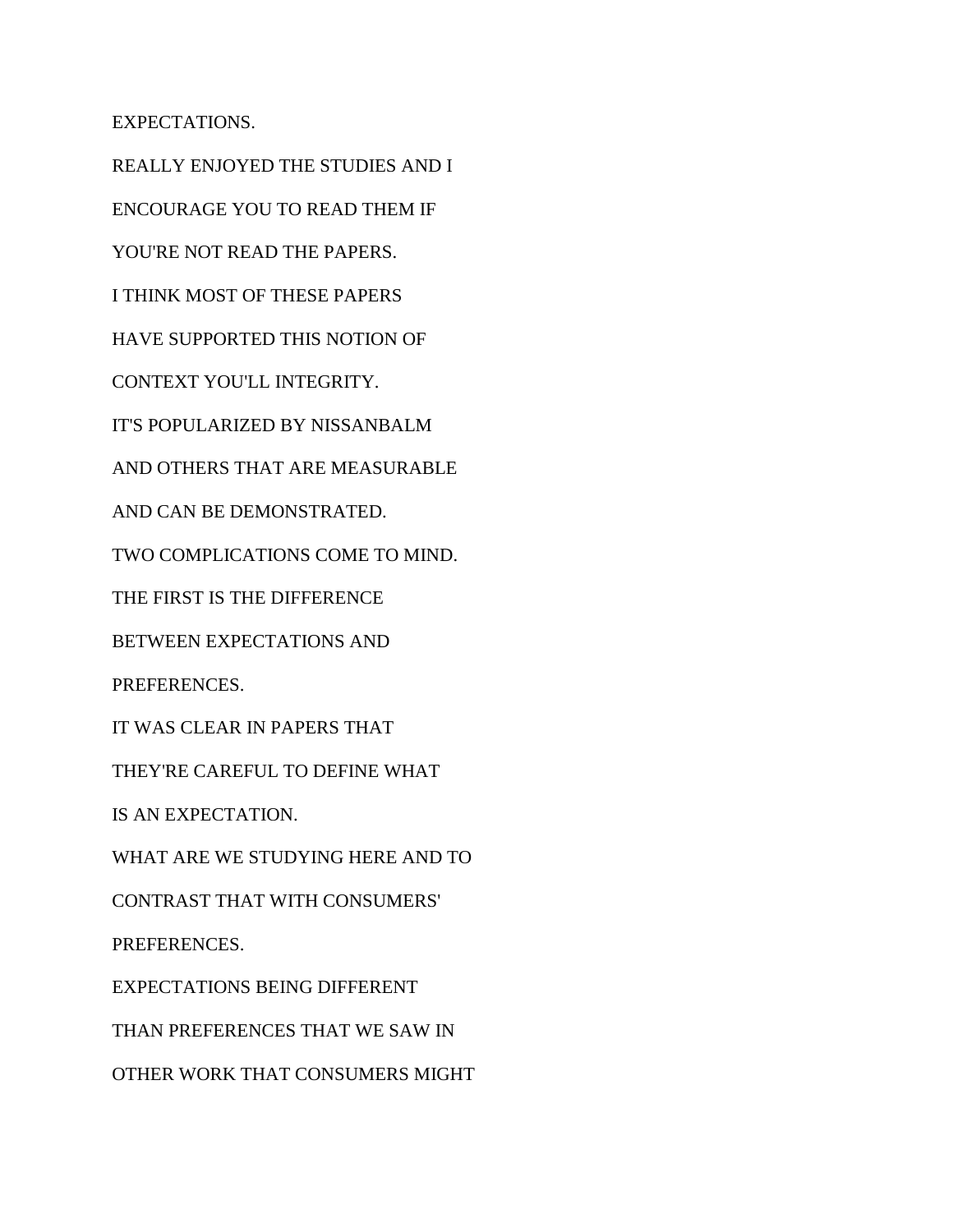BE RESIGNED.

## SO EXPECTATIONS AND PREFERENCES

DIVERGE.

WHAT ARE WE MEASURING?

IS IT EXPECTATIONS OR WHAT THEY

PREFER?

THE PAPERS, A FEW OF THEM, WENT

BACK AND FORTH ON THAT.

A SECOND COMPLICATION THAT COMES

TO MIND ARE EXPECTATIONS OR

PREFERENCES, CONSUMER TASTES,

THIS IS A MOVING TARGET.

THESE ARE CONTINUALLY CHANGING.

EVEN THOUGH THEY'RE CONSISTENT

AND WE CAN MEASURE THEM

EMPIRICALLY.

WE CAN TRACK AND BE RESPONSE TO SOMETHING THAT IS CHANGING, DYNAMIC. IF WE HAD PRIVACY CON IN THREE YEARS, NEXT YEAR, FIVE YEARS AND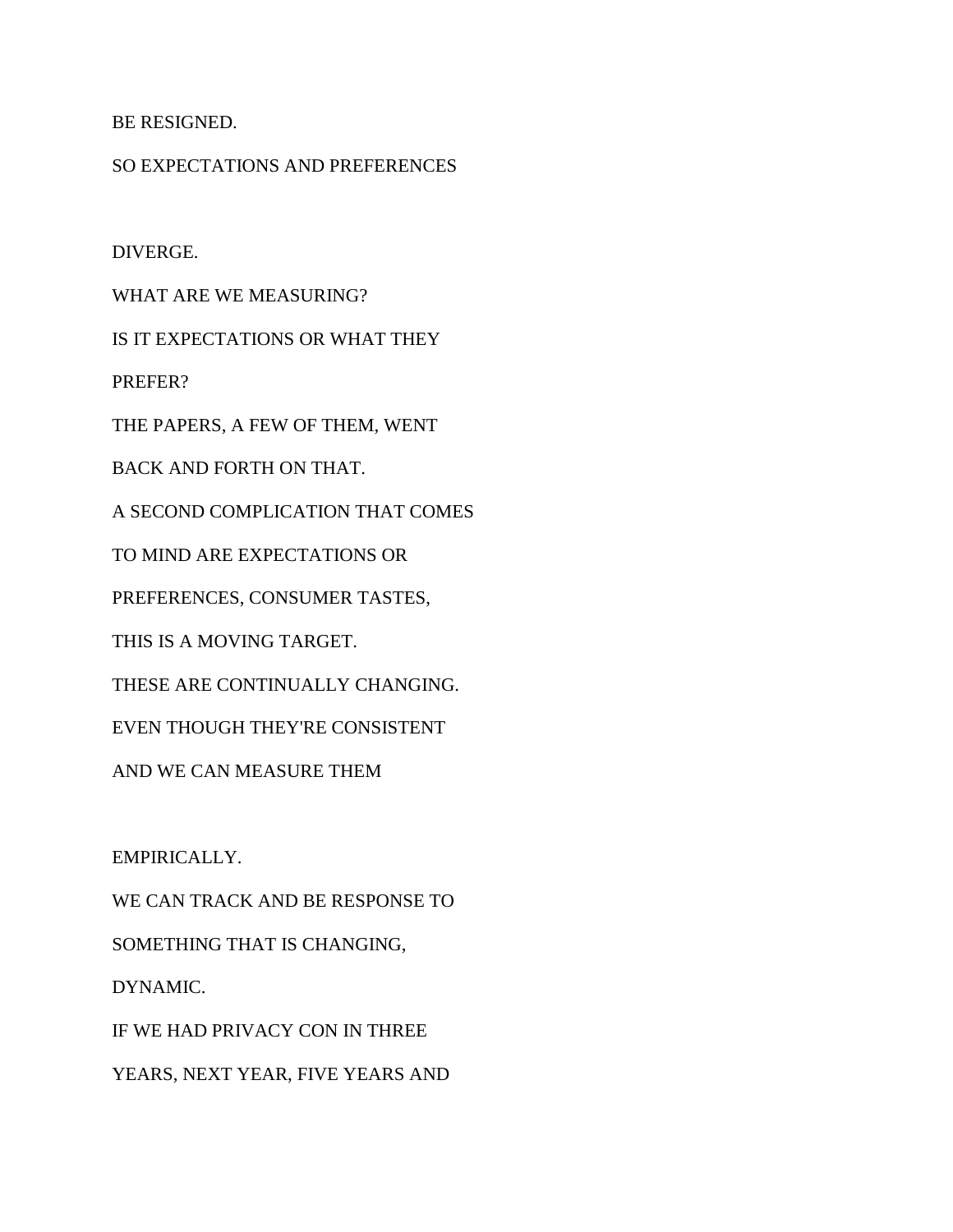WE REPEAT ALL THESE STUDIES OF

CONSUMERS, WILL WE SEE THE SAME

EXPECTATIONS.

HOW CAN POLICY MEMBERS

INCORPORATE THIS MOVING TARGET

OF CONSUMER EXPECTATIONS.

I LOOK FORWARD TO THE DISCUSSION

HERE.

OPEN IT UP TO QUESTIONS.

IF YOU HAVE ANY RESPONSES TO OUR

COMMENTS.

>> I DON'T KNOW.

I LIKE THE BURRITO ANALOGY.

BUT AT THE SAME TIME, IF

CHIPOTLE HAS LEAN STEAK OR

WHATEVER THEY HAVE, RIGHT?

THEY -- IF THEY MAKE

REPRESENTATIONS TO THE CONSUMER

THAT IT'S FROM A CERTAIN SOURCE,

YOU HAVE EXPECTATIONS THAT HEY,

MY BEEF IS FROM A CERTAIN

SOURCE.

AND IF -- EVEN IF WE DON'T KNOW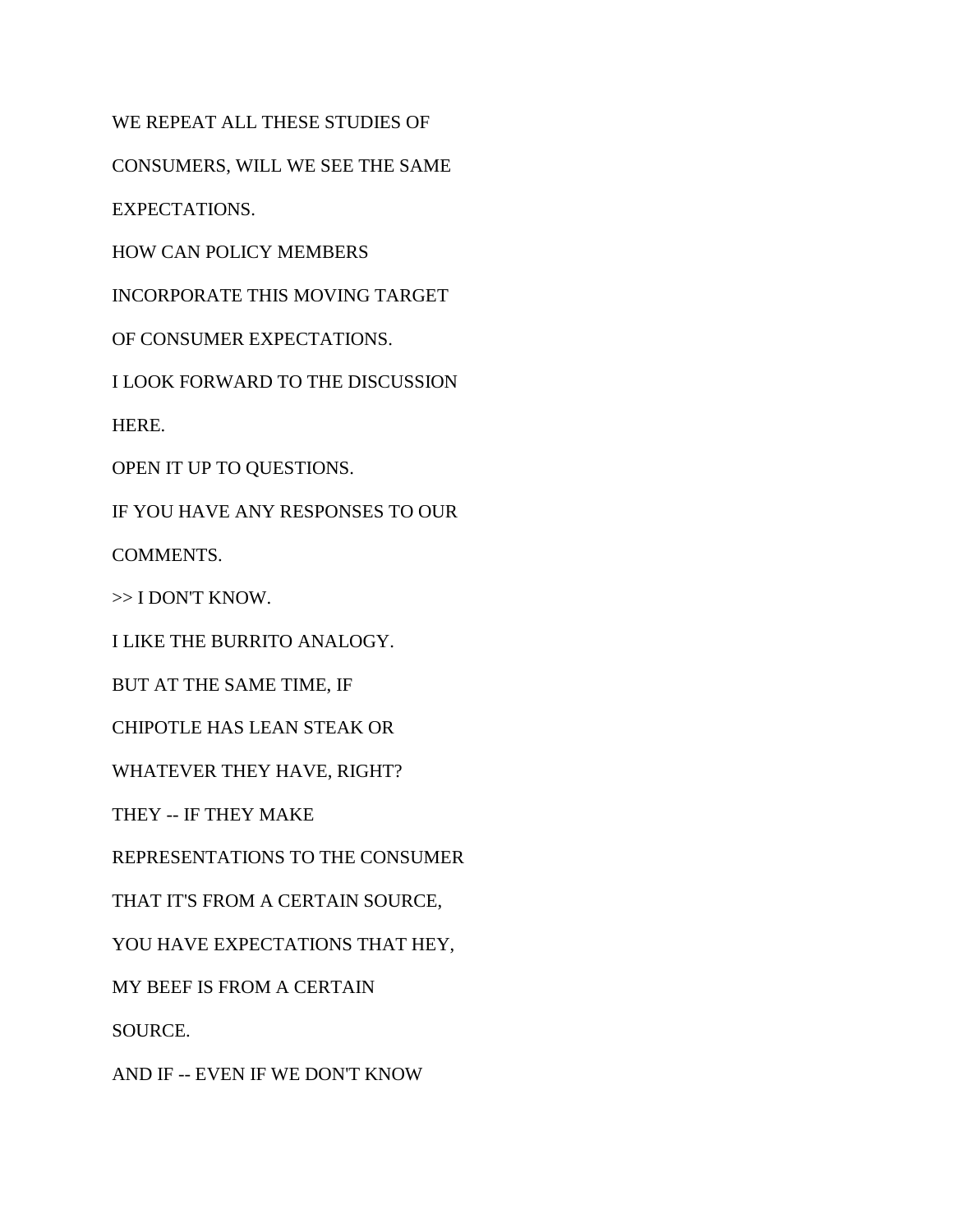EXACTLY WHERE IT'S FROM, WE HAVE AN EXPECTATION THAT WE SHOULD GET A PRODUCT OF SOME, I GUESS, QUALITY. OR AT LEAST WE EXPECT THE REGULATORS WOULD ENFORCE THEM -- ENFORCE THE RESTAURANT GIVING US A PRODUCT THAT EITHER WON'T MAKE US SICK OR WON'T HAVE BEEN, YOU KNOW, HAVE SOMETHING DONE TO IT BY A WORKER THERE, RIGHT? SO I THINK THERE IS A CERTAIN LEVEL OF PROTECTION WE EXPECT FROM REGULATORS FROM THINGS LIKE PRIVACY. MOST OF US ARE USED TO JAY WALKERS, RIGHT? SO WE'RE SUPPOSED TO CROSS AT THE LIGHT, RIGHT? JAYWALKING IS MORE CONVENIENT. IT JUST IS. THERE'S AN INHERENT RISK IN JAYWALKING, RIGHT?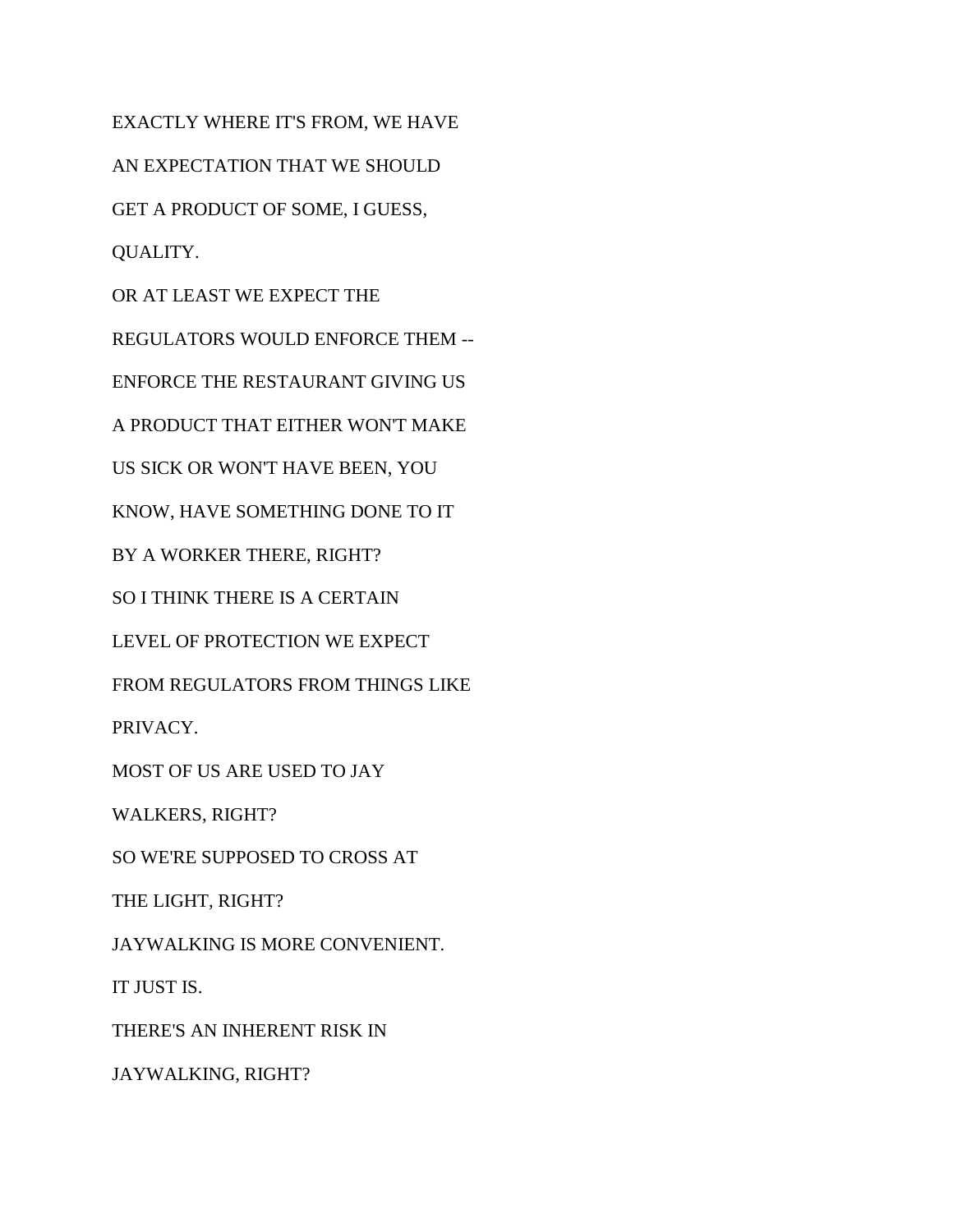SO REGULAR LAYERS, PARTICULARLY ON COLLEGE CAMPUSES, WHICH I THINK MOST OF US ARE USED TO, HAVE SAID, YOU KNOW WHAT? WE SEE PEOPLE WILL CUT ACROSS HERE ANYWAYS. BECAUSE THERE'S A POWER DYNAMIC THAT SKEWS IN FAVOR OF THE MOVING VEHICLE, LESS PUT ACROSS WALK HERE AND WE EXPECT THE CAR, THE BUS, THE WHATEVER, TO STOP AND LET THOSE PEOPLE WHO ARE -- WHO WOULD BE JAYWALKING IN THE FIRST PLACE TO CROSS. IT DOESN'T TAKE AWAY THE POWER OF THE BUS OR IN THIS CASE THE CORPORATION, BUT IT DOES SAY, WITH SPIDER MAIN, GREAT POWER COMES GREAT RESPONSIBILITY. SO THE EXPECTATION IS THAT WHEN THE BUS OR THE WHATEVER SEES THAT PERSON IN THE WALK, THEY'RE GOING TO STOP.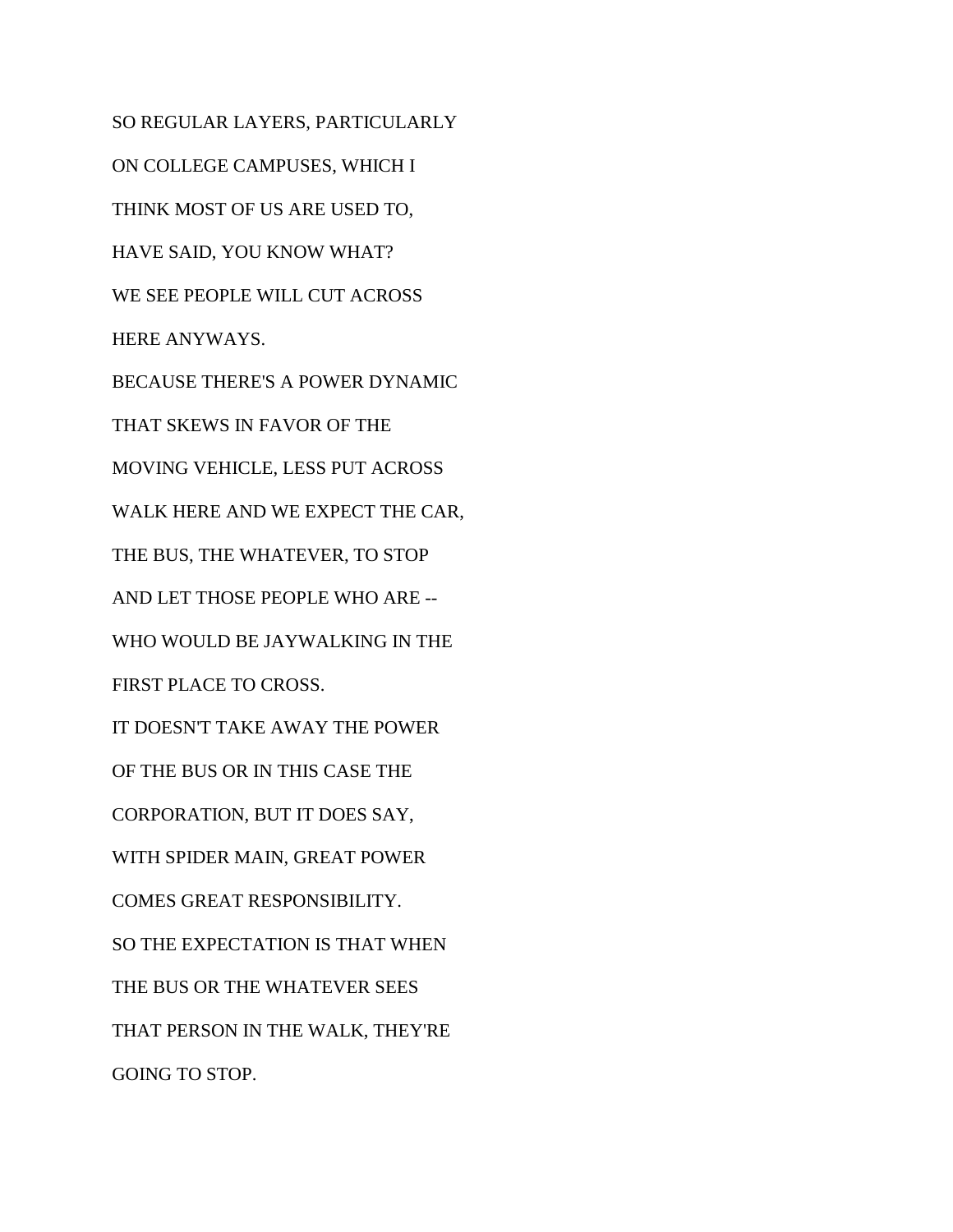DOES IT HAPPEN ALL THE TIME?

NO.

I THINK FROM A PUBLIC POLICY

PERSPECTIVE, IT'S PUTTING IN ITS

PRO ACTIVE MEASURES TO PROTECT

PEOPLE FROM THEMSELVES AND OTHER

PEOPLE AT TIMES.

I THINK, YOU KNOW, FROM THE

PERSPECTIVE OF A REGULATORY

AGENCY THAT IS A CONSUMER

PROTECTION AGENCY, WANTING TO DO

SOMETHING PROACTIVELY WHEN

THERE'S SIGNS OF ISSUES OR

TROUBLE.

I THINK IT'S PERHAPS INCUMBENT

UPON A CONSUMER PROTECTION

AGENCY TO DO THAT.

>> SO I GUESS THE ISSUE OF

EXPECTATIONS VERSUS PREFERENCES.

SO WE'VE DONE SOME STUDIES AND

WE HAVE ACTUAL DATA TO SHOW

THAT, YOU KNOW, TO SOME EXTENT

THIS IS AN ISSUE OF LEARNED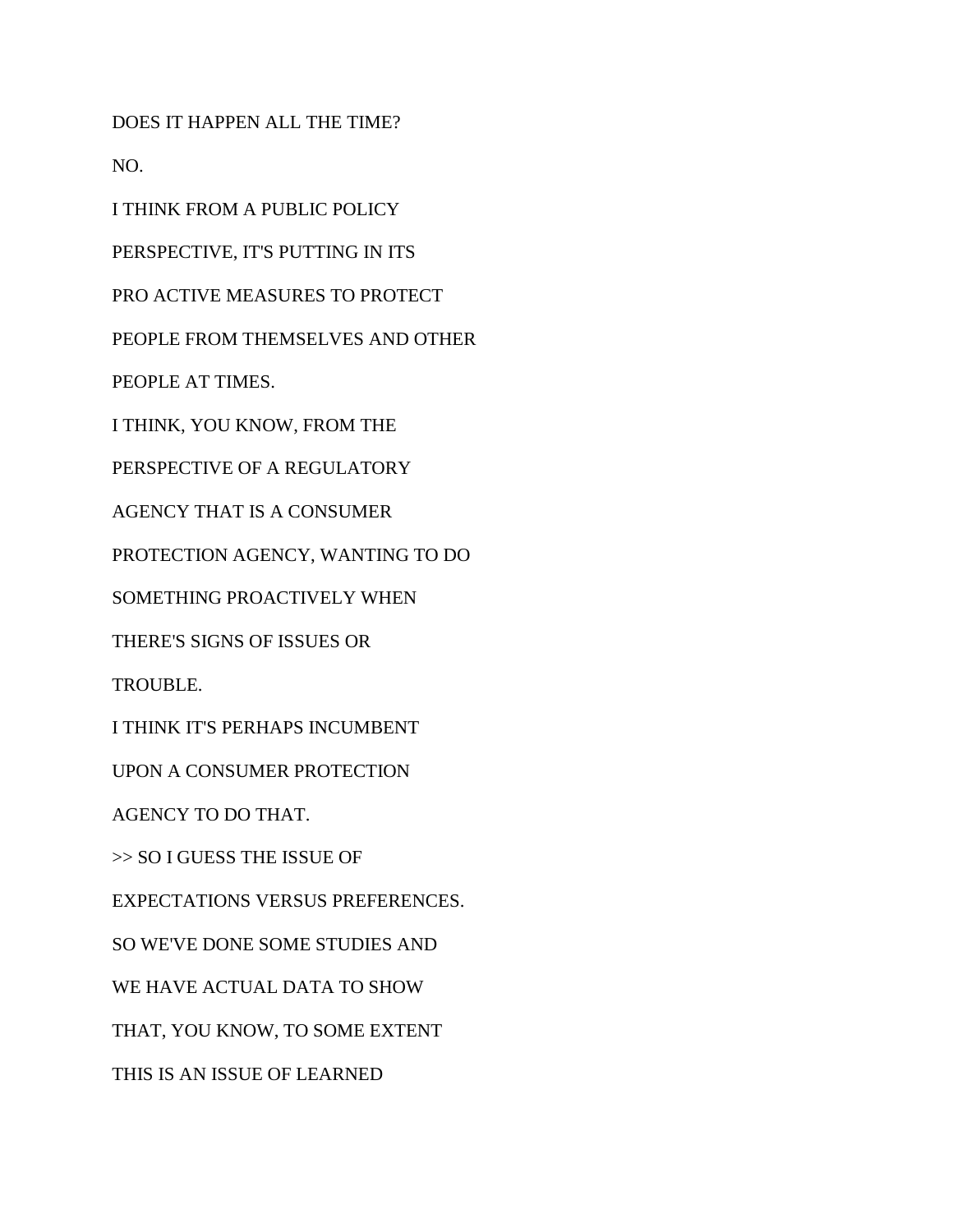HELPLESSNESS.

SO PEOPLE ARE JUST SORT OF

RESIGNED TO THE FACT THAT ALL OF

THE DATA IS OUT THERE,

REGARDLESS OF WHETHER THAT IS

ACTUALLY THE CASE.

SO FOR INSTANCE, WE DID A STUDY

LOOKING AT SINGLE SIGN AUTO

WEBSITES.

SO WHEN YOU CLICK THE USER

FACEBOOK LOG IN TO LOG INTO THIS

WEBSITE, THE SITES CAN REQUEST

SOME DATA FROM YOUR FACEBOOK

PROFILE.

SO WE WANTED TO SEE WHETHER

MAKING THAT MORE APPARENT TO

USERS, SO TRYING TO HIGHLIGHT

WHAT TYPES OF DATA MIGHT BE

COLLECTED BUT THE WEBSITES FROM

YOUR FACEBOOK PROFILE, WE

EXPECTED THAT THAT WOULD HAVE AN

EFFECT ON WHETHER PEOPLE USED

THIS.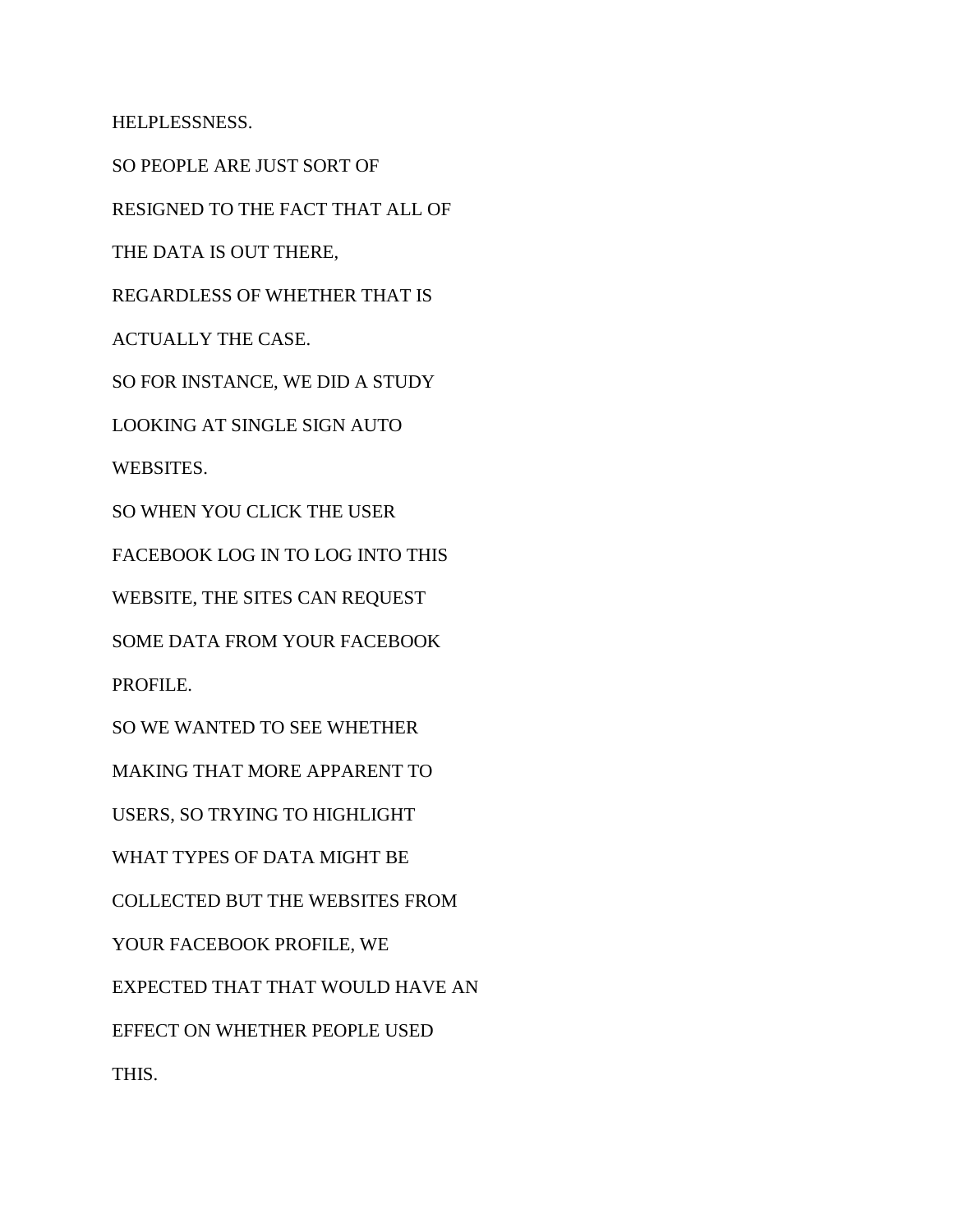WE FOUND THAT THAT WAS NOT THE

CASE.

WHEN INTERVIEWING SUBJECTS, THEY

SAID, OH, THEY JUST ASSUMED THAT

FACEBOOK IS GIVING AWAY ALL THIS

DATA ANYWAY.

I MIGHT AS WELL GET A BENEFIT

FROM IT.

SO THAT'S THE LEARNED

HELPLESSNESS ISSUE.

I'M NOT SURE THERE'S ANY -- I

THINK ADDRESSING PART OF THAT IS

PUTTING THE CART BEFORE THE

HORSE.

I THINK ONE OF THE ISSUES WE

NEED TO FOCUS ON ARE, YOU KNOW,

THE EXPECTATIONS BEFORE THEY'RE

FORMED.

SOME OF THAT MIGHT BE DOING A

BETTER JOB OF PUBLIC EDUCATION

WITH REGARD TO ONLINE PRIVACY.

OTHER PIECES MIGHT COME IN THE

FORM OF ENFORCEMENT, MAKING THAT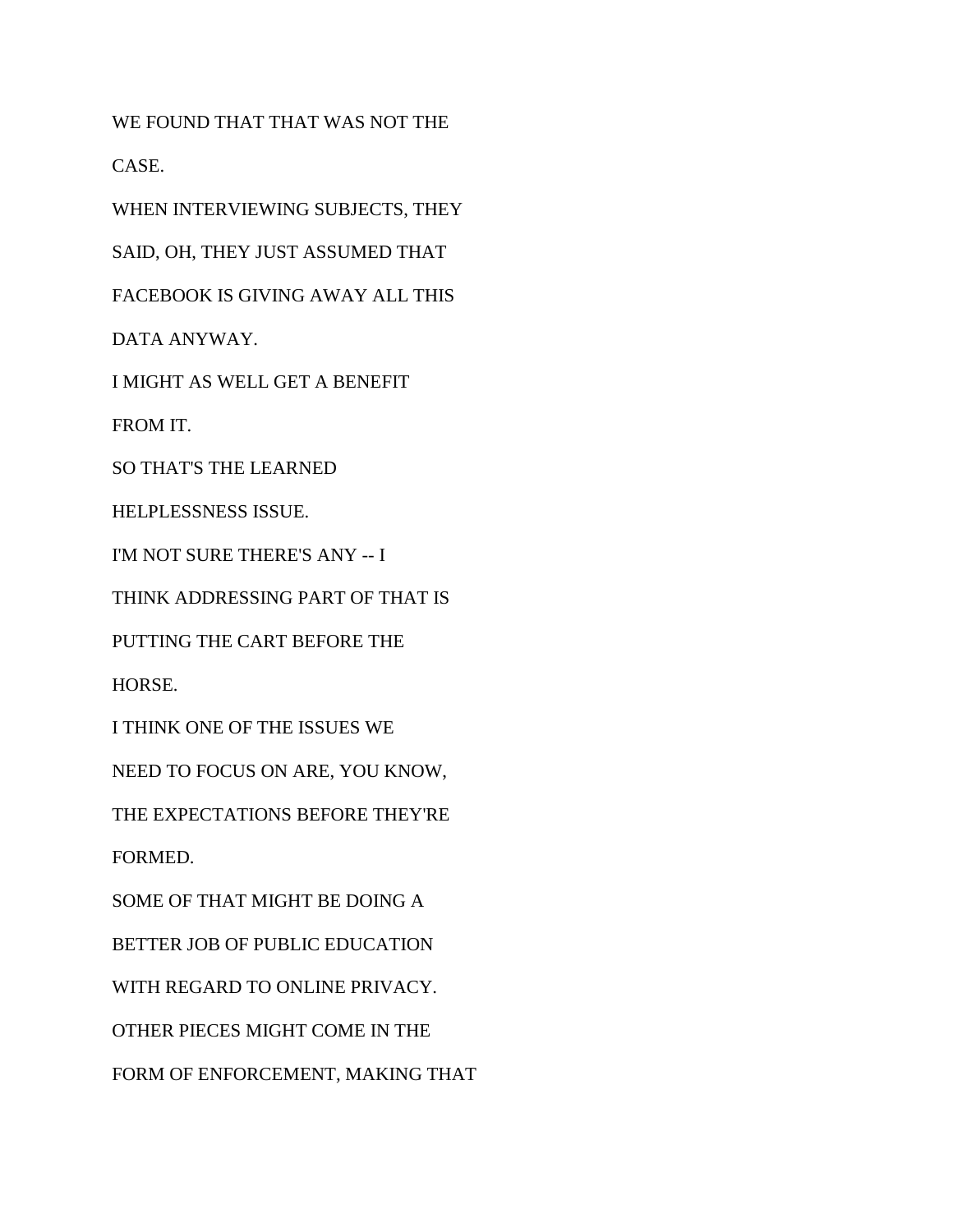SOMEWHAT MORE SUBJECTIVE.

SO YES, THE LAW MOVES VERY

SLOWLY.

TECHNOLOGY MOVES QUICKLY.

BUT I DON'T THINK -- I DON'T

THINK THE ISSUE IS MAKING THE

POLICIES AROUND SPECIFIC

TECHNOLOGIES.

THE ISSUE HERE IS NARROWING OR

CLOSING THE INFORMATION

ASYMMETRIES.

SO WHILE WE DON'T EXPECT PEOPLE

TO READ EVERY PRIVACY POLICY

THAT THEY ENCOUNTER, WE HAVE

SOME EXPECTATIONS ABOUT WHAT A

BUSINESS MIGHT BE DOING AS WE

POINTED OUT.

SO I DON'T EXPECT -- REGARDLESS

OF WHAT THEY SAY ABOUT WHAT FARM

THE BEEF CAME FROM, I DON'T

EXPECT IT TO HAVE E. COLI IN IT.

THAT'S NOT SOMETHING THAT THEY

NEED TO EXPLICITLY NEED TO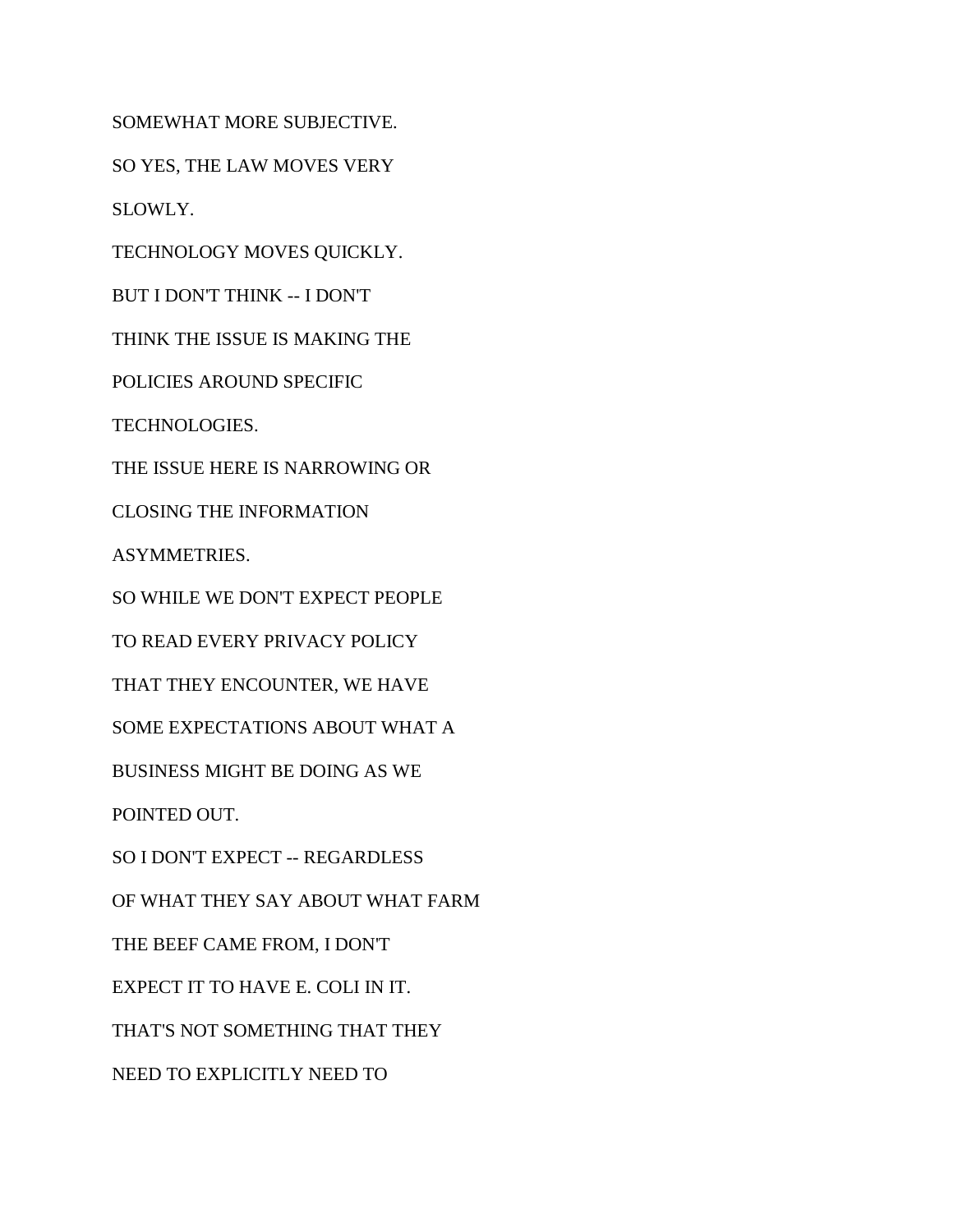PROVIDE NOTICE FOR IT.

IT SHOULD BE EXPECTED THERE'S NO

E. COLI IN THIS BEEF.

I'LL LEAVE IT AT THAT.

>> I'D LIKE TO -- WE KIND OF RAN

OUT OF TIME A LITTLE BIT.

THERE'S REALLY A NEED FOR MORE

TRANSPARENCY IN THE INDUSTRY

WE'RE LOOKING AT.

IF YOU LOOK AT WEBSITE CLAIMS,

THERE WILL BE QUIT A GAP BETWEEN

WHAT THE CONTRACT ACTUALLY SAYS

AND WHAT THE WEBSITE IS

ENCOURAGING CONSUMERS TO BELIEVE

WHEN THEY ARE ENCOURAGING PEOPLE

TO PURCHASE THINGS.

BECAUSE THE INDUSTRY IS SO NEW

AND THE TECHNOLOGY IS CHANGING

SO FAST AND IT'S SO UNREGULATED,

A LOT OF TESTS COMING TO MARKET

HAVEN'T BEEN VALIDATED.

SO THERE'S A QUESTION ABOUT WHAT

THE CONSUMER IS ACTUALLY BUYING.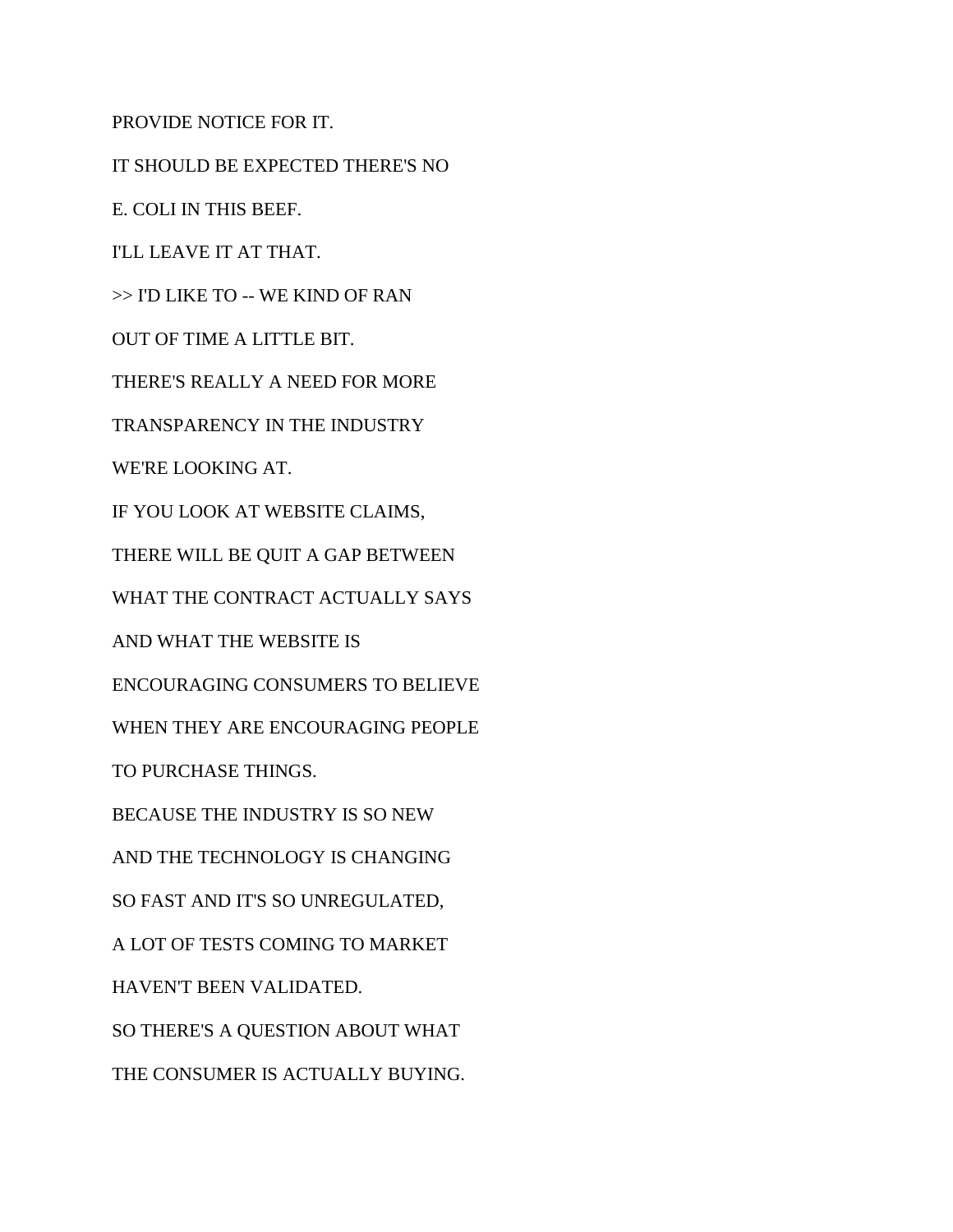BECAUSE THE VALUE TO THE COMPANY IS THE SEQUENCE DNA, WHICH THEY'RE USING IN ON GOING RESEARCH OFTEN. SO THEY'RE SELLING A PRODUCT THAT GIVES THEM VERY PERSONAL DATA THAT THEY USE FOR A LONG TIME AND MAY NOT BE DESTROYING EVER POTENTIALLY. AND THE CONSUMER, AN ORDINARY CONSUMER DOESN'T NECESSARILY HAVE THE EXPERTISE TO UNDERSTAND ALL OF THE RISKS. THE OTHER THING IS THAT GENETIC TEST RESULTS ARE COMPLEX IN NATURE. A LOT OF GENERAL PRACTITIONERS HAVE TROUBLE INTERPRETING GENETIC TEST RESULTS. THERE'S BEEN SOME STUDIES THAT HAVE SHOWN THAT A LOT OF GPs WOULDN'T BE COMFORTABLE WITH INTERPRETING A DTC TEST RESULT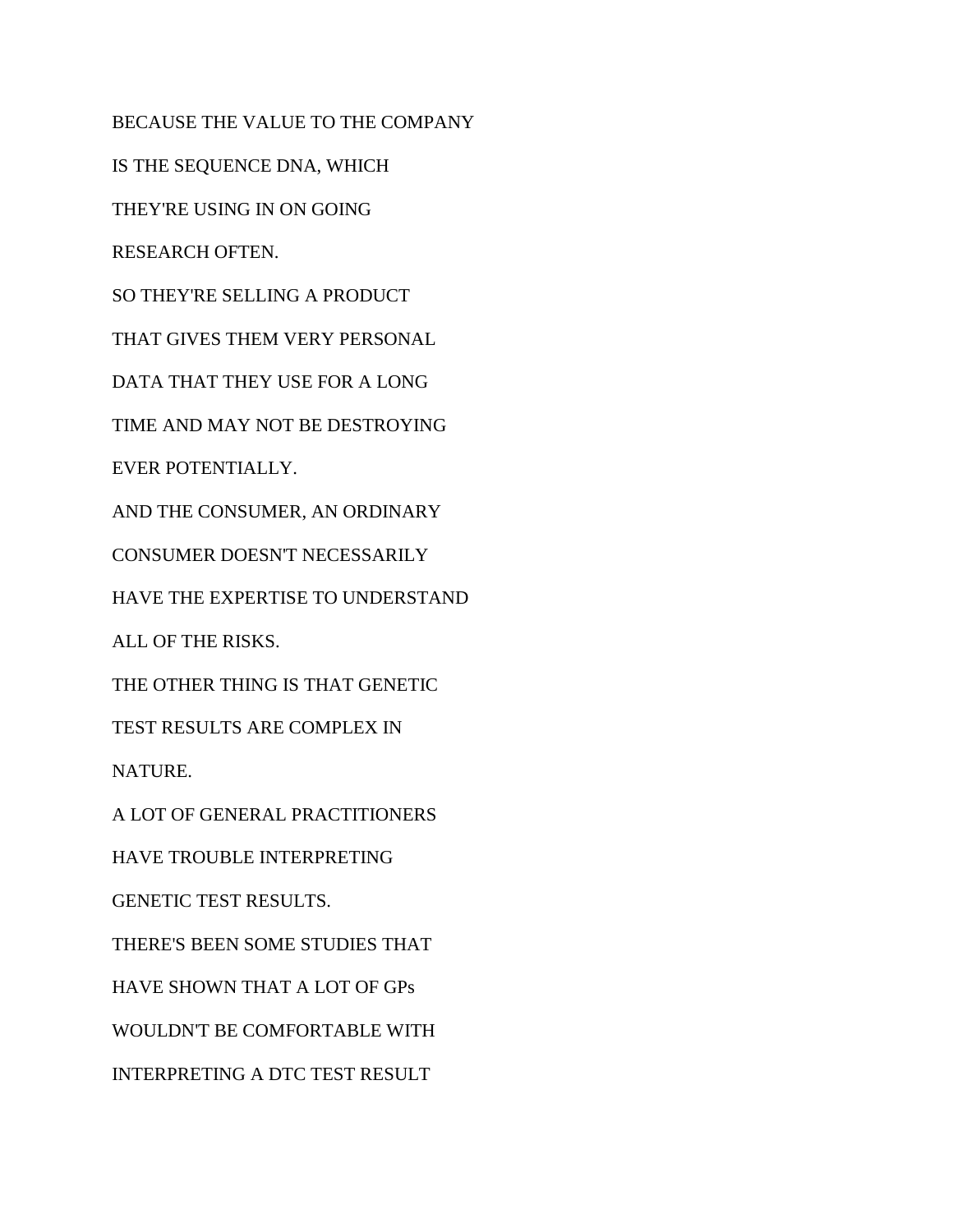IF A CONSUMER BRINGS IT IN. AT THE MOMENT, MOST OF THE TIME IT'S BEING EVALUATED AS A CONSUMER SERVICE. IN TERMS OF PARTICULAR WORRYING TERMS AND CONTRACTS IN SOME COUNTRIES AT THE U.K., THE OFFICE OF FAIR TRADING, WHICH IS NOW BEING DISBANDED BUT IS LIKE COMPETITION AND MATH, HAS A HISTORY OF WORKING WITH INDUSTRY TO TRY TO DISCONTINUE CERTAIN UNFAIR TERMS AS WELL. THAT'S WHAT I WOULD SAY. THERE'S SOME TERMS THAT SHOULDN'T BE IN THE CONTRACT BECAUSE IT'S MAKING IT'S A VERY UNFAIR AND UNBALANCED BARGAIN. A LOT OF THE USE OF THESE CONTRACTS IS ALSO ERODING TRADITIONAL CONTRACT LAW PRINCIPLES, REALLY. I THINK PEOPLE WILL OFTEN TEND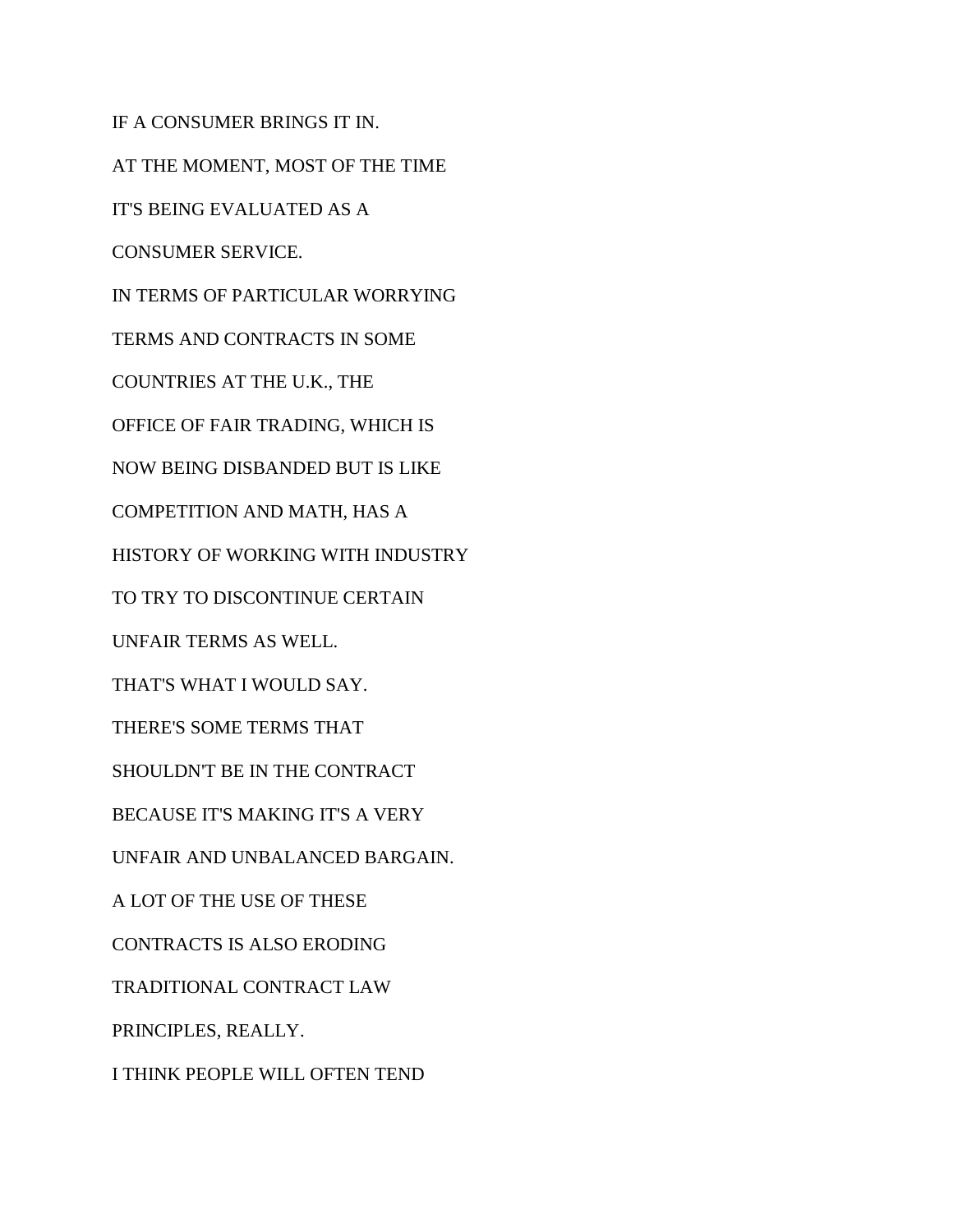TO ENGAGE WITH THESE MUCH MORE DIFFERENTLY THAN THEY WOULD A PAPER CONTRACT. SO IF A BROWER IS LINK, IT'S LIKE SEEING A SIGN ON A WALL AND WALKING OUT. IT'S PROBLEMATIC. THANK YOU. >> I THINK I'LL ADD ONE. IN SOMEONE'S SLIDE, THERE WAS A MENTION OF INCORRECT MODELS. A LOT OF US THINK THROUGH CONSUMER KNOWLEDGE AND THE EDUCATED CONSUMER. NOBODY WOULD ARGUE FOR UNINFORMED CONSUMER AS A GOAL. I WANT TO PUSH BACK SAYING THE GOAL OF THIS WORK IS TO CORRECT MENTAL MODELS. I'M CURIOUS WHAT YOU THINK. SOMEONE SMARTER THAN ME SAID SOMETHING LIKE ALL MODELS ARE WRONG, SOME ARE USEFUL.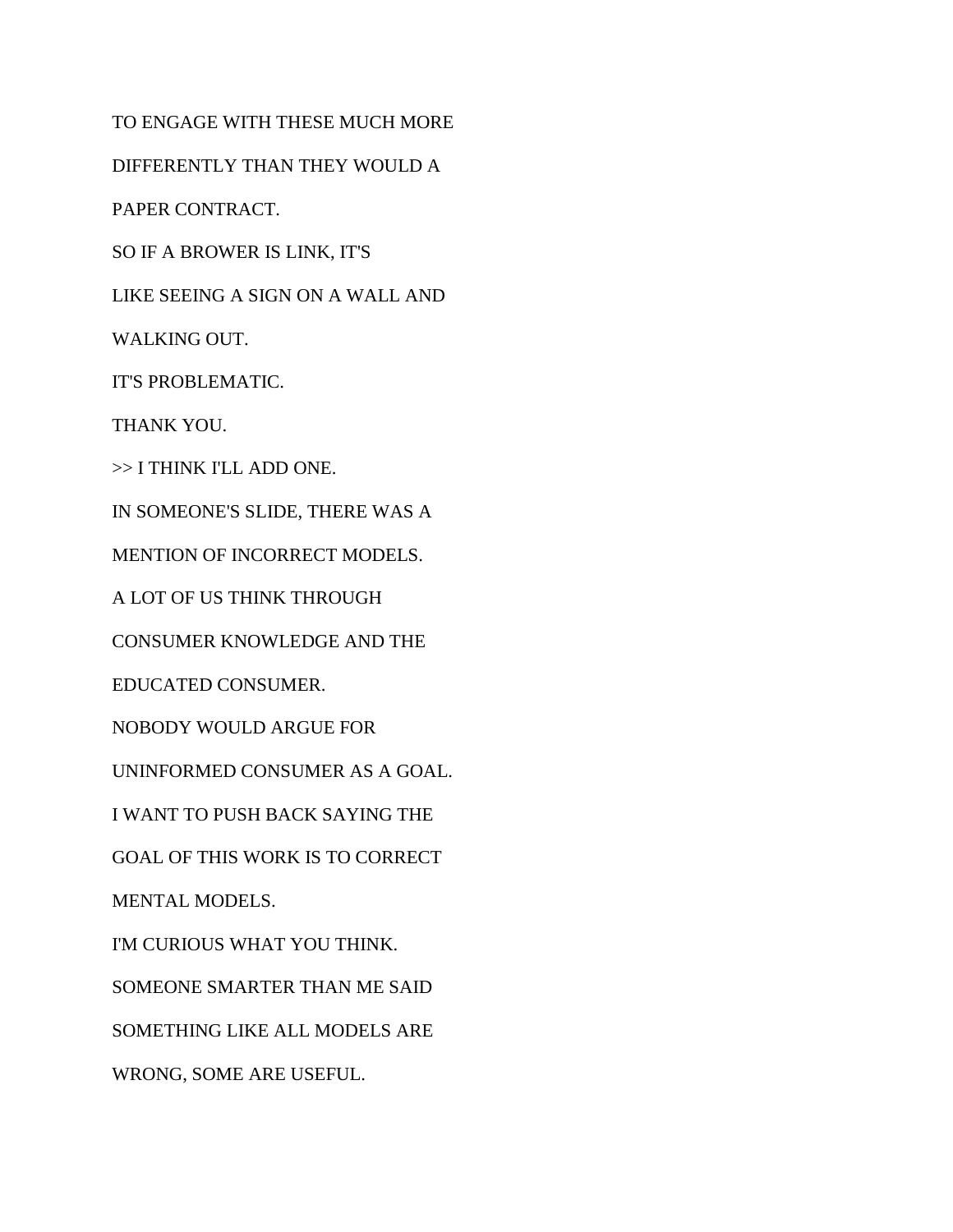THE CONSUMER SOMETIMES HAVE VERY

WRONG OR INACCURATE MODELS THAT

ARE HELPFUL.

I'M CURIOUS IN THIS WORK, SINCE

YOU'RE STUDYING CONSUMERS'

PERCEPTIONS IF YOU SEE THE IN

ACCURAIES BENEFICIAL.

DOES THAT MAKE SENSE?

>> YEAH.

THAT WAS MY SLIDE.

I THINK THAT ONE OF THE BIGGER

PROBLEMS WITH NOTICE AND CHOICE

IS THAT THERE ARE -- I GUESS

THERE'S UNREASONABLENESS ON BOTH

SIDES.

SO THERE'S UNREASONABLE

EXPECTATIONS ON WHAT THE

CONSUMER SHOULD KNOW TO MAKE AN

ADEQUATE NOTICE.

IT'S UNREASONABLE TO EXPECT

EVERY CONSUME TORE READ EVERY

PRIVACY POLICY THEY ENCOUNTER.

AT THE SAME TIME, YES, PEOPLE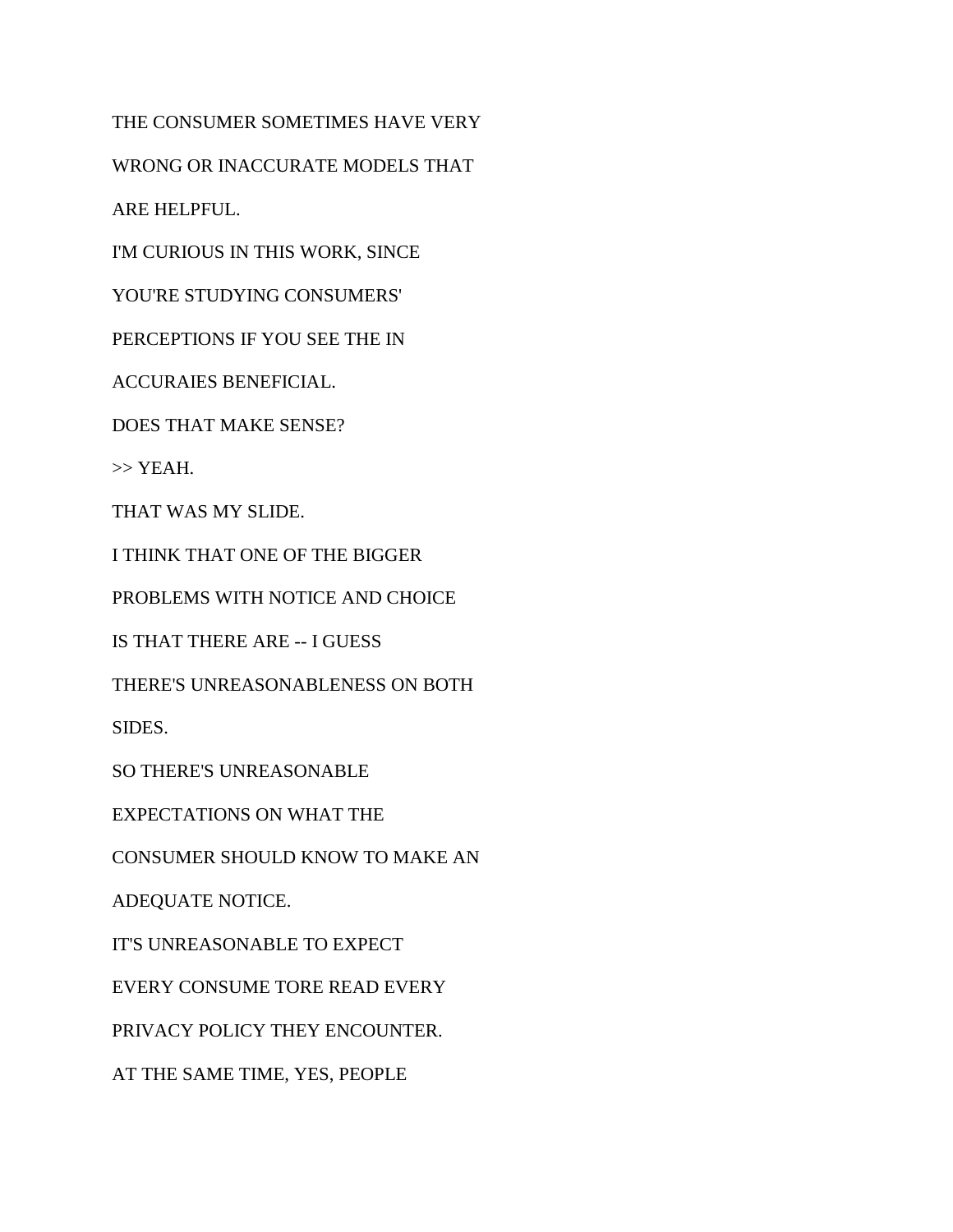HAVE BAD MENTAL MODELS ABOUT WHAT IS HAPPENING WITH THEIR DATA WHEN THEY GO ONLINE. AND I THINK MAYBE THERE NEEDS TO BE SOME BETTER OUTREACH ON THAT ISSUE. AT THE SAME TIME, THAT GOES TO ENFORCEMENT. INSTEAD OF THINKING DID THE COMPANY GIVE NOTICE AND WAS IT, YOU KNOW, INCORRECT AND OUTRIGHT MISLEADING, BUT YOU KNOW, IS IT ALSO ADDING INTO THAT EQUATION, IS IT REASONABLE TO EXPECT THAT SOMEONE COULD ACTUALLY UNDERSTAND THIS. AND I DON'T THINK THAT'S CURRENTLY BEING TAKEN INTO ACCOUNT. >> SO I'LL ANSWER THAT VERY

BRIEFLY.

AS FAR AS USING THE MENTAL

MODEL, FIRST OF ALL, I DISAGREE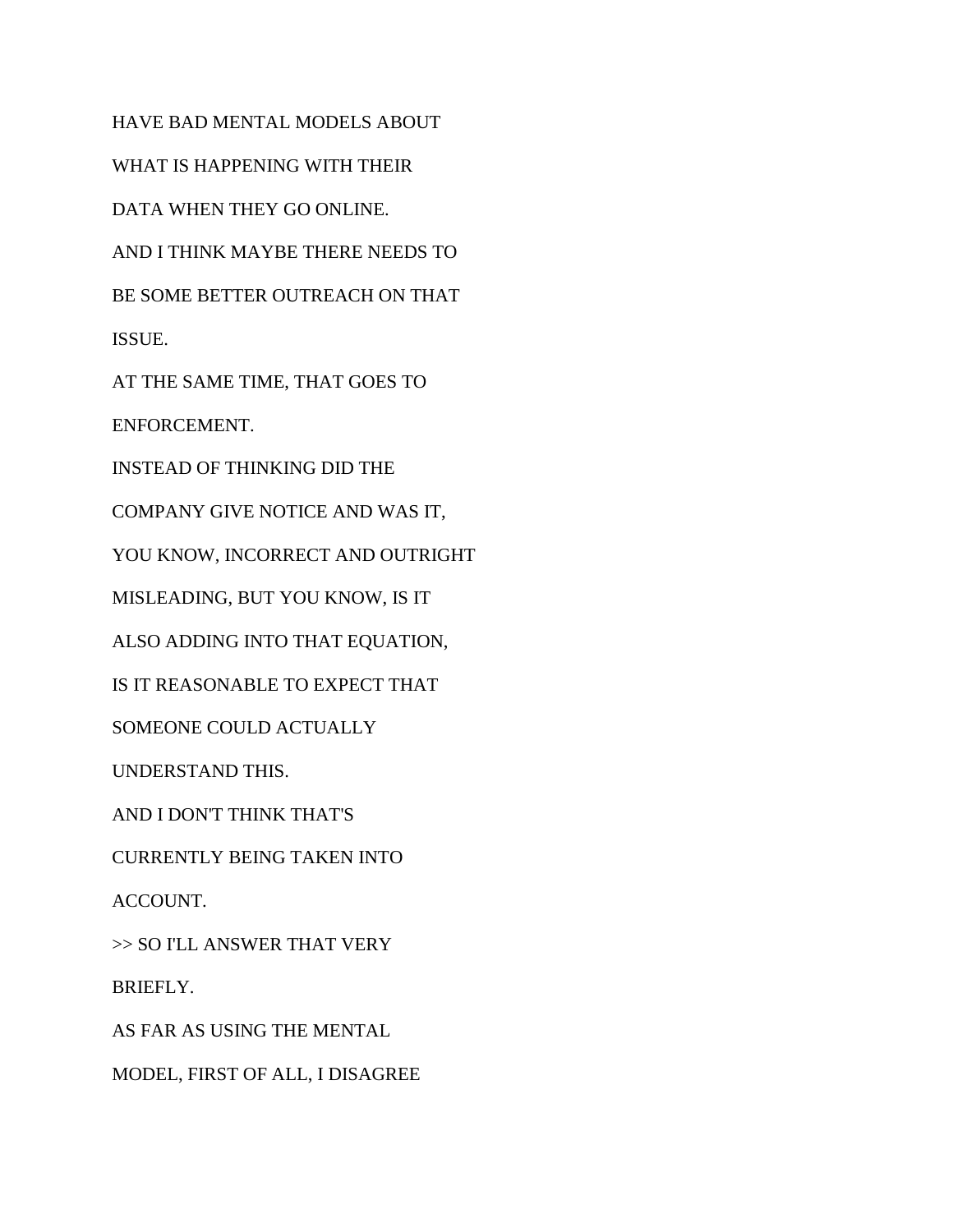THAT USING THEM ARE FALSEE. THEY'RE ALMOST ALWAYS CORRECT. WE LIE ON THEM ALL DAY LONG. WHAT WE'RE ARGUING FOR ARE -- WE'RE GIVING CONSUMERS BACKED BY INFORMED AND CONCISE AND TRUE INFORMATION THAT THE FTC APPROVES. SO BY USING -- PROMOTING CONSUMERS AND ALLOWING THEM TO SEE WHAT THIS DATA MEANS, PROMOTING THE CUES TO THE CONSUMERS, IT GIVES THEM A MEANINGFUL CHOICE. IT'S NO LONGER SOMETHING THAT RISK IS AS MUCH OF AN ISSUE FOR. MORE IS SOMETHING THAT THEY CAN GENUINELY RELY ON AS AN INDICATOR OF SAFETY. >> CAN YOU PLEASE TALK MORE ABOUT HOW YOU SEE THAT KIND -- HOW YOU WOULD DEVELOP IT ON EXPECTATIONS GIVING THAT WE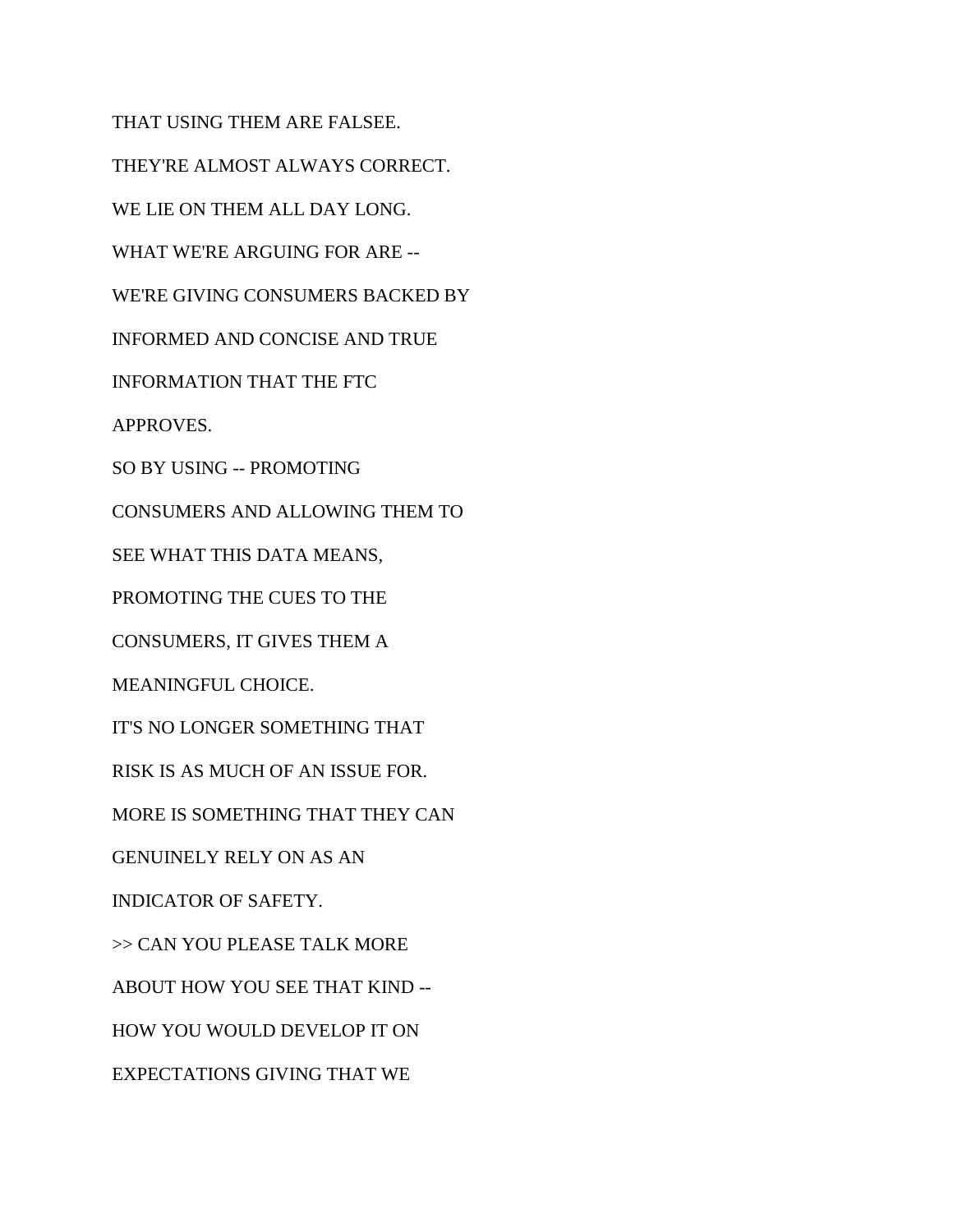HEARD THAT THE FINDERS ARE CONSUMER DEPENDENT. HOW WOULD YOU GO ABOUT TRYING TO DEVELOP SOMETHING THAT WOULD BE GENERALLY APPLICABLE? >> WE'RE IN THE PRELIMINARY STAGES OF DOING THAT. THIS WOULD BE SOMEBODY THAT WE'RE GOING TO TEST IN A LAB, LOOKING AT PEOPLE'S AUTOMATIC RESPONSES IN ADDITION TO SELF-REPORT. BUT THAT SAID, LOOKING AT HUERISTICS AND MAKING CUES THAT WERE IN LINE WITH GUIDELINES IS BASED ON CONSUMER EXPECTATIONS IS A DIFFERENT TYPE OF DATA COLLECTION. ENTITIES COULD OPT IN DEPENDING ON HOW THEY WERE COLLECTING AND USING THAT PARTICULAR TYPE OF

DATA.

THERE WOULD BE A CONTINUUM OF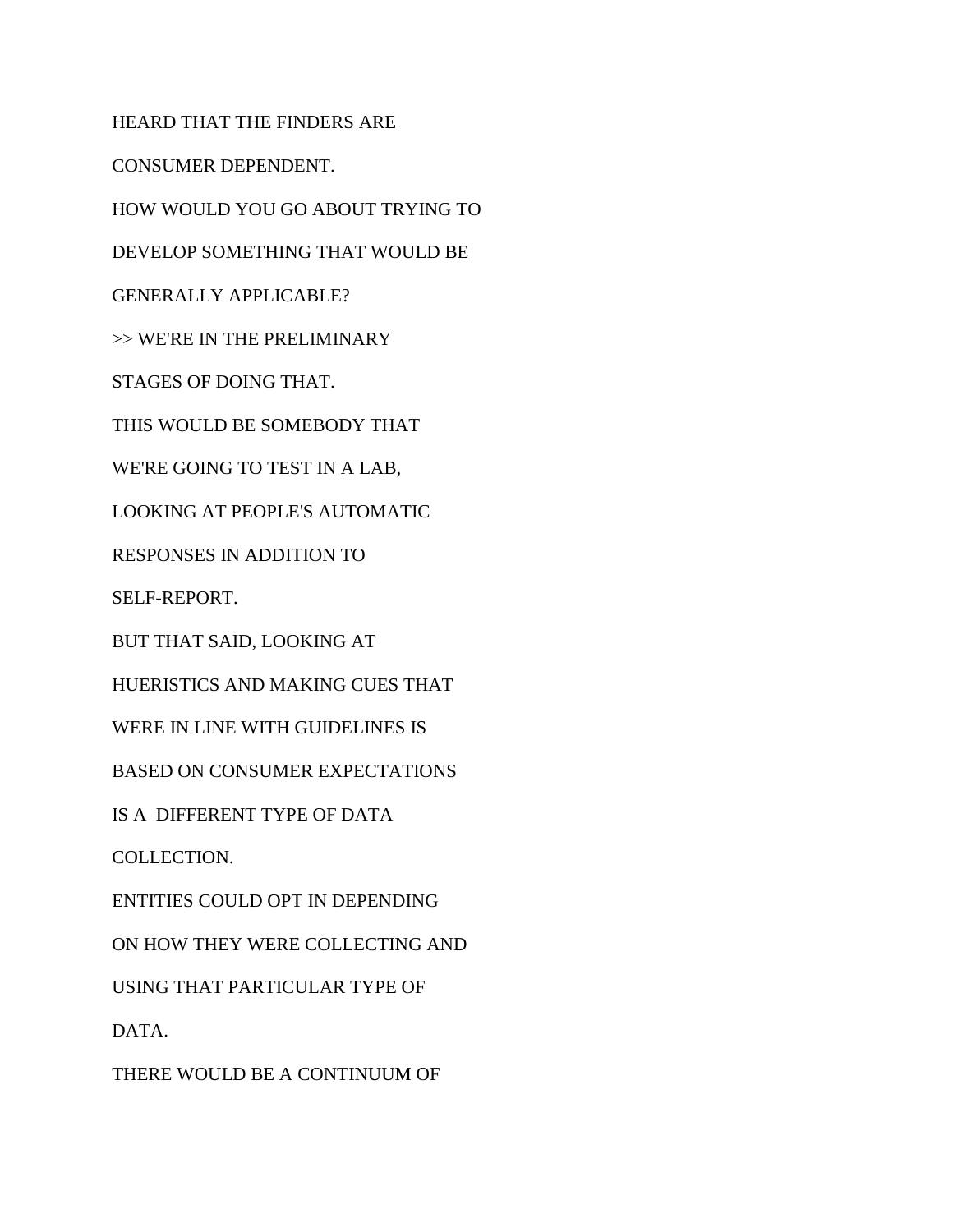ICONS OR CUES THAT YOU COULD USE AND THEN IN ORDER TO USE THAT ON YOUR SITE OR WITHIN YOUR MATERIALS, YOU WOULD HAVE TO ADOPT THE FTC'S GUIDELINES THAT WENT WITH THAT PARTICULAR ICON. YOU WOULD TEST EVERY ELEMENT OF THAT. SO THE ICON ITSELF WOULD HAVE TO BE SOMETHING THAT WE WOULD TEST THAT CAUGHT SOMEONE'S EYE. PEOPLE DIDN'T NOTICE SOME OF IF PRIVACY POLICIES. THAT'S SOMETHING THAT YOU CAN CORRECT WITH BETTER WEB DESIGN. >> WE HAVE ABOUT 20 SECONDS LEFT. I'D LIKE TO GIVE YOU AN OPPORTUNITY TO ASK LAST QUESTION. >> SO TO FOLLOW UP ON WHAT DARREN SAID WITH HOW PRIVACY CONCERNS HAVE MORPHED AND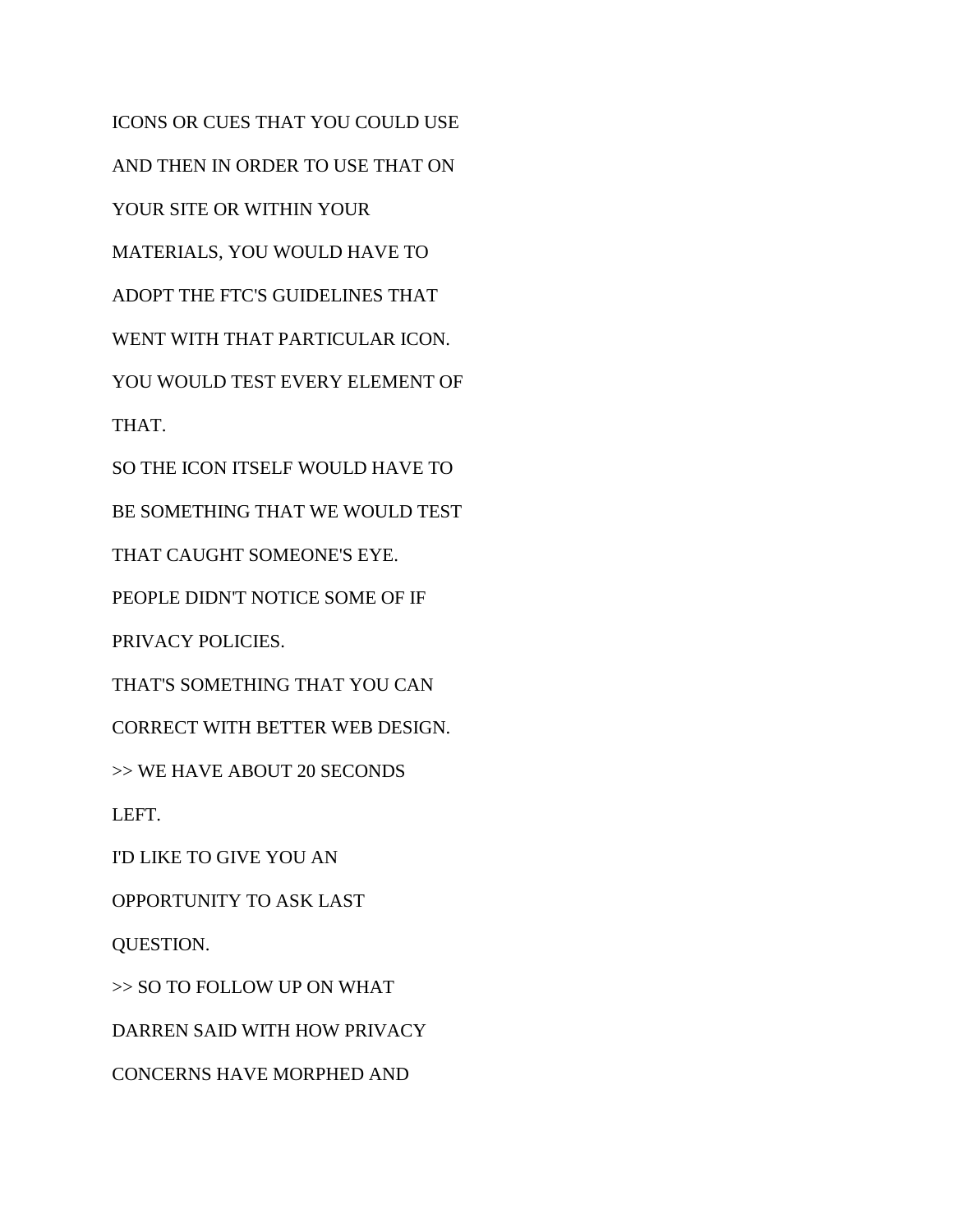CHANGED OVER TIME.

THE ITIF RELEASED A REPORT THAT

CRACKS THIS.

BUT I WANTED TO SEE SEVERAL

DIFFERENT INDUSTRIES UP HERE

HAVE -- THAT YOU CITY DIDDED

HAVE CHANGED OVER TIME.

SOME HAVE CHANGED LIKE GENETIC

TESTING.

ANDROID IS ON ITS SIXTH RELEASE.

CAN YOU TALK ABOUT IF YOU'VE

SEEN EXPECTATIONS CHANGE OVER

TIME.

 $>> ME?$ 

I THINK ONE OF THE THINGS WE

HAVE TO ACKNOWLEDGE IS THAT

WE'RE MOVING INTO THE

COMMERCIALIZATION OF HEALTH.

WE'RE MOVING INTO THE

MONEYIZATION OF HEALTH DAN --

DATA.

AS WE MOVE INTO THIS WHETHER

IT'S DIRECT CONSUMER GENETIC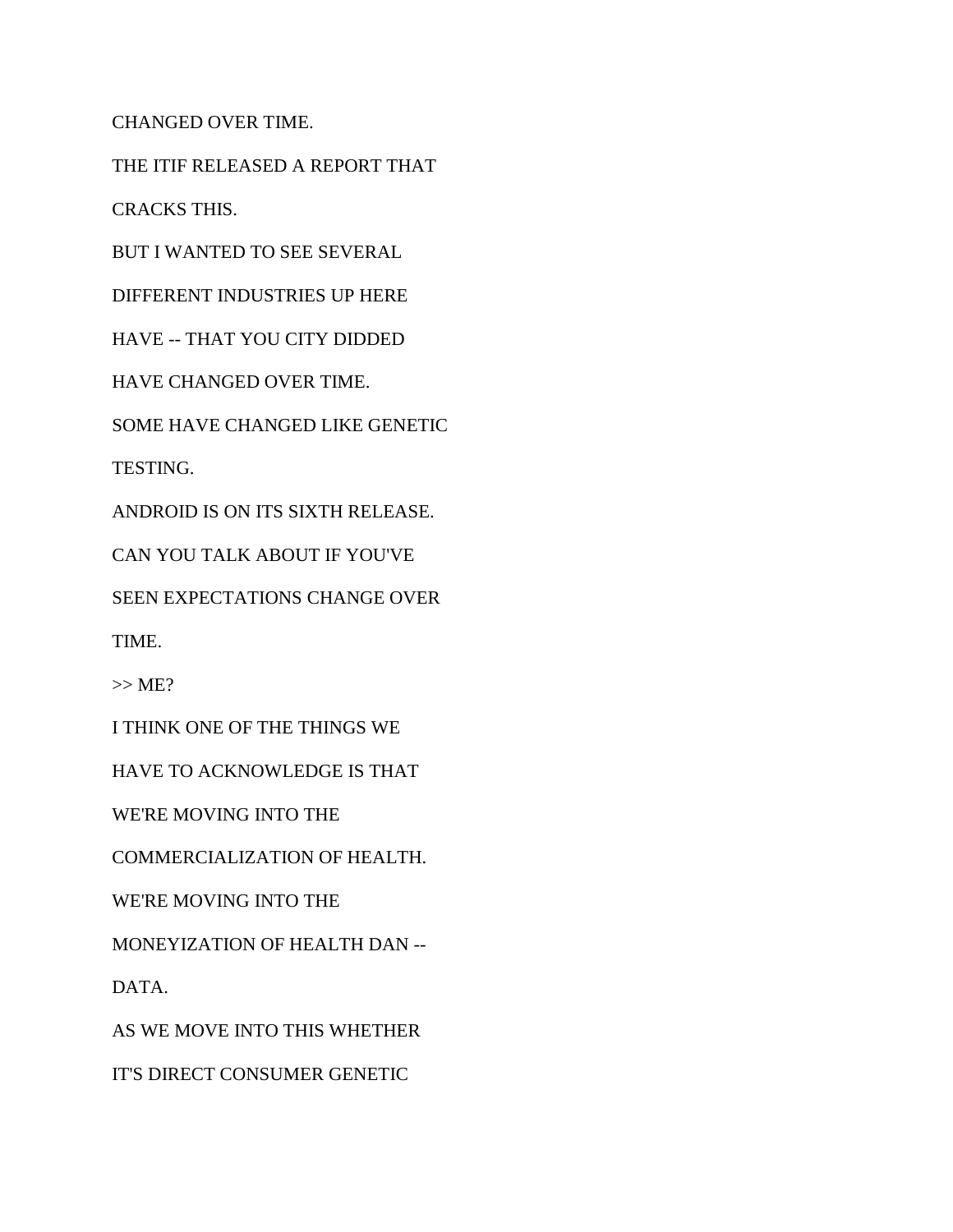TESTING, WHETHER IT'S THE DATA COMING FROM YOUR FIT BIT, WHETHER IT'S INFORMATION ON YOUR SHARING WEBSITES, THINKING YOU'RE JUST MEETING FOLKS OUT THERE THAT HAVE THE SAME COMPLAINTS YOU DO AND LET ME TELL YOU WHAT HAPPENED WITH THE LATEST DRUG, THIS IS NOW BEING MONETIZED. THIS IS IN THE CORPORATE SPHERE AND OUR PROTECTIONS OF THE PROTECTIONS OF THE DATA WERE CREATED FOR THE TRADITIONAL HEALTHCARE SYSTEM. WE HAVEN'T MADE THE MOVE OVER INTO LOOKING AT ANYTHING INDUSTRY SPECIFIC AS WE MOVE INTO THIS NEW FORM OF COMMERCIALIZING HEALTHCARE AND ALSO MONETIZING HEALTH DATA. >> SO ONE THING THAT WE'VE LOOKED AT IS TRYING TO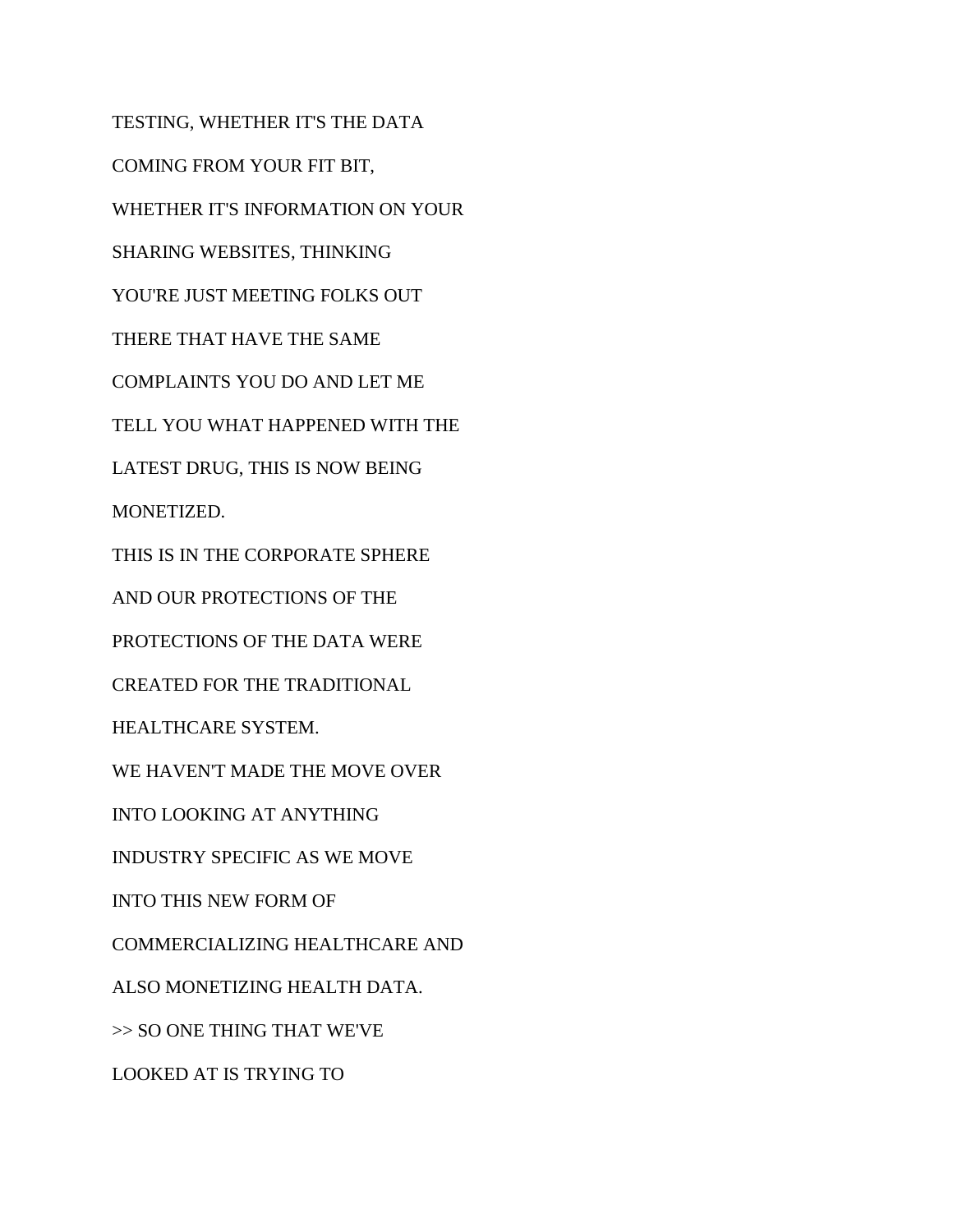RELATIVELY WEIGH DIFFERENT USER CONCERNS BASED ON THE TECHNOLOGIES. SO I GUESS GOING TO THIS ISSUE OF WHAT POLICY IS NEEDED AND POLICY MOVES SLOWLY AND TECHNOLOGY MOVES FAST. WHILE PEOPLE HAVE PRIVACY EXPECTATIONS, THERE'S SOME THINGS THAT PEOPLE WILL THINK OF AS UNIVERSALLY BAD OR UNIVERSALLY UNCONCERNING. SO WE DID THIS STUDY THREE OR FOUR YEARS AGO. WE CAME UP WITH A WHOLE SLEW OF RISKS RELATED TO SMART PHONE USAGE SUCH AS AN APP THAT USES DATA FOR X OR SHARES DATA WITH CERTAIN PARTIES. AND WE HAD PEOPLE RANK THOSE. THIS PAST YEAR WE DID A FOLLOW UP STUDY TO THAT WHERE WE CAME UP WITH SIMILAR RISKS RELATED TO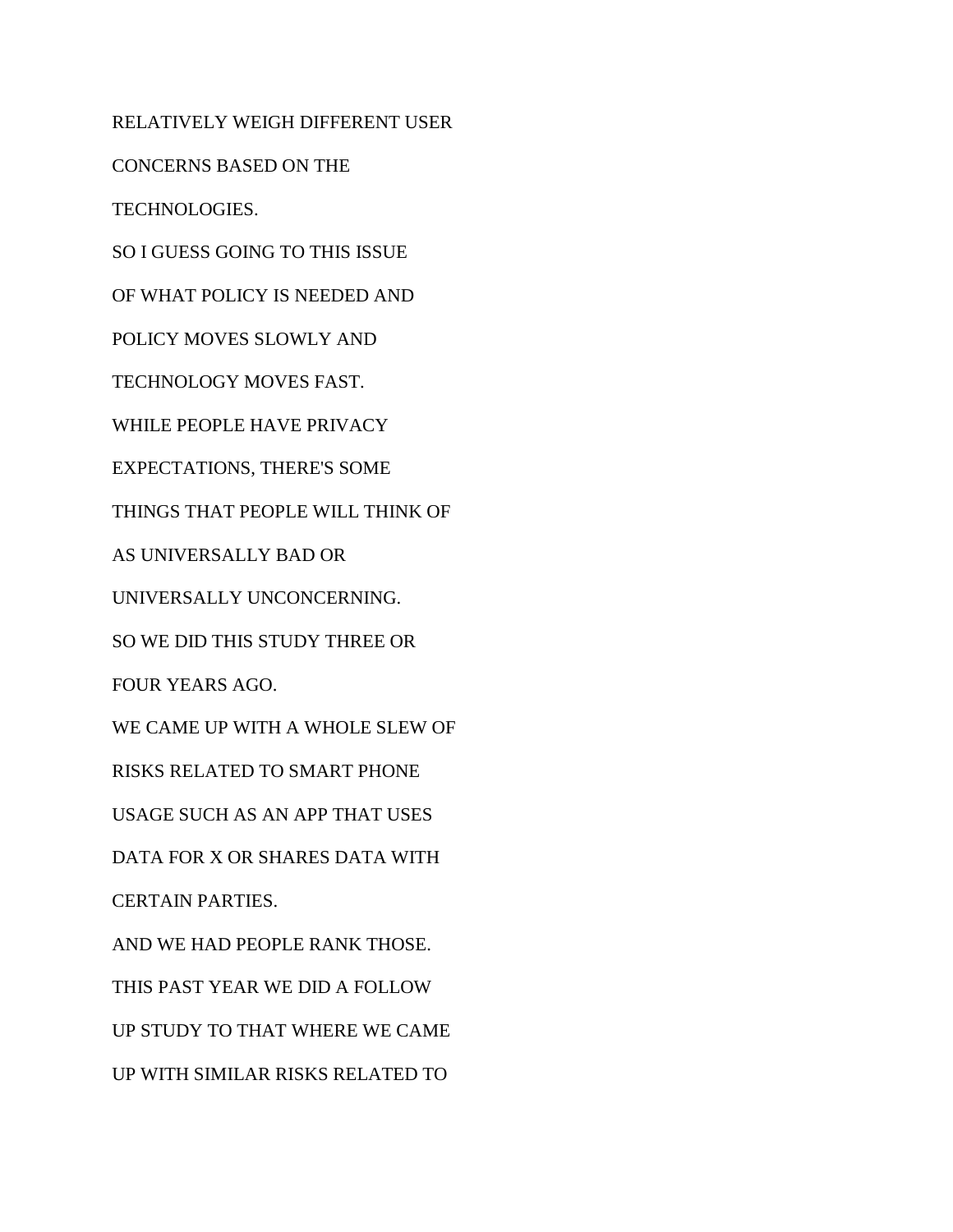WEARABLE DEVICES AND IOT. WHAT WE FOUND IS IF YOU CATEGORIZE THOSE RISKS, THE RESULTS PRETTY MUCH ARE HELD. PEOPLE ARE UNIVERSALLY CONCERNED WITH FINANCIAL IMPACT. ALMOST UNIVERSAL CONCERNED WITH THINGS THAT ARE PUBLIC. APPROXIMATION OF YOUR AGE, FOR INSTANCE. SO, YOU KNOW, IN THAT REGARD, I DON'T THINK WE SHOULD EXPECT REGULATION BE SPECIFIC TO THE TECHNOLOGIES, BUT WE CAN COME UP WITH REGULATION AROUND VARIOUS RISKS THAT MOST PEOPLE ARE CONCERNED WITH. THAT SHOULD LAST LONGER THAN THE SPECIFIC TECHNOLOGIES. >> UNFORTUNATELY WE ARE OUT OF TIME.

HOPEFULLY WE CAN KEEP THE

CONVERSATION GOING AFTER THIS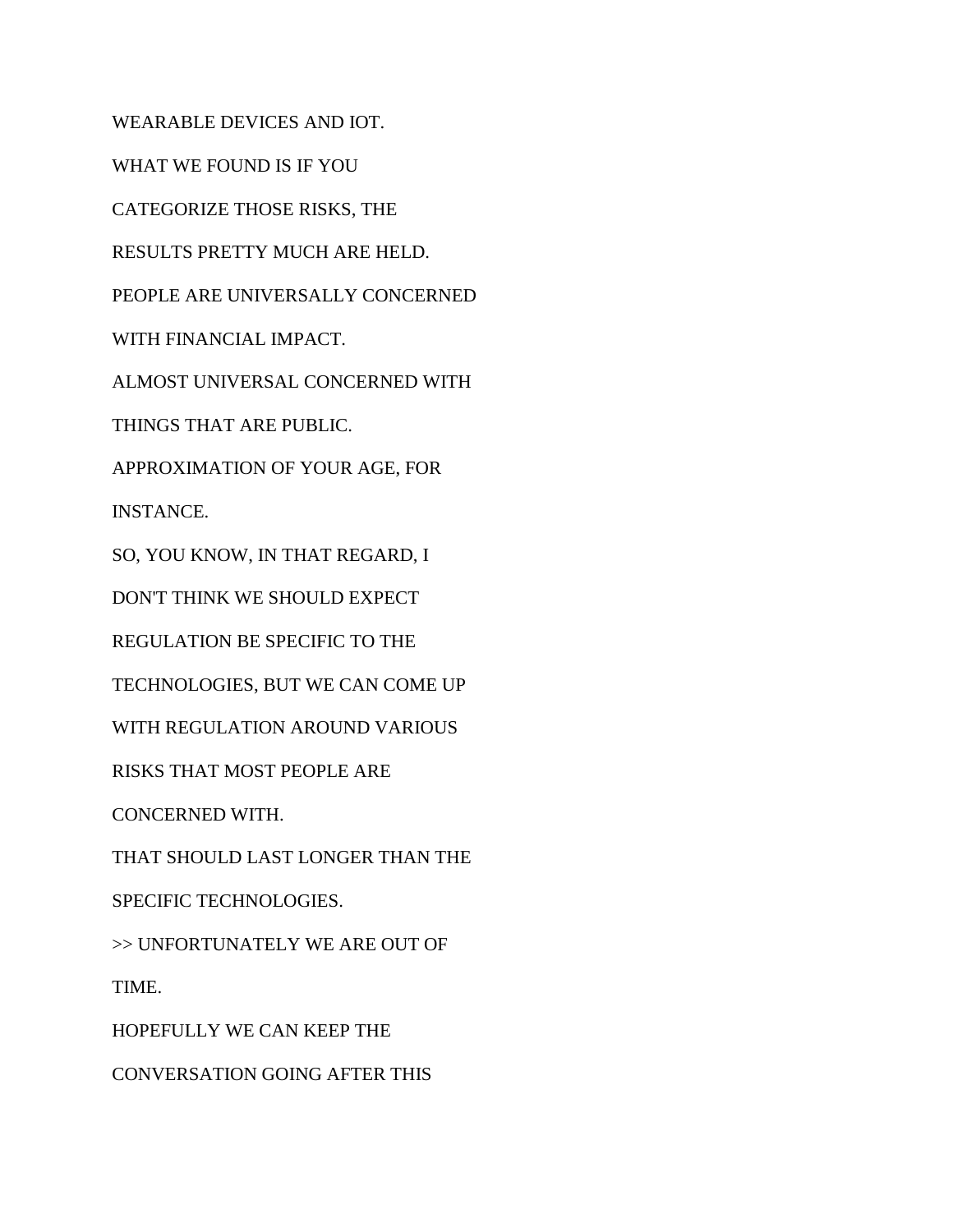CONFERENCE.

FOR ALL OF YOU IN THE AUDIENCE, OUR CAFETERIA WON'T BE OPEN BUT THERE ARE BOXED LUNCHES AVAILABLE. YOU MAY EAT YOUR LUNCH IN THE OVERFLOW CONFERENCE ROOMS ACROSS THE HALLWAY. FOOD IS NOT PERMITTED IN THIS AUDITORIUM, NEITHER ARE BEVERAGES EXCEPT FOR WATER. IF YOU LEAVE THE BUILDING, SAVE TIME TO COME BACK THROUGH SECURITY ON YOUR WAY IN. IF YOU DON'T HAVE ELECTRONICS WITH YOU WHEN YOU GO THROUGH SECURITY, THE SCREENING WILL BE FASTER. I'VE BEEN TOLD THERE'S A GUARD HERE AND THAT THE ROOM WILL BE LOCKED TO LEAVE YOUR ELECTRONICS.

THANKS FOR COMING.